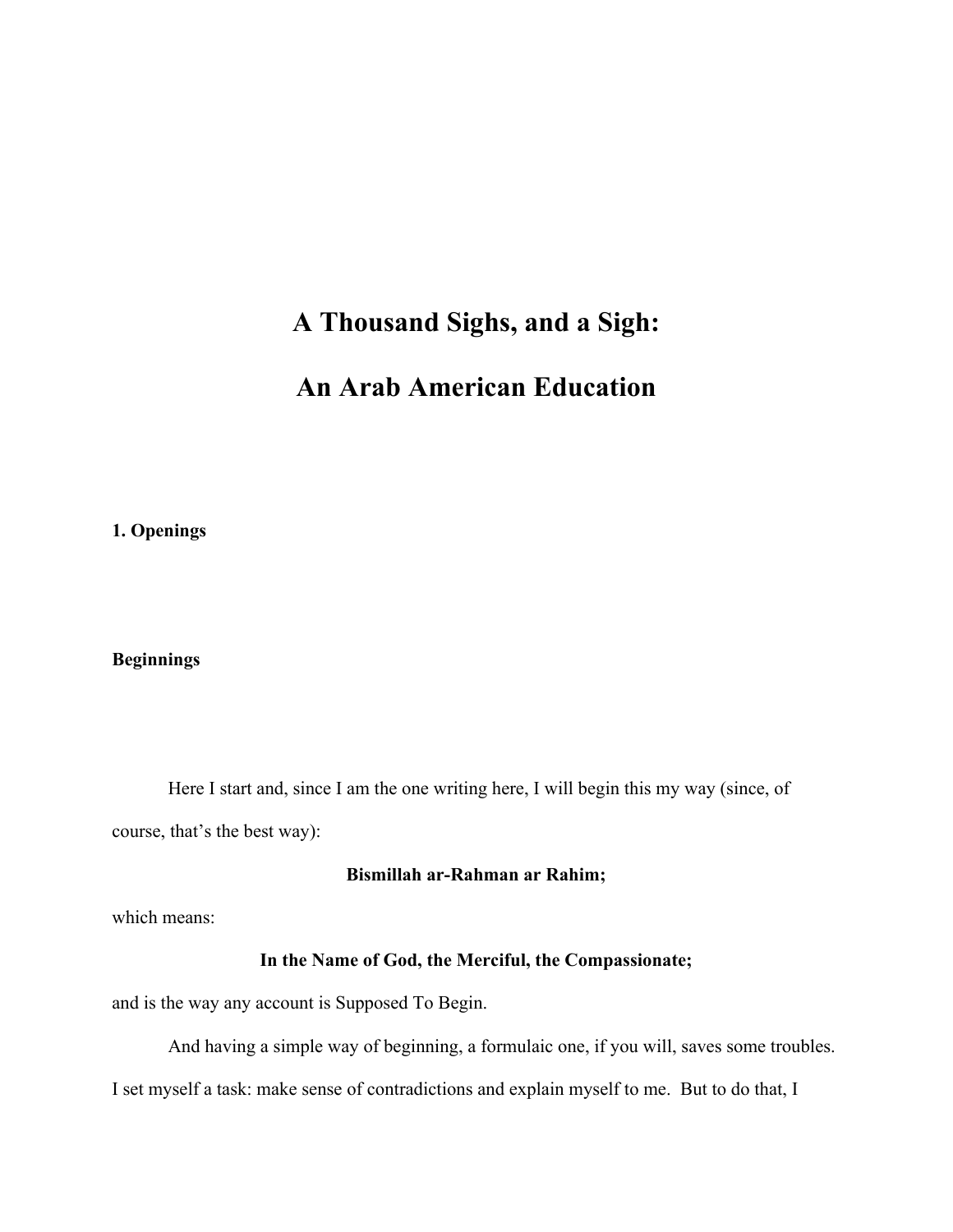realized, I needed to understand the parts that make me. If I were to do that wel, I decided that I wanted to explain ourselves to us and asked everyone who we were and everything seemed endlessly complicated. Every beginning led to another tale, every answer another question.

Where to begin? is just the first of those questions. Should I start at some randomly chosen day in my life or at the time of some great epiphany? Should I start with my birth or my earliest childhood memories? And, when I've shared that, paste together those other remembered things …

Or should I begin with some intricate formula: perhaps, I'll set the tone by beginning each section with a new letter like so:

"A: am Amina Abdallah Arraf, an Arab and an American. All along are adventures and amusements Amina asks an audience's attention and Amina articulates Arab activities and American assimilation. Amina arrived at Atlanta after awesome adventures around Aleppo …"

But other people have done that sort of writing better than I have and, amusing though it might be, it's not exactly the most natural way of writing (and not all  $A$ 's are A's; some are alifs, others are ayns … and so on).

Or I could start by simply giving the basic stats of myself, like you'd find on a baseball card, in a résumé, or in a personal ad:

*"Amina Abdallah Arraf, Syrian-American Muslim Princess, born Staunton, Virginia, October 1975. Father: Abdallah Ismail Arraf, Syrian Arab. Mother: Caroline McClure Arraf, American Christian by birth. Second of four children. Lived in Damascus, Syria (1976-1982), Riverport, Virginia (1982-1991), Lilburn, Georgia (1991-1999), Chicago, Illinois (1999-2002), Atlanta, Georgia (2002- present). Married in Damascus, 1999. BA, MA from Georgia State University … devout Muslim, geek, perpetually confused … I love Hank, Marcel, Dolly and*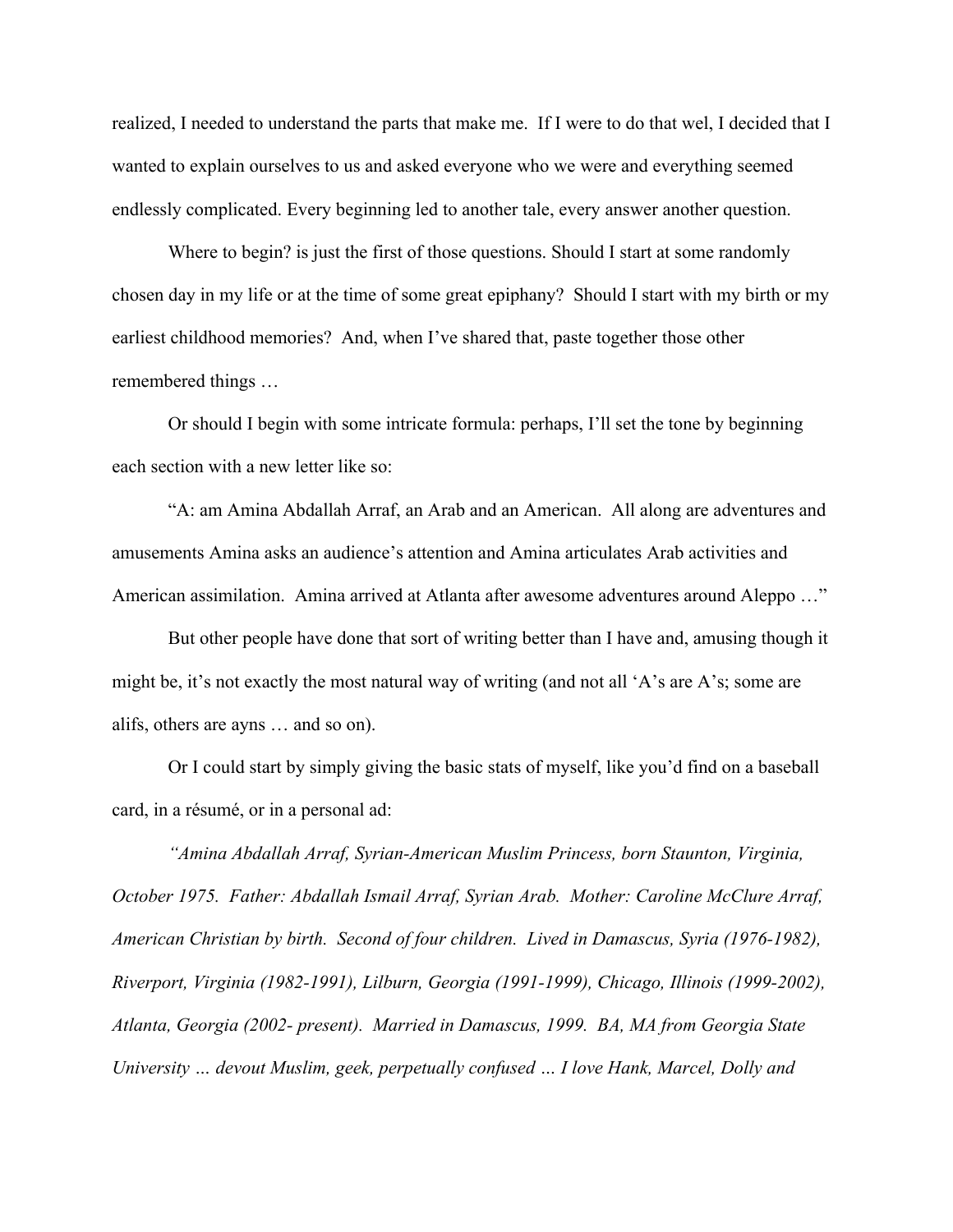*Fayrouz and I have Shakira on my iPod … I like watching NASCAR and parsing Hadith and you can take me to meet your Jiddu or your Daddyjack …"*

But, while giving the facts in reasonable order, does it say anything, really?

Perhaps, then, we can start this account as though it were a fairy tale; "Once upon a time, there lived …" or "Kan wa ma kan"; it was and it wasn't" …

But this isn't a fairy tale or an Arabian night's tale; instead, what I've written down is a "True History", of everything that happened (and most of it is true) with only minor embellishments, conflations, name-changes (to protect the guilty), and a few event made up out of whole cloth (do recall that I – as well as some others involved -- am an Arab and, if you've read much of the current, how shall we say it, more 'Orientalist' press, you'll know that it's axiomatic that Arabs are unreliable and prone to lie (if not to lie prone), so, if you buy that whole reasoning – and why not? It is the dominant paradigm – you'll expect me to lie at every turn. I won't but what'll it matter? And the rest of us come ultimately from Ireland …and there are other stereotypes there that invalidate our truths).

It's a true story told here, more or less, so, to my eternal regret, a fairy tale beginning won't do …

Instead, perhaps, I could begin at the very beginning, "The Earth cooled, the Dinosaurs lived and, then, an asteroid wiped them out, etc." or, if you prefer, "God created the Heavens and the Earth …" But both those seem a little impersonal, regardless of the presence of a Deity.

So, instead, in the manner of an old chronicle, I want to begin by talking of ancestors and such. I'll show how my two sides diverged and, then, how they rejoined to form me.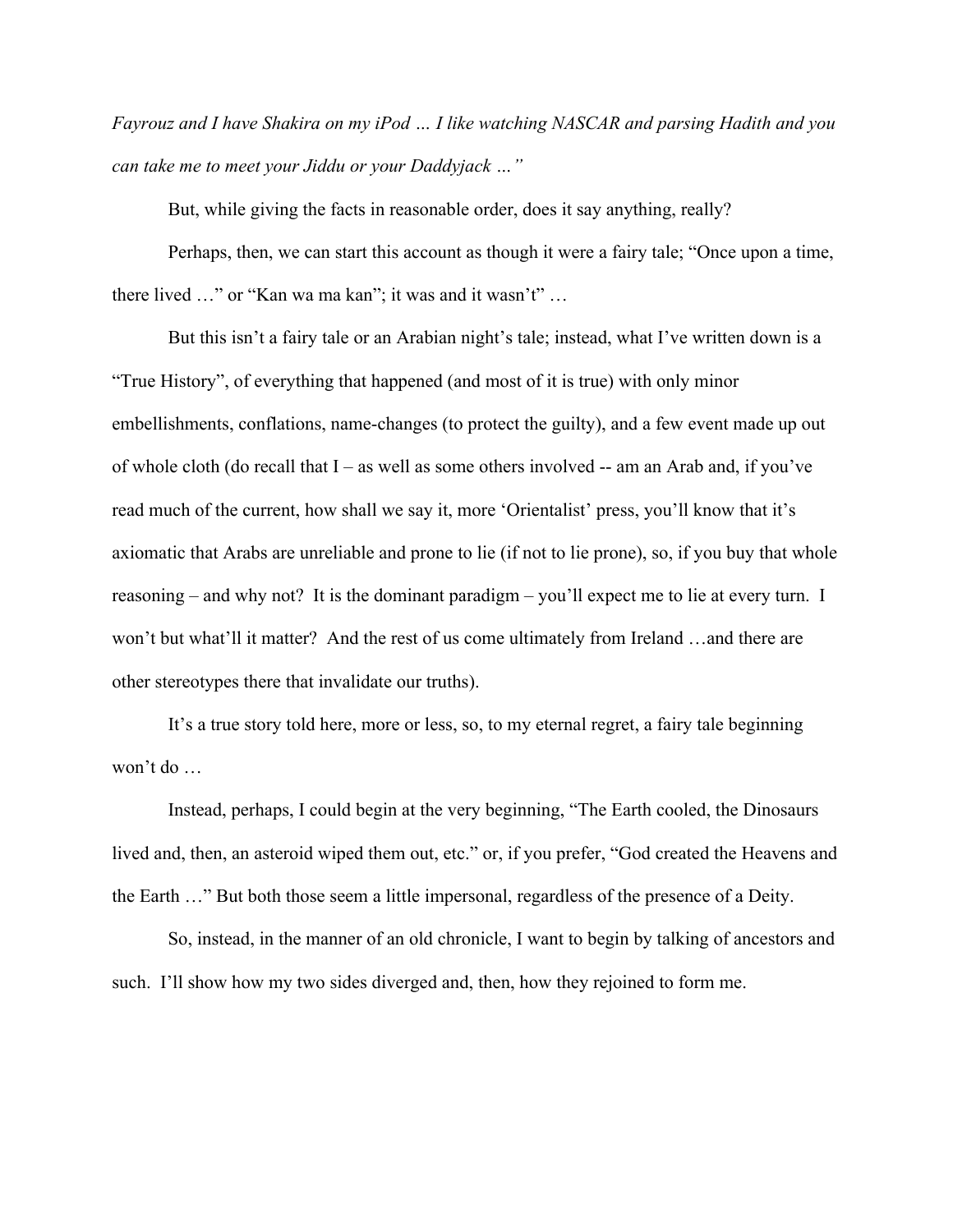#### **Family matters**

Where do you begin in tracing family matters? Do you start from the beginning? It would, I suppose, be easy enough; I've relatives on each side that can recite the names of ancestors (some real, some who probably never lived at all) all the way back to Noah and the Flood …

And, I suppose, that would make a good enough starting point; after all, my father's family got off the boat and went one way, my mother's the other: Shem and Japheth, both determined to keep down Ham and his descendants, right? That's what I've heard when Muhammad Speaks …

But, what would be the point?

If I look in an older book, I'd see that my mother's people could trace through long lists of strange names; there are other ones that dispute those accounts of Brutus and Hiscion and so on and talk about Paleolithic and Neolithic cultures, leading to the Wessex Culture as well as North British Picts and so on for my mother's tribe while others dispute that my father's tribe descended from Father Abraham and speak of mercantile elites descended from nomads. And those books that rely on the facts of archaeology and history usually don't give very many names so they aren't much use for those who'd research their own family trees.

All those mountains of facts will tell you what, exactly?

They were born, they lived, they died … and what does that show? It explains nothing, reveals nothing and says only that we have ancestors and we're related to other people. That you and I are probably cousins somehow and that you have other cousins and, if you traced far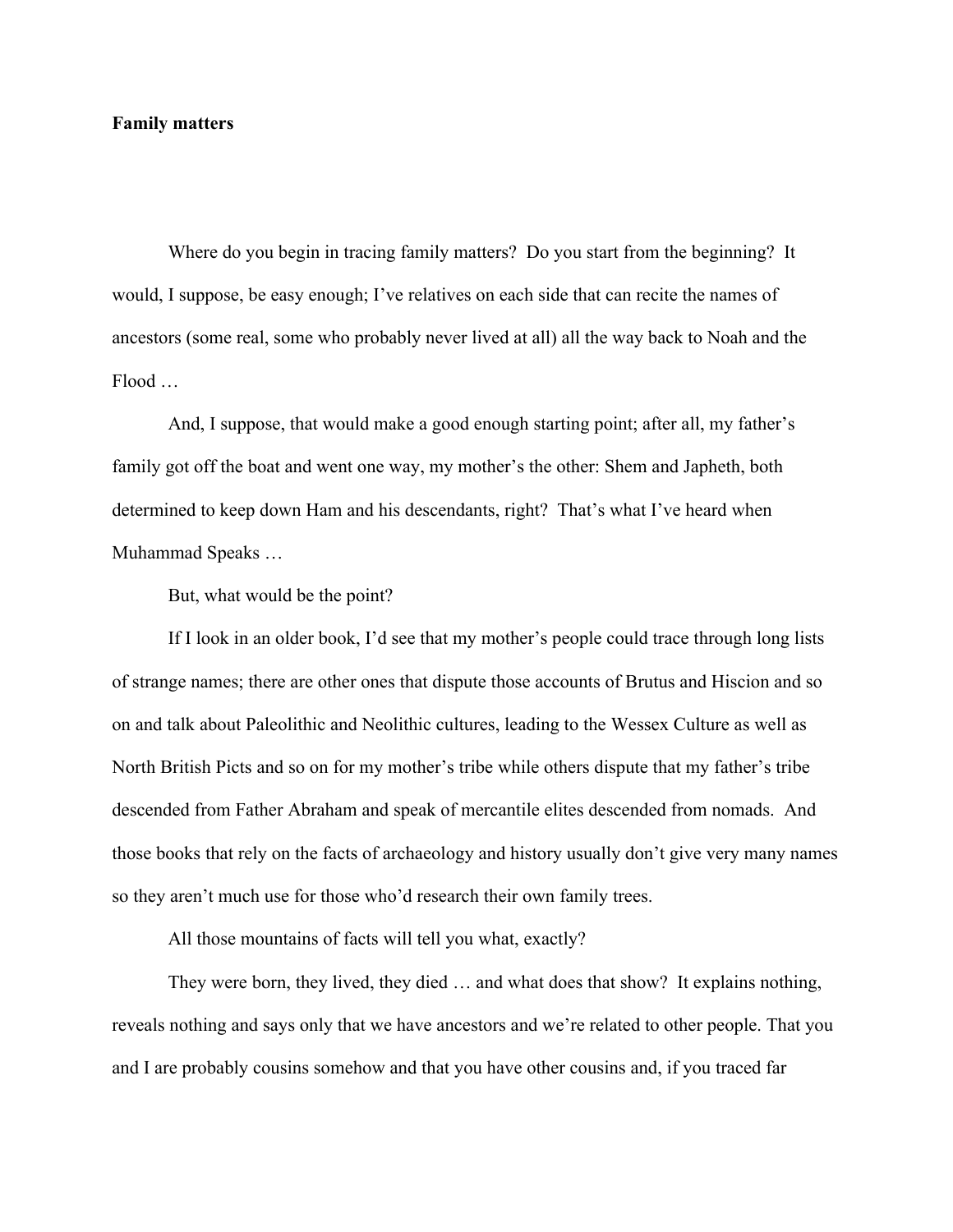enough back, you could show that everyone of us was endlessly related and that we were all cousins and what would it matter?

No more digressions … let me begin!

#### **Mother's Family: An American Tale**

My mother's family is a long time in America, far longer than my father's. They are that sort of people whom, when you say 'American' to a lot of people around the world, comes first to mind: white, fair-skinned, lots of blue eyes, plenty of blonds (though with a red head or two as well as plenty of brunettes); English-speaking from as long as anyone recalls; whatever relatives are on the other side of the ocean long since forgotten so 'ethnicity' beyond American is theoretical. British with a trace of German, Protestant and so on … So I'll start with them.

And, for some of my readers, there's will be a familiar story of old white America, redneck America if you want to be rude about it. I owe have my make-up to these people yet I am a Muslim which sets me apart from them. This is the Red America half of me comes from but my banner is green.

Or maybe not. Maybe half of me is from here and everything else is confusion between those two sides, the stranger and the native, the believer and the infidel.

So, I should speak of them plainly and with respect. Now, I've heard my Syrian father claim that my mother's family was still swinging from trees while his ancestors were building cities and writing books so that might have something to do with it; if you're brachiating through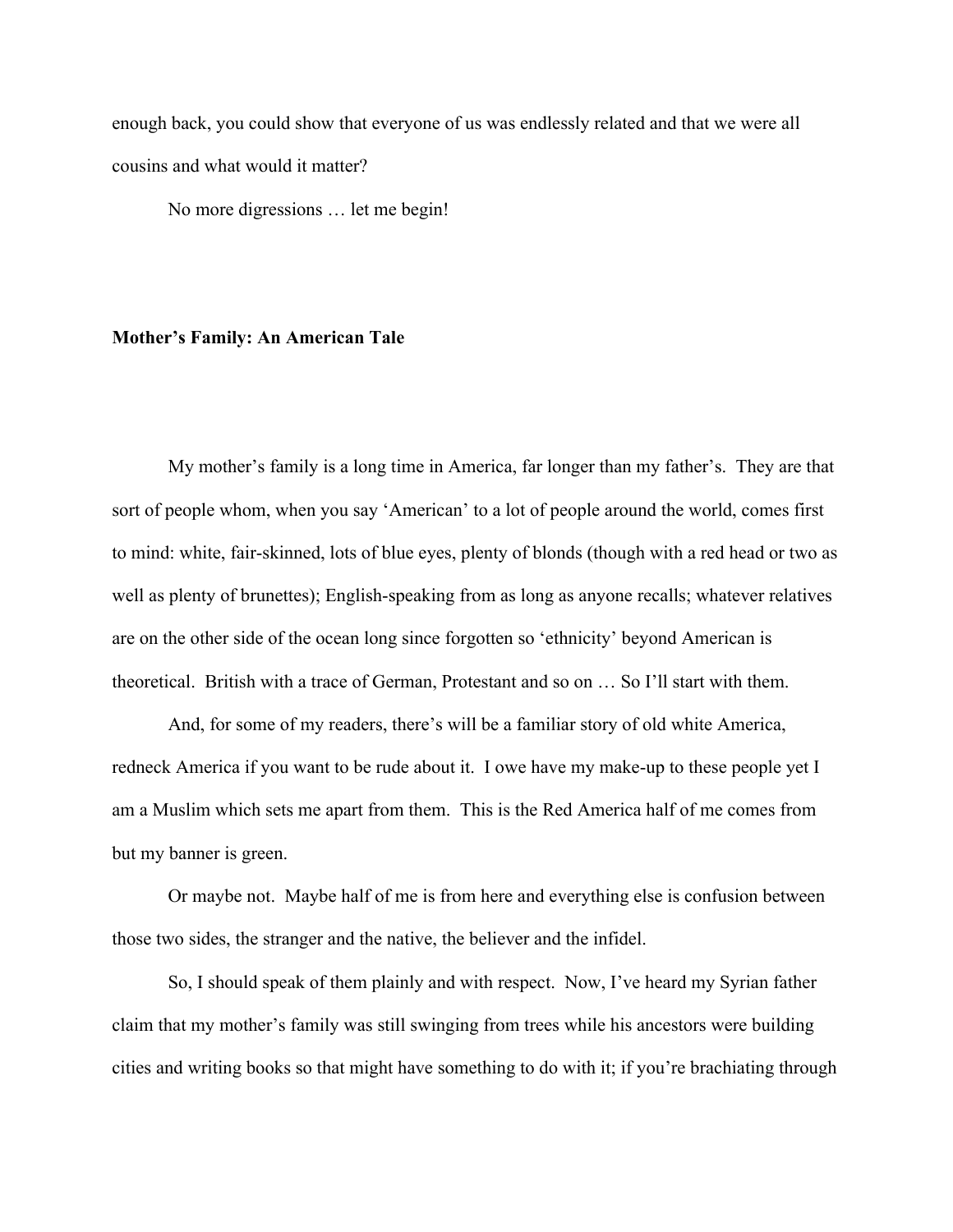the jungles of Scotland, it's hard to pause and write down your family tree …

So, that's where they began and got the name McClure: it's supposed to be from Gaelic and means 'son of the Pale Youth' so, I suppose, I must have had an ancestor known as the Pale Youth; living in the west of Scotland, getting that nickname would take some doing so I'm going to assume that this fellow must've been either an albino or about as close as you can get. Certainly, had he gone visiting my father's kin, he'd've gotten sunburn so, I think, it's safe to assume he was solidly a redneck …

Anyhow, one of this Pale Youth's descendants went from western Scotland bound for Ireland in 1608 to join in the Plantation of Ulster. The Catholic nobles who'd been fighting the English had all run off to Spain and forfeited their lands so the English government determined that settling the Northwest of Ireland with hardnosed, hardheaded Scots Presbyterians would bring peace to an unsettled land (and, like a lot of British government schemes, that one went so very well … but that's another story, not mine). So, anyway, John McClure and his family joined Montgomeries and Pattons at the point of the Protestant sword and went off to begin farming just outside the town of Raphoe in County Donegal; when I was in high school, I went there looking for them … and found not much at all.

Of course, Ireland wasn't exactly peaceful so these McClures spent most of the rest of the century fighting Catholics and trying to make it, reproducing and growing ever more numerous. Eventually, crops failed and some of these transient Scottish Presbyterians decided to move on from Ireland. Some had gone ahead and wrote back about the wonderful land beyond the sea. So, in 1730, Halbert and Elizabeth McClure took their children and what little they had and headed down the valley from Raphoe to Londonderry, got on a ship and left the waters of Lough Foyle for Philadelphia.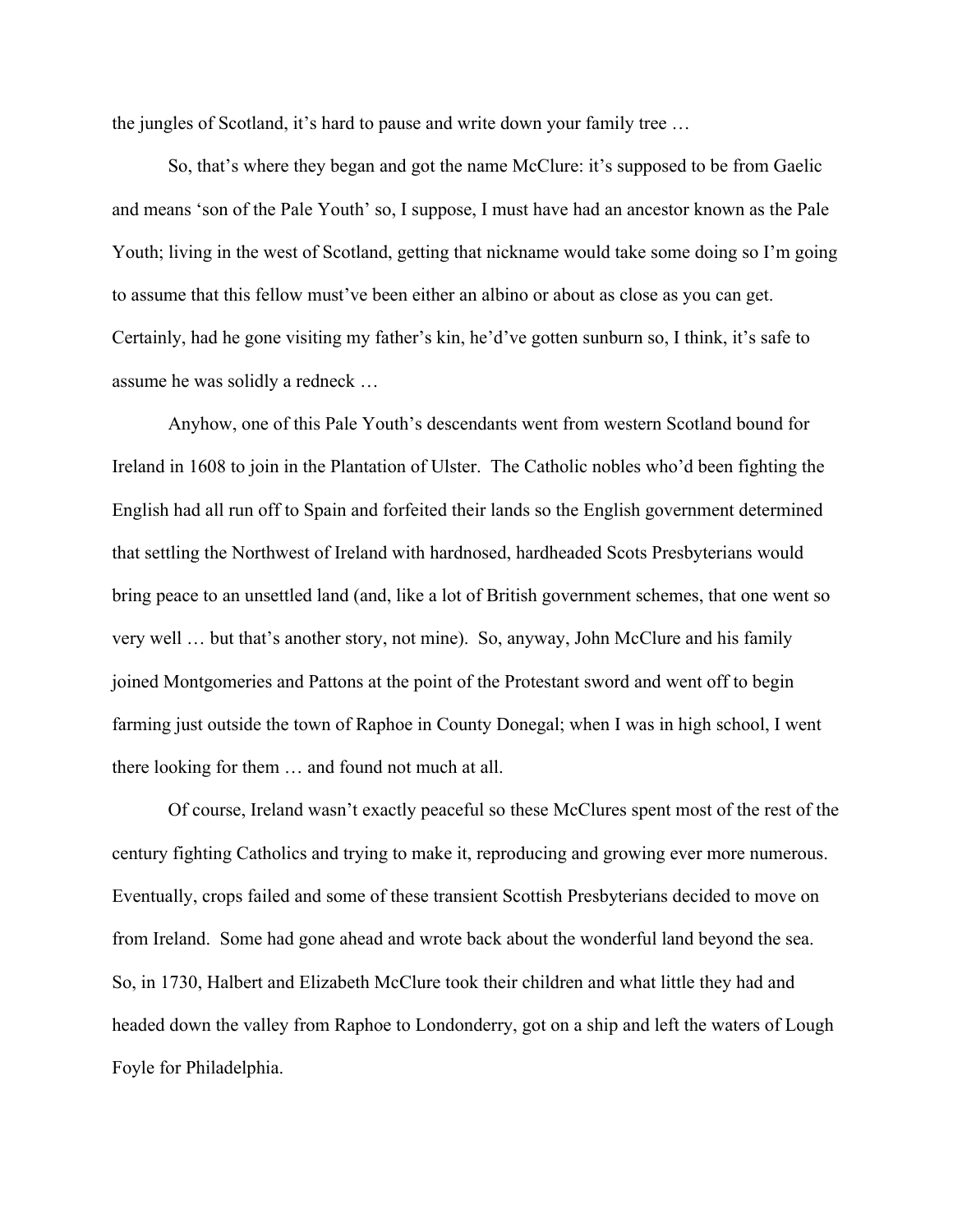In the year 1742, Halbert, his wife, and their son, James, arrived in the Parish of Augusta in the Dominion of Virginia and set out to build themselves a cabin and all of that. There, between the Blue Ridge and the Allegheny, they would prosper for more than two hundred years. The whole land soon filled up with others who'd come over from Ireland along with a few English and Germans.

The Presbyterians built themselves a fine stone church and when, a little later, the French and their Indian allies came down from over the hills, James (who was now grown up) holed up in it and fought them off.

It's still there; there're family graves near it and I, the head-scarfed Muslim descendant, go there when I can.

And, when I do, I think of how I'd like to see this place one day: it is built of bluish limestone, sits on a hill and is strong as a fort, built for ages. Sometimes, I imagine it redone in some future day, a day when all the distant cousins who still farm around here or work in one of the towns slowly growing closer will believe as I do … and my Christian ancestors will rest outside their descendants mosque. And, when I think of that, I'm happy; I believe that, someday, all these hills will be home to a circumcised nation when, in the fullness of time, all America comes to accept Islam ….

But I digress. I was speaking of my Presbyterian ancestors. They stayed in the Valley, generation to generation: they went over the Blue Ridge and fought at Yorktown (earning me the right to be in the DAR); though they owned no slaves (not from any principle but because, like most of this family before and since, they didn't own much of anything) and probably were opposed to secession, but, when Virginia left the Union, so did my McClure ancestor. He joined up with a unit of his fellows that quickly picked up the name of its commander and was called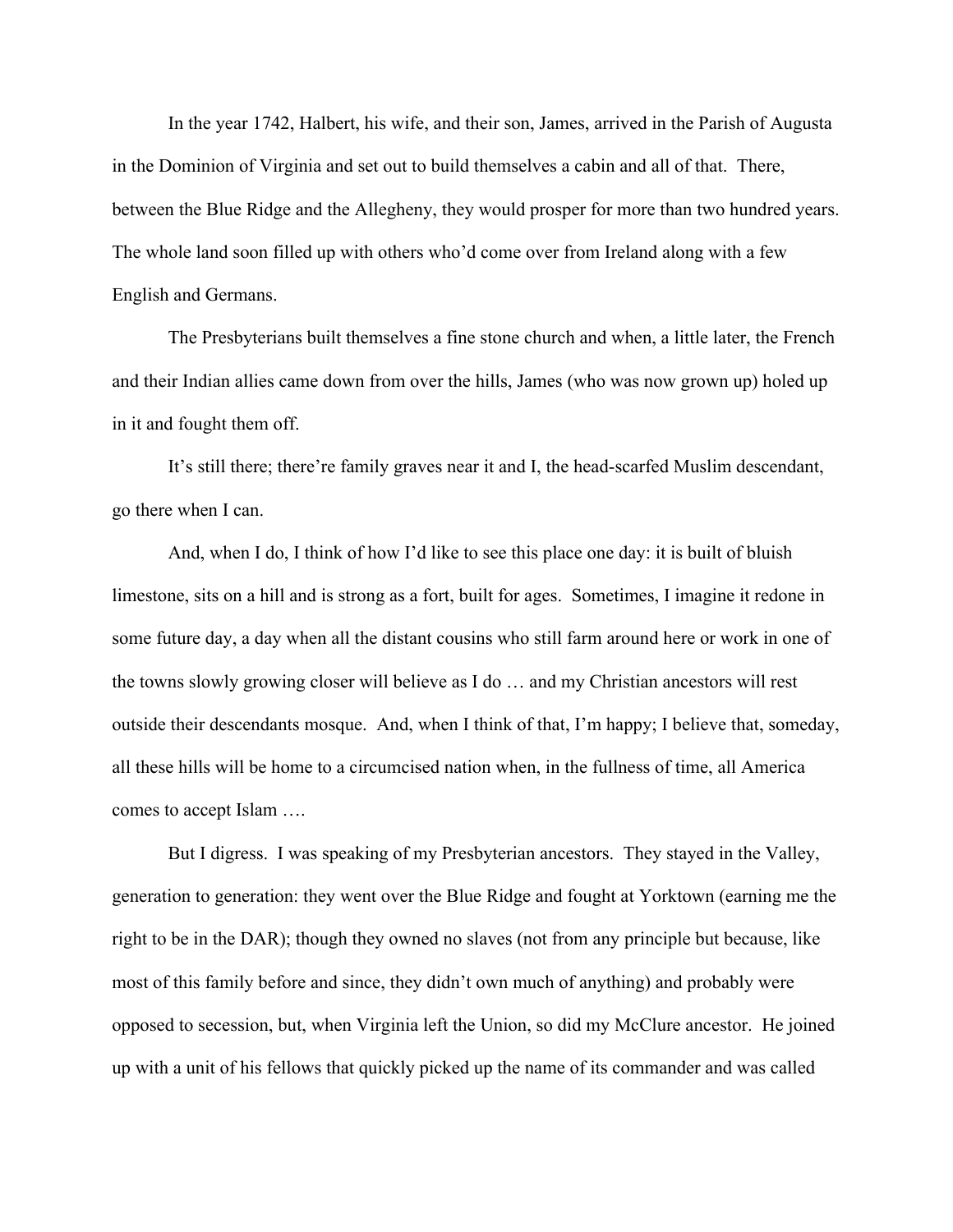the Stonewall Brigade; Jackson marched them up and down the Valley, over it and up to Sharpsburg and Gettysburg. When the war was over, he returned to a ruined land; the North had fought a total war in the Valley, burning all the fields of wheat and all the barns so, presumably, the McClures had to spend a good while rebuilding and getting back together but still hung on.

And more time passes but no one goes far.

Now, we leave archival stuff and come into the realm of memory; my civil war ancestor, Ephraim, named his son after his old commander and he named his the same: Thomas Jackson McClure I & II. Tommy Number II was, from what I've been told, a big strapping man who'd run wild as a youth but, when he had gotten a few years on him, attended a revival meeting and heard the altar call. He responded and soon joined up with a Methodist Church. He took 'the Pledge' and never drank another drop but threw himself into his godly activities whenever his farm would allow him.

Tommy was quite fervent in attending tent revivals and would sometimes travel to nearby towns. One of these took him all the way into the next county. There, he met a young woman who'd also been caught up in the fervor. She, though, wasn't Scotch-Irish or even English at all but was from a family of Mennonites. Her people had been Amish but, in time, had left them. Now, they farmed west of little town called Dayton. Anyway, this woman, Barbara Stoltzfus, was tall and blonde and, even if her clothing was plain, immediately caught Tommy's eye. He talked to her and soon began courting her. Her family was none too pleased by the attentions she was getting from outside their community but, Tommy was still a good Christian man and Barbara was quite headstrong so, she broke with her family and married him and became a Methodist.

Barbara McClure wasn't the last headstrong rebellious woman in this story; her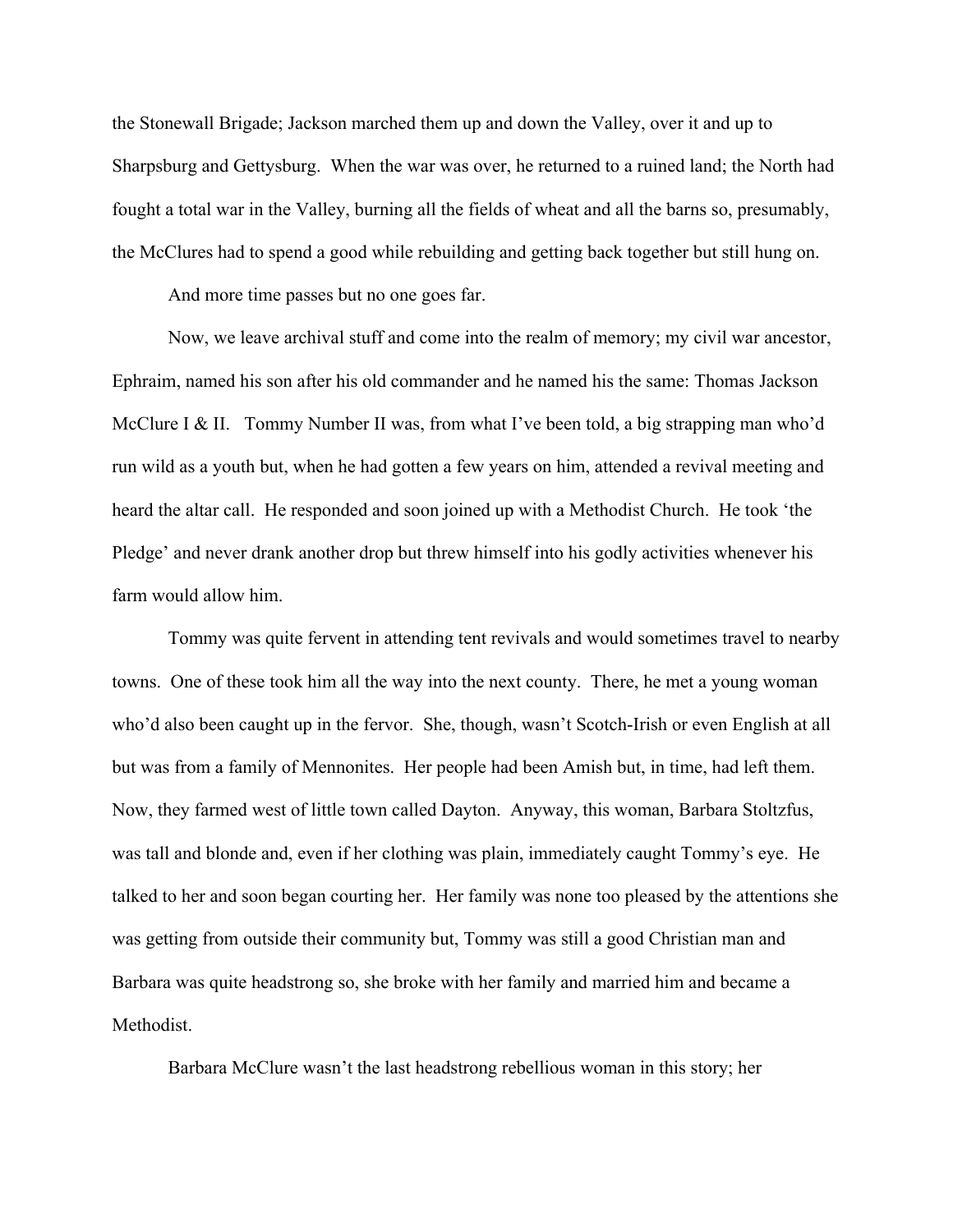descendants count more than one, I think, women who went off and did what their families wouldn't have wanted, women of courage and strength. She did, I've been told, have a trace of a sort of dutchified English common among Mennonites and Amish back then even when she was old … she lived to be quite old, almost ninety, and outlived two of her own children and almost met me. I think, sometimes, I must have inherited some traits from her, even if not her particular faith.

Anyway, Barbara and Tommy settled down on his farm and set about raising corn and cattle, chickens and vegetables. She would bake lots of pies – especially the Shoo fly pie she'd brought with her from her own people – and so on and so forth. They had four children in quick succession; another Thomas, Vincent, Frances, and Robert. When war came, Tommy stayed home despite his own wishes. Afterwards, the children collected pennies and helped their parents make relief packages for the starving, suffering children in far off and exotic places with names like Beirut, Damascus and Aleppo.

Thomas, who was called Stony, was the oldest; when his father died, he took over the farm and carried it on before passing it on to his son, another Thomas (or Chip), who farms it still. Vincent left home early, moved to Richmond, and, after several missteps, died there in 1970. Neither of them plays too much a role in this story so we can move on.

Frances was always called Minnie – I have no idea why; no one has ever been able to quite explain it – but she always thought one of her brothers had given it. She was an odd one, perhaps, for her generation. She married three times: the first one never came home from the Pacific, the second one took off after some tremendous fight in the 1950's, the third died from a heart attack. All were gone before I was born. She had no children of her own but took in her brother's kids and his kids' kids. She taught high school and wrote letters to the local paper and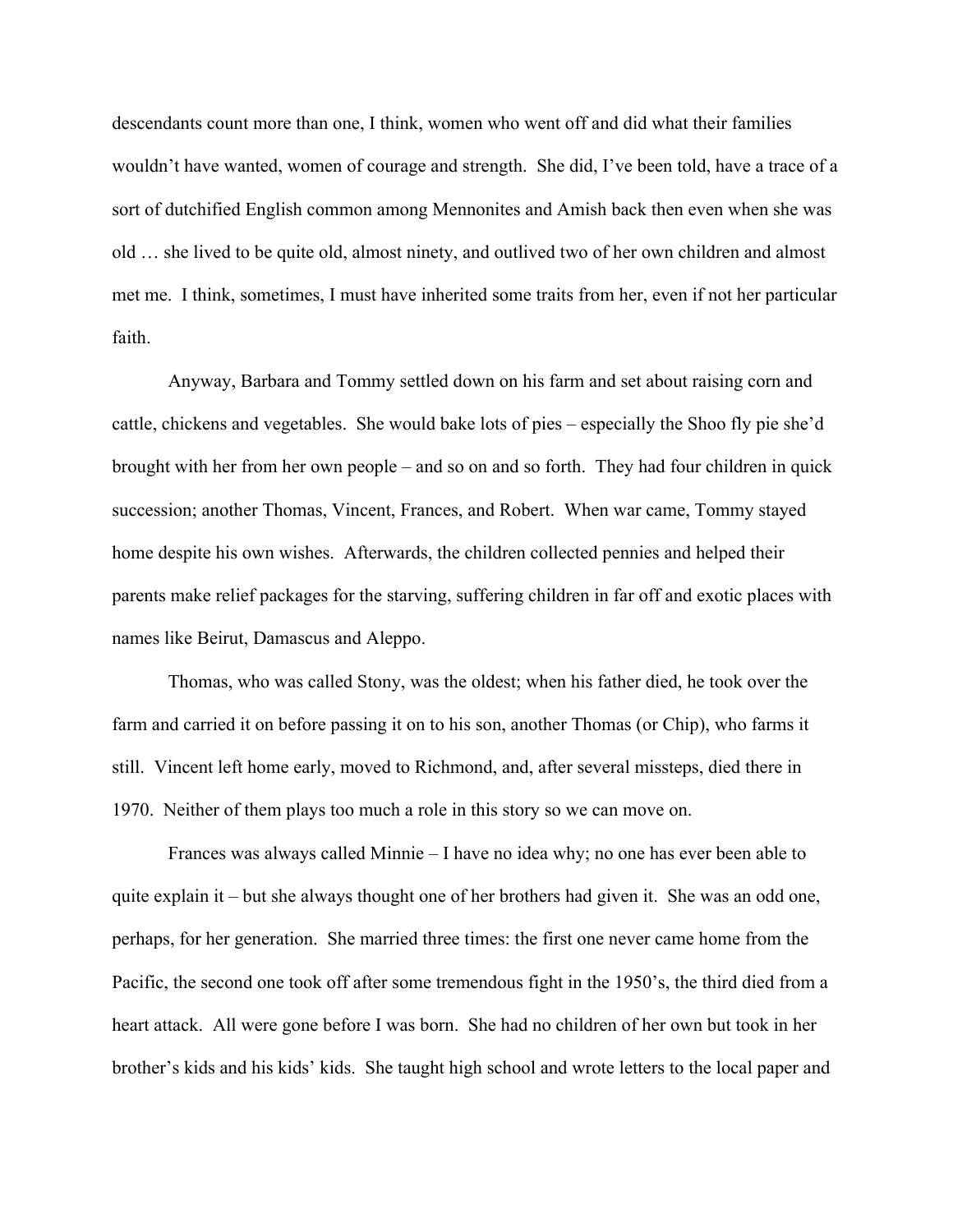taught her students that segregation was wrong; the Klan burned a cross in front of her house so she moved to a new school and a new town. When I was young, I wanted to be like her; maybe, I am?

Robert, her brother, was a drunk according to Minnie; my mother denies it but it explains a lot. Robert Lee McClure, as he was legally known, or "Sleepy" as his friends called him, grew up on a farm near a little Virginia town in a conservative pious environment, discovered that he liked the bottle, a lot, and passed on his screwed up genes to us.

He wasn't a perpetual drunk though and went through long periods of sobriety, like when he got married to our grandmother. He had two sons, Robert Lee McClure, Jr. ("Buck" as they called him) and Charles David ("Dave") and then, December 9, 1941, left them behind and volunteered for the US army, landed at Omaha Beach and, late in 1945, came back from Europe, found his wife and two little sons waiting for him, had another child, Caroline Anne, my mother…and everything was supposed to be happily ever after.

Buck was the model child: Eagle Scout, baseball star and, when he was eighteen, he went off to West Point and everyone was so proud. His father put a picture of the son he was proudest of up on the dashboard of his truck and endlessly bragged about him. He'd stayed sober all this time but …

One day, men came to their little wooden house and told Sleepy and Ruth McClure that their eldest son had been killed in Southeast Asia … and Sleepy McClure went out and got good and drunk and came home and yelled at his wife and his daughter in high school and cursed his living son for going to college and graduate school, skipping the draft and not backing up his brother … and never quite sobered up ever again after that.

A week or two later, he drove his truck off the old highway going over the Blue Ridge;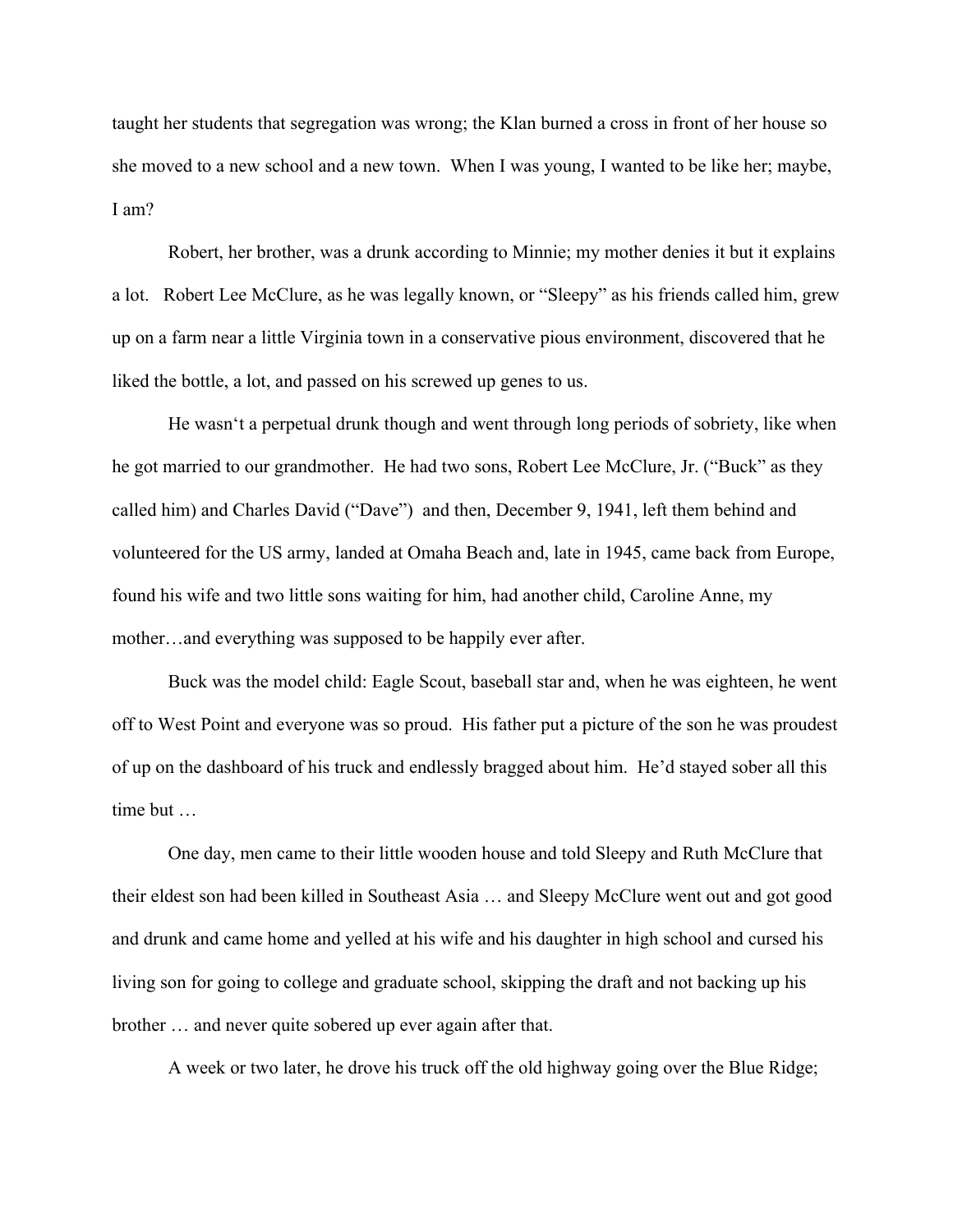he was supposed to be heading towards Charlottesville … and, when his truck was found, he was already dead. It was listed as an accident; back before they built the interstate over Afton Mountain that happened a lot. It still does. But, though he left no note, I'm sure he killed himself; he'd gone through Rockfish Gap a thousand times before ...

I don't know if he knew that Viet Cong or whatever hadn't killed his son; Uncle Buck got fragged. Apparently, the soldiers with him didn't really care for the all American Boy Scout … or, at least, that's what my cousin Rob told me when I asked him. He says he heard that from his father who ... Though, I'm not so certain … it was the summer of 1967, what the media calls the Summer of Love that year, and fragging didn't get common until later … at least not from what I can find

But if it is true, if I start there, with the drunken father killing himself and the son being killed by his own men, I could look at how that doubly screwed up everyone who survived; maybe, it's that moment, that summer of love where everything really gets started, not just for the Seed of Sleepy but for another family …

So, Virginia, summer 1967:

My other uncle had gotten married, got his doctorate, had a son and was off on his first teaching job at a third rate state university. Within two years, he had a son named Rob after our dead uncle, the same one who says he's named after an officer who was fragged; their mother died within a week from a hemorrhage that would have been staunched had they not been in the back of beyond of North Carolina, way up in the Smokies, somewhere near the University of Rocky Top. So, they had a triple tragedy, brother, father, and wife to deal with and two little sons … so Charles moved back home to Riverport, got a job teaching in one of the colleges and let his sons run wild …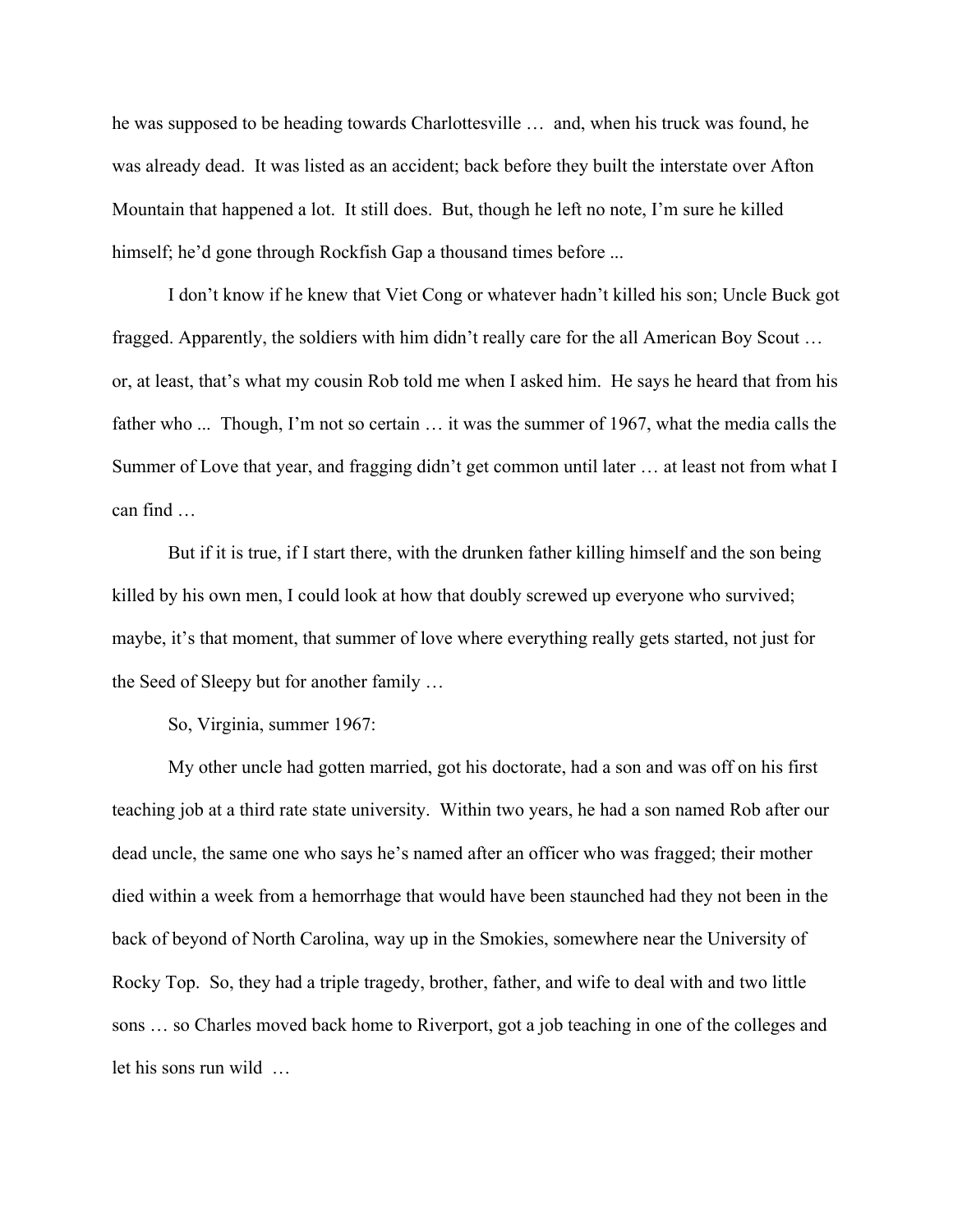My mother was a lot younger that summer and she was just finishing high school, dreaming of college, with a year to go, when she lost her brother and her father … and Caroline's mother sat silently, mourning them both, staring out the window and over the rolling hills and pastures towards the blue mountains on the horizon and barely noticed that her daughter was even there.

So, Caroline moved into town at seventeen and lived with her father's maiden sister … and they'd sit up at night, neice and aunt, wondering why; Minnie encouraged Caroline to think out answers for herself and not just take those that were given her, whether by her teachers or by the minister at the white clapboard church down the street. So, Caroline read and questioned and wondered … and eventually, went off looking for answers and found them in a new faith and married into it ... and wound up back in Riverport with a bunch of non-English-speaking kids ...

and everything twists and turns and comes back around and those deaths of people we never knew haunt us in our generation (and I know that my brother is named after both the same uncle as my cousin and after another uncle who died around the same time on another battlefield; more twists, more turns).

#### **Father's Family: An Arabian Tale**

The way to begin this history of my father's family is by reading al-Fatiha:

"*Bismillah al Rahman al Rahim, al hamdullilahi rabbi'l alamin, al Rahman al Rahim, maliki Yum al Din; iyyaka na'budu wa iyyaka nasta'in. Ihdina al Sirat al mustaqim. Sirat al*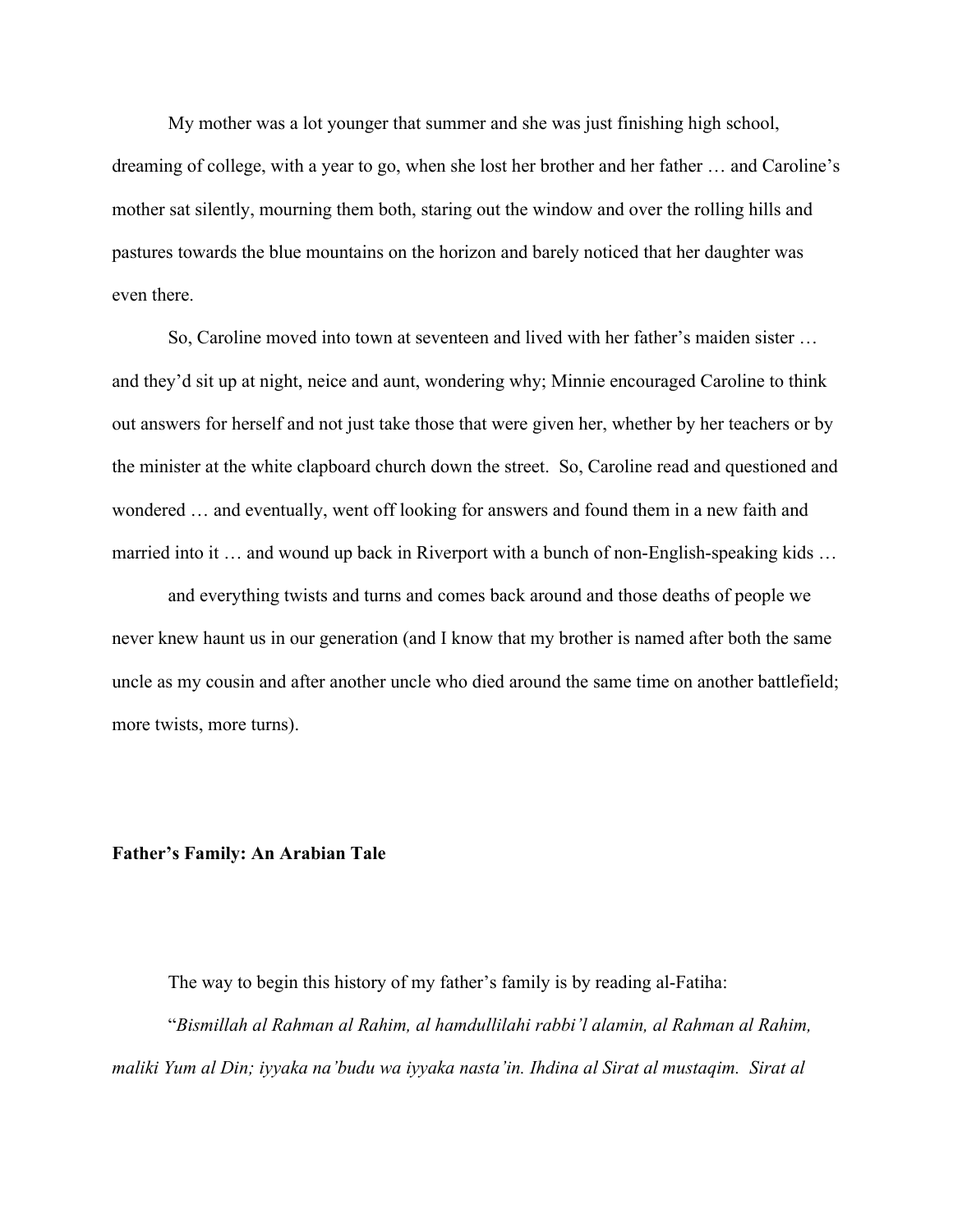*ladhina an'amta 'alayhim ghayril maghdubi 'alayhim wa lad dalin. Ameen."*

This is the touchstone and the key. Then, I can begin to sing of myself.

Let it be clear and written down on the next line:

I am an Arab, I am a Muslim, and I can never deny that.

Having done that, then I should make clear how our family begins: how our ancestor was an infamous persecutor of Muhammad (Peace Be Upon Him) and the Companions but, when he was told that his sister had become a Muslim, he went to her and took the Surat she was reading and recited it:

"Ta Ha! 'O beloved! We sent not this Quran upon you that you may be put to trouble. Yes, as an admonition to him who fears. A sent down by Him who has made the earth and the high heavens. He, the Most Affectionate, is established on the Throne (Befitting to His Dignity)."

And he saw the beauties of the religion there and then and testified that he had become a Muslim and was, after that, the greatest of the Companions of the Prophet, so much so that, after that, he was no longer known as Omar ibn al-Khattab ibn Nufail ibn 'Abdu'l-'Uzza ibn Riyah ibn Qart ibn Razah ibn 'Adi ibn Ka'b ibn Lu'ayy ibn Ghalib ibn Quraish but as Omar al-Farouq, the Distinguisher (between truth and falsehood).

Then, I should tell some of the other famous stories about him, about all the battles he fought to help spread Islam and how he liberated Jerusalem and dealt justly with all the people that were living there, invited the Jews who had been sorely persecuted by the Romans to return and the pact he made with the Christians and how he would not pray in the Church even though it was time to and so many other famous things.

Then, after this, I might make mention of how he was murdered by the Persian slave of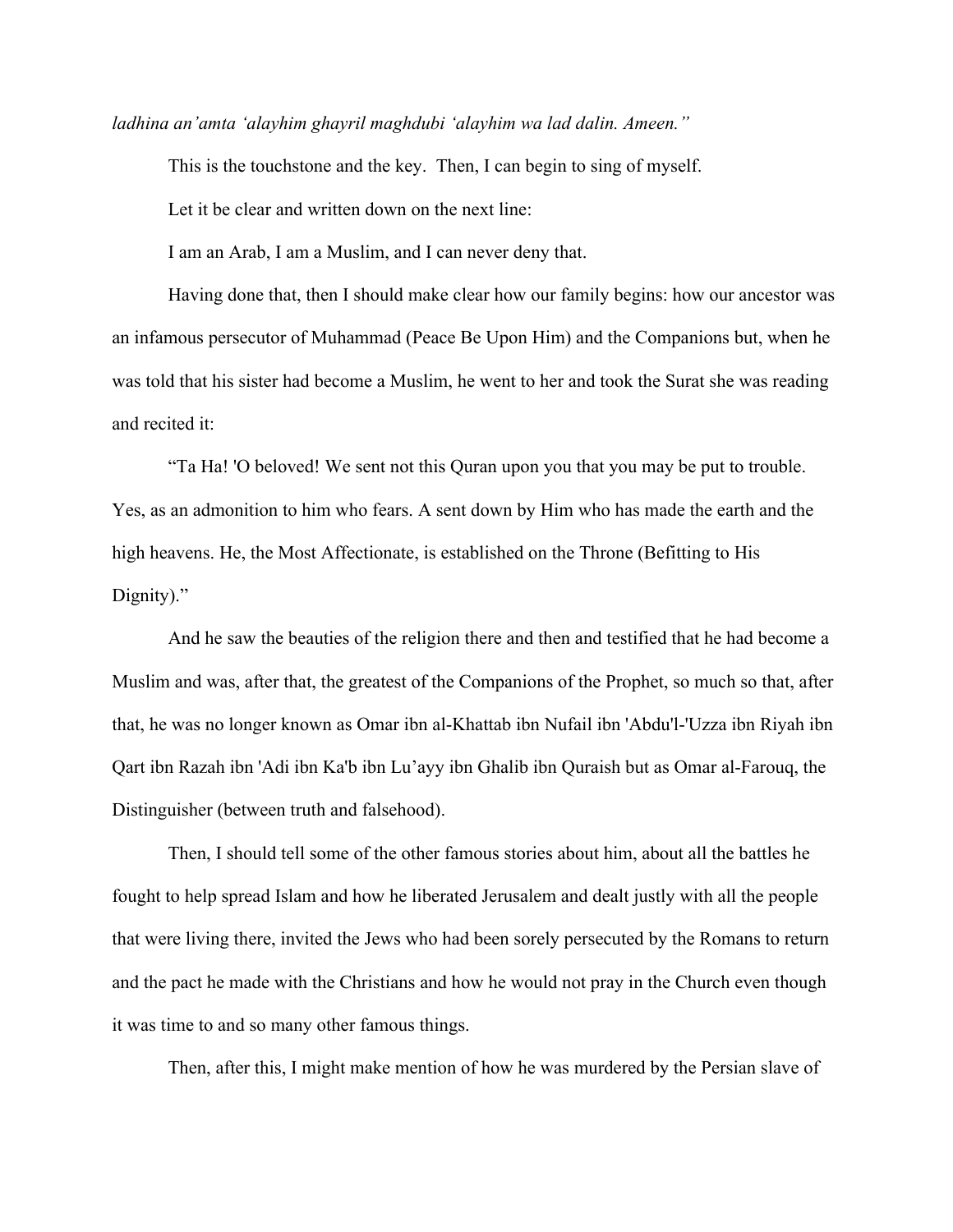Ali ibn Abu Talib but only after he had spread the religion to all Syria, Iraq al-Arab and Egypt as that might serve as foreshadowing. Next, I might talk about all our famous ancestors down through the ages and of how I am a Daughter of Quraish, of Bani Adi, of al-Umari, al-Farouqi, and so many other notable names.

Then, in best Bedouin style, I might make a list like this of my ancestors, perhaps chanting it like a mu'addan might:

Amina bint Abdallah ibn Ismail ibn Musa ibn Muhammad ibn Arraf ibn Abdul Rahman ibn Ahmed ibn Jamal ad-Din ibn Muhammad ibn Omar ibn Salim ibn Abdallah ibn Hisham ibn Omar ibn Abdul Nasser ibn Amr ibn Abdul Qadr ibn Yahya ibn Ibrahim ibn Omar ibn Abdallah ibn Hassan ibn Ibrahim ibn Tariq ibn Ali ibn Muhammad ibn Musa ibn Ismail ibn Omar ibn Muhammad ibn Ishaq ibn Jibreel ibn Adel ibn Salim ibn Abdallah ibn Omar ibn Hisham ibn Ahmed ibn Abdul Rahim ibn Qusai ibn Amr ibn Muhammad ibn Yahya ibn Abdallah ibn Omar ibn Abdallah ibn Salim ibn Abdullah ibn Omar ibn al-Khattab.

Then, after that, I could write about some of these distinguished ancestors and their deeds. I'd also write down some other stories of the families we are related to, of how our greatgrandmother was Cherkessk and how her family fled the persecutions of the Tsar, and so on down to the recent past and then write about how our family was affected by all the upheavals of the past ninety years. Write about how our grandfather saw the French overthrow the Arab kingdom and how my father saw the French go and write about how his brother, Amr, was killed by the Israelis when the Lion refused to roar. Then, I might write about how they came under false guises and persecuted the Muslims here and we had to flee to America. Write all this down as a way to begin. That's what I could do.

Or, I could write as a way to brag about past glories, rattling off the names of the villages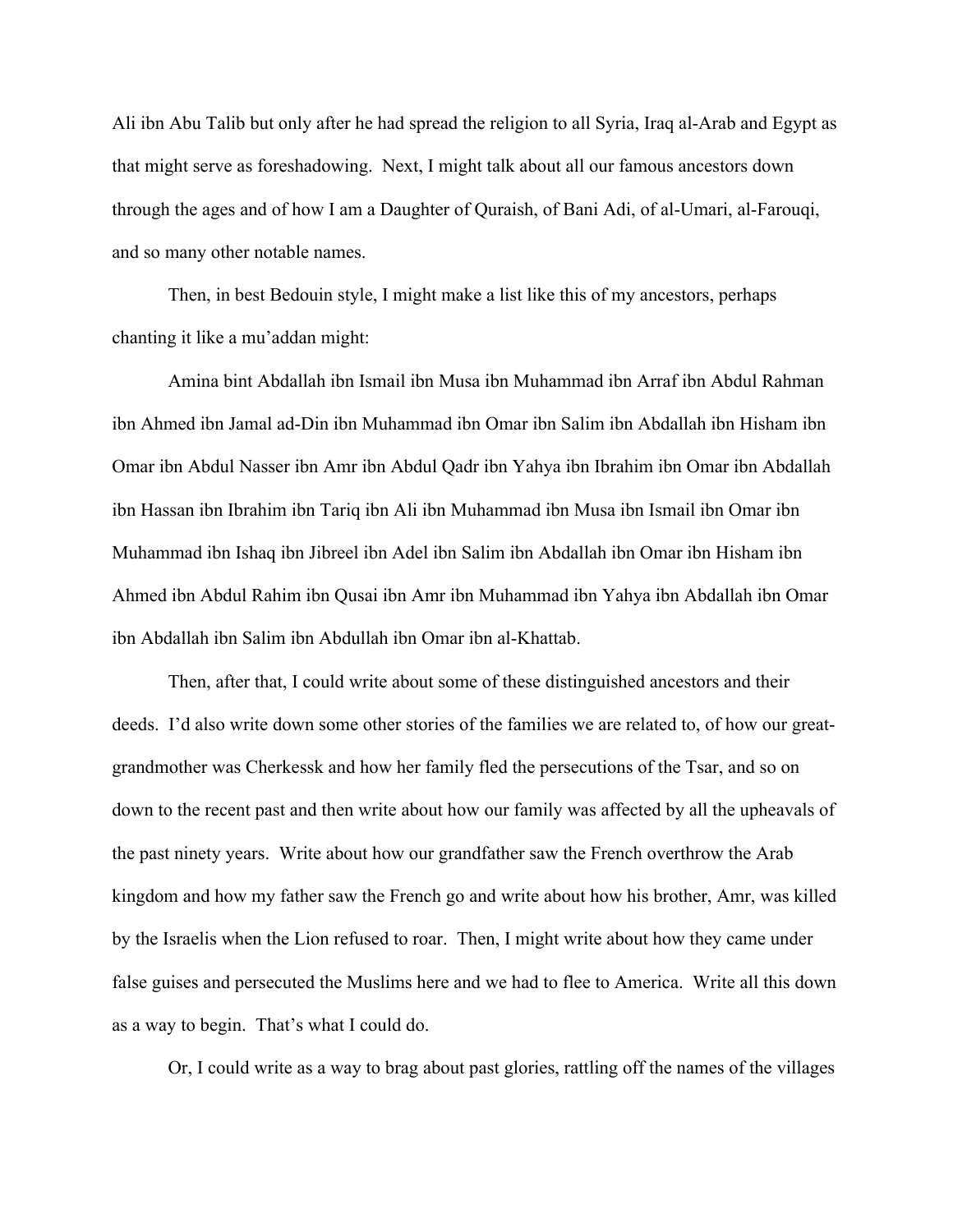my grandsire and his grandsire before him had the rent from or the wealth they gathered and nicknames they earned back in feudal times, times that only ended fully when my father was a boy. But what good does that do except to bore?

And, maybe, if I am writing in this format, among these famous stories told a thousand times before and better, I could also tell some of those that aren't quite so well known. I could write about how the fathers and brothers and husbands made the decisions for the women of this family without asking them, of how they were made to marry men they didn't love and abandon men they did. I could start with our many times great aunt Hafsah and how her father put his love for the Prophet above whatever love he had for his own daughter and spoke harshly to her. Then tell of all the generations that came and went of all the bartered brides and all the men that struck them, about how it is related that Omar argued with Muhammad (peace be Upon Him) that striking one's wife ought not be a crime and the cursed legacy our ancestor gave us.

Or, I could write about the ones that refused the husbands chosen for them and the ones who took off their veils, the ones who refused to be submissive and the ones who were like Hind bint Utbah and were even fiercer than the men.

And, if I tell all this, of how, in spite of being a distinguished and ancient family, still many of the women were beat down and had their happiness denied, then when I come down to the present day, then all the truths of our lives will be revealed, of how we must choose between honor and happiness and how some of us were broken and of how I escaped.

#### **Father's People: Life in the Dream Palace**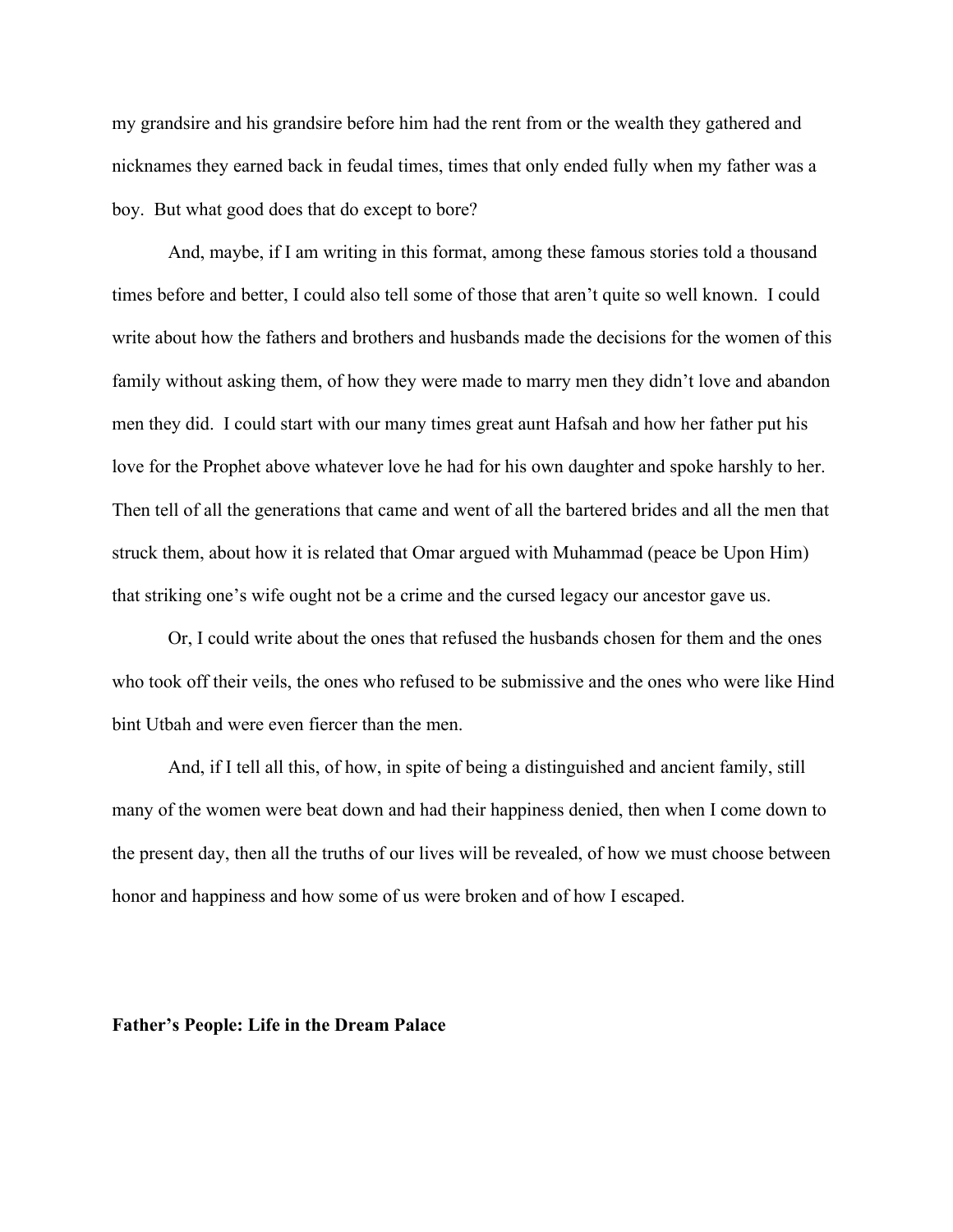When the long Nineteenth Century ended, my father's people were living in Damascus as they had done for centuries. Over time, the city rose and fell and rose and fell but still abided. But life for my people stayed much the same generation to generation; the life of 1870 wasn't so different from 1770 or 1570 (and even 1570 wasn't that different from 770 or 570); sometimes, Damascus, or Sham as we call it sometimes, is like a dreaming city that hasn't awakened from a long dream of ten thousand years.

My great-grandfather at that time was accorded the seventh richest man in the City and had a magnificent old house to prove it (built, if I remember rightly, around the time Saladin was ruling there); it still stands and still belongs to us, though little else does.

Outside, this house was almost featureless, save for the alternating rows of black and white stone and tiny windows with little wooden screens. The walls were thick, built in the old style as a way to stay cool, there on the edge of the desert. Inside were rooms upon rooms, all surrounding a lush garden centered round a fountain. Each room was filled with richly woven carpets, hangings and paintings, carved and inlaid furniture … old books written by hand filled much of one room … the kitchens were immense and had their own vast oven. Huge jars filled with oil and all the other produce of the land filled rooms. Everywhere, in those days, there were members of the family, servants and hanger-ons. Some of the servants had been slaves not that long before; some of those slaves, in days that weren't yet forgotten, had been brought from the south and were dusky-skinned like the folk of the Zanj. Others had been brought from the north and still had the look of those lands.

I have a picture of my great grandfather, Hajj Musa Muhammad Bey. It must have been taken some time around 1890 or so and was placed in a gilt frame not long after. He sits by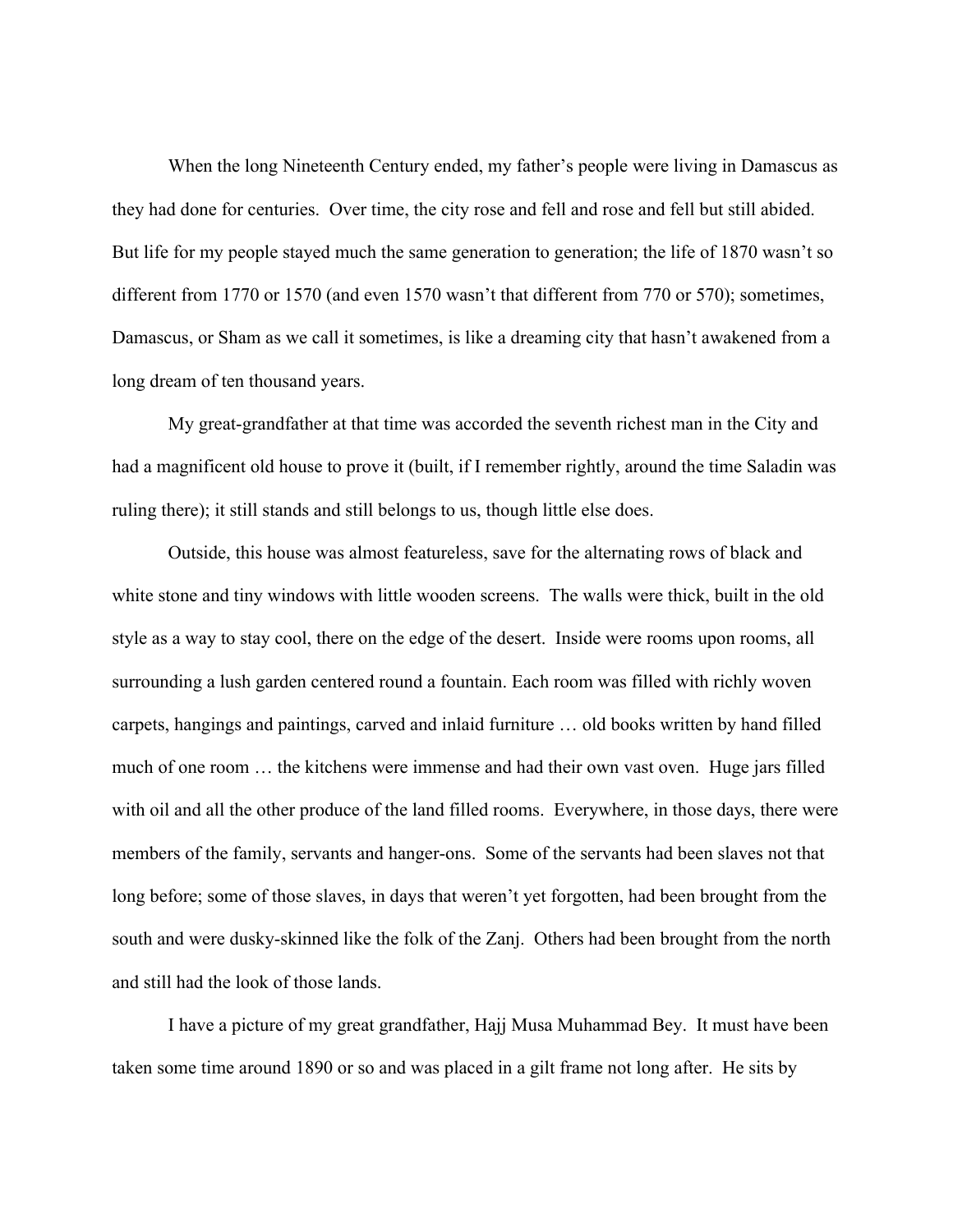himself in a magnificently carved chair. On his head, a fez sits at a jaunty angle with a tassel suspended to the left. He is wearing a western style suit, vest and pocket watch and all, and has a thick, waxed mustache. His photograph could be that of any local gentry across the empire of his time, taken anywhere from Basra to Sarajevo.

Hajj Musa collected the wealth of dozens of villages; I have heard he held the leases for something like 20,000 dunams of farmland. He also had mills, shops, and other properties and had, I believe, invested a great deal in the Hijaz Railway. So, for all this wealth, he (and his father and his grandfather before him) had never done a bit of work; rather, he was what one would call an almost feudal lord. If there was 'work' that they did in that family in those days, beyond collecting rents, they were judges and jurists, experts on the law which their ancestors had done so much to write in the first place. Did the wealth from those rents allow them to be judges and preachers, muftis and imams? Or did those positions allow them to accummulate lands? I have my own suspicion.

When he was a young man, Hajj Musa Muhammad had married his uncle's daughter as such was the tradition in those days. She gave him three daughters and a son who had a weak heart and died before he had even learned to pray. Hajj Musa grew angry with her and refused to touch her. But he did not leave her for she was his kinswoman and he could no more put her out than he could put out one of his daughters.

Instead, he looked at one of the servants in the house and laughed and joked with her. She, he thought, was of strong spirit and had great beauty. She told him her name was Nashqua; he said that sounded strange to him. So, she told him her story:

Nashqua had been born far away in the north, in a green and mountainous land where the women were beautiful and the men all brave and strong. And they had lived there since before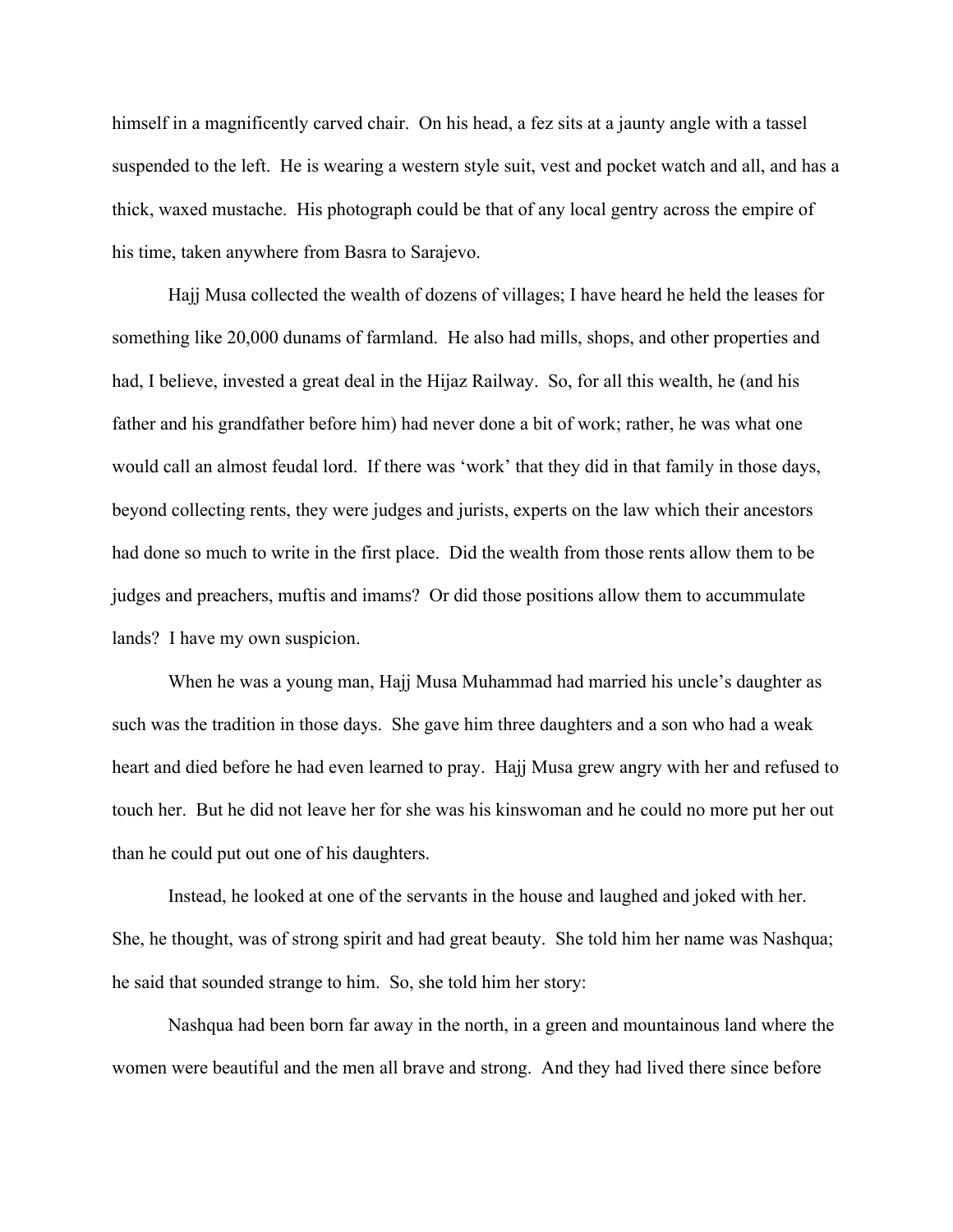time began, on the slopes of Caucasus, under a sky that stretched away forever to the North. But, then, the Christians had come down from the farthest north and the Tsar had ordered all the Muslims driven forth. So, Nashqua had fled along with her family down from the mountains and to the coast of the sea. Behind them, their home and those of all their people were burning; before them was nothing but exile. So they had run.

And the Sultan had sent ships to fetch them, remembering once in his centuries long sleep that he was also Caliph and friend to all Muslims. He had sent some of these Circassians to all parts of his realm. Nashqua and her mother and her brothers and sisters had come, penniless, to Damascus and found themselves in this dry, brown land, so much hotter and stranger than home; their father had been left behind with others from their clan, killed by the Tsar's brutal warriors, buried in an unmarked grave somewhere in that sad land.

Now, Hajj Musa tried to take Nashqua to his bed for she enraptured him. She refused him, saying that, though she was a servant now, she had been born free in her own land and was of an ancient noble lineage; if he would have her, he would need first to ask for her hand and do all things properly. She was no slave and would be no man's doxy.

And, despite himself, Hajj Musa did as she asked for this young girl from a strange land had stolen his heart. He couldn't think of anything save her strange gray eyes and pale skin, her thick dark curls and the shape of her. So, he went to her brothers who were little more than boys and were themselves barely more than beggars and asked them for her hand. Then, he went with her to a qadi who was his cousin and they were wed.

Now, Hajj Musa had two wives and the older one hated the younger for she saw how a servant had displaced her in her own home … and, where she was descended from nobles and famous men going back centuries, with the blood of Caliphs and Conquerors in her veins, the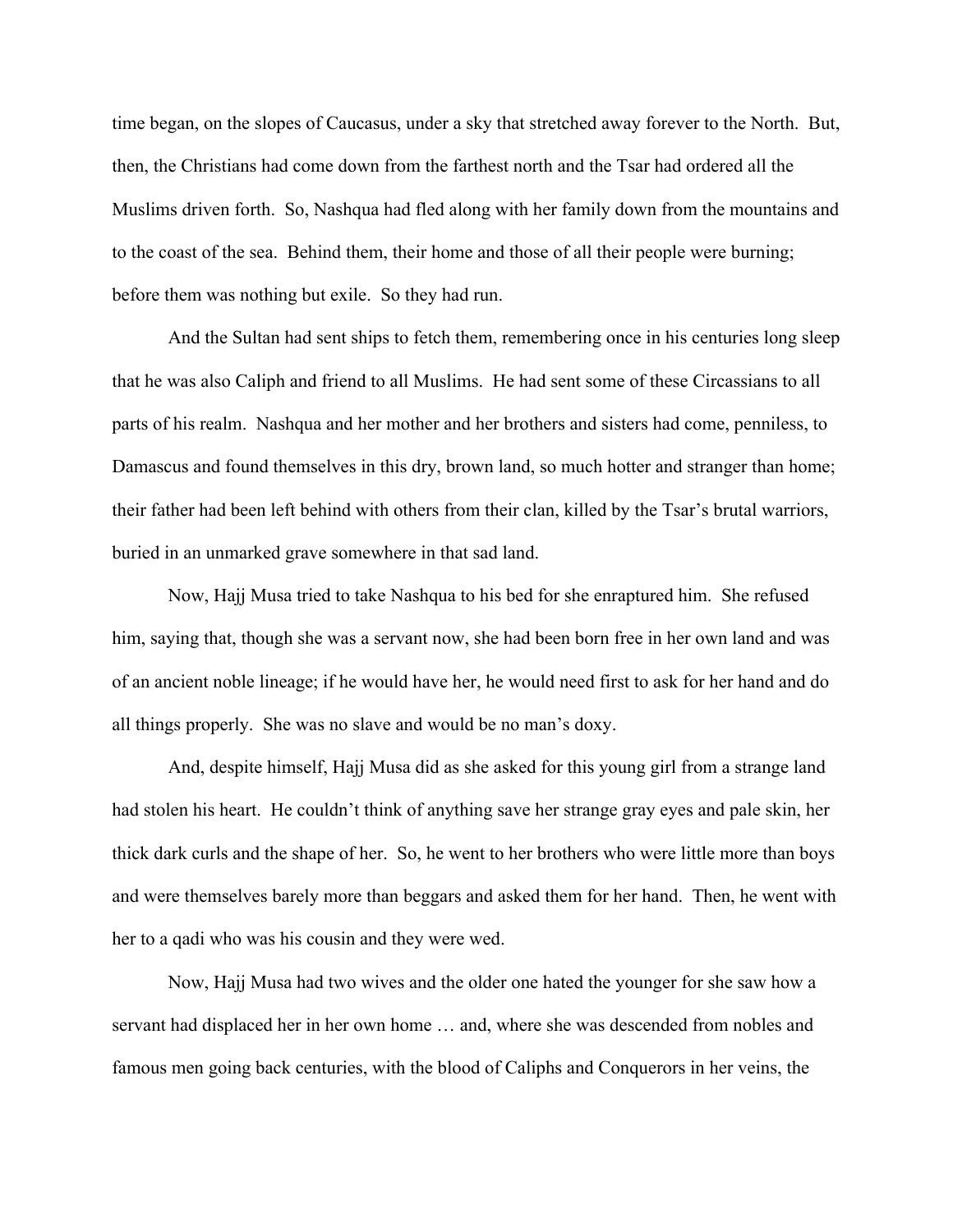other wife had come penniless from a barbarous land. And the house was filled with tension. And the tension never left; years later, her kinsmen and her daughters descendants still nursed grievance.

But Nashqua, or Najah as she was now called for it was easier on the tongue, soon gave Hajj Musa a son and then another shortly after that. And her sons and her daughters were healthy and clever and were the delight of their aged father's eyes. Now, Nashqua the Cherkes refugee was called Umm Ismail for she had given birth to the son of the house. And this name seemed most appropriate for they all recalled our ancestor of the same name and his humble birth to a serving woman.

When the Kaiser visited Damascus alongside the Turkish Sultan, my Great Grandfather posed in pictures with them; on the wall in his house, there is still a picture of him looking stern in his fez and western suit as he stands with the two emperors in a crowd of dignitaries. Life seemed good then; the provinces ruled from Damascus – what they called the Bilad-i-Sham (Land of Sham) – were prospering in 1898. The Germans and the other Franks were all investing heavily in a land reawakening from a slumber.

And, then, everything changed. First, revolution – and the Sultan was no longer real ruler but, instead, there were Young Turks who wished, it seemed, to move away from Islam and away from Arabic. Then came war; the Caliph of Islam, Sultan of the Turks, Commander of the Faithful and Qayzar-i-Rum sided with the other two Kaisers in Vienna and Berlin against Tsars, Franks, and English.

Musa and Nashqua's eldest son, Ismail, volunteered as soon as he could to defend his land against the Christian invasion; his mother had often told him tales of what manner of beast served the Tsar and what sort of savagery they would doubtless inflict upon any Muslim that fell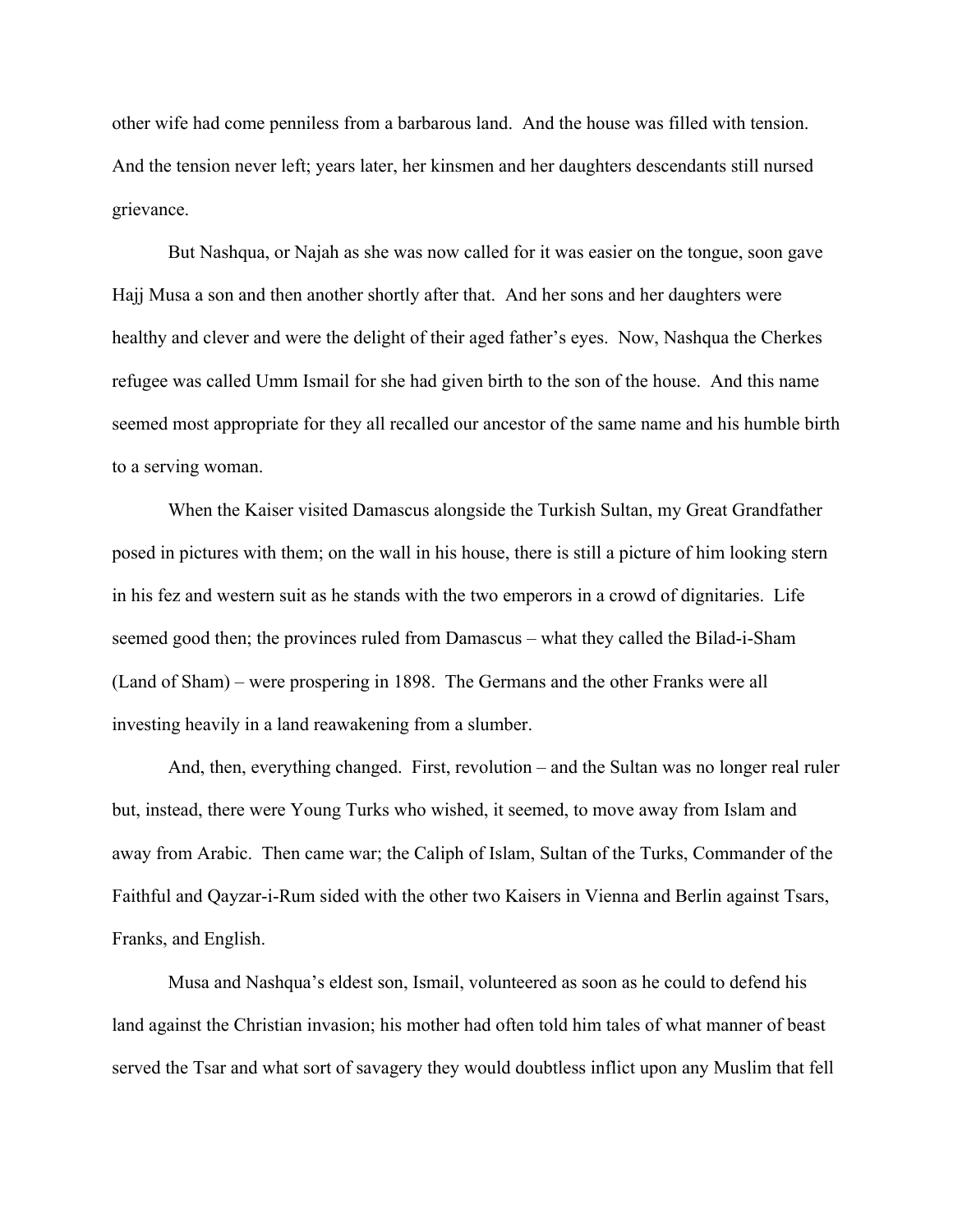into their hands. But, instead of sending him north to meet that enemy, the Enemy whose blood Ismail dreamt of drinking in vengeance for the grandfather they'd slain, Enver Pasha's officials felt it better to send him south to meet the enemy coming up out of Egypt.

As he was of an old family, Ismail Bey was made an officer of horse though he was only twenty two. He rode south with other sons of the old families of Damascus and their servants, down past Mount Hermon and the Sea of Galilee, through Jerusalem, praying at the Mosque of Omar (where they recalled Ismail's ancestor who'd liberated it a thousand two hundred seventy nine years before and traded verses), and on to Gaza. From there, it was off to the Front.

All them with him were in high spirits; they laughed about what they would do when they liberated Cairo, whether they would go first to al Azhar or see the Pharoah's pyramids. Like endless travelers before them, they spoke of the fleshpots of Egypt with envy. They spoke of how the Christians would collapse before them, how the Egyptians would welcome them as liberators when they cast off the English Yoke …

But they'd never make it. Instead, on the banks of the Canal, the British army met them, held them, and pushed them back … and Ismail, in his very first battle, caught a bullet with his thigh.

He lived; but Ismail's war was over. Instead, he returned home and watched mutely as campaigns went on without him, leaning on the cane he'd always walk with, as the tides of war rose and fell. The streets of Damascus became filled with refugees from the north; Muslims fleeing the Russians, as Ismail would expect, and others, Christians but Christians of the Empire, fleeing from the Turks and Kurds up by the front.

And Ismail began to question the rightness of the war. He gave money to the Armenians when he saw them and wondered how someone supposed to be the Commander of the Faithful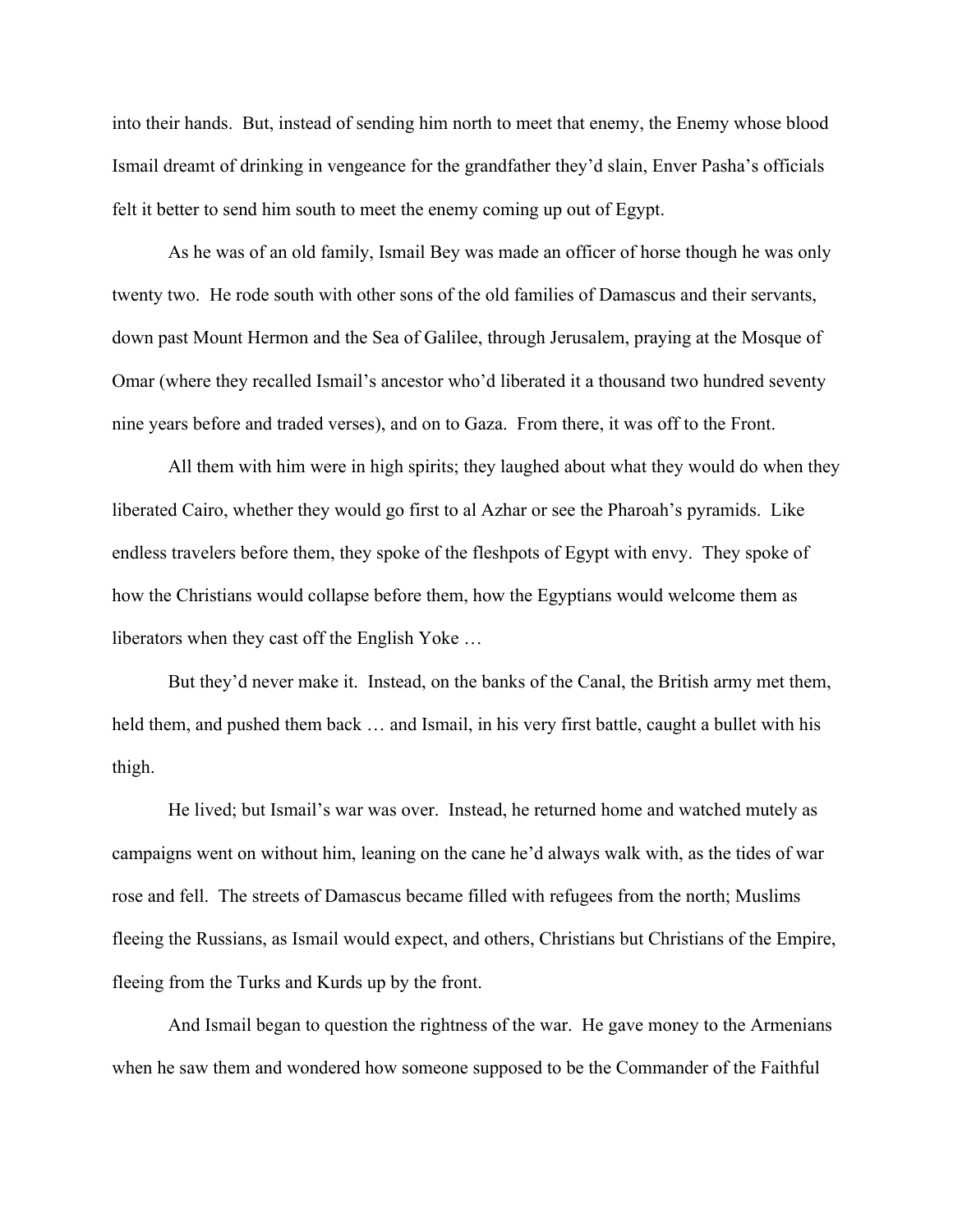could let such things happen. And he began to think that, perhaps, the problem wasn't so much the invaders but those who had invaded long before; the Turks had been a yoke on the Arabs for too long and, now, they were abandoning Islam and talking of sacrifices needed to free the Turks of the East rather than defending Islam …

So, Ismail began meeting now and then with other young men who had similar thoughts and arguing with his father about what use there was in fighting for a state that cared more for Turks in China than for the Arabs or the Religion. And his father scorned these ideas, saying that talk of an Arab nation was treason and was a dream of the Christians, not fit for Muslims. But Ismail grew closer to those who spoke of a reborn Syria …

But all he did was talk, even when the Governor hung some of the young men for dreaming of a day without the Turks.

And, then, on the Plain of Armageddon, the Turkish army was destroyed; barely had the news sunk in than foreign soldiers entered Damascus. The next day, October 1, 1918, in came Arab soldiers, proclaiming that they were there to establish an Arab kingdom … and my grandfather was thrilled, rushing to join them. He and his friends were ecstatic that, finally, an Arab ruler from the House of Hashim had come. The future seemed, after the devastation of the war, bright; a new dawn for Syria and the Arabs had come.

In that same year, Ismail's father died and he became head of the family. Walking on his cane, he surveyed the wreckage and looked to the future. King Faysal sat with him and took his counsel as Ismail sat with those other notables from Damascus along with the army officers, Hijazis, nationalists and such who gathered round the new king.

But this idyll wasn't to last; after less than two years, the dream was over. The French came from the West and Ismail Bey leaned on his cane and watched the little army head off to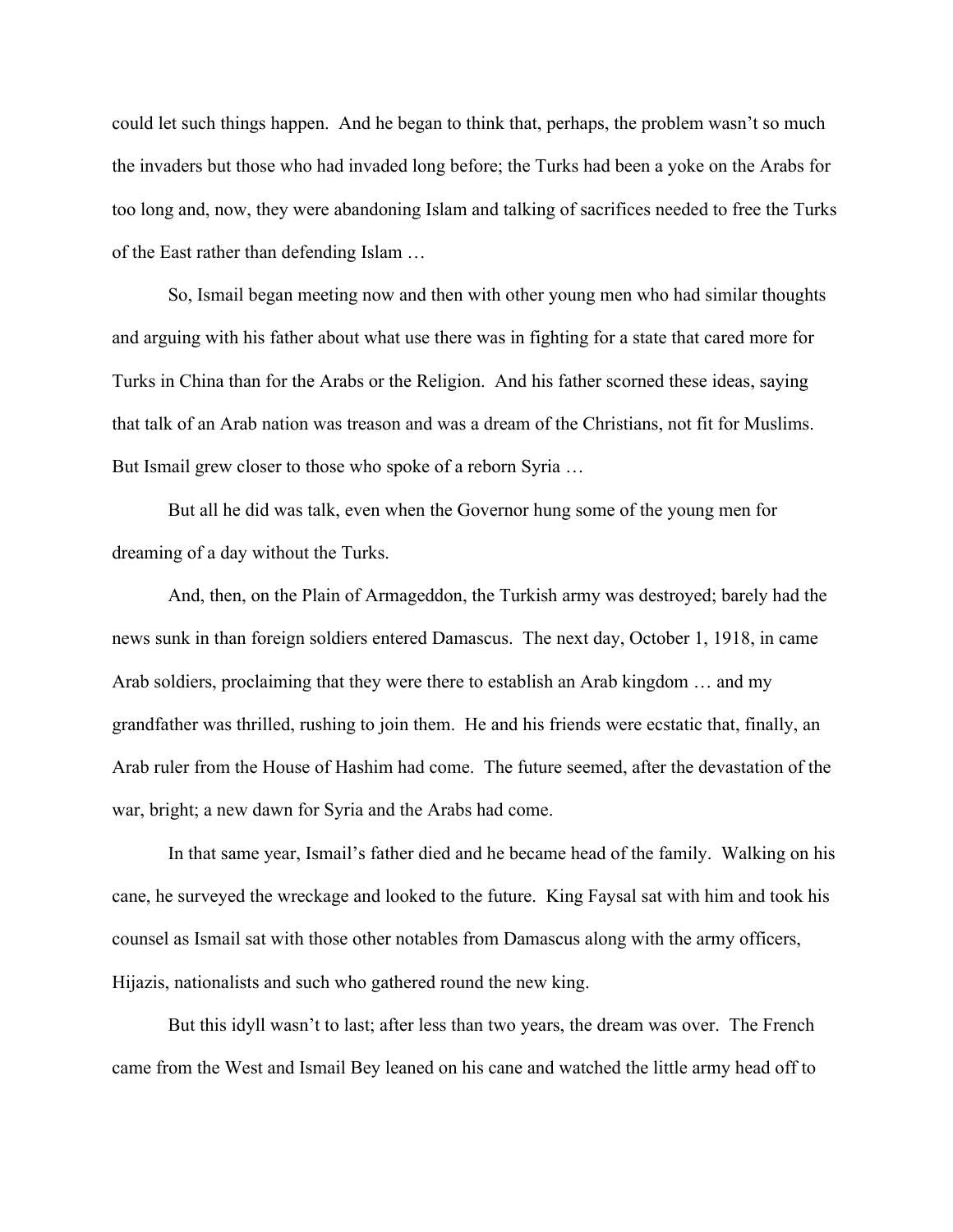meet them. Outnumbered, they were slaughtered by the French, even though daughters of Damascus had rushed to the Kingdom's defense. The king and many of Ismail's friends fled to Baghdad or south to Amman; my grandfather stayed behind to tend his own lands. And to try to survive the alien rule.

The French didn't take his wealth or his patrimony. But they imposed new ways and new laws. And, so, the notables gathered quietly and whispered and, before long, the people rebelled and the French shelled Damascus, destroying parts of Ismail's house. But, he rebuilt and went on.

One evening, they tell me, Ismail was sitting in a café with some of his friends, discussing politics and the future of the nation and all such things over tea and coffee and tobacco. Among the group gathered that night was a recently married teacher and the two of them were deep in conversation. In rushed another man, the teacher's much younger brother.

"Come home, come quickly! Our sister needs you!" he insisted, though the older brother was reluctant to break off conversation.

So, Ismail accompanied him, leaning heavily on his cane as they moved as fast as they could, deep in conversation, to the teacher's home. There, they found his sister, nearly shaking with rage and asked what had happened.

"At twilight," she said, "I was walking home, down our own street, and a French gendarme saw me and began to call out to me; 'Fatima, Fatima, show me your charms!' But I ignored him and he followed me, saying all manner of things. I was almost before the door and he accosted me, grabbed my veil and pulled it off!"

"In our own street?" he brother said and shook with anger.

"Yes, yes," she explained. "It was so … "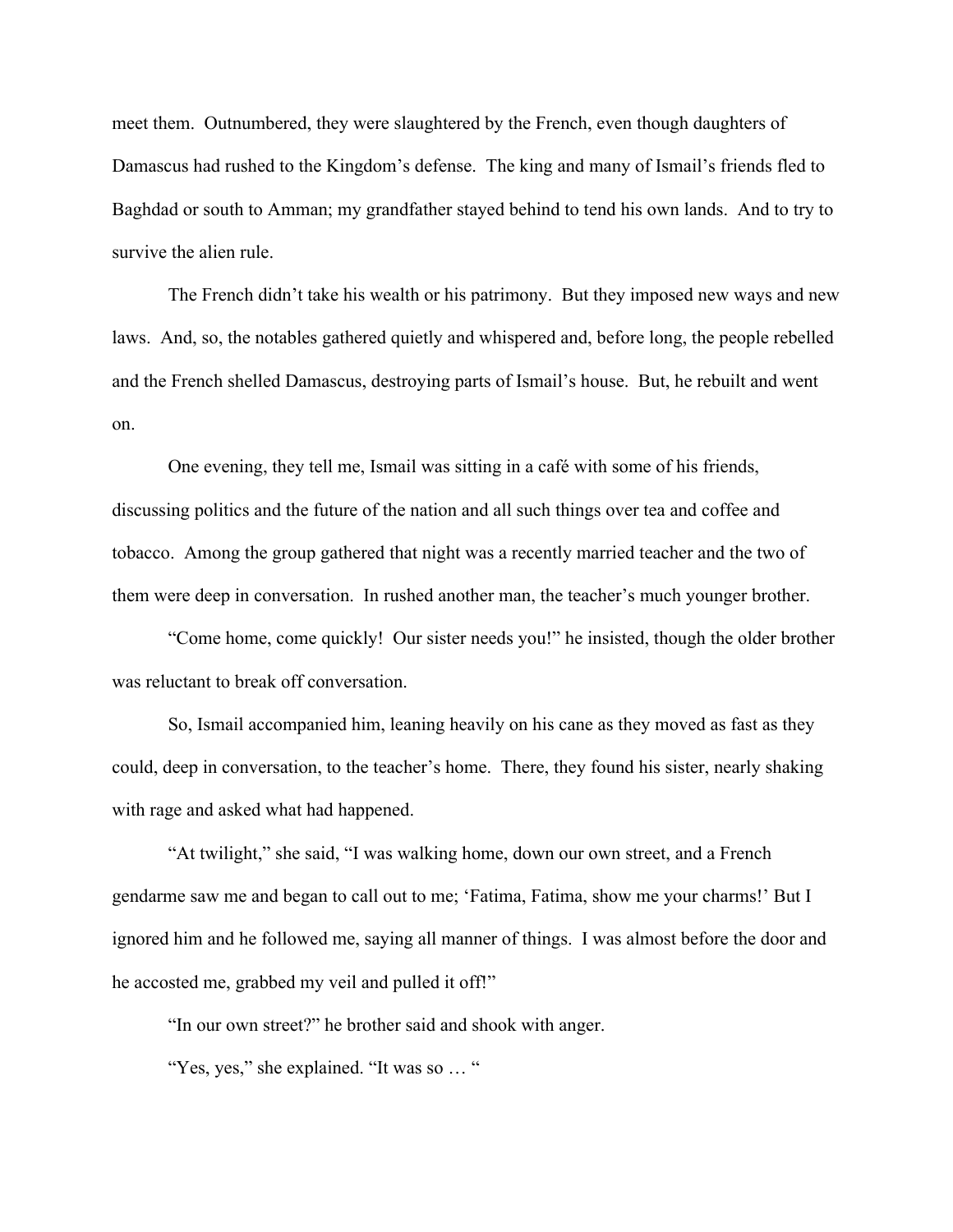And she spoke long about how she had been attacked. And Ismail and her brother listened as she said that, if she would choose to go unveiled in the street, that would be her choice but never that of the Franks. The three of them sat there, talking long into the night about this outrage and how another rebellion was neeeded and what would happen when the Franks were expelled.

And, when it was nearly dawn, she said how she wondered whether after this disgrace any man would ever consider her.

Then, Ismail laughed and said, "where is your father?"

She asked him why and he said that he wanted to ask for her hand. She smiled and said that she wanted him to do so.

And less than a month after that day, Ghada bint Hassan and Ismail ibn Musa went before the Qadi and swore out the wedding contract, though she was barely more than a child and he was already nearly into mid-life. From that day, theirs was always a solid enough union; Ghada was considered clever and well-read – for a woman in those days – and, despite having an education, she stuck a bit longer to the old ways. The photographs from those days show her dressed in almost western clothes but still wearing the veil for at least a few more years.

Soon, they began having children: Musa, Omar, Abdallah, Amr, Hani, and Hamza were their sons, Zainab, Lena, and Ibtisam were their daughters. Musa, who was the firstborn, died when he was still a baby; the others save one are still alive.

And, when the French left, after again shelling the city, these children waved them off … and new times seemed to be ahead. Damascus now ruled a reduced land but, still, the Syrian Republic had a brilliant future. The old families still had their role and most of them were easily elected to the parliament; Ismail Musa Bey took his seat along with the rest, just long enough to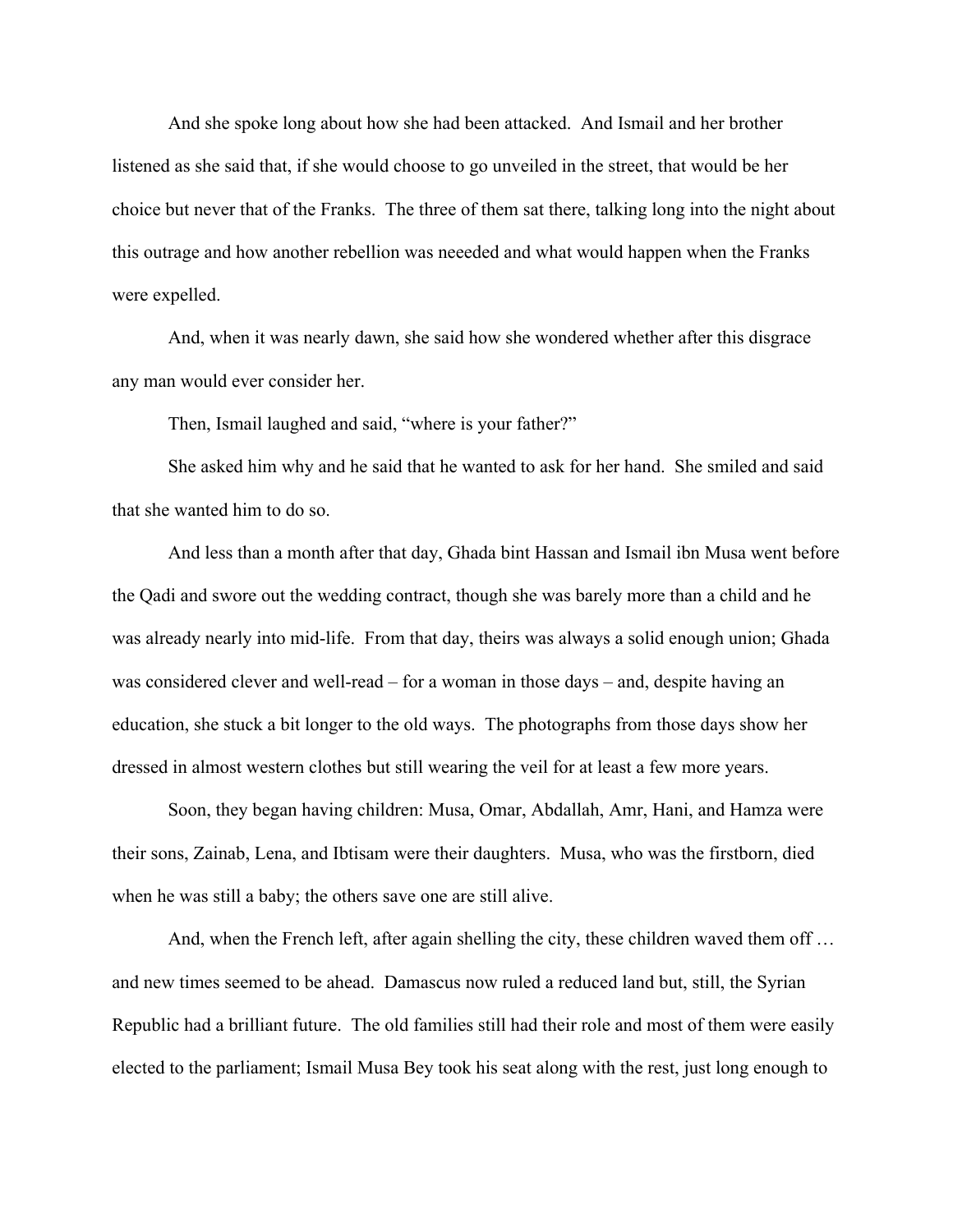vote for yet another war, one that brought more refugees to Damascus; now, though, they were Palestinians. Ismail was shamed by the failure of the army against the invader; he sold off some of his lands to raise money that he could give as relief, gave space in his house for distant relatives from the South and old business partners until they could find their own way.

And, elsewhere, others thought that the problem, again, wasn't the invader but rather a problem of the government. So, they overthrew the young republic and turned Syria into a dictatorship, ruled forever after by one clique of officers, their children or their friends. And they looked to Russia as a model now, taking the lands of the old families and giving them to those who had worked them for years and never earned a profit or giving them to their own people.

And where his father and his father before him had been great men, now Ismail found himself a pauper, barely able to manage his own house let alone his former estates. Few now used the old titles of respect; no longer was he referred to as bey or pasha and rarely even as effendi. Gone were most of the servants, gone was the gold. But, still, he held on to his house.

Where he had been a gentleman without need for work, now his sons would need to learn trades. Amr went off to the army and trained to be an officer; they always said he'd been the fiercest of them. Though he was only a child, Amr had pledged in 1948 that he would go, personally, to free Palestine and avenge the Arabs or die trying. When he was older and rising through the ranks of the army, the family half-joked, half-whispered that, one day, Amr would be the officer seizing power for himself.

Omar went off to Beirut and trained to be a scholar of the past; he, the family said, was the one when they were young who'd most loved walking through the city and seeing all the places where the heroes of the past had lived. Sometimes, he'd write long poems in the old style;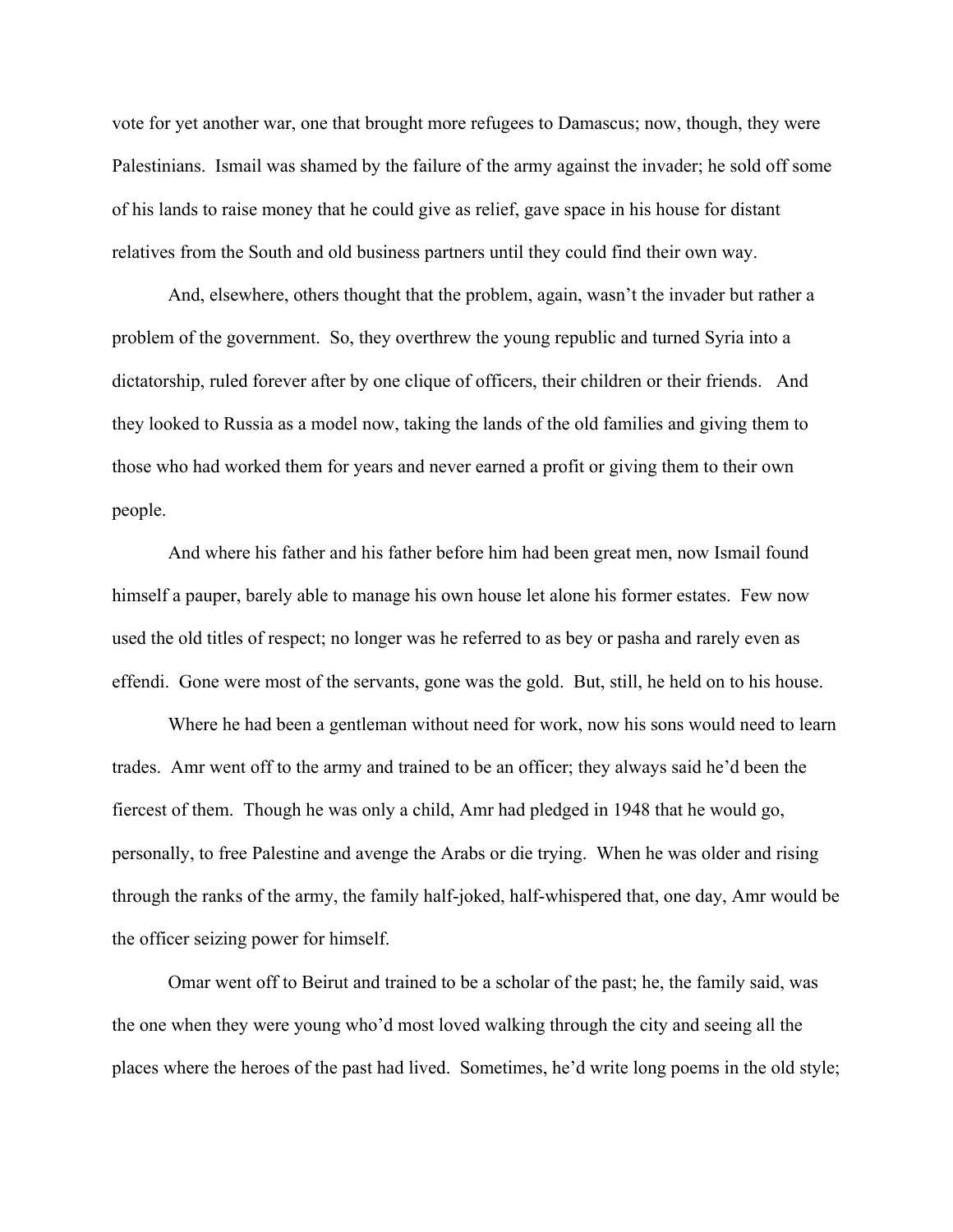when his older brother first received a commission, Omar wrote a poem for him hailing him as the new Salah ad-Din.

Hani followed Omar to Beirut and studied medicine while Hamza studied the law in Damascus. Abdallah, though, had a gift for numbers and designs so he began training as an engineer; they say that when he was a child, he was forever building models of things exactly to scale.

Their sisters, meanwhile, went off to University too, leaving the modes of a thousand years behind, just as they now went out in the streets bare-headed. A photograph from those days shows them all, all the brothers and sisters on the Corniche in Beirut, maybe when Omar finished university. The women all have their dark hair piled up and coiffed, their arms and legs bare. Some of the brothers wear sport coats though Amr wears a tie. Omar gazes off in the distance. Looking at them, you might think that this family is from Naples or Barcelona; hardly any of them are those that I recall.

In the university, the sisters found husbands from other old families and settled down in the city; Ibtisam's husband, Muhammad, was a classmate of Abdallah and, later, was an engineer in the Gulf. Lena married 'Adil, a merchant from a family that, though younger than ours, had been wiser in the recent past; somehow, every change of ruler and government always seemed to bring them up a small bit until they owned factories, hotels, and other new things throughout the country. Zeinab, though, married the opposite; her husband, Hassan, was a scholar and a holy man but never a good supporter for he always needed to be right rather than successful. And Hassan was always close to Omar …

As he was a Sunni and from one of the old families, Amr's advance in the army was slow. Officers who weren't Muslims – Druze and Alawis and Christians, mainly – and who, no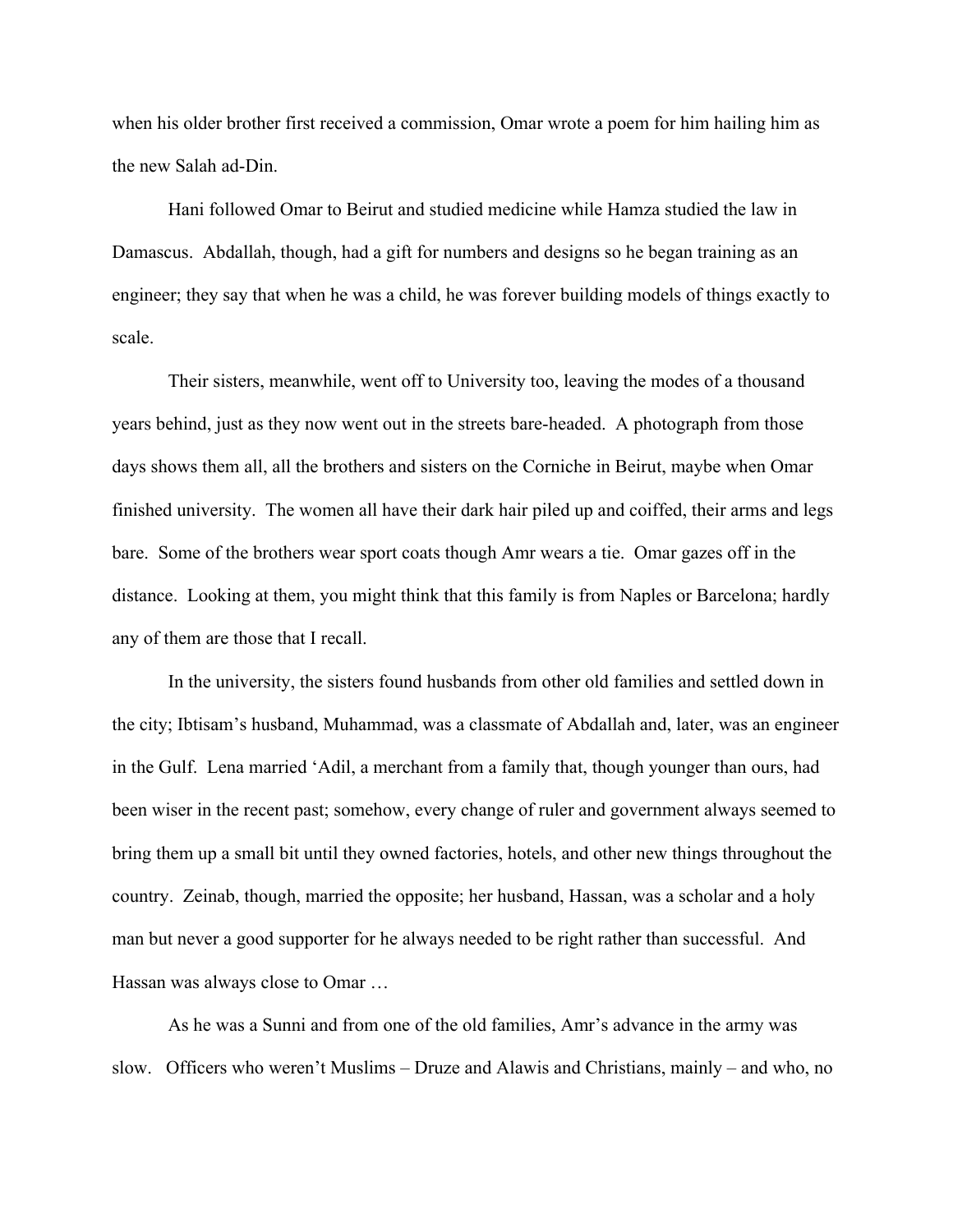matter what religion they'd been raised, rejected religion, had come to power over army and over state. They said that they were the Party of Rebirth (or Renaissance) – the Hizb al-Bath in Arabic – and claimed that they stood for "Unity, Socialism, Freedom". But, as often as not in years to come, they would appear to belief in rule by one man, stealing from all, stomping on freedom.

By 1966, Amr had become a lieutenant in command of an artillery barrage on the southwestern border. And there he sat with his soldiers in a strongly built look out post, watching and waiting for the Invader, sometimes sending shells down on them when they violated the ceasefire lines.

When war came the next year; his commander, Hafez al-Assad – literally 'Guardian of the Lion' though we used to call him the Lion of Golan – had the radio broadcast that the Heights, al Arraf, had fallen. And there was panic in all the units; some thought that they must be the last unit left and decided that they would do well to flee. Others, though, thought that they would live and die as Arabs and as free men, defending their homeland.

Amr was one of the latter; he and his company stayed and fought when the Israelis came with their planes and tanks. But, they were hopelessly outnumbered and hopelessly outgunned. And they died at their post on Tel Faher, every single one … heroes, perhaps, maybe even martyrs but definitely dead in a lost war.

And Amr's father who had survived battle himself and watched as other outnumbered armies had been destroyed knew that it was his commander's decision that had failed his son. The Heights there should have been impregnable; only a mad man or a traitor would have pulled troops away and left Amr to die.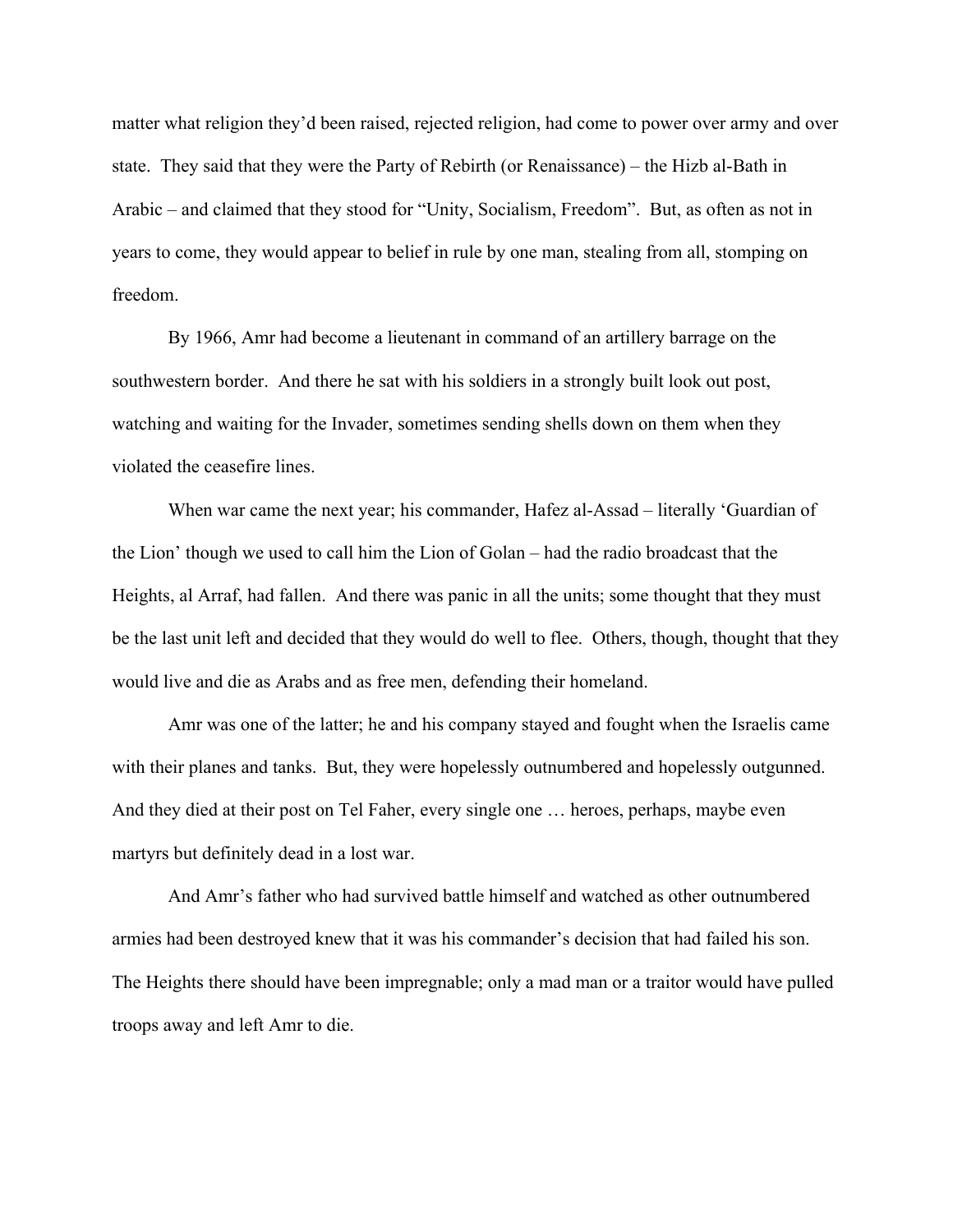And Ismail heart was broken. His living children sat with him as he stared blankly when representatives of the Party appeared. They, the surviving sons felt, had taken their father's lands, his dignity, and his pride in his son. And all of them said nothing. And Ismail lived out the rest of his days in near silent mourning.

Now, Omar Ismail was the oldest of the living sons so he took over his father's house. In those days, he was teaching at the University, teaching about the days of the Prophet and the first Caliphs. And, as he taught and studied these matters, he became convinced more and more that, if the nation was to prosper again, it would need to return to the old ways, the ways of the religion, and abandon all the imported philosophies and corruptions that had grown up. The heathen would need expulsion from government and the state could be reborn. Quietly, he began meeting with others who thought as he did, organized study groups of students to discuss these ideas.

Meanwhile, he married the daughter of one of his colleagues, Saffiyah Abdul Rahman. Saffiyah had stood out from among the girls her age; where others embraced the latest fashions from Paris and Beirut, she steadfastly refused and insisted to dress as a Muslim woman should. They say that, once when she was in school, the teacher objected to her wearing a covering and told her that she must come to school the next day bareheaded or she would be expelled. And when the next day came, all the other girls were covered as well for all stood by her though they didn't share her belief. Others smoked and drank in cafes; she sat at her prayers. And, when she was done with university, she was willing to marry Omar. Together, they'd have many children: Ridwan, Raghad, Rania, Reem, and Ramzi, all born in the house of their ancestors in those years.

Meanwhile, Omar's brother, Abdallah, had finished a degree in hydrological engineering and had been working for some years for the state, helping to plan and build new wells, dams,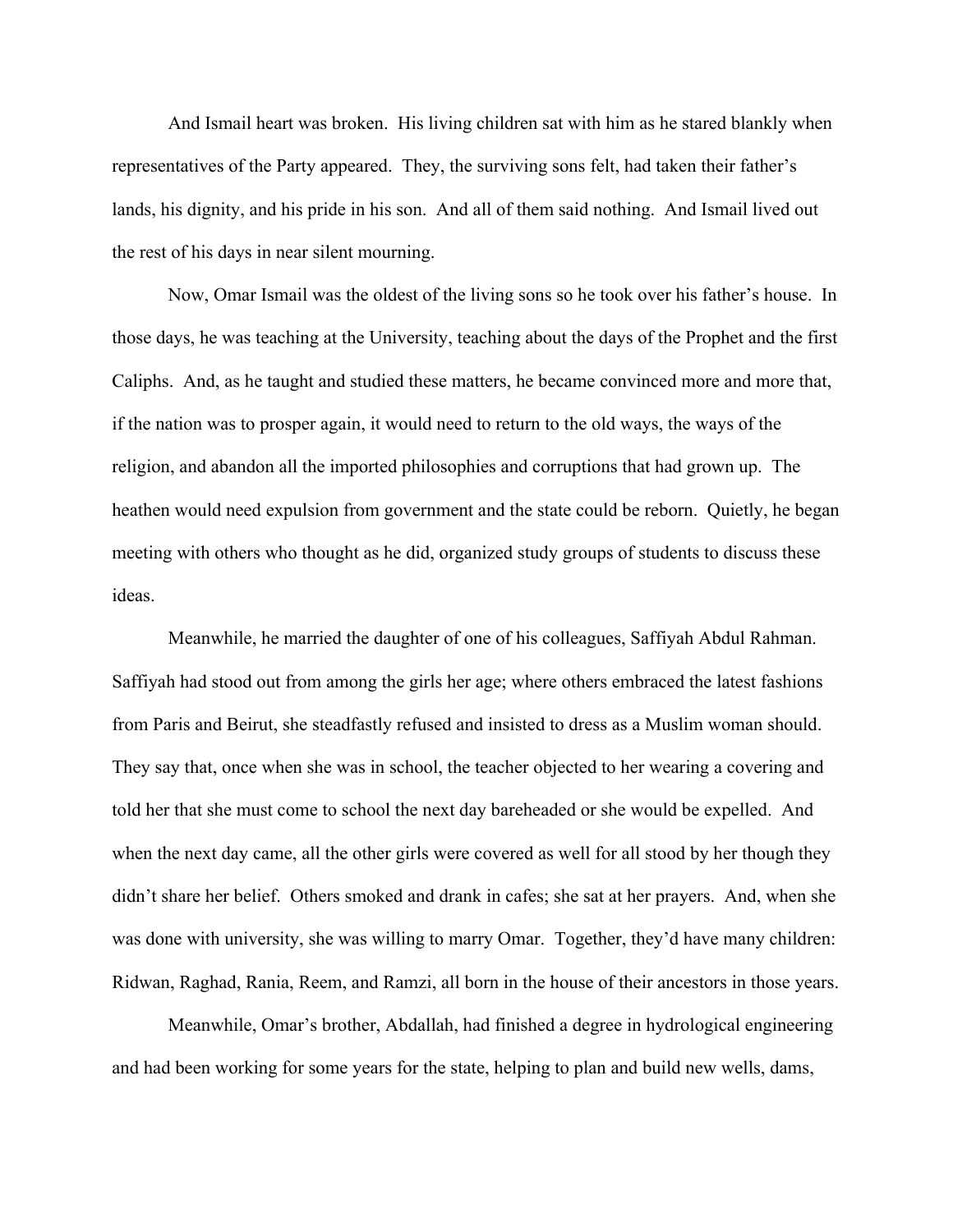and waterlines. He was good at it and only his lack of a membership card in the Bath Party held him back. Omar urged Abdallah to marry but no one took his fancy. Instead, he decided that he would leave Syria and seek further education.

It had been centuries since any of them had traveled beyond the lands of Islam, if not all the way back to the beginning, so this was a bold thing for him. But, he was able to get a visa and set off to enroll at a school with a name that sounded good to him, the Virginia Polytechnic Institute, in a Masters program.

# **The End of the Beginning**

When her brother and father died, Caroline McClure was seventeen. Her mother could barely take care of herself or the small country house she'd lived in with her husband. So, Caroline went to live with her great aunt in town. Soon enough, her mother had sold the house and followed, moving into a small apartment by herself.

Caroline meanwhile finished high school and started college. Her plan when she began at Madison College was to be a high school teacher, rather like her aunt and housemate. Caroline was a day student rather than a boarder and, while she was in college, worked as a waitress in one of Riverport's few restaurants.

As a student, Caroline read widely on religion and spirituality and such; I suppose some of that was in the zeitgeist in those years of the Nixon Administration and some of that zeitgeist seeped even into small towns in the hills of Virginia. Then, too, Caroline was, I'm told,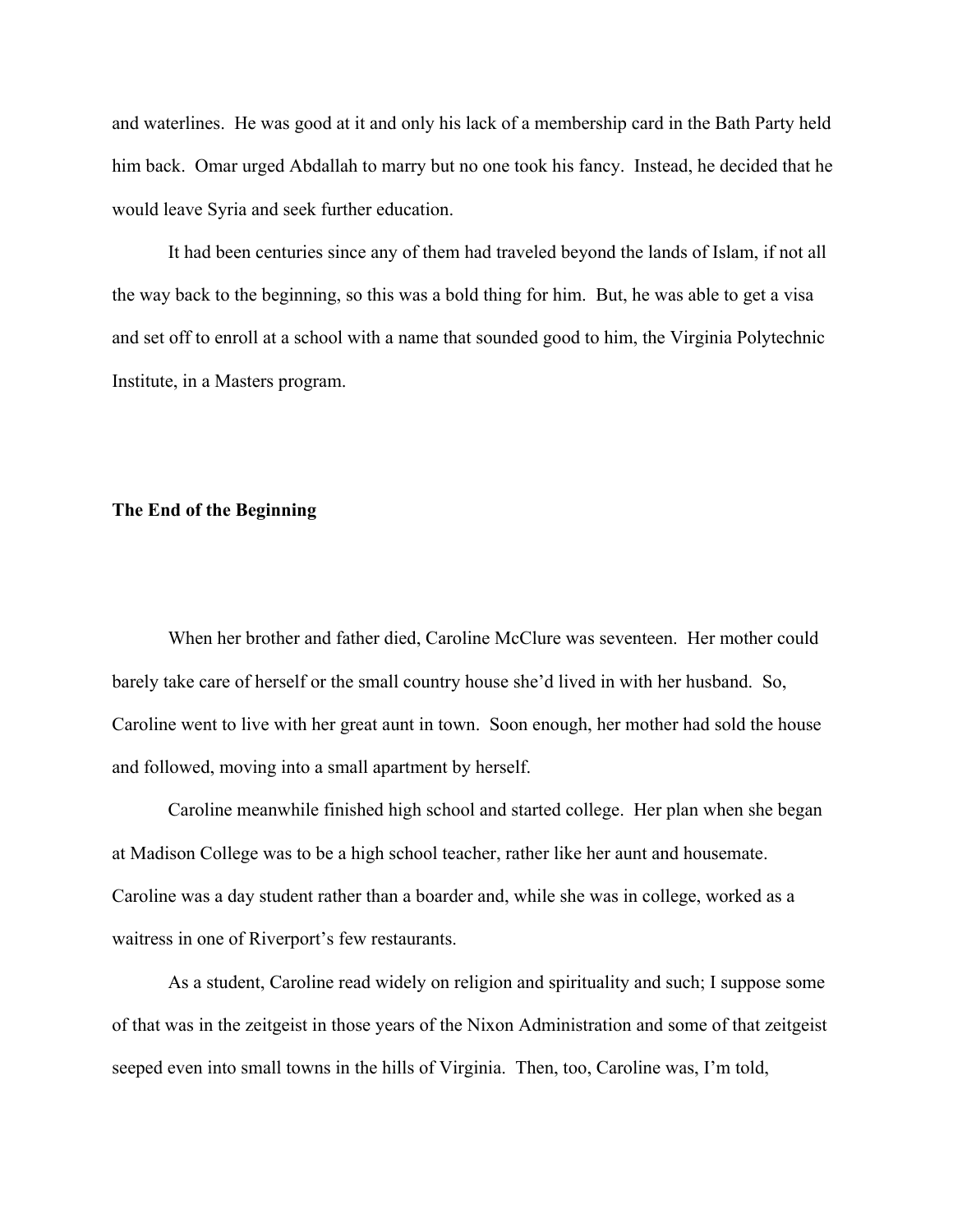intensely curious and interested in first and last things even before the men in her family started dying.

Somewhere in these years, Caroline decided that she didn't believe in the incarnation and the trinity and quit going to church; her mother was scandalized, her aunt said there was no reason to do something just because that was what was expected of you. Caroline announced she was a Unitarian. Unfortunately, there was no Unitarian Church in those parts so she was a congregation of one.

I suppose she must have dated but no one terribly seriously. She was, I suppose, a rather somber young woman …

One day, as she was finishing up class work and only had her student teaching left to do, Caroline went to work at the little restaurant she waitressed at. The usual locals of Riverport wandered in, had the usual conversation … and around lunchtime, in came a familiar face along with two strangers.

She greeted the town's water manager, gave menus to his companions. One, she barely noticed. The other immediately had her full ateention. Handsome in a swarthy sort of way with a thick mustache and neat trimmed hair, she could barely keep her eyes off him … and he of her.

Abe, she learned quickly, was his name; he and the other stranger were engineers in town to look over upgrading Riverport's water and sewers. Dull enough … but there was something unusual about Abe. He had an accent Caroline had never heard before ...

and over the next few days, he came in with his companion for almost every meal; there were few restaurants in Riverport and that one was closest to the office they were working in.

Caroline made casual conversation with him and, after what seemed forever, he asked her out on a date. And when they went out to see a movie in the next town, they never made it to the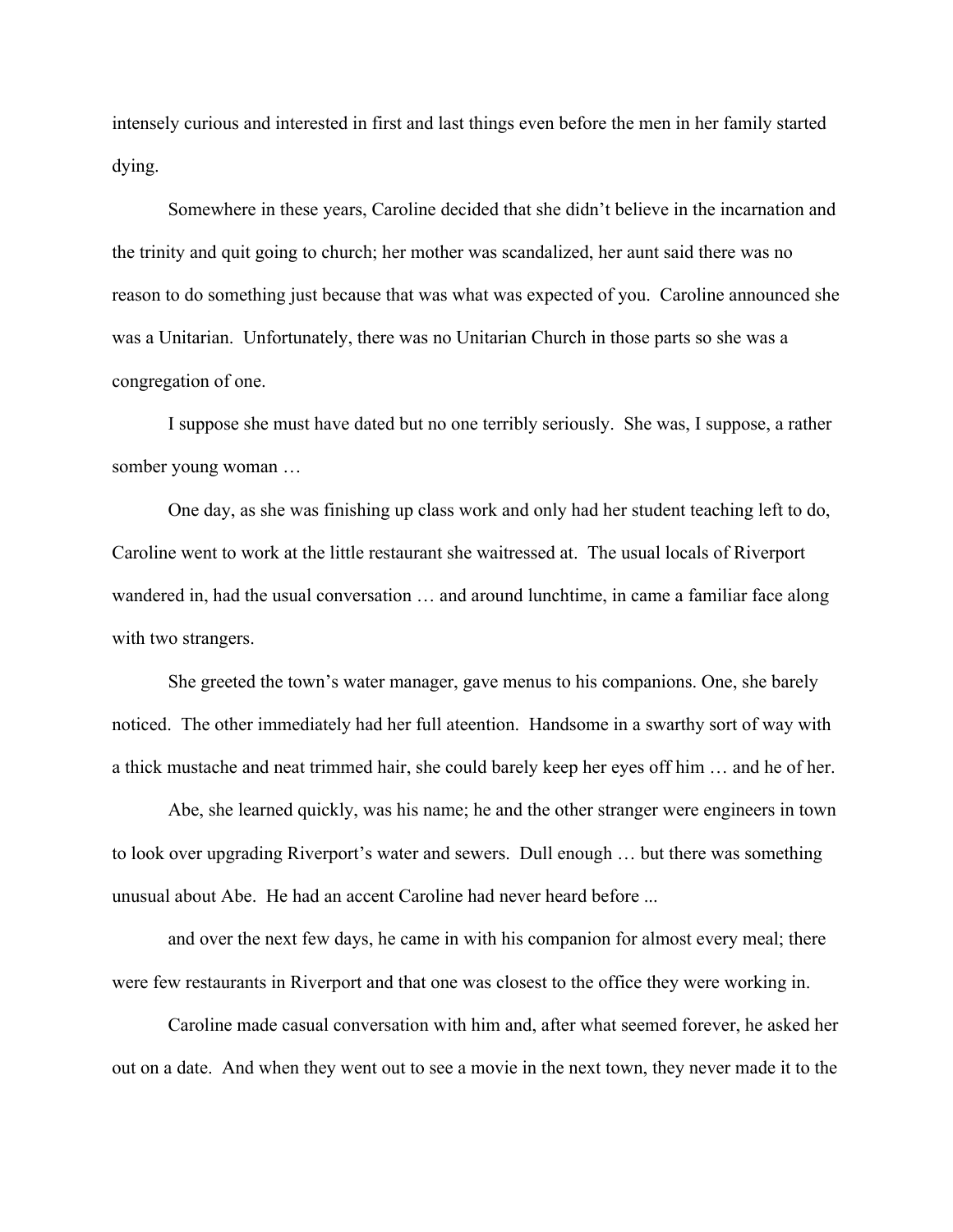film but sat and talked about God and their older brothers killed in battle five years before. They spoke of dreams and journeys. Abe – whose driver's license read Abdallah Ismail Arraf – described his home in Syria and told her how he'd come to Virginia for a Master's degree then stayed on to learn skills. And, when the evening was over, she refused to kiss him, saying that she wasn't the type of girl who did such things.

And Abdallah realized he'd met the woman of his dreams. As his project was wrapping up, he proposed to her … and she agreed …

and, New Year's Day, 1973, they married before a justice of the peace. No one from Abdallah's family was there. From Caroline's, only her aunt and her brother came … and some in Riverport wondered why even they had come to see her get married to some kind of negro … Everyone said it would never last.

But it did. They had a daughter late the same year; Caroline stayed home to raise baby Aisha and never, ever used her teaching degree. And, two years after that, they had another daughter, born in the same town that Woodrow Wilson had been born in eighty years earlier …

And, thus, after however many interminable pages, we reach my own birth (you'll of necessity admit I'm far more concise than Sterne at reaching this point).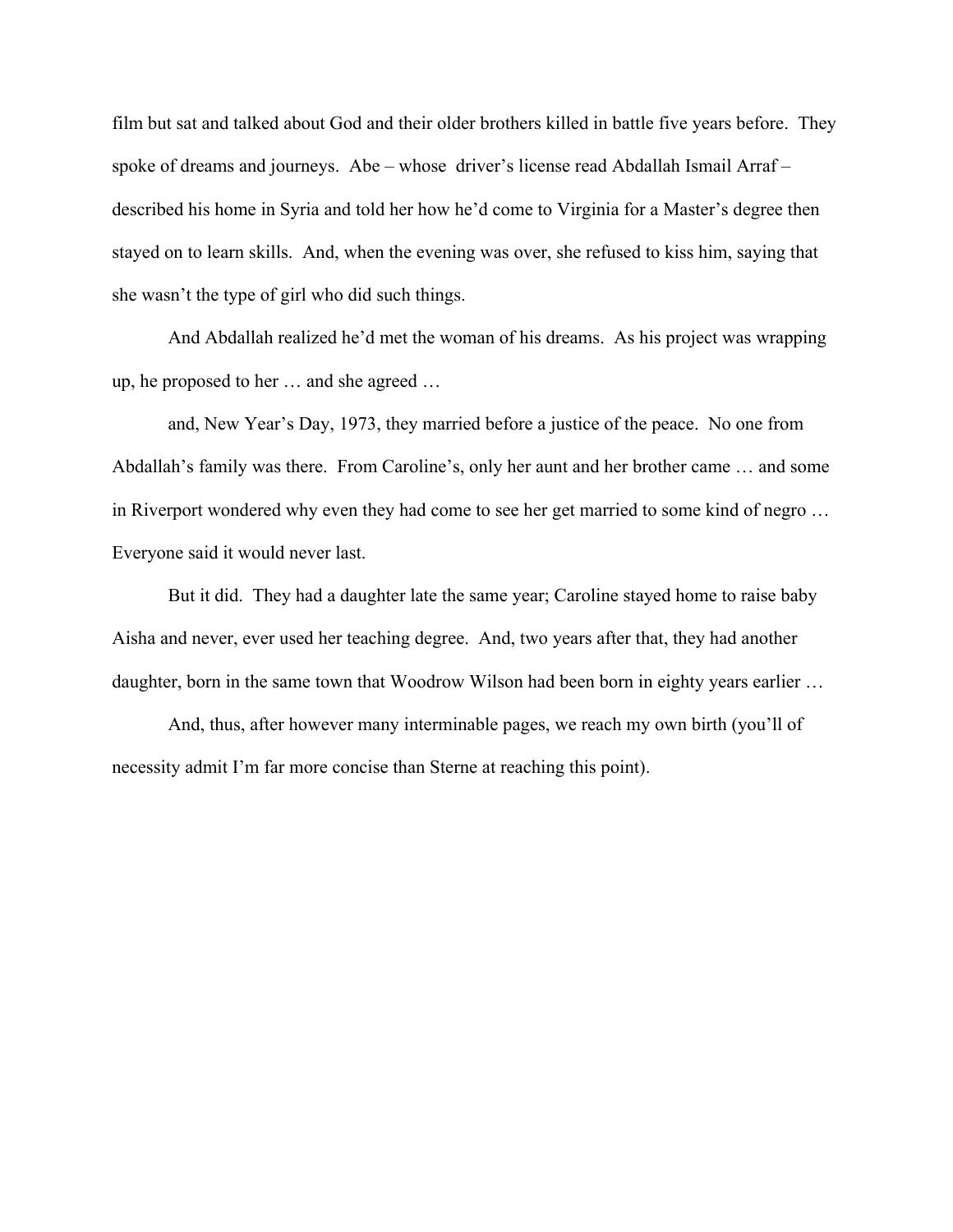# **2. Sham**

**October 1975 – March 1982**

### **I am Born**

How should I tell it? I don't remember any of it … but I can say that come October 1975, I came into the world in the usual way, in the hospital down the street from the house where Woodrow Wilson was born, a normal birth unspectacular in any way … and a seven and a half pound baby girl was taken home and nursed by her mother and watched by her father ... and sometimes I wonder, what would have happened if I had been switched at birth? What if instead of writing down on my birth certificate "Amina Abdallah Arraf", they'd written something more usual for that hospital on that day, something like "Amanda Lynne McClure" that would never have looked odd or been strange ... and would I be anything like myself? Does what we inherit in our blood make us who we are? Or is it what we inherit in other ways from our parents and all the rest in that mountain of names that came before? Would I be writing this, would I be happier or sadder or more confused or less confused if I'd been that Amanda?

Amanda, in my mind, that twin that isn't, would have long golden hair and bright blue eyes … not hair that's wavy and dark and was always out of control or eyes that are dark. I was the darkest child of my parents; Aisha got brown hair and almost hazel eyes while the two you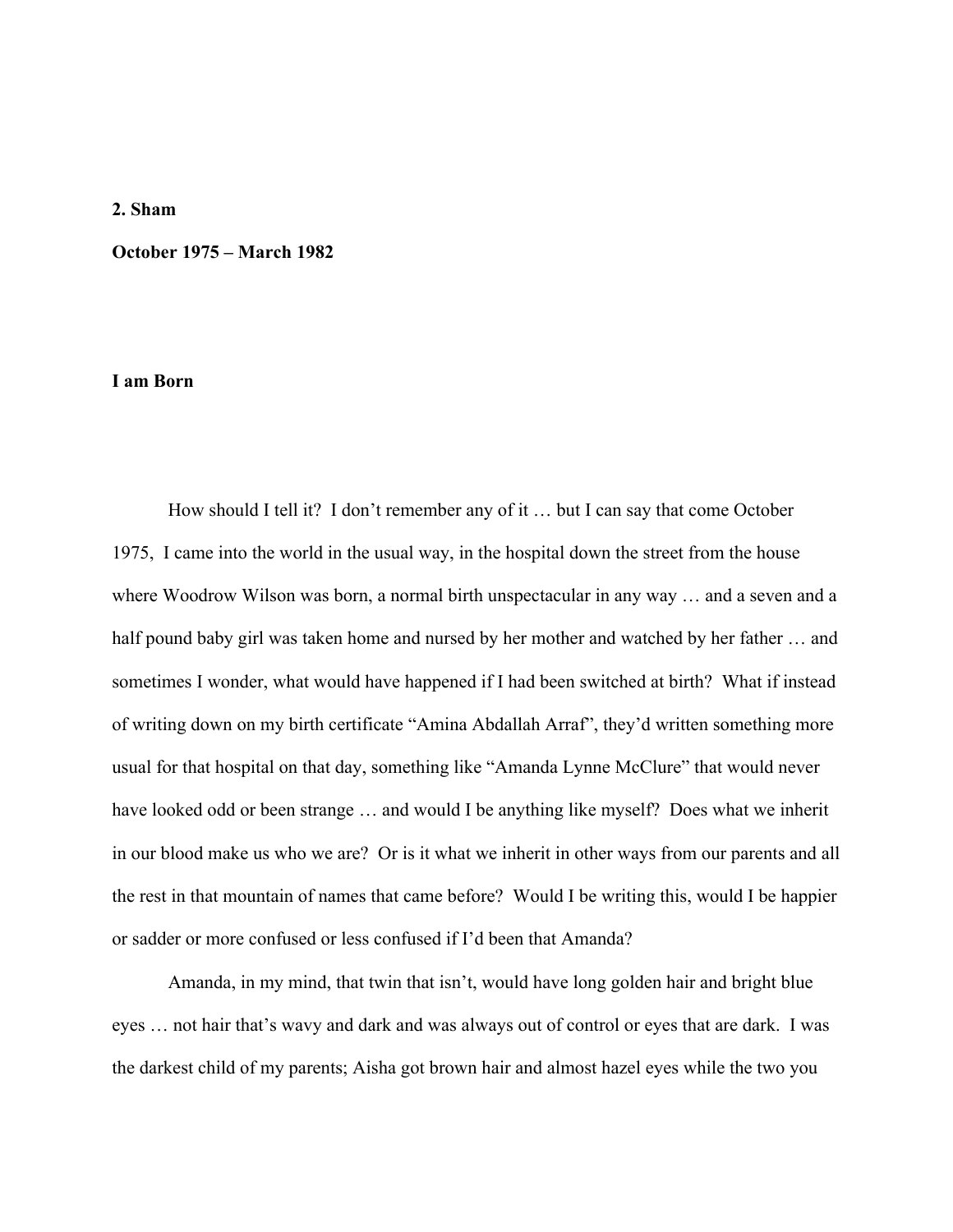haven't met have green eyes and the youngest is really blonde ... but life is unfair and, maybe, if I had looked more like my mother's folk than my father's, I would have been stuck forever somewhere where those marked me as an oddity.

### **Syria**

But my memories haven't yet begun before I leave Virginia for the first time; I'm less than a year old when we leave and go to Damascus.

There's a tradition that, when he was leading caravans north, Muhammad (Peace Be Upon Him) refused to enter Damascus for he said that it looked to be tooo much like paradise. Back then, the city must have been just the old city, a sort of gem of a city in the midst of an immense oasis, blooming green in all directions. And, then, the oasis simply stops and desert takes over.

That oasis comes from the Barada river, flowing down from the Lebanese mountains and losing itself in what must once have been marshes. If you are coming into the city from the west or the south, you come up over the mountain of Qaisouyan and suddenly … you are looking at the city. Nowadays, it's not the wondrous oasis Muhammad must have seen; urban sprawl has eaten up most of the oasis and is even spreading out into stretches of what were once desert. Out that way, the city runs out in poor, refugee camps built for the Palestinians and working class suburbs and, beyond those nowadays, more dusty slums for Iraqi refugees … but I get ahead of myself.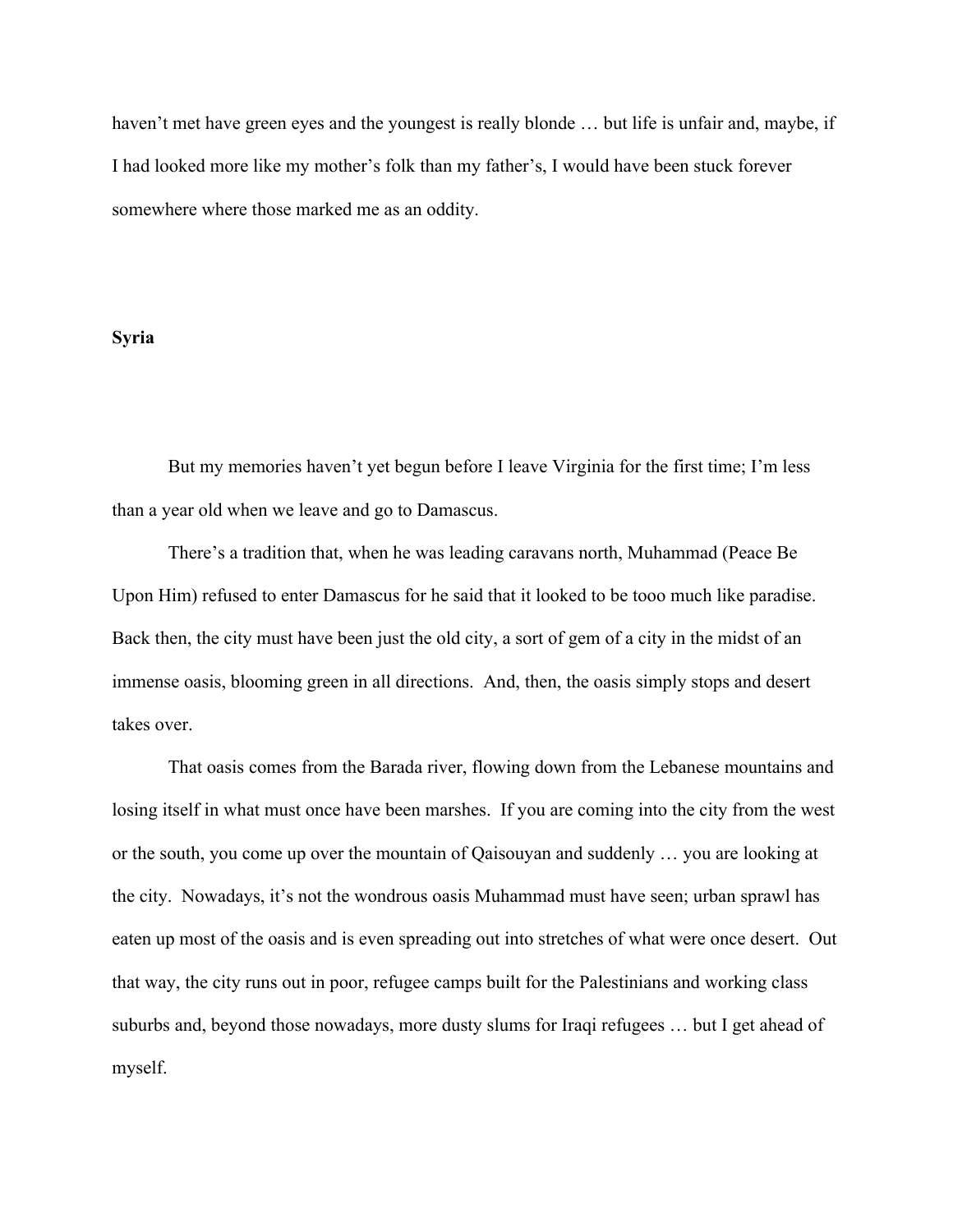How can I describe Damascus? In some ways, it is almost like writing about how your own mother looks; you love her and see perfection but could you describe her to the police? Sham is like that … smell of jasmine in the summer, stone walls blankly looking out on narrow, twisting ancient streets of the old city, new quarters beyond ….

Our house opens on a narrow alley, in the heart of the Old City, where the sounds of the minarets of the great mosque roll through like gentle breeze. Once, this was a neighborhood full of the Old Families in their great houses; most of the rest long since moved out to more modern homes in newer streets as have many cousins, But my grandfather was stubborn and wouldn't leave, staying on as neighborhood drifted from former wealth to creeping poverty, now turning the wheel again as houses like ours become hotels and restaurants.

Oranges grow in the courtyard; the scent of orange blossoms and the sound of splashing are my first memories. Around that courtyard and its fountain rise the open rooms of the house, seeming endless to the child. Some were long forbidden to me, like the men's diwan where my grandfather in ancient days heard his clients complaints or had iced glasses of whiskey served up when his Christian and Druze friends came to call – one must always be hospitable, my father will tell me whn I ask about that, and Sheikh Atrash was Jiddu's closest friend and ally … and who in their right mind would want to offend *him*? – while others were empty save for broken furniture and dust. Kitchens, baths, pantries seeming within out end stretch off and pile on top of each other. Electricity clearly came late; the wires are outside the walls, while indoor plumbing is modern.

Narrow cobbled street outside the heavy steel reinforced wooden door leads with twisting bends to the endless covered suqh and its stalls going one way, to the other, our alley leads to a Street Called Straight.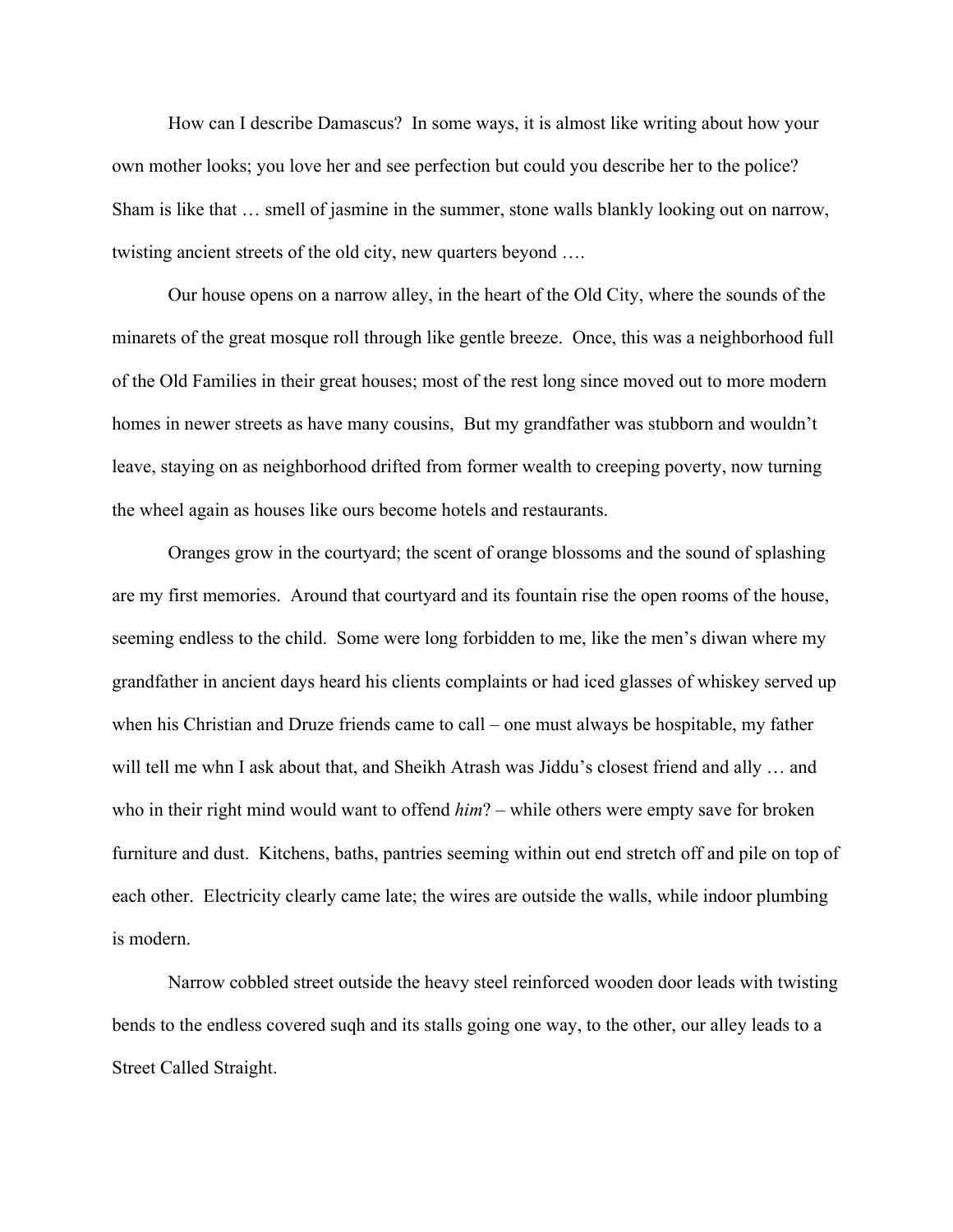Circling birds rising on warm air seem to drift on the notes of the muaddhan, coming from the minaret that, for our roof, seems almost close enough to touch. Someday, they say, Jesus will come back and arrive there; we will, we joke, be the first tto greet him. Coffee? Tea? Cigarette? And when he's refreshed, off for the War of the End of the World …

### **Birds of Passage**

And maybe that war has long since begun; sometimes when I cannot sleep when I am older and in America, I'll watch late night programs where a man with eyes that don't blink explains that, Hallelujah!, we are living in the End Times and Jesus is Coming … because of events that week in June 1967 when 'ammi was killed on that hill.

Maybe, maybe a clock was started. Certainly, the course of events that took us back to Damascus began then. After Amr died, my grandfather mourned the death of his sweet son. So did Amr's brothers and sisters. But Amr's next brother, Omar, he started to wonder why. And, like those TV preachers, he found answers in scripture.

In the Year of the Elephant, when Abraha came up from the south and invaded the land of the Two Cities, his forces were everywhere attacked and harased by the much smaller and weaker forces of Quraish and all the other Arabs. All that is except the Banu Thaqif, a people utterly without honor. Abu Righal, a man of Banu Thaqif, revealed to the advancing army the way to Mecca. When Abraha was at last overcome, his people were disgraced and his grave was ever afterwards pelted with stones.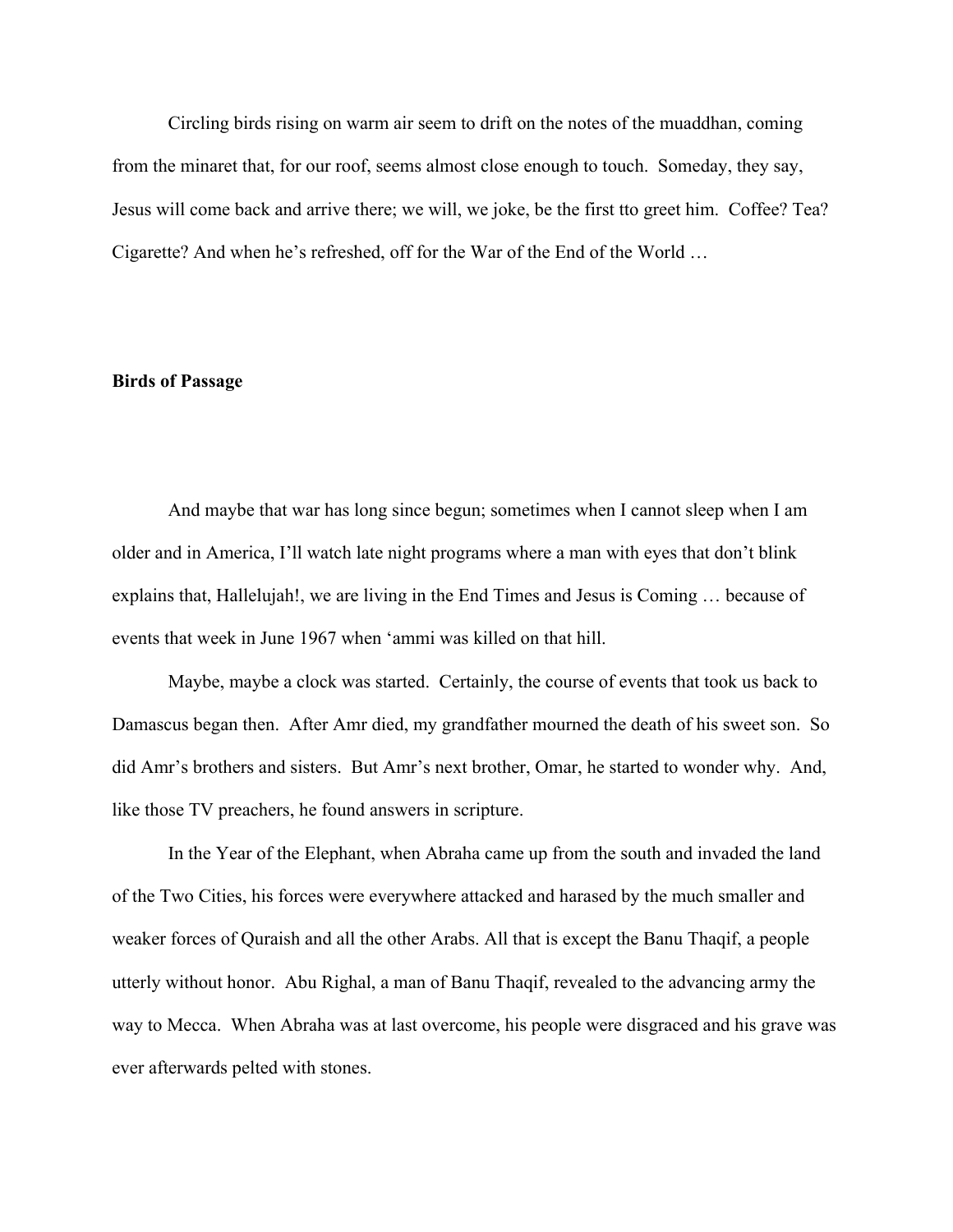Omar read that and thought, A-ha! The new Abu Righal and the Banu Thaqif that live up in the mountains by the Sea, they did this treason.

When first he proclaimed this to his father, Jiddu nodded his head and clicked his tongue, "Omar, don't be a fool, the Arab are still waking up … and to say that the Minister of Defense would conspire with the Enemy and sacrifice his own men is madness."

But, while the awakening did not come and Abu Righal grew in power, Omar and his circle became more and more aghast at the crimes down by the Banu Thaqif. When the Palestinians called out for promised aid in 1970, Abu Righal stabbed them in the back and seized power in Sham for himself. And Omar began meeting more and more often late at night with his fellows, or sitting for long hours discussing hadith and Quran crosslegged on the carpetted floors. Something, something must change, no more shame of a nation, but honor, no more rule by worshippers of idols …

1975, when I was in womb, over the mountain, they said, the revolution was beginning in the streets of Beirut; majority rule would soon come to Lebanon and a new age might dawn. And if the Muslim no longer was second class in Lebanon, how long before the Muslim of Sham came to have rule in his own home? How long before the Muslim of Jerusalem and Jaffa?

Abu Righal, of course, could read these things as easily and feared that the next corrective movement would truly correct things. So, before the people of Syria could be inspired, Abu Righal sent his forces into Lebanon on the side of the separatists, Zionists, and Crusaders, and savagely attacked the National Movement just as it seemed on the verge of victory.

Omar and his companions looked out in the streets of the cities of Syria and in the villages and saw that from one end to the other, there was disgust and outrage at Abu Righal.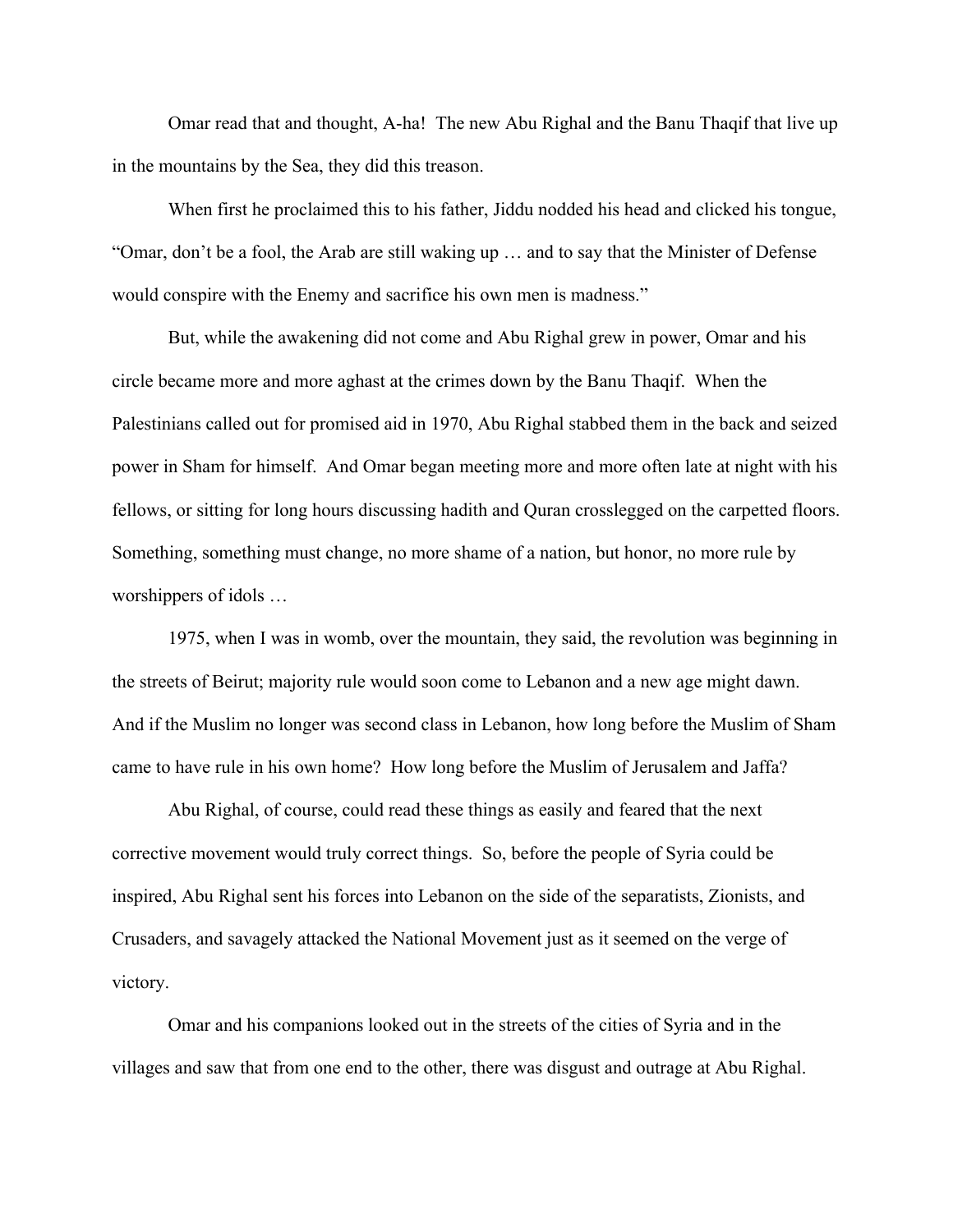Now, they thought, was the time to riseup and return the governance of Syria to its people, to establish a governmant based, not on imitating the Christians but on our own Islamic heritage. So, in 1976, they announced that they had been on their knees too long, now it was time to arise.

And arise they did.

But again, Abu Righal and his people were clever. No one would cast them aside so easily. A long and bitter war began between Abu Righal and Abu Ridwan, between, as they saw it, Islam and Ignorance, the People of the Example against the Polytheists and Atheists. And, when those first attacks occurred, the Security Services began snatching up the men they thought were leaders, for they were trained by the East Germans and knew infiltration well.

Omar was one of those and, when he was snatched up, a call was placed halfway around the world,

"Please come home, you are the third son but your oldest brother is dead and the second one may be soon."

So, we went back, heir of the house, foreign bride and two half-breed baby girls …

#### **Child's Eyes**

Memories of my own start to emerge when I am five or so. Before that, there are only incoherent bits and pieces; Rania and I sitting baby Amr down in front of us and pretending he is a doll, dressing him, tickling him, Rania pointing out that he is misshapen and has a little 'finger'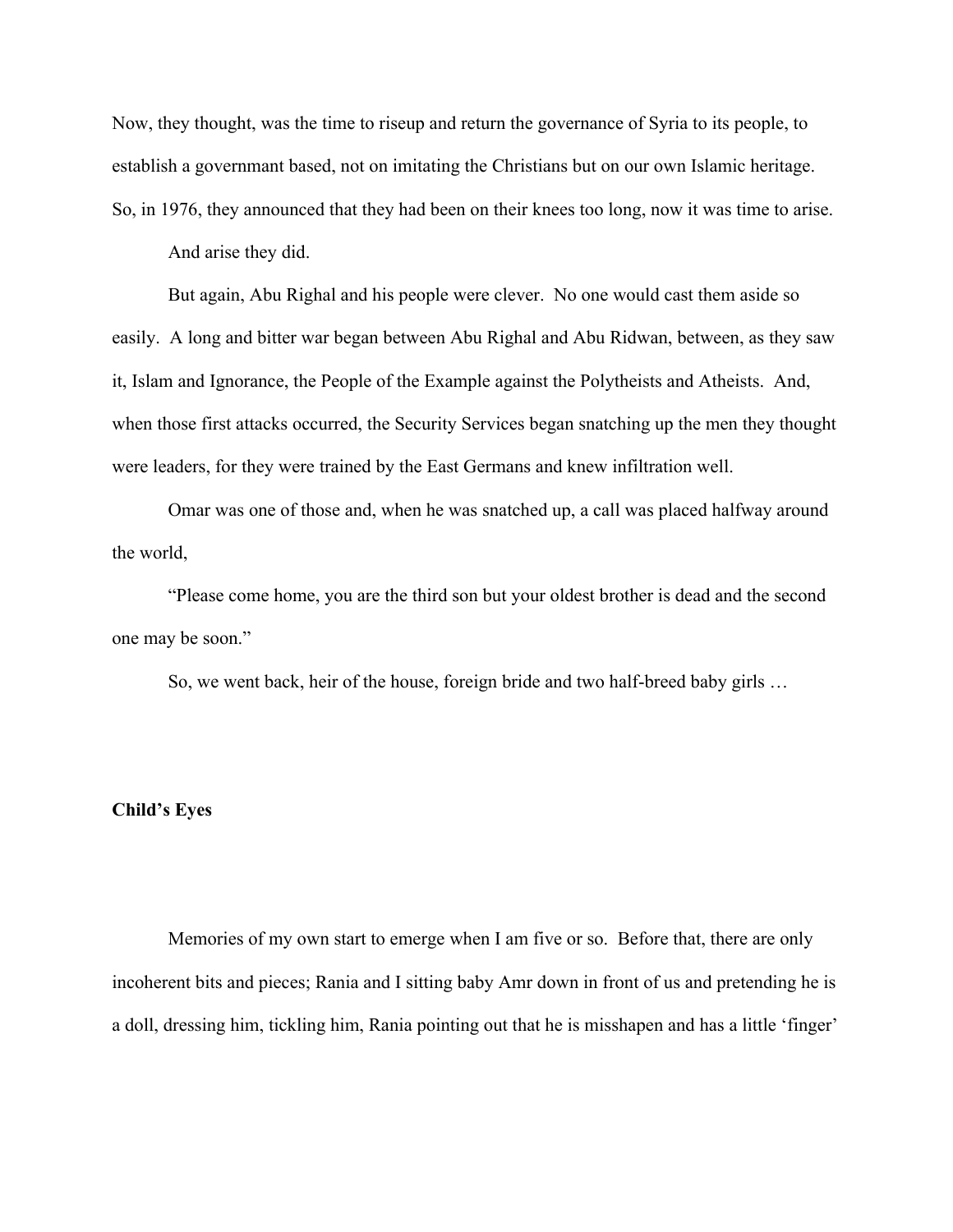growing from his stomach; playing in the garden and the street; not knowing where Uncle is nor picking up that we should be worried.

I remember running through the house on a summer's day, finding pots as tall as we are filled with oil and dropping pebbles into them and laughing when it splashed, drawing in chalk on the walls of a room where old things go and saying that I have written words, though they are only scribbles …

And, then, I go off to school; Rania is too little, she can't come with me. I remember telling her that was because she was a baby and had to stay with the other babies, Amr, Alia, Reem, and Ramzi: I am a big kid, so I will go to school with the other Big Kids, Aisha, Ridwan and Raghad ….

Rania is jealous … and I am smug, even as I struggle along behind my older sister and cousins …

I learn my letters and I teach Rania: alif, baa, taa … going over and over with her. She is a slow student, I tell her …

I like school, like my teacher, Miss Su'ad, like my classmates … Zeyneb, Salma, Randa, I remember now and wonder if they recall me at all …

Life seems happy enough to me.

Winter comes; it is gray and cold and I recall it raining and raining; I wonder if the sky is falling. I hear noises at night that scare me.

I walk out of our room; I can hear my parents talking, talking in the way they talk when they don't want to be understood, in the secret code I think I am beginning to follow.

Something about leaving, my mother's aunt, Uncle Omar, other things that make little sense to me …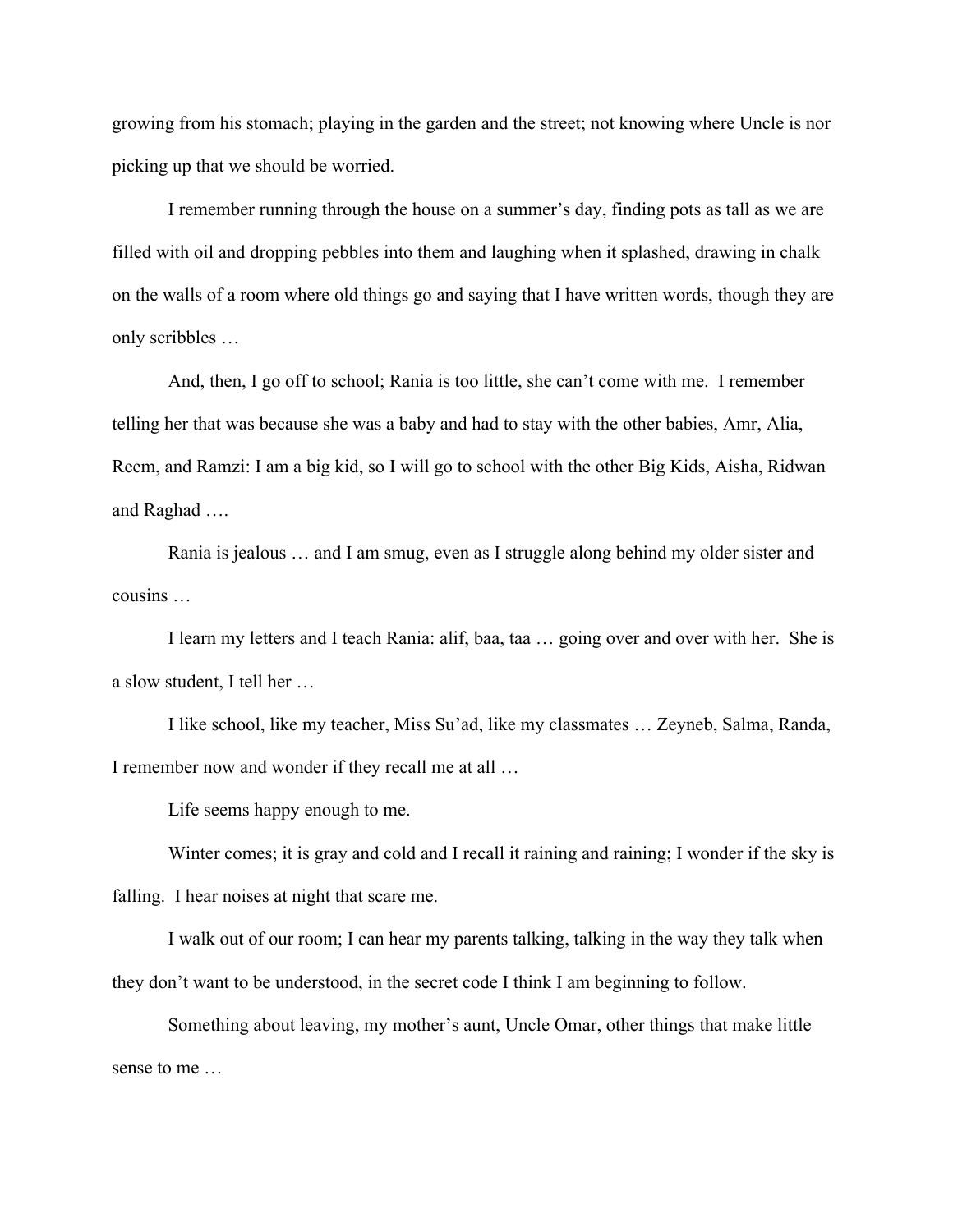My father opens the door and sees me cowering in the light.

"Have you been spying on us?" he asks, almost smiling but I can see something is wrong.

"No, daddy," I shake my head, "but why must we leave?"

He looks at me strangely, then at my mother. Now, they both stare at me.

"You heard us talking?" my mother asks.

I nod.

"And you can understand?"

I nod again.

"Amina, Amina," my father shakes his head, reaches for me and picks me up, then speaks to me in the way he only ever talks to my mother, "you are a clever one. How long have you been listening to us when we talk like this?"

"As long as I can remember," I say.

"And can you speak like this?" he asks.

"No, sir," I shake my head.

He and my mother look at each other; they are speaking without words now, I think.

"Amina," my mother says and strokes my hair, "would you like to go somewhere where everyone speaks like this?"

My eyes grow wide; I can't imagine such a place where everyone talks in code.

"Yes?" I offer, frightened.

"And meet your other cousins?" she asks.

"Yes?" I offer again. I am scared.

And my father sings to me a song about a gazelle and he carries me back to bed and I fall asleep, thinking it was a dream.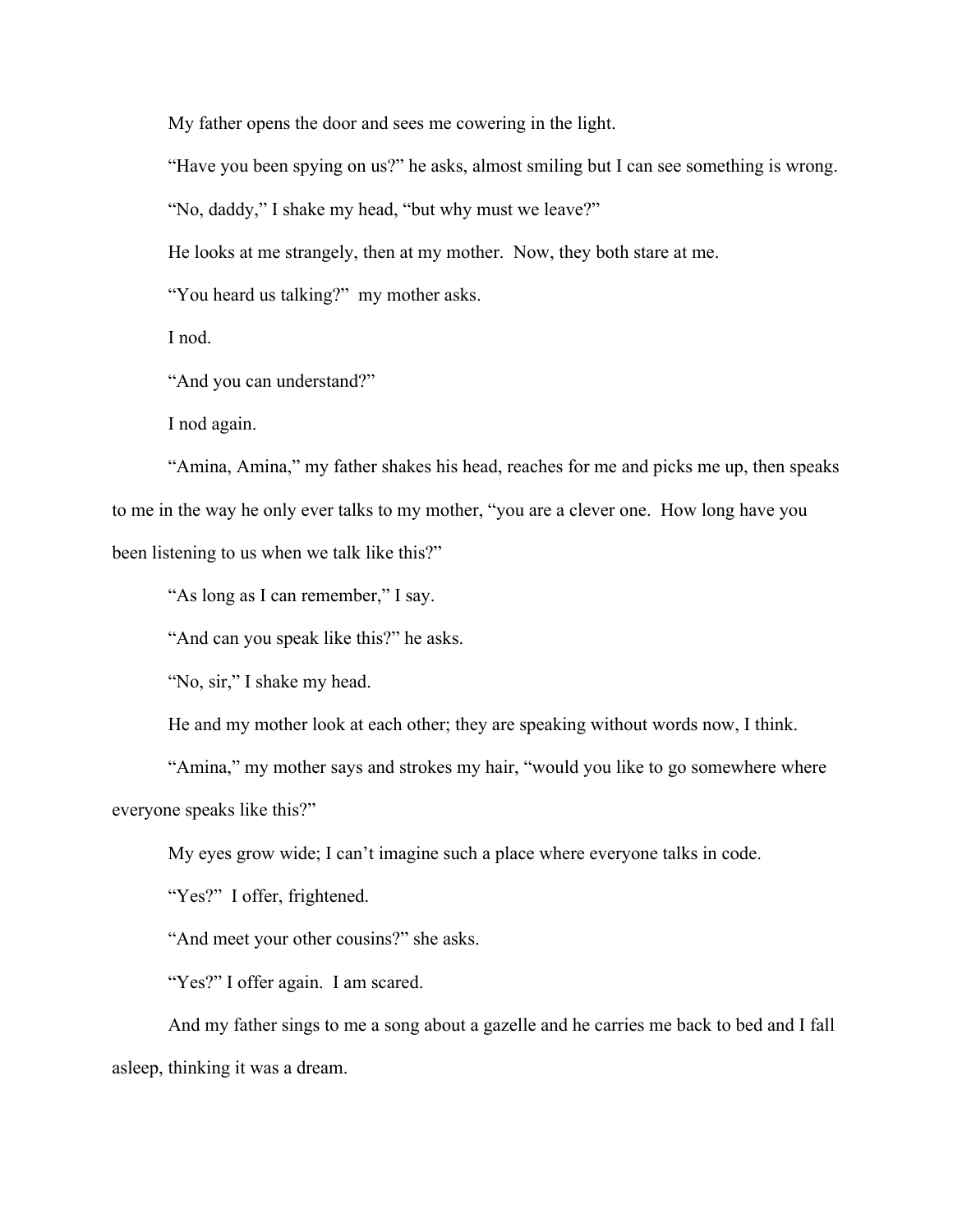But, the next day, is even stranger. Uncle Omar is back again after his last absence … but he is changed. I can't tell where he has been and no one will tell me. He has bandages around his eyes and he is thinner … he talks strangely …

None of us go to school; I complain and see this is an injustice. It is Saturday, I insist, so I must go to school. I am told to be quiet.

Then, uncles Hamza and Hani are around and everything becomes more confused. We children are shunted off and are given candy even though we haven't had a meal. Uncle Omar kisses everyone except my father, my father does the same, then they leave. Aunt Saffiyah starts crying loudly; my mother hugs her. Hamza stands uncomfortably.

"So many children," he keeps saying and I don't understand why, pacing and looking at no one.

My mother and aunt watch him.

"We go," he says.

And, in minutes, we do; I know they have gathered up papers but little else, just a few bags. I look around and I am confused. The adults herd us like animals as we go down our little alley, out to the street called straight. There, Hani has found two taxis, cars made in Europe before my mother was born, for us; I am put in one with my mother, my siblings, in the back, Hamza sitting by the driver. Aunt Saffiyah is with Uncle Hani and her children in the other.

Uncle Hamza talks rapidly with the driver, shows him something, something I should know later must be a lot of money. We leave. My mother, I notice, is crying. I don't know why. Hamza tries to tell jokes but they fail.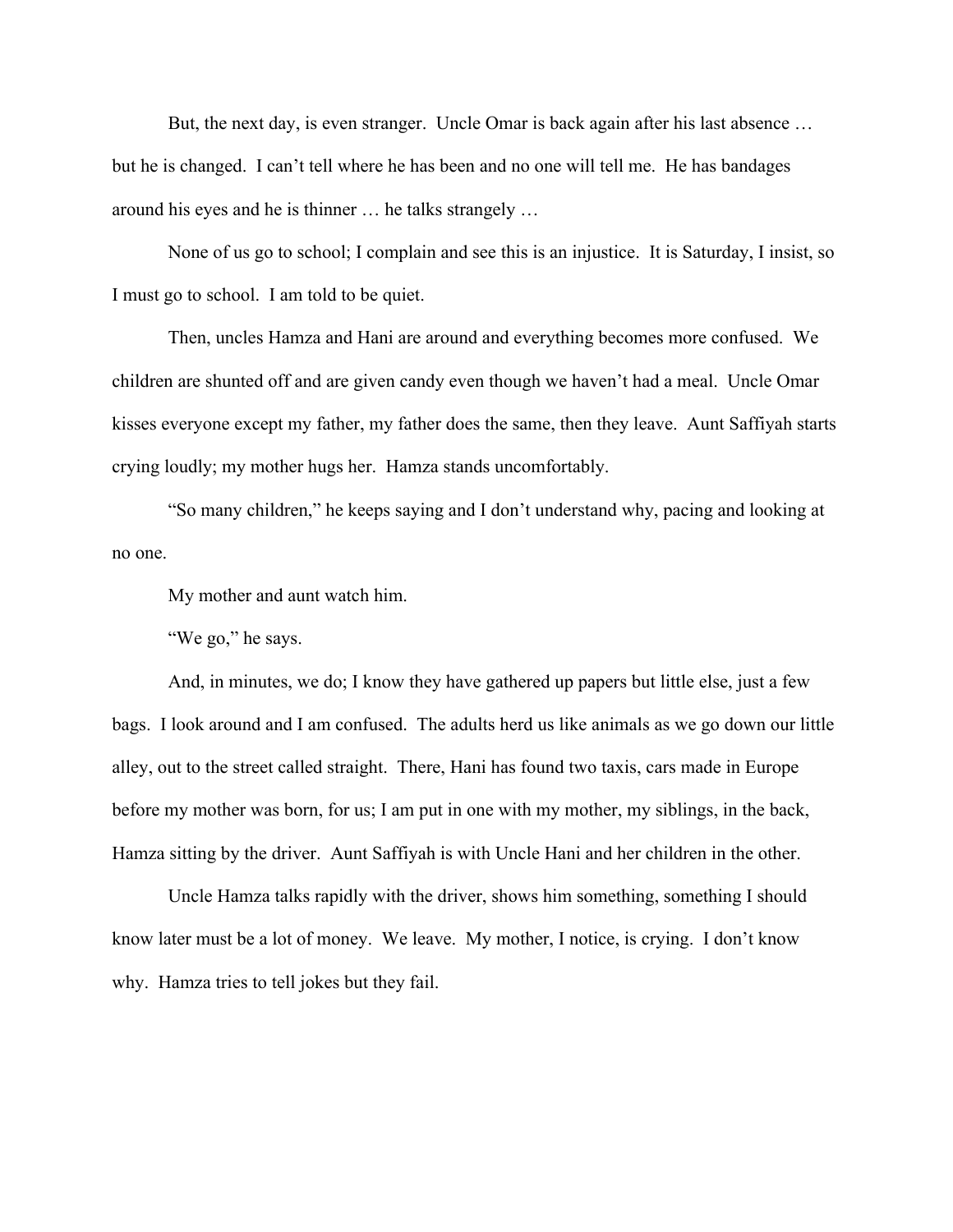### **Farewell to That**

I have never seen my mother smoke and I will only see her smoking one other time the rest of my life, but, today, she is smoking, furiously. My father's youngest brother is also smoking furiously; so is the cab driver. And, in the back seat with my mother, I am getting choked along with my infant sister, my toddler brother, and my older sister.

I can barely stand it. All three adults are barely speaking. I complain about the smoke loudly as we go down an almost empty street. Stores have drawn their doors closed. No one is about though it is Saturday.

My mother waves me to silence.

My uncle suggests another route.

The driver nods, takes it. I am scared and I hate this cold, damp, smoky air.

We go down a street, empty like the others. The car stops.

The driver says something I don't understand then. My uncle repeats it softly. My mother says, 'Shit,' the first time I've ever heard that word; I guess from her expression that she is upset.

I think now I can get out of the smoky car. No one notices at first; my mother says my name in warning but I ignore her; I am excited to get out of the car.

Instantly, I wish I hadn't: there is a powerful, pungent stench in the air, a smell that reminds me of Alia's diapers and rotting garbage only much, much worse. It is a smell that will stay with me forever, the smell of death, loosed bowels and putrefying flesh.

I look up.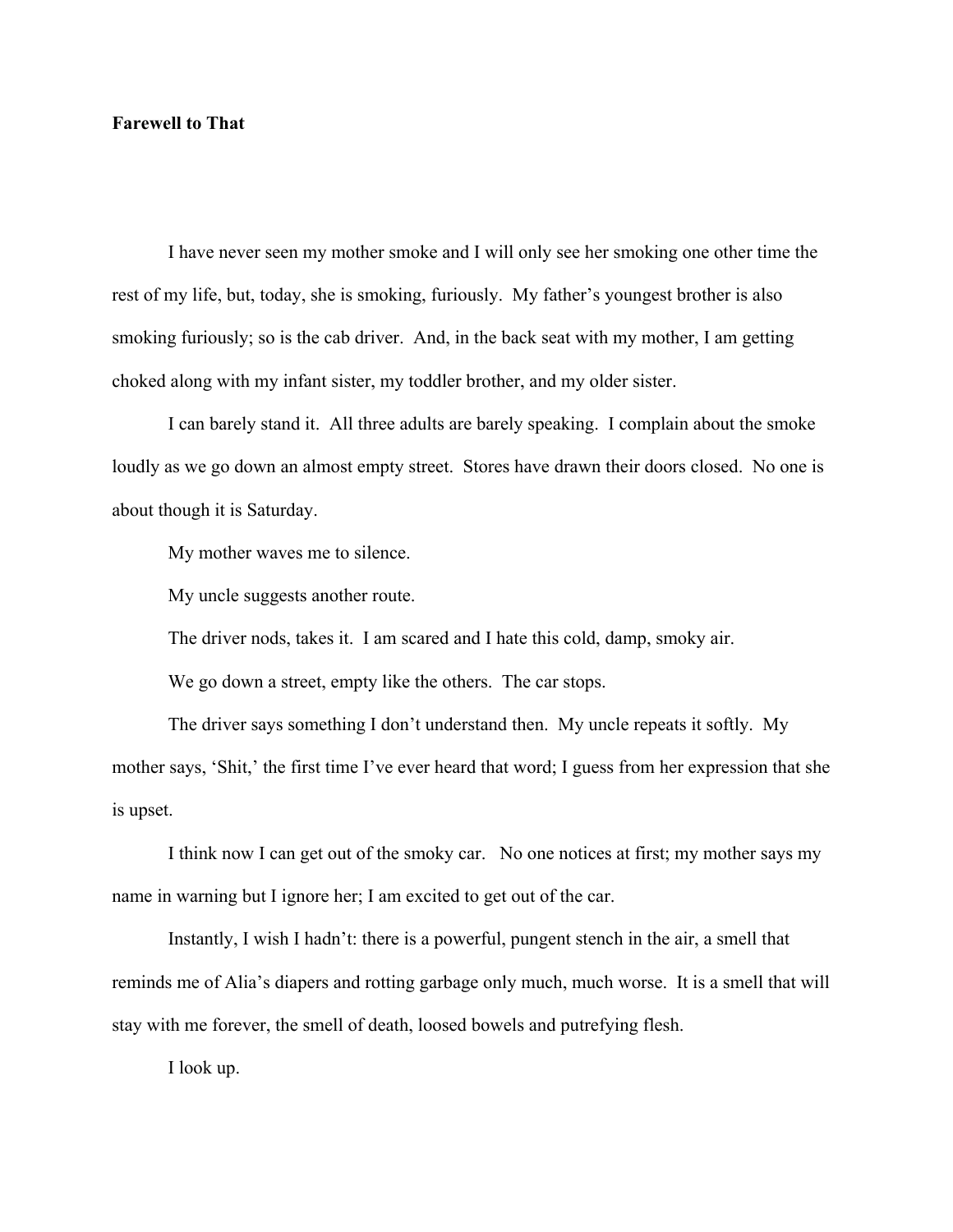At once, I wish I hadn't. Hanging above the street, on a sign that probably repeats some Party slogan, are four men. Their clothes are bloody and torn; two are wearing stained robes, the other two western styles. Their bearded faces are broken and bruised. They are limp, lifeless. Three of them are barefoot, the fourth wears one shoe. Their feet are swollen. I stare at them in horror. One of them seems to stare back at me from his protruding, bloody eyes, his tongue sticking out at me in defiance. This will be the stuff of nightmares for years; their faces will never be forgotten.

Uncle Hani gets out of the car, grabs me, pushes me back in and gets in the front seat.

"DO NOT DO THAT AGAIN!" he says to me and I am more afraid; I feel like I have made these bad things happen.

The driver puts the car in reverse and we go backwards for a long way down the narrow street.

We turn onto another road and then another and then another. The tight-packed alleys give way to wider roads; we pass blocks of tall, hastily built apartment buildings. Still, hardly anyone is out.

Then, we begin to go up into the mountains and the City is behind us.

"Don't look back," Hani says to her, then recites, "Fanajaynahu wa ahlahu ajma 'aina. Illa ajuzan fi al ghabirina."

My mother looks at him and laughs, the first time today.

"Don't worry," she says. "I don't have any intention of being Lut's wife!"

The driver laughs at that; the children are mystified.

And we leave Damascus.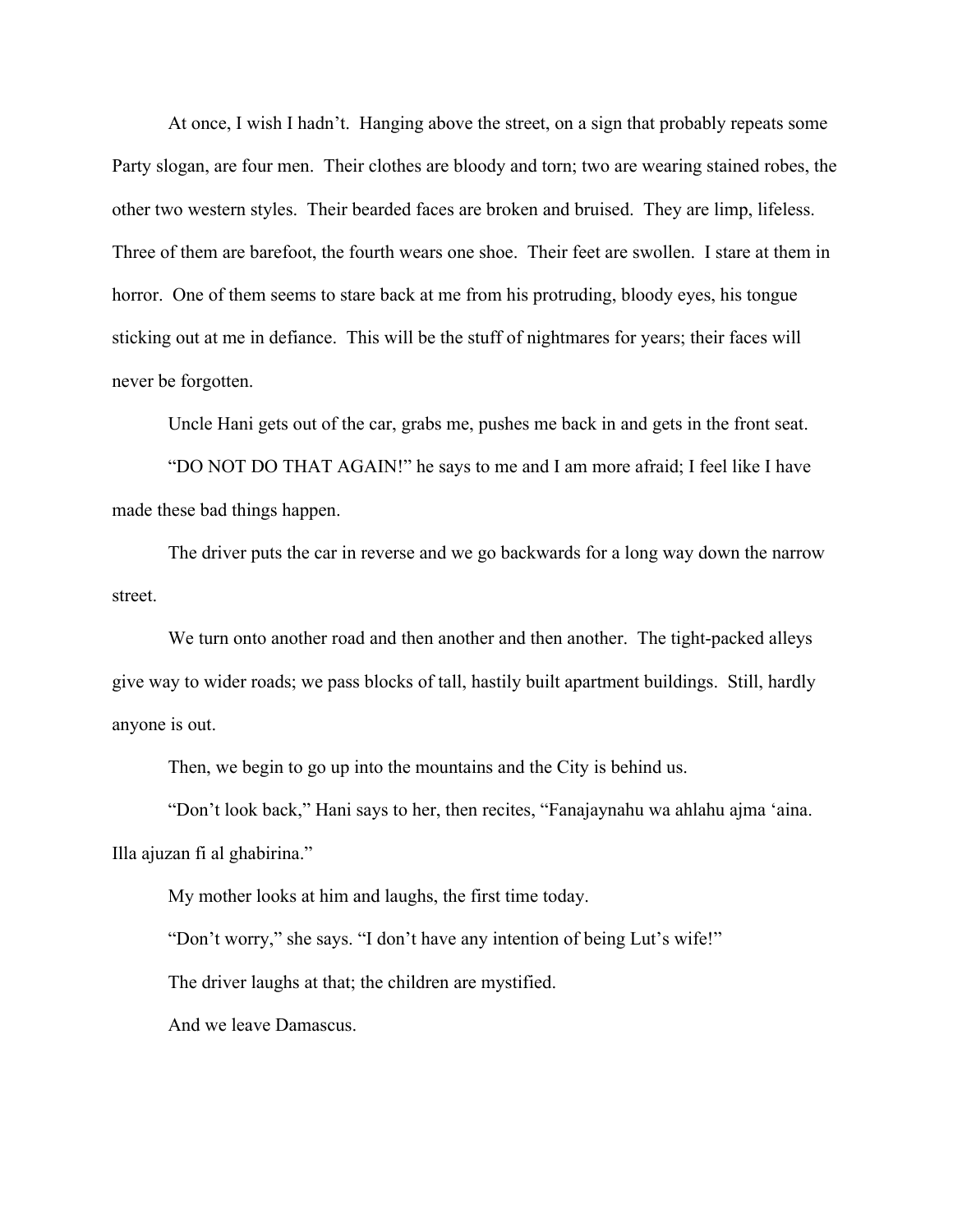# **Flight**

That winter of '82, I'll learn later, was a terrible time in the Land of the Left Hand. Abu Righal, as my uncle would call him, or the Lion as he's better known decided that he'd had enough of the Society of the Muslim Brothers and it was time to finally suppress them. Things had been getting worse for a while and my uncle was deeply involved.

The year I was born, the Lion of Jaulan sent the army into Lebanon to take sides in the civil war; against the Muslims, against the nationalists. At the Hill of Thyme in that land, Muslims were massacred for, so we believed, doing nothing more than trying to achieve equality in an Arab land. And the Lion of Jaulan had suppressed them on behalf of the splitters, the French speakers, the friends of the Zionists, the Christians …

So, Muslims in Syria began to agitate against the Lion and the rest of his tribe, began saying more loudly that an Arab nation with a Muslim majority shouldn't suffer under the polytheists' rule …

And my uncle was loud among them in the capital. So, he was picked up and jailed. And, when he was, my father decided it was time to return and care for the family, as he was now eldest brother. So, we'd gone back.

And my uncle had been released soon after but wasn't able to teach at the University any more so my father stayed on and supported him and his children. And Uncle Omar worked for the brotherhood instead.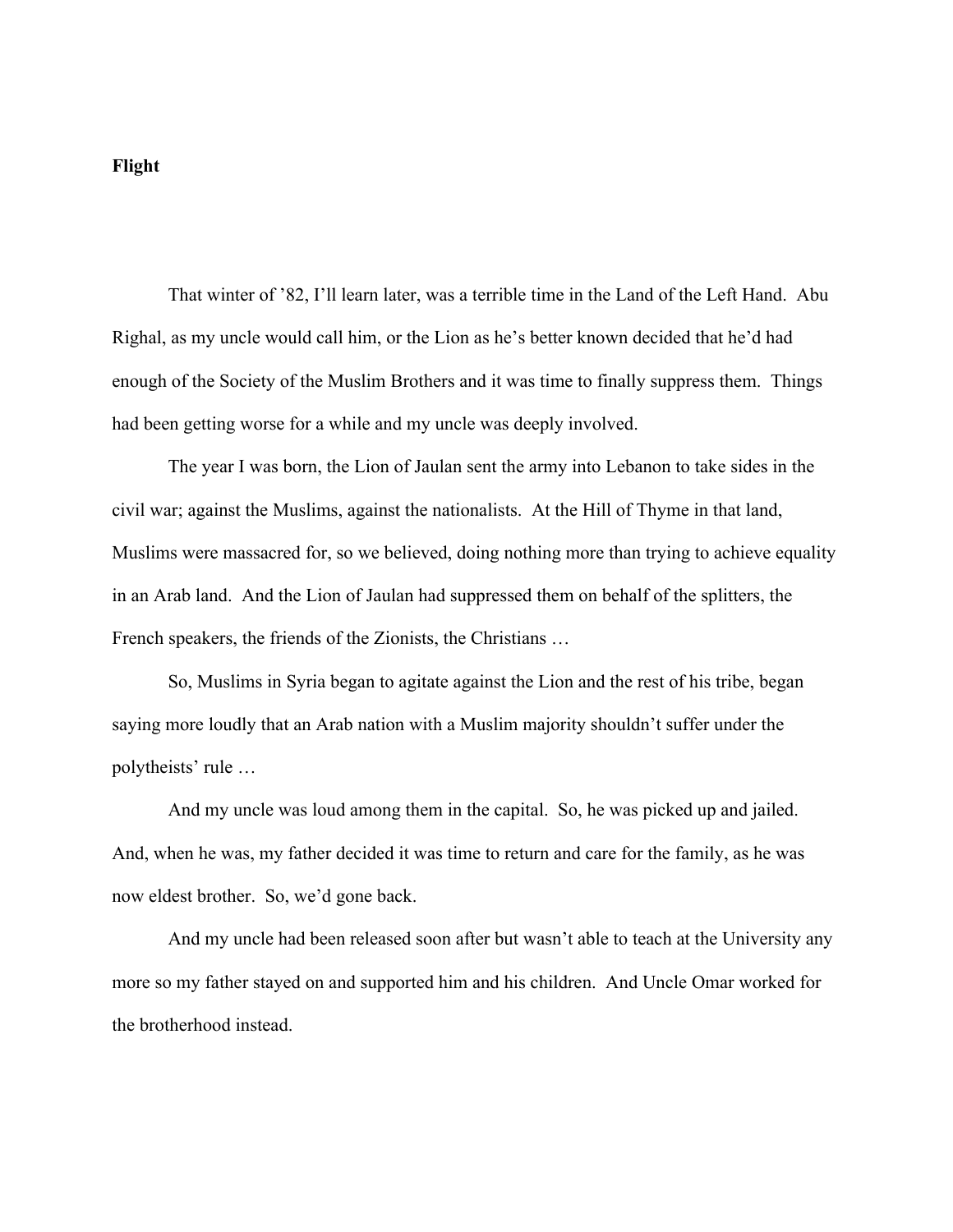And he was jailed again, taken off to Palmyra for a longer time. There, they killed most of the Brothers in the prison. My uncle was lucky; we have a cousin who was well placed in the Party and, for his sake and for the memory of Omar's father and brother, his life was spared, as he'd done nothing more than agitate. But he was tortured; he left an eye in Palmyra.

And they released him again in the days of massacre, when the law that all members of the Brotherhood would be killed. Laws are one thing; family another, so even a Renaissance Man like our cousin could be moved by ties of blood to let a kinsman go.

Omar returned … and he and my father and mother and aunt and uncles knew it was time to go. We knew we had hours only. So, we fled, fled with nothing but the clothes on our back and the papers and money on our persons.

This is how I left the seat of my fathers. This is how our clan's diaspora began. Two brothers to America, a sister to Kuwait, a brother to Saudi Arabia, another to Denmark … wherever would take us. We go where we have passports and visas, leave the keys to the house with Hamza who will stay to take care of my grandmother and to tend the memories and keep the papers intact for the rest of us.

# **The Road From Damascus**

I don't remember ever being out of the city before that day; I have seen a photograph that shows a very young me picnicking somewhere in the Barada Gorge but I don't recall it. So, everything is new and comes in a rush; I see cattle and sheep just standing in … emptiness. I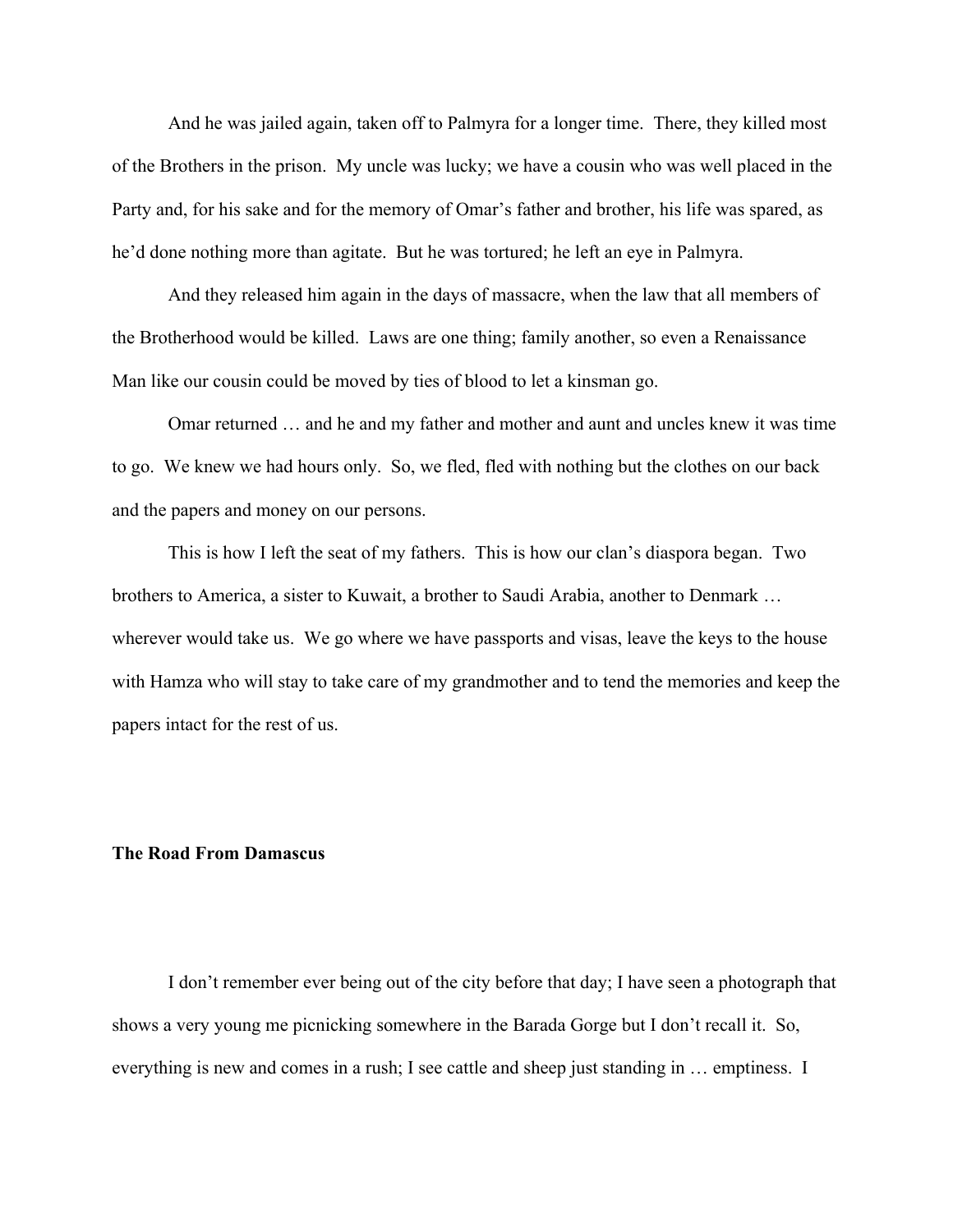can't quite understand why the horizons are so large, why there are no buildings to hem us in. There are mountains that we twist and turn past.

We enter Lebanon, and cross the first of many checkpoints. Men with guns make us get out of the car, look all through it, everyone's papers are in order.

"Americans," I hear the Syrian soldiers who let us go towards Lebanon say.

I don't quite understand why; the little that I clearly understand about Americans is that they live far away somewhere and give comfort to the enemy. Or so Miss Su'ad has told us, told us when she has us practice what to do if the enemy launches a new attack on us, for the enemy is filled with hate and greed and jealousy, hates us for what we have and wants to take it from us, as he has done so many times before.

Another checkpoint, it happens again …. Slowly I make a connection; I recall that Father brought mother from America. Maybe they mean us? I remember that Aisha and I were born outside the city, to our great shame.

I ask my mother, Are we going to America?

Yes, she says.

I ask, is America near the sea? I'd like to see the sea …

Yes, you will see the sea …

More checkpoints; Syrian army, Lebanese ones, the country is a crazy patchwork in the beginning of 1982 and the short ride to Beirut by car takes many hours, made even longer by crying children, hungry children, children who need to pee …

At last, we come into the outskirts of the city and still more checkpoints before, finally, we reach the docks and I see the garbage strewn oily water that is the Mediterranean, smell the rich funk of rotting fish and garbage and saltwater … and I am entranced … here is the Sea! If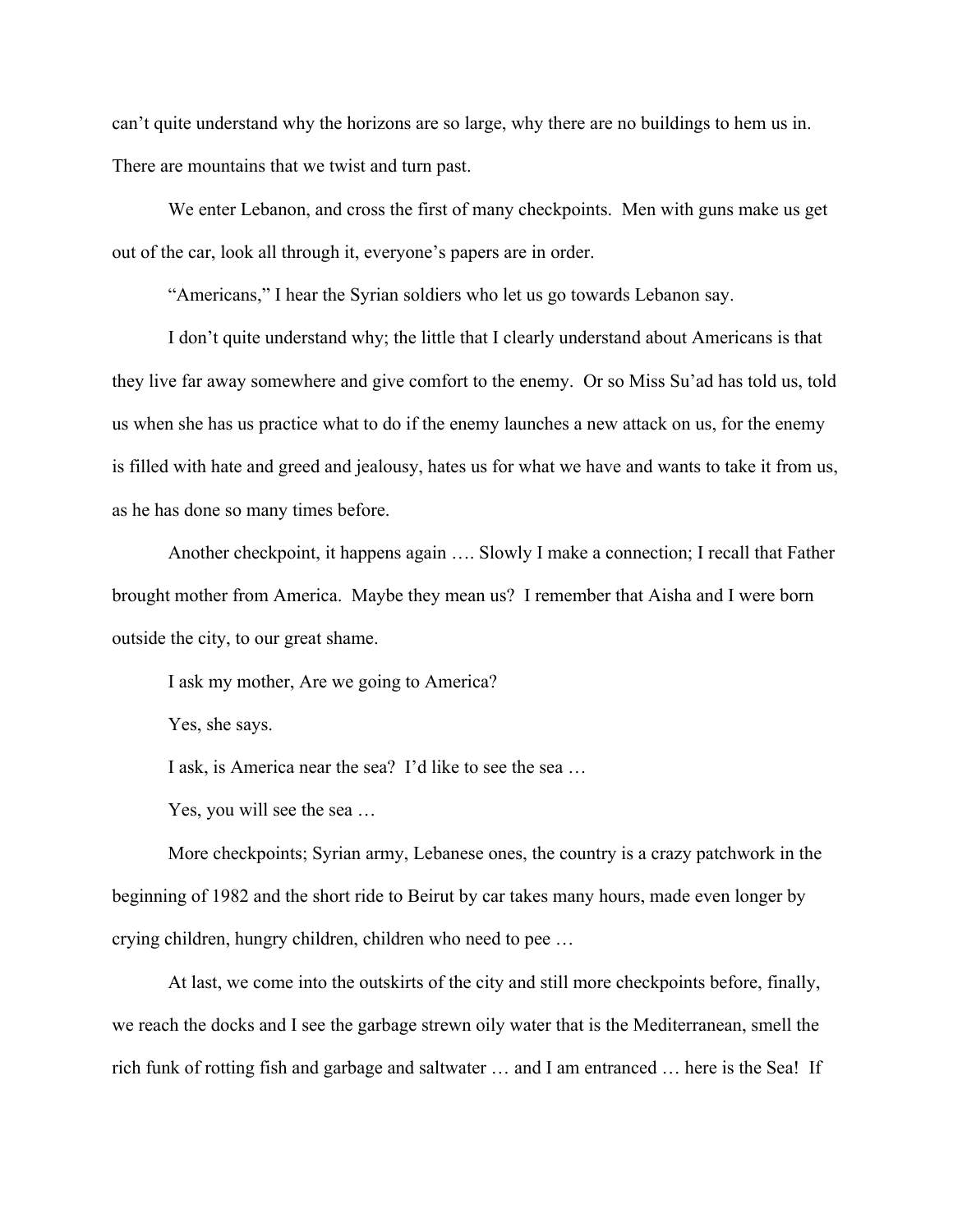I'd known the words, I'd've shouted thalassa! Thalassa! Every time we glimpsed it coming down the mountain had I known it was there to glimpse.

We leave the taxi and hani goes and buys tickets on the ferry for all of us. The second taxi comes … I wonder where is Daddy? My cousins wonder the same but no one will tell us. We'll see them soon, they reassure us.

Hani buys candy for us. I notice it is warmer here than at home. And then we arre made to line up, led over a creaking gangway onto a ship that's seen better days.

A boat ride? I'm a little scared but excited. Rania is starting to cry in fear.

But somehow, we are all on the boat before too long, then off over what I suppose must have been a wine-dark sea to Cyprus as the sunsets, then nervous waiting crowded all in a single hotel room. My mother rushing around, taking charge of things a bit more easily now as her language is talked by many here … Aunt Saffiyah does more of the child-herding … Hani is still with us and he is rushing around too ...

And, after three days of confusion, Hani comes back from the dock and thrills everyone; with him are my father and my uncle. They tell a story that makes little sense, mountain roads and backtracking, finally coming through a checkpoint into the Bekaa with Omar in the trunk and catching a ferry in Tarablus.

Yes, Hamza wil be able to get the car … if he can get to Tarablus. He has a key …

More days of stress and ... tickets are ready for onet half of us;

Omar had said he'd go to Khurasan and join with the Black banners being unfurled there but my father convinces him otherwise; a camp in Peshawar is no place to raise a family … and many calls and much wrangling and somehow there are visas for Omar and his family so we will all go to America …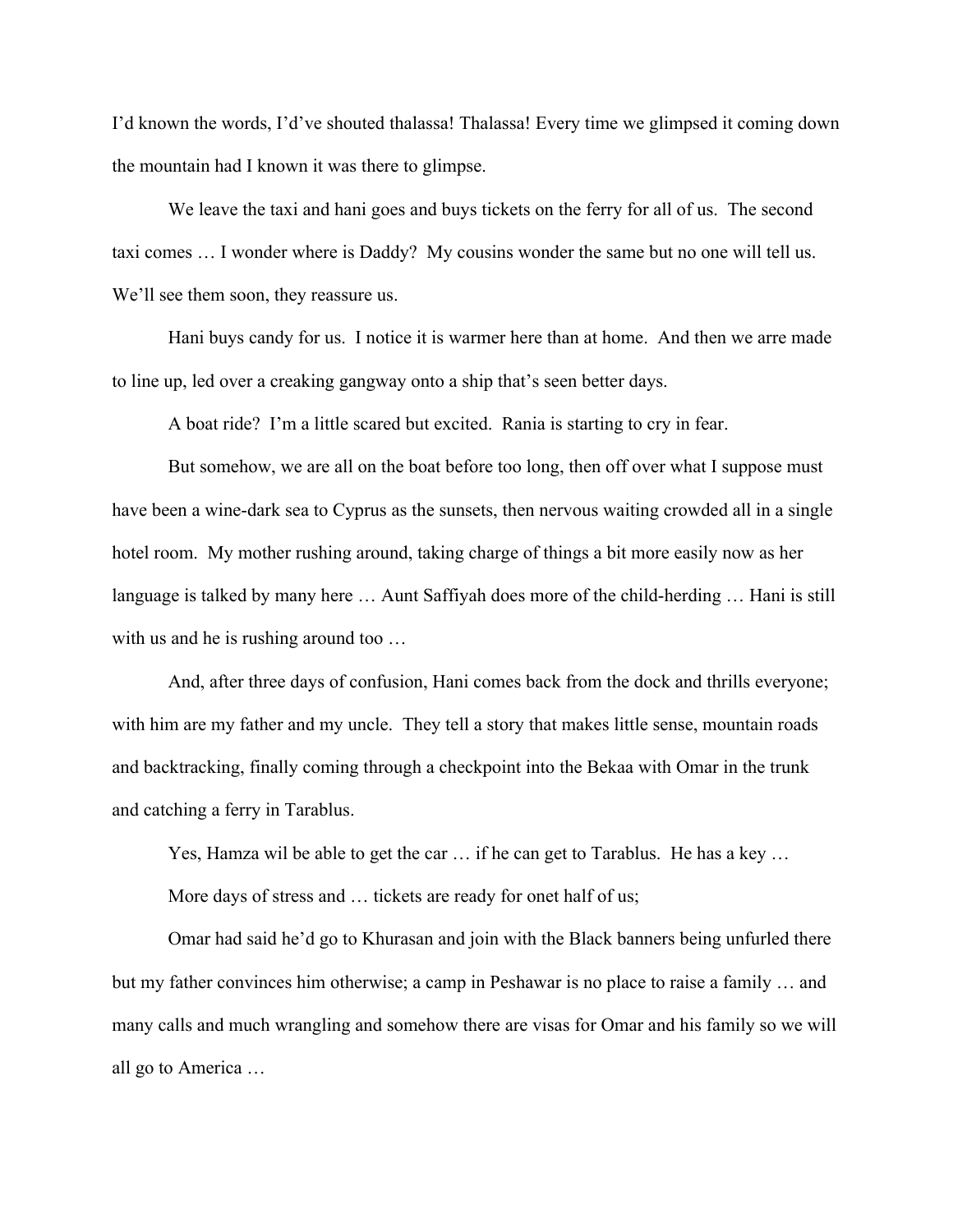And we go to the airport … and we fly! First to Europe, then switching planes in some country where everyone looks sickly pale, then a flight that goes on and on and Alia is screaming most of the time from the pain in her ears … and I am running through the plane having the time of my life … until the mean lady in pale blue tells me I can't anymore …

And we are landing; we six fly in to Dulles and hit the tarmac and walkout , pass so fast through customs … we carry so little, we are citizens …

And there, standing to greet us are faces that are bright and excited and happy and completely alien … someone who calls himself an uncle, two gangly giant boys, an aunt, someone who says she is my grandmother …

And they all terrify me …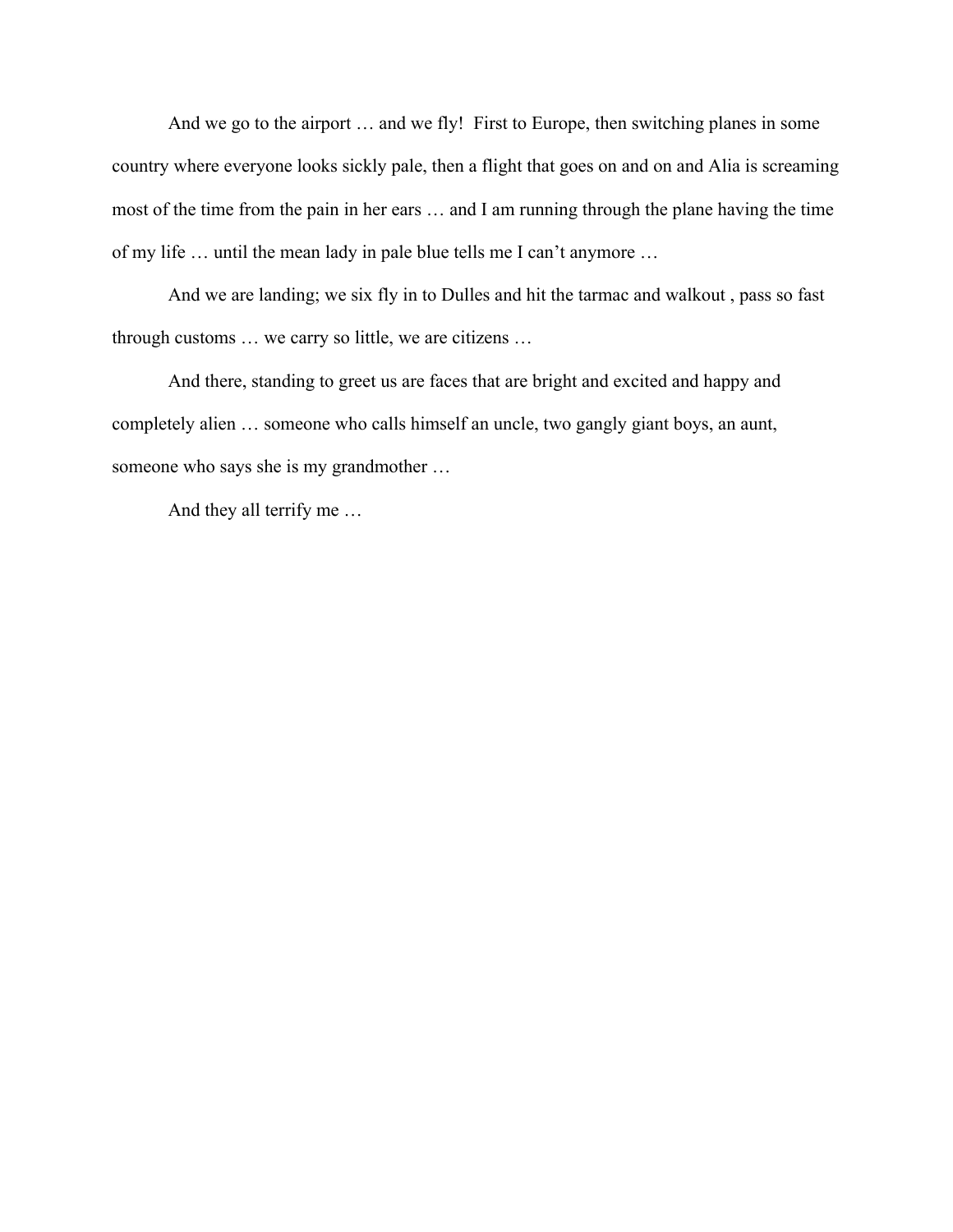# **3. Amina to Amy**

#### **April 1982 – September 1990**

# **Virginia**

We arrived (or returned depending on who was calling it) to Virginia on April Fool's Day, 1982. It was spring and all the flowers were blooming; as I remember it, it rained a lot, certainly more than I thought I'd ever seen before then.

We stayed the first few days with my great aunt, someone who was almost a stranger to me but, it seemed, very quickly, we had a place to live of our own; a big house, an old house for America, though on our old street, it'd've been the newest by far; built at the end of Reconstruction by a colonel in the former CSA. It was strange to have so much grass and trees about; that took me a long time to adjust to. But, my great aunt was nearby; she had found this house for us and, just as she had taken in my mother all those years ago, now the prodigals had returned.

Aunt Minnie was not quite directly across the street; her much smaller bungalow faced the empty lot on one side of our house. Other relations weren't too far away; my mother's mother lived at the far end of town in an apartment, my mother's brother and his two sons were less than ten minutes walk away in their somewhat overgrown house … and second cousins and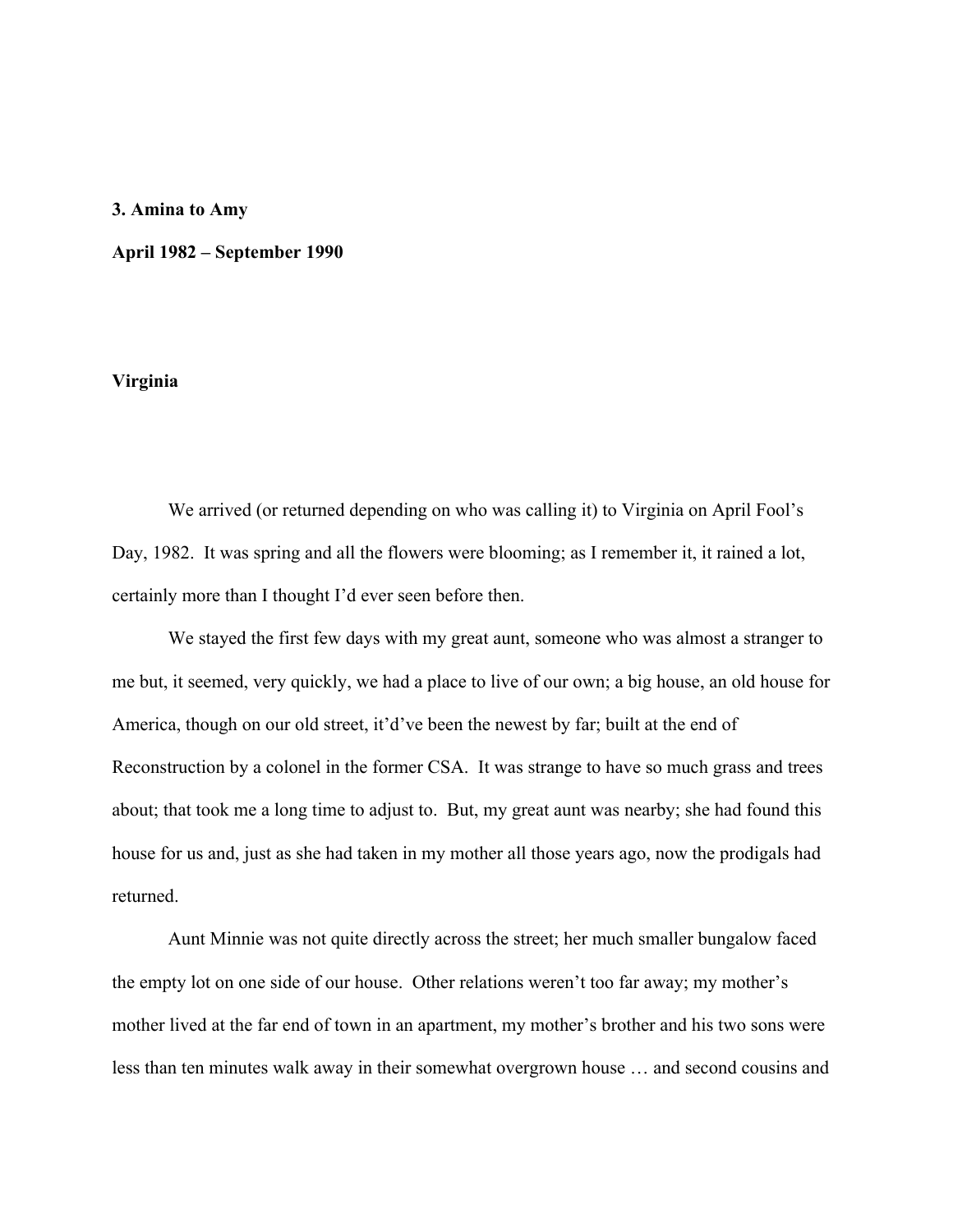farther were all around. My American Grandmother was already beginning to slip into her long decline; soon, she'd move from her apartment to the retirement community.

My American uncle, Charlie, was around a lot in those days; he made fairly strong (and reciprocated) efforts to befriend my dad (including the two of them trudging off in the woods every autumn to go deer hunting, along with assorted offspring; Charlie, even if he had a doctorate in history, affected to be a 'good ole boy' and made it his business that every niece and nephew would learn to shoot straight.) Charlie's sons, Jim and Rob (or Jimmy and Robby as they were still trying to shed when we arrived), were raised virtually motherless and seemed a little wild to us; perpetually shaggy and dirty, but, also, incredibly appealing and 'cool' – though some of that was probably age (Jim was thirteen and Rob eleven when we arrived).

While he'd been 'only' the Second Assistant Director of the Municipal Water System in Damascus, he was now the boss; he'd been hired as director of Water Treatment for the Town of Riverport. On paper, of course, it looked like a promotion but, while one was a city of millions, the other was little more than an overgrown village.

Riverport exists, as the name would suggest, on the bend of a river – the North Fork of the South Branch of the Shenandoah – though if there's a port, it only exists for the smallest of craft; even canoes would have a hard time maneuvering through there. Like Damascus, there are nearby mountains and steep hills (including an extinct volcano) rising nearby but, unlike the Barada valley, the Shenandoah Valley is almost excessively green; everything not actively farmed, it seems is covered with hardwood forest. At first, I remember being a bit confused by the colors; instead of dusty duns and tans, everything seemed almost overly bold and florid.

Where we'd lived in a rather closed space with twice as many people in Syria, suddenly, we were in a big house, a white clapboard structure looking dangerously outwards set in the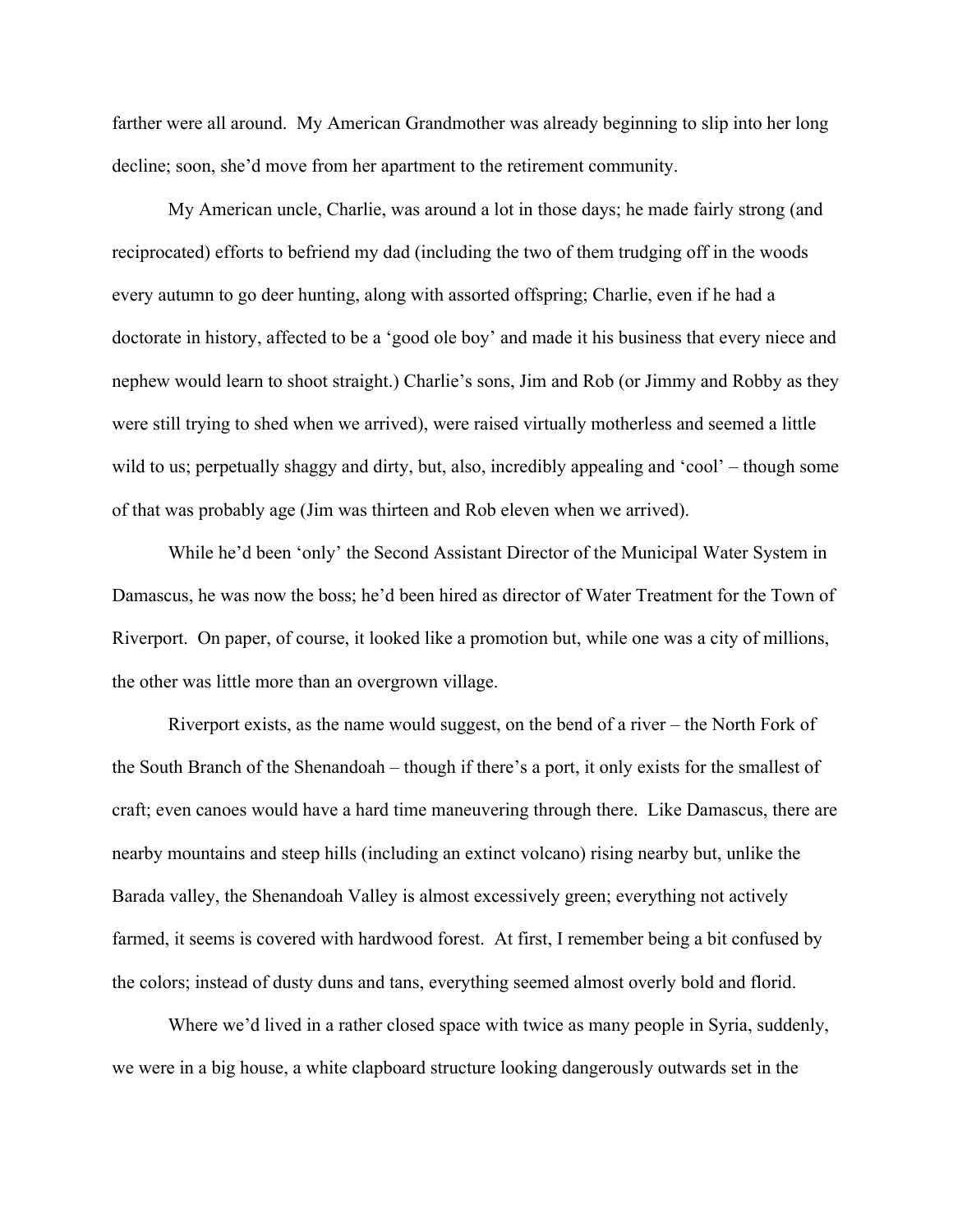midst of greenery. Our new house had been built by a Civil War colonel a decade after the war but Riverport itself had been the site of a battle (a totally insignificant one but a battle nonetheless) in 1864 and, earlier, Stonewall Jackson had passed down Main Street a few times with his Brigade. Once, we found a civil war bullet in the yard; my father still has it somewhere.

I had my own room for the first time and I could look out from my window onto neighbors' yards and gardens, houses and horse barns. In the alley, there were hitching posts, not a mere relic but put there for the convenience of the Old Order Mennonites who'd drive their buggies in to town and need somewhere to tie them up. The first time I saw these plainly dressed people, I mistook them for our own; I proudly announced to my parents that I had seen Muslims going into the Bank; I got so excited … and confused my parents …

#### **School**

And I started school again. I was excited the first day; it had been more than six weeks since I'd last been in class and I worried about whether I'd fall behind. My mother dressed Aisha and me in new clothes (well, most of our clothes were new, or, at least, new to us) and walked with us to the school. She took me to my classroom and said goodbye.

As I stepped in, I was excited; so many new faces (and how different they looked!). The teacher stopped what she was doing and introduced me to the class (calling me 'ay-my-nah', but I barely noticed). Everyone smiled at me. She asked if I knew how to read; I nodded, still not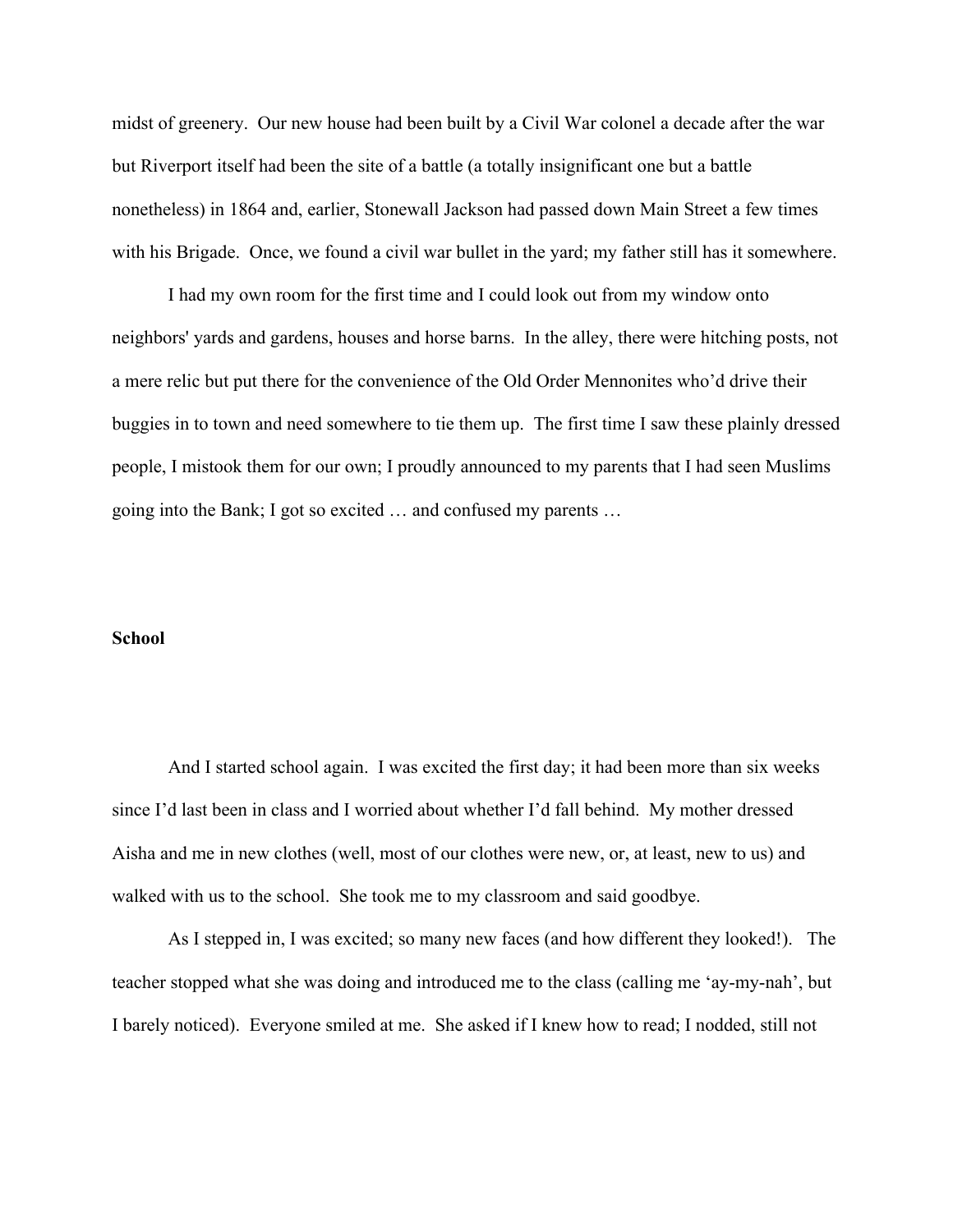having said a word. She asked if I'd write my name on the board … so I did. This would be easy; we had done this at my old school.

I stepped up, took a piece of chalk from the teacher, looked at the board and began writing from right to left and said the letters as I wrote:

"Alif … meem … noon … ta marboot!" I said in triumph. "Amina!"

And stepped back … and the teacher and whole class stared at me.

"What is that?" the teacher asked.

"Name my," I said, smiling proudly.

"Do you know ABC?" the teacher asked.

I looked at her blankly.

She sighed, took me by hand and led me from the classroom, then to the principal's office. She went in and spoke to him … and he then took me to another classroom, one better suited for me … filled with toys and younger children; I had just been 'demoted' to kindergarten … until I could learn to 'talk right.'

I survived – and learned rapidly to speak correctly. Every day, I learned new words for things, new grammar; my English vocabulary was probably growing by a hundred words a day. I stopped mangling things and was able to talk to my classmates more and more every day.

After school, Aunt Minnie made a habit of sitting for hours with Aisha and I, going over our English, correcting us; I'd get to go and play faster than Aisha as she had far more catching up to do (she was too old to send back to kindergarten so, the first year, she had been placed in the 'special ed' class).

And by the time summer came and school ended, we were both speaking English without accents (unless you happen to consider Shenandoah Valley English an accent) and playing with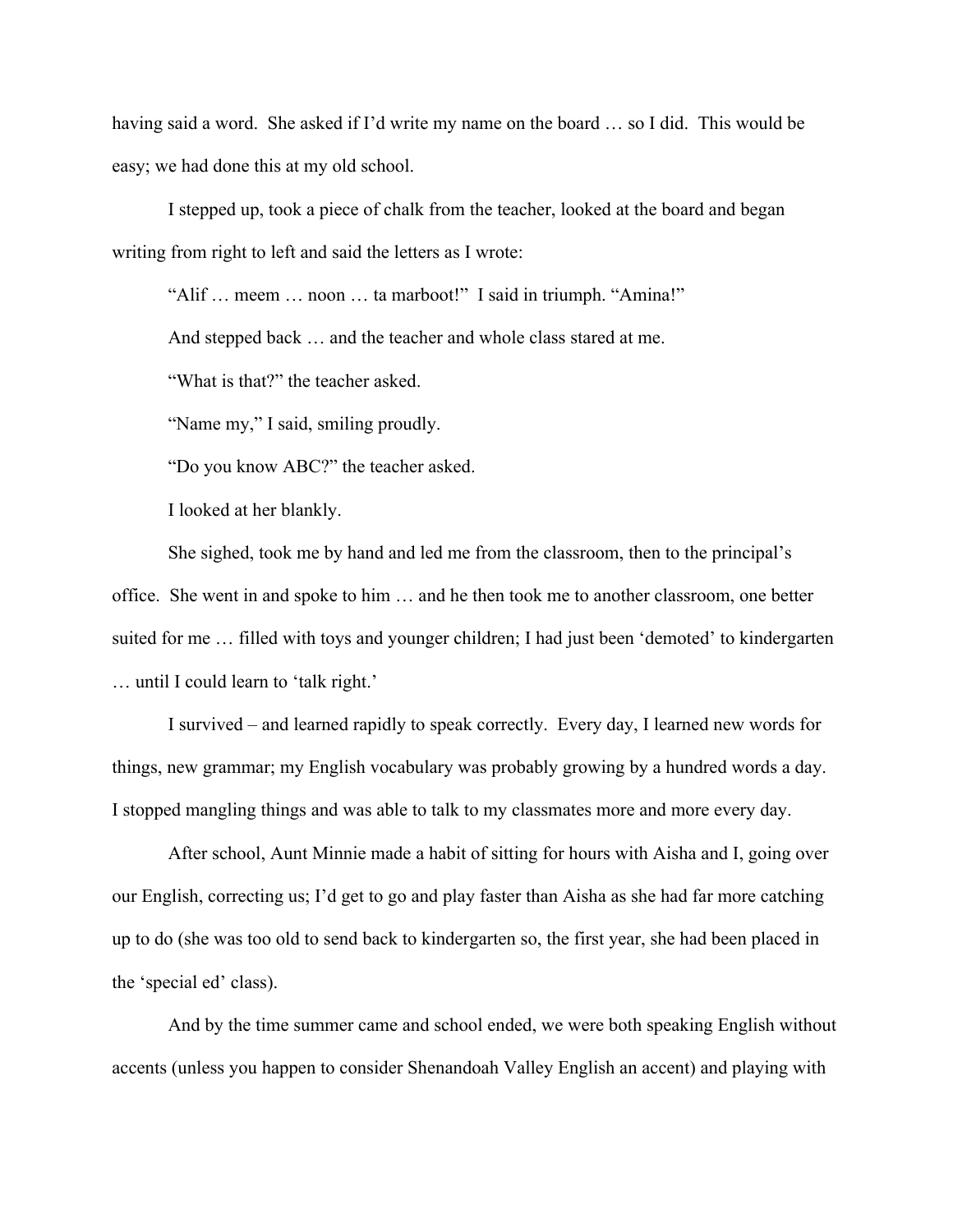the other kids in our neighborhood without any problem; it took a little longer to catch up socially and on pop culture but, in no time at all, it seemed, we were catching on. True, we didn't realize why our friends scorned Coy and Vance as impostors but, soon enough, we were aware of Star Wars and Superman and everything else; we went to see ET at Roth's 1-2-3 in the summer as well as Annie, the Dark Crystal, and the Secret of NIMH. At first, we wore old clothes over and over again, but, gradually, our clothes became new; we went to the mall with my grandmother and aunt and they dressed us until we stopped looking like foreigners.

I missed my old friends, though, missed Syria terribly … missed the smells and the sounds and the family and the food … so, in the summer, when my cousins came, I was thrilled. They'd landed not in Virginia but in Georgia; my uncle was working now, but not as a college professor. He washed dishes in a restaurant, worked himself to the bone … and then led prayers at a house-mosque on Friday. My aunt Saffiyah also worked, stocking shelves in a grocery store at night and mopping floors. And all the cousins lived in a tiny apartment …

So, Ridwan, Raghad and Rania would come up to stay with us for most of the summer. Rania shared my room and we'd lay side by side every night whispering in what was mostly Arabic in grammar but was probably half English in words. We would play with dolls all day out in the green grass, staring in awe at rain in the summertime and taking fright from lightning and thunderstorms. I remember my father loading us all in the car and taking us to see Star Wars at the drive in when it was re-released and everyone but me fell asleep before it was over as it was very, very late and we all had to be carried back into the house. I recall watching the fireworks over Silver Lake on the Fourth of July …

and, in August, my father left with the cousins, taking them home to Georgia and I cried. But, I was almost American by then.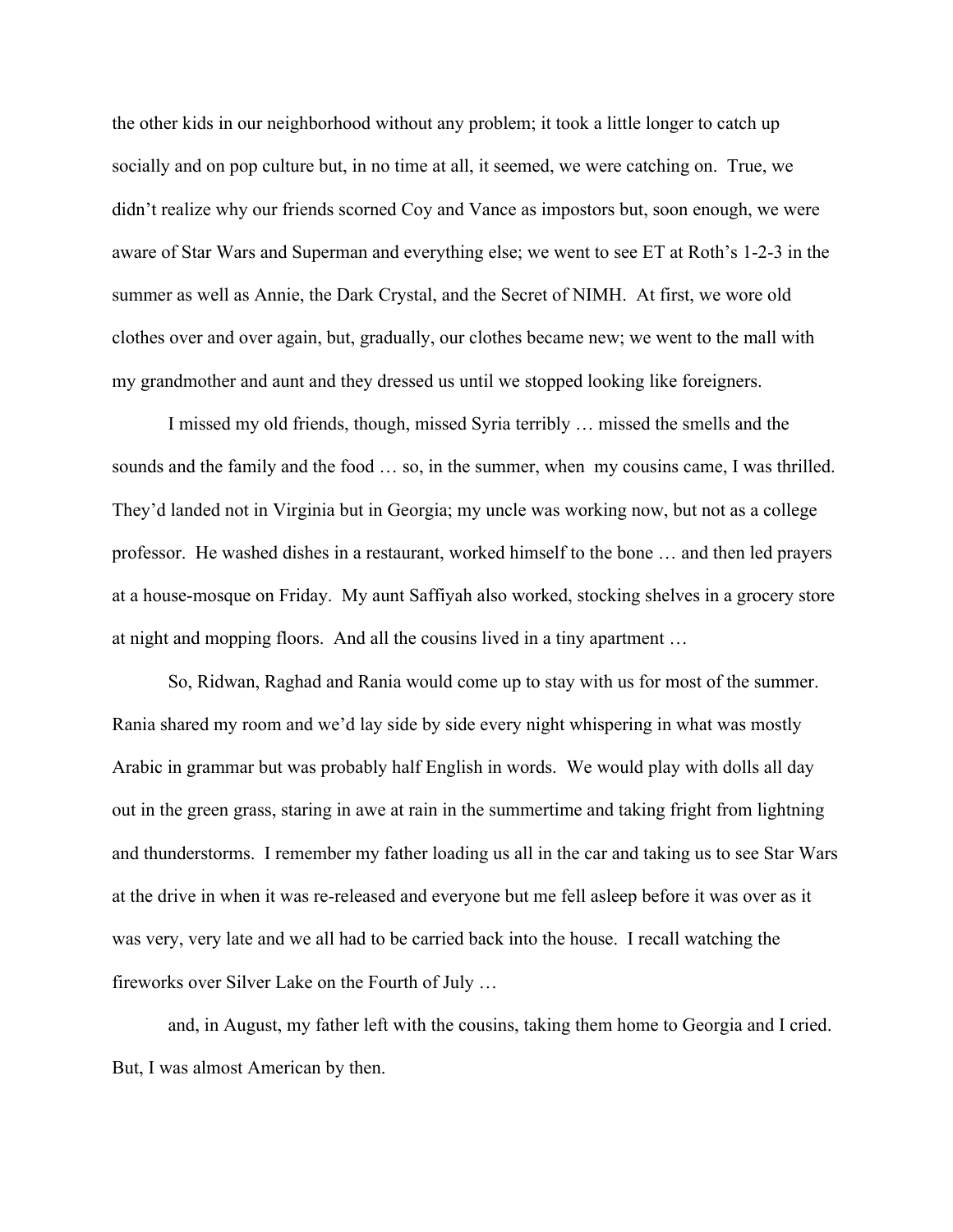### **Reading down dreams**

I started back to school at summer's end. Every morning, I walked alongside my sister as we made our way across the street, past the little post office and behind the bank. We would have to watch out for horse droppings as we passed by the hitching posts where, sometimes when we were lucky, we'd find that an Old Order family had left their buggy while they were about their business.

Aisha loved horses. I thought they were nice enough and, of course, I wished that I had one of my own, wished that I could ride but she, she really loved them. When one was tied up, no matter how late we were or if it were cold or raining, she would insist on stopping and talking to it, stroking it. She begged father to get her a horse or, at the very least, sign her up for horseback riding lessons.

We lived in rural Virginia, not quite in horse country, but close enough, so such a dream could easily be had: we might have lived in a small town, but, even there, in the town, there were people with horses on the next street. In the countryside, there were many stables. Aisha and I were signed up for riding lessons; my father told us when he signed us up that horses are in our blood, that we must never forget that we were Quraysh and the grandchildren of a cavalry officer. My mother laughed.

Every week, we would go out to the stable where older girls work, grooming horses and leading ones our size through basic skills. Aisha was always better than me; she was always far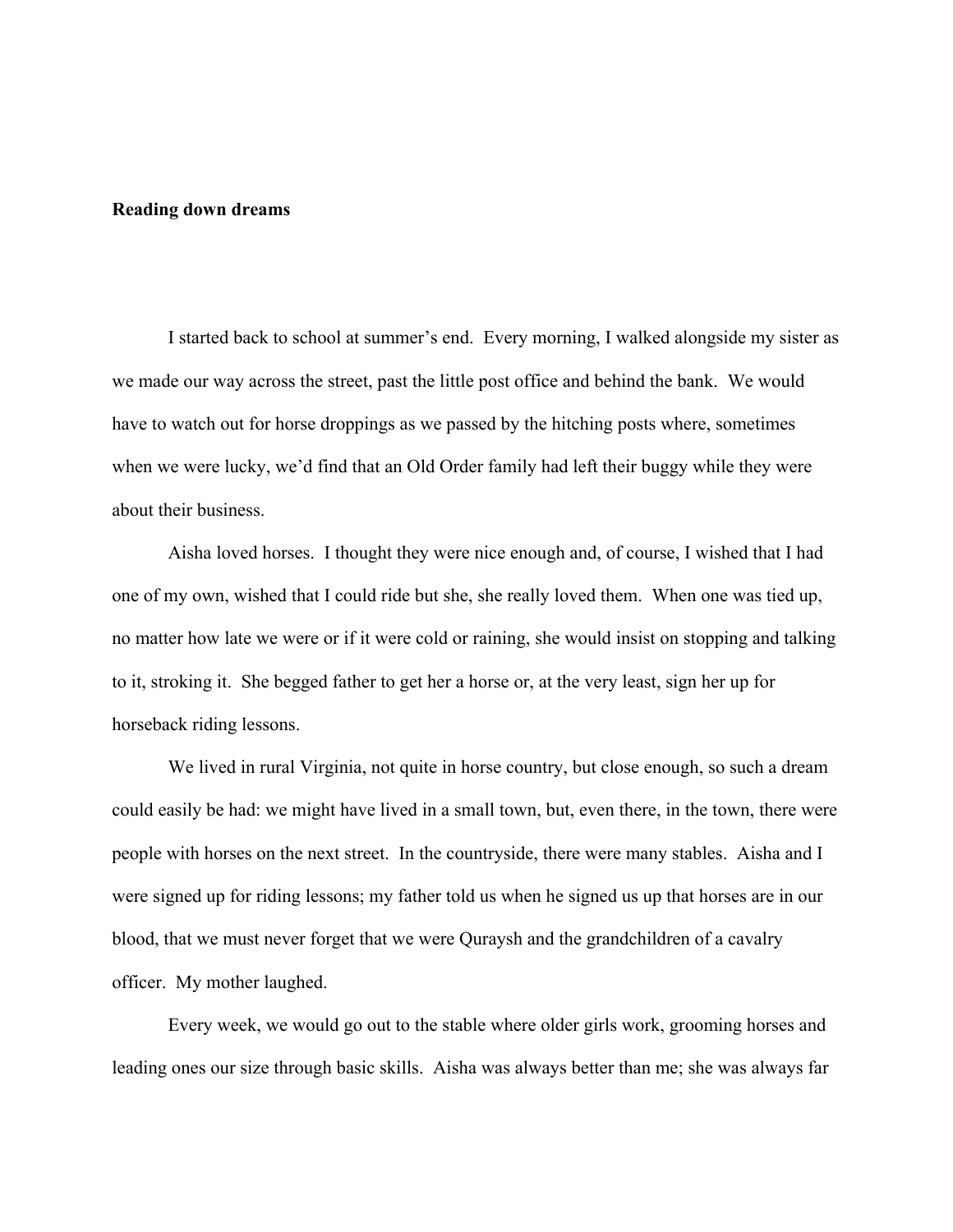more in love with horses than me, knew more about them, understood them better than I ever did.

Looking back, I thnk that I can guess some of the reasons why she had such a love for them and I did not. Certainly, the fact that her horses didn't care that her English in those days could be fractured helped her at a time when she was teased far more than I ever was for butchering English. But it was more than that; she didn't just like them she *loved* them, dreamed about horses, covered her bedroom with pictures of horses, knew everything there was to know about horses.

Later on, she would be in a few shows and, when she was on the verge of womanhood, she'd be one of those glamorous teens sweeping the stables and leading the little girls through basic skills and making them laugh in delight. Maybe, horses held some allure for her that they never did for me; I've heard that girls who love horses long for freedom and crave masculine presence. I don't know; I never did … but Aisha was \_good- with horses; she still is … they love here, she loves them and, take away her horses even now, and she might die …

Later, too, she would show far more musical ability than I ever did; she could sing, she could play instruments.. I've always been lucky to be able to play the radio.

My dreams were always a bit stranger than hers and it took me years before I could even try t understand what all was in them. The first week of first grade, our teacher separated the class into different reading levels. The same teacher who had kicked me out just a few months earlier now placed me in the 'high' group as I could already read simple English and was one of the oldest girls in my class.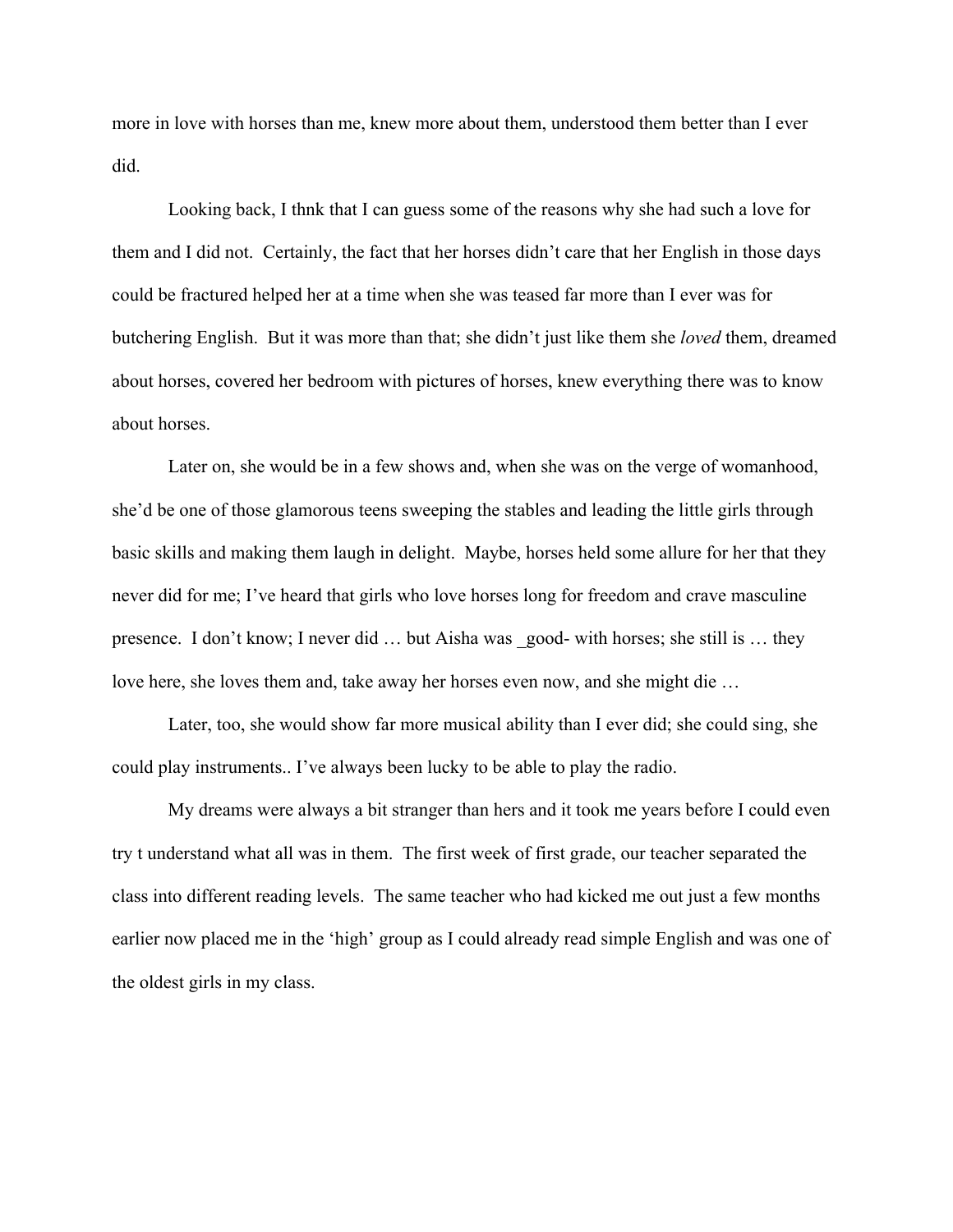I took my textbooks home with me and I finished everything but the math book in the first week. I brought them back to the teacher and asked her for more; she didn't seem quite sure what to do with that.

She asked me if I had had any problems reading any of them.

I answered, yes, and showed her where I am confused, by contractions (what does this *can tee* mean? I remember wondering.).

She shook her head and then she showed me the books in the back of the classroom; I started reading through them all, Dr Seuss and other first readers, more complex ones and even a children's encyclopedia.

 From the very first days of first grade, I loved the class trips to the school library. I read everything I could, taking out as many books as they'd let me. I remember finding a book called "Trolls" and loving it, reading it over and over .. and then the same authors' books of Norse Myths and Greek Myths, then other ones on similar themes.

The next year, I discovered the land of Narnia and the Mushroom Planet and Oz and Matthew Looney … and kept on reading and reading … I devoured the adventures of the Boy Scouts in their time machine and then of Tom Swift, found a book called The Hobbit and started eating up books of history, one after another, Van Loon, R J Unstead, Everyday life in …, everything I could find, just gobbling up one after the other. I read book after book about the American Revolution and the Civil War, because that's what was in the library …

At some point, I found a book with a photograph of a girl on the cover and, after thinking that she looked like me, decided to read it: The Diary of a Young Girl. I started writing my own diary for a while after reading that, and found myself wishing, not for the last time, that like her, I wished that I had a true friend I could talk to about everything. Rania was the closest, I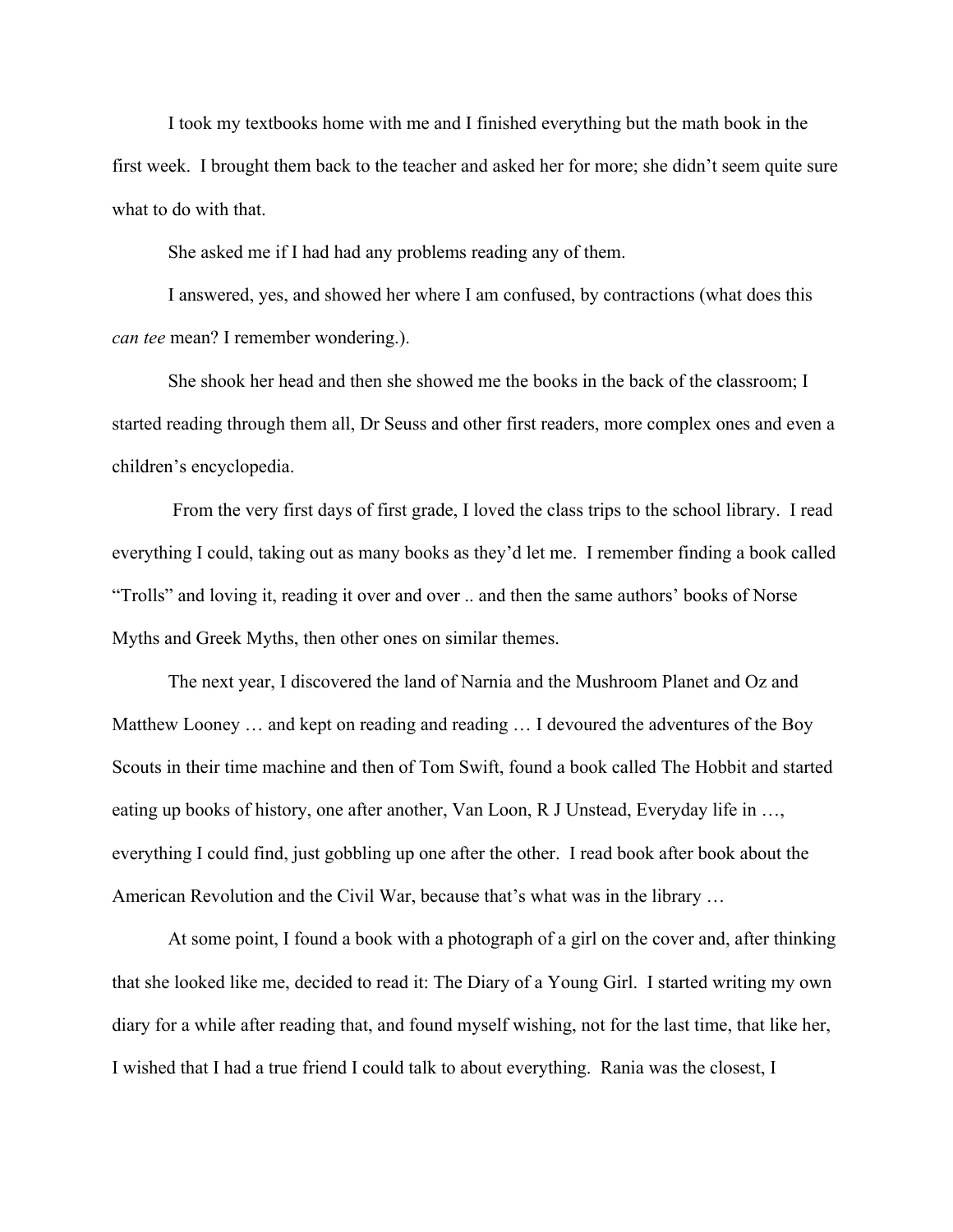thought, but I could only see her a few weeks a year and among the girls in my classes, I was, I feared, still too much an outsider. I dreamt of having that perfect friend who would understand me when I babbled about books and stories and history and so on and would always want to play the kind of games I imagined playing but that no one else was ever interested in …

I didn't notice that most of the books I loved most were written for boys; I did, however, notice that few had girls as heroes (and none half-Arab Muslim girls) but it didn't bother me. Instead, I imagined my own stories, full of action and heroics, magic and so on.

My closest friend at school, David, was a boy and, when we'd play, we played fighting with swords or were superheroes. We'd sit under a tree at recess and play such things while the boys played kickball and the girls played house games. Sometimes, we'd play together outside of class. Behind his house, there were little old, rundown buildings that we would use as fortresses (I don't quite realize what it means that they are slave cabins; later on, it'll strike me as bizarre in retrospect).

I got older steadily; I found myself having trouble reading the blackboard and my teacher recommended that my parents take me to the eye doctor. And, if I weren't already awkward and self-conscious, I had to wear glasses, thick heavy ones that would leave red marks on my nose when I took them off. At least, I told myself, they made my nose look less enormous; I was already conscious that it was bigger than the little button noses the girls with golden hair all seemed to have.

I had few troubles with class work; if anything, the opposite. I was almost always the first one done with tests, the one who had her hand up first with the answers and so on. (If you've ever seen the Simpsons, I was a lot like Lisa though with less self-confidence.) I took standardized tests and did ridiculously well on them (I'm still more than a little embarrassed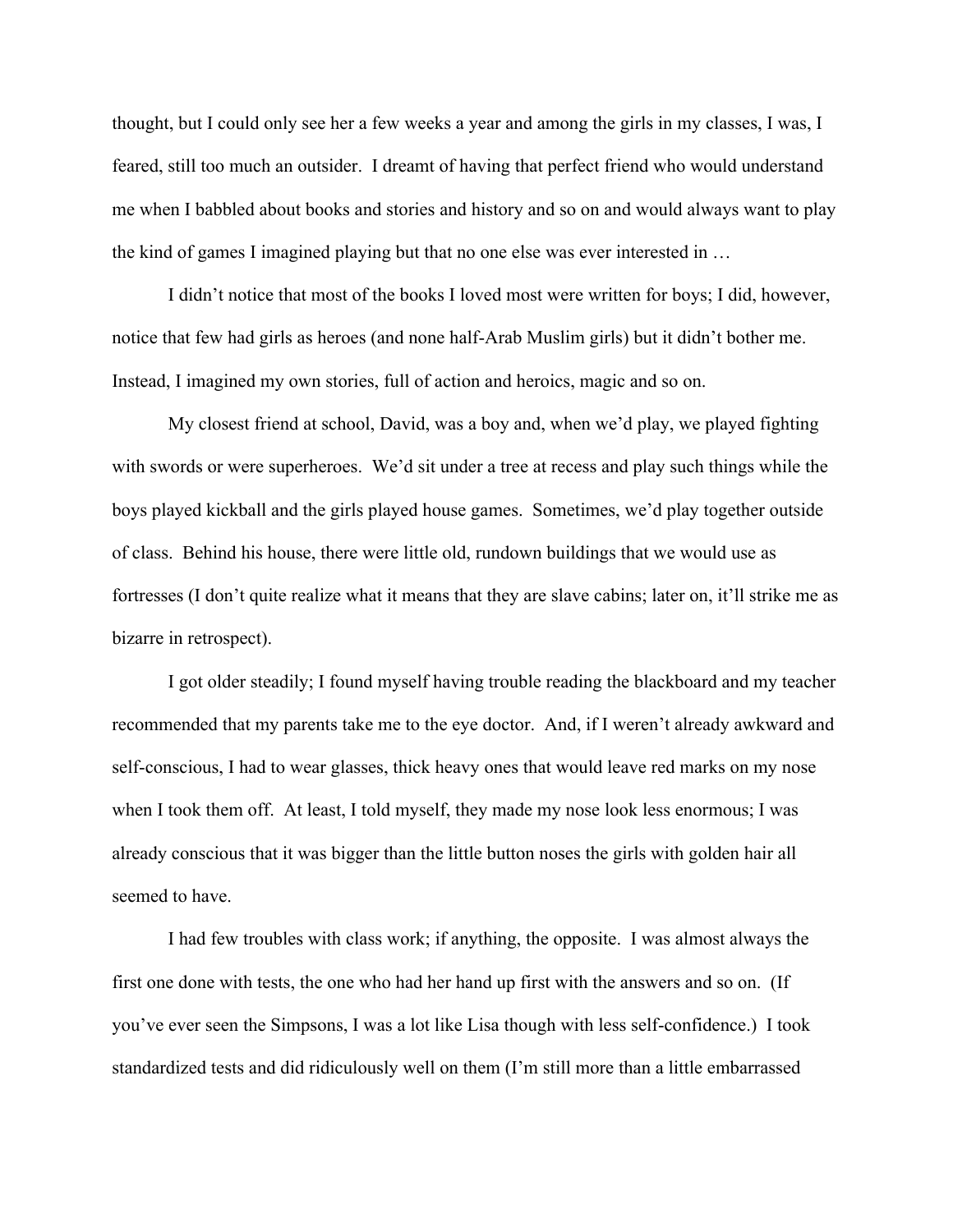about my listed IQ). My parents petitioned to have me skipped ahead a year, back to being among my actual age mates; the school decided not to as I was too small and wasn't 'socially mature enough'.

Around my fifth grade year, a little shop opened up a few blocks from us selling nothing but used books and records. The day I first saw the sign, I was excited to go in it and explore; paradise! I would find endless genre books from decades before there; one book I recall finding the first day caught me with a stunning picture on the cover: a man carries a dark-haired woman, barely dressed, through a magical archway. I wanted to read it and, when I saw that it was about a man from Virginia, I knew this book had been placed there for me. I read it fast, staying up all night reading, and I was both disappointed and excited to find out that there were ten more sequels to this "A Princess of Mars". When my parents saw it, they looked disapprovingly at the cover art but they told me that, if I want to be a Martian princess, I can be. I was taken a bit aback at that; when I'd read it, I had imagined myself to be the rescuer, not the rescuee! I was strange …

I know that sometimes, then, I wished I was a boy; not a lot, though, considering. I read stories for boys and imagined myself in them, though never as the fairy tale princess, always as the knight on horseback. I wrote a very bad pastiche of a Barsoom adventure, starring myself. All I recall is the opening (I lost the rest long ago):

"I don't remember ever being young and I think I have been alive forever. I am Meena of Barsoom, formerly of Virginia."

And then I told of adventures fighting through hordes of green men, blue men and so on to retrieve some treasure and take it back to Helium. I think my heroine even rescued a member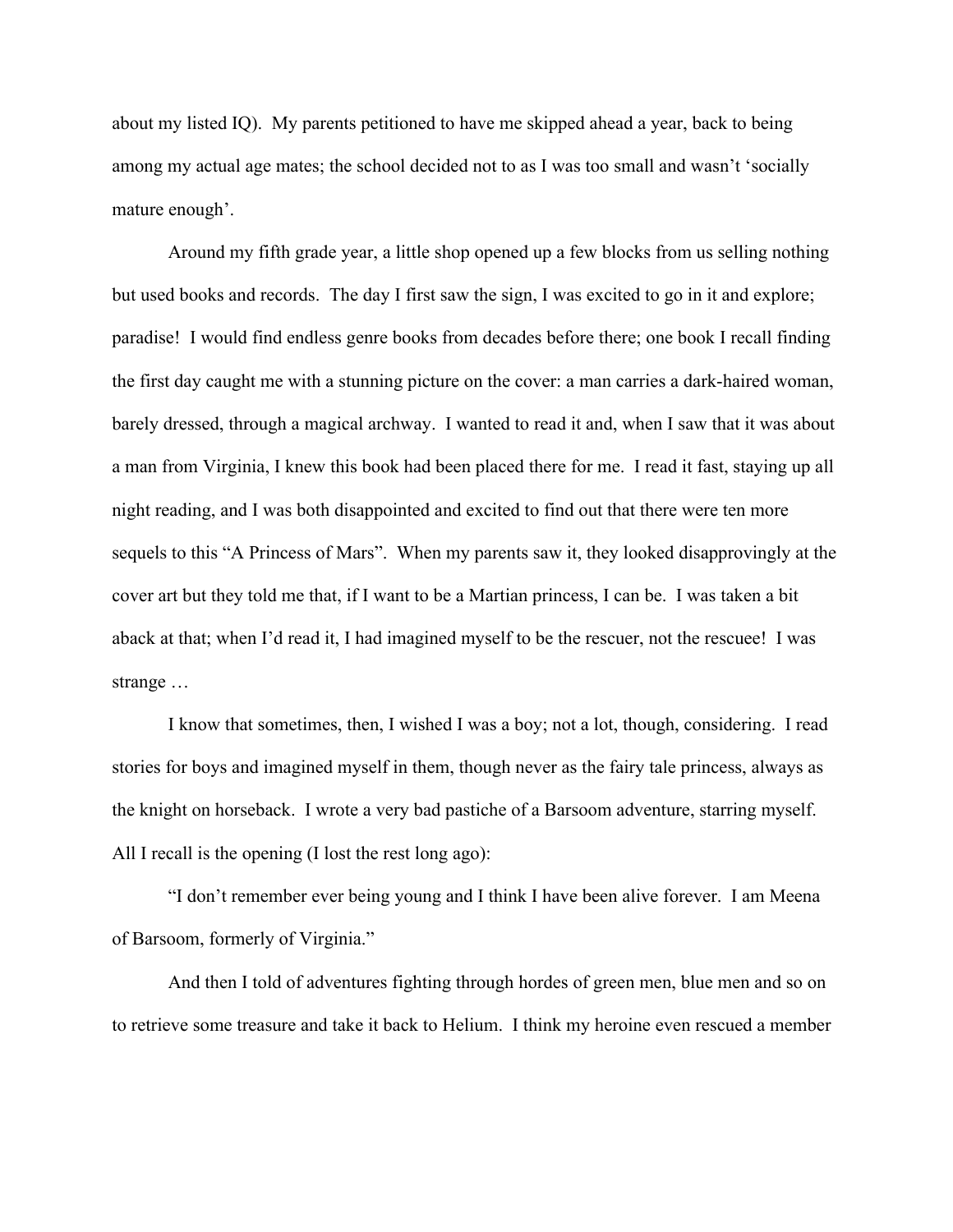of the Imperial family … and never really noticed that she was female! Maybe, I should have written it as a boy …

More, though, I wished that I wasn't Amina but Amanda. I wished that I didn't have dark, wavy hair and imagined myself with straight, golden hair, wished I had blue eyes rather than dark … and wished that my father didn't have an accent. I wished that, when I was asked what church I went to, I didn't have to say 'none', that, when it came time for weekday religious education (WRE), I didn't have to stay back with the other odd balls (a Jehovah, a Mormon, a Catholic, a Jew, and me). I wished I didn't have to avoid certain foods …

I imagined myself 'Amy McClure' and thought how much better life would be … how much more popular and happier I would be, how I would have a zillion friends and be picked first for teams …

When I'd first come to school in Virginia, I'd been called ah-meh-nah ... and that was quickly shortened to ah-mi, like the French word for friend … and, more and more, I wrote my name and said it as 'Ay-me''; Amy ... and dreamt that I was her ...

I imagined that, when I was older, how I would dye my hair golden yellow and get colored contacts, thought about a nose job … and wished only that I were pretty and blonde and just like everyone else …

#### **Naomi**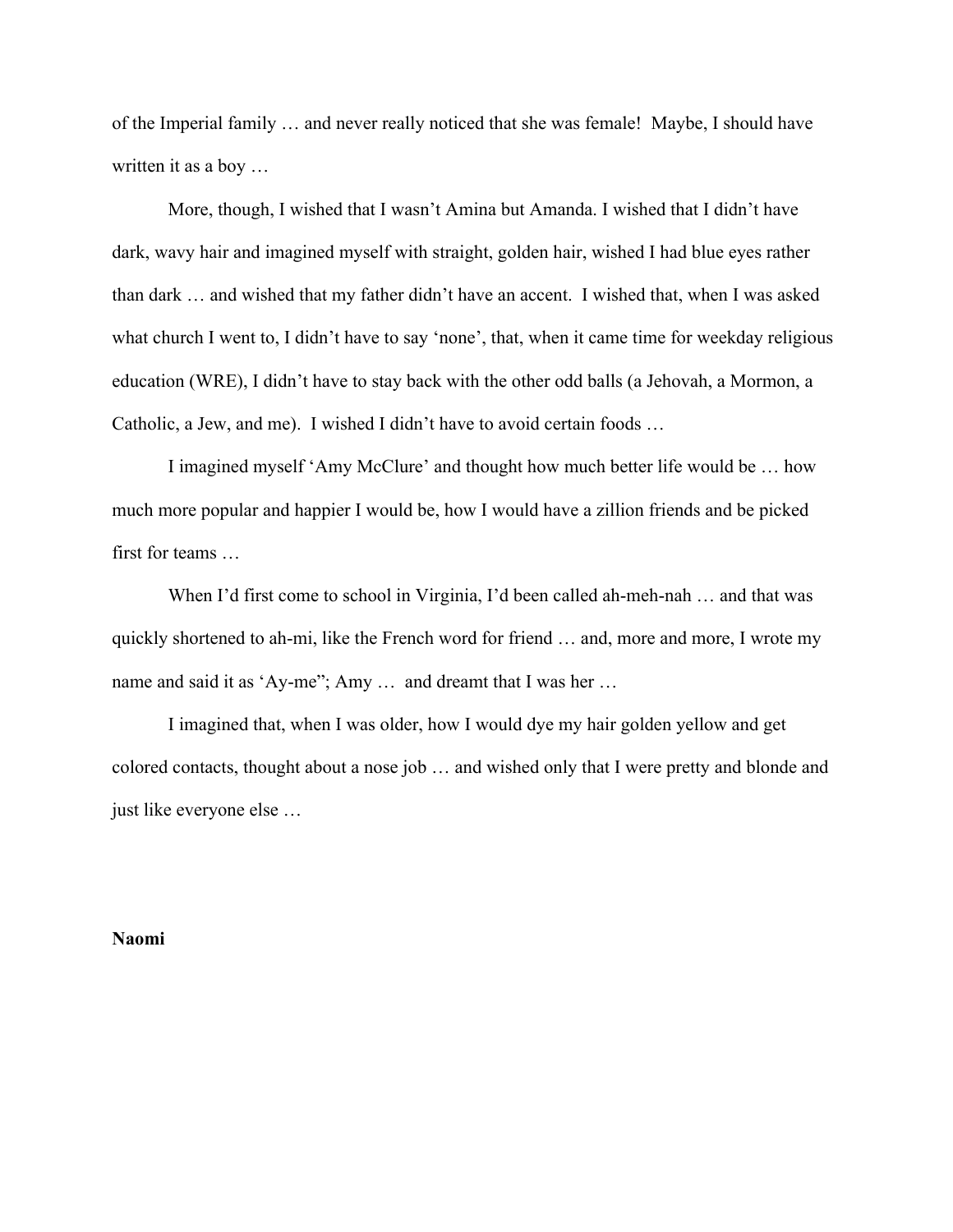Next door to us, when we first arrived in Riverport, there lived an old couple in another old, wood frame Victorian house. I can't recall their names these days and all I remember of them was that, once, the woman gave me candy. Not long after we moved in, the man passed away and the woman went to live in a home. For a long while after that, their house stood vacant; I could see it empty from my bedroom window and, sometimes, I wondered if it might be haunted, or, maybe, I just hoped that it was; then I could go and have adventures there, find a ghost or some treasure ...

Eventually, it was put on the market and, as I remember, sat empty for a long while more with a 'for sale' sign in the front yard. Finally, though, it was bought by a childless couple close to my parents in age. Mr. and Mrs. Davies, as I knew them, had moved up to Riverport from Richmond though neither of them had, as I recall it, very strong Tidewater accents. He was a college professor; she was a food chemist who worked for one of the huge turkey producers at the far end of town from us.

I was startled when we met her and she insisted that we – my sister and I – call them by their first names (Susan and Gary) and when she told us that she was a vegetarian (based on her experience in slaughterhouses); both were bizarre things to me in those days (as well as to Riverport's conservative sensibilities). He was odd; he would lay on their porch staring at nothing or work on his old MG for hours. My parents took a liking to them; they still keep up. I suppose it wasn't that odd as my parents were also somewhat hippie-ish by the standards of Riverport; neither couple fit very well into the town's social life.

After they'd lived next to us for a couple of years, Susan got pregnant … and, when the baby was born, she hired an Old Order girl to help her with the baby and housekeeping. I remember seeing the young woman (who was only a few years older than me) arriving when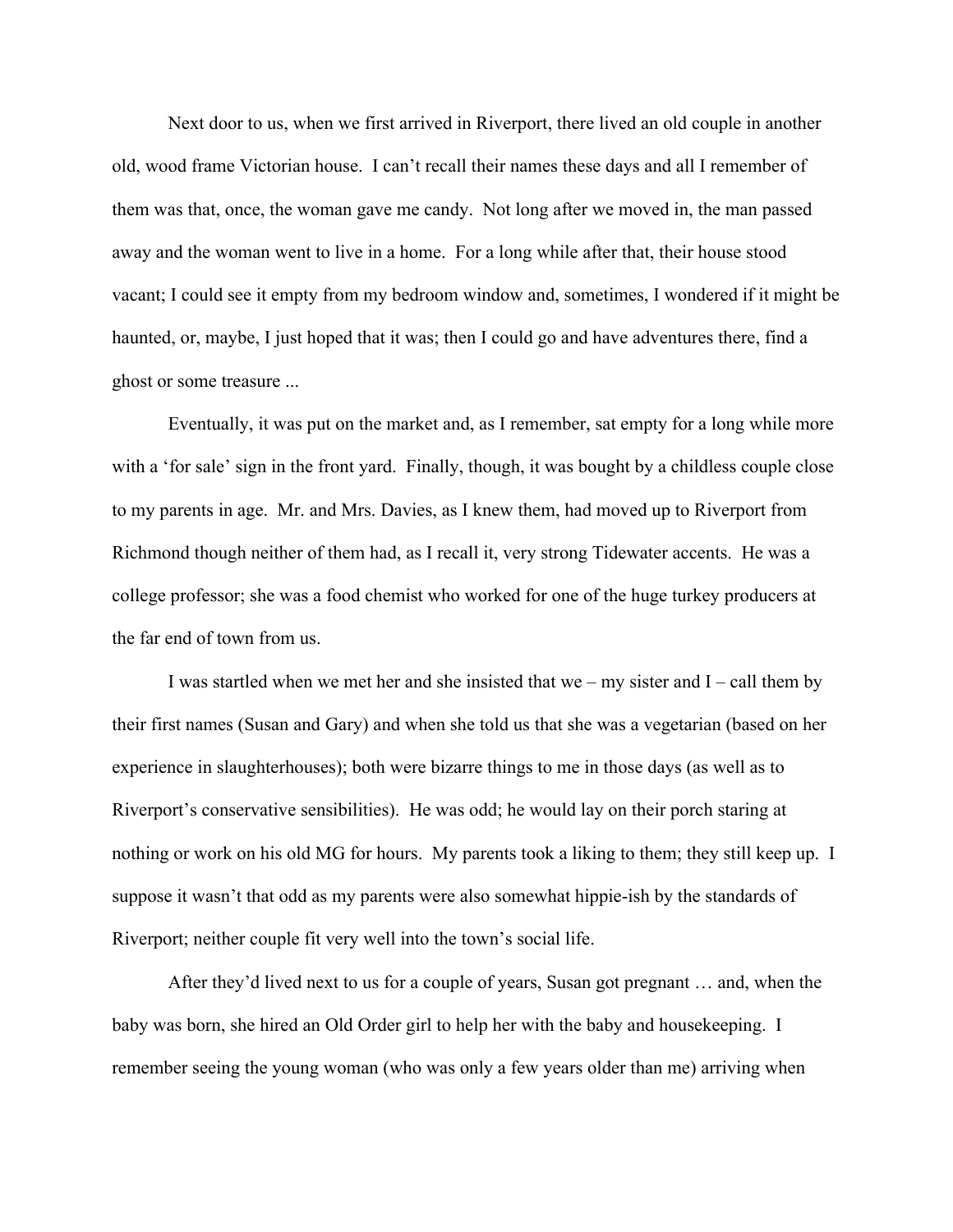Gary would go and get her some mornings from the farm that she lived on. Sometimes, she'd stay overnight with the Davies; I could see her bedroom light from my room in what had always been dark until then.

Our house rose up almost immediately over their yard but, on that side, only my bedroom window looked down into their back garden as they had a high wooden fence making it almost blind from our house otherwise on that side and invisible from the street. In those days, I used to like to sit atop the hot water heater under my window and read; my perch was warm in the winter, breezy when I had the window open. From there, I could see out across the backyards and rooftops of Riverport and daydream.

And, from there, one day, I looked out into the Davies's yard and saw that their nanny was sitting in the back garden – but, instead of her usual dowdy print dress and head covering, she was wearing a bikini (or so I assumed) and she was reading a book. I found myself staring at her for a long while and, eventually, she must have felt my eyes on her ... so she looked up and waved at me and I waved back.

"Hey!' I called and she called back and we exchanged mild pleasantries but I couldn't quite hear her so, I climbed down off my perch, scurried down the back staircase, and clambered out a window into their backyard.

She greeted me and waved me to sit in another lawn chair by her. I introduced myself as Amina, the girl who lives next door; she said she was Naomi Weaver, the babysitter. I told her I knew. We laughed that our names were similar and we talked about the baby (who did have a name: Madeline Davies) and so on.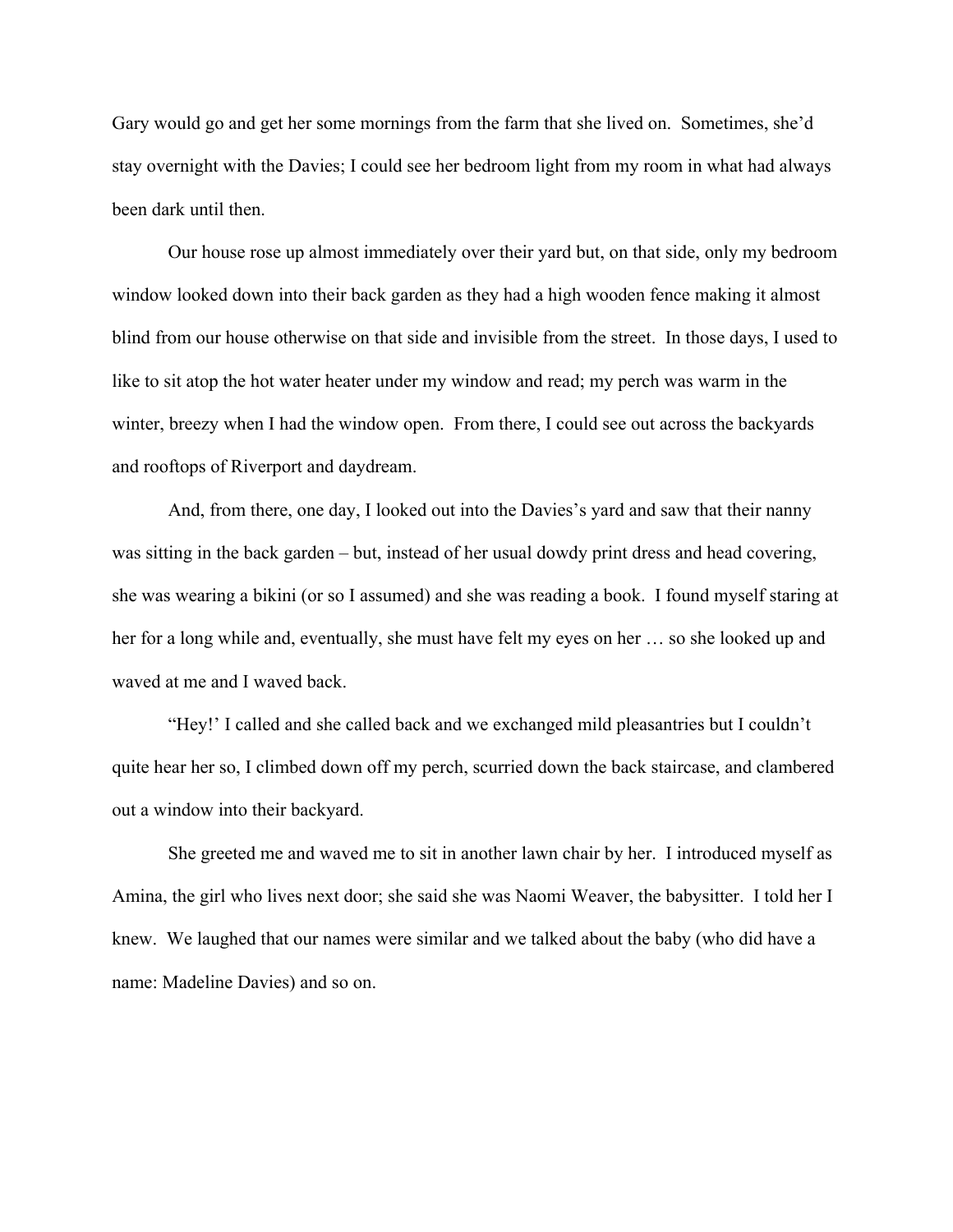Naomi told me she was seventeen; I asked if she was in school, she said, no, her people didn't usually finish high school. And I, nervously, told her that I was twelve and would go to Roger Sappington Junior High School next year.

We talked for a long time about this and that. The whole time, I was noticing how mature and pretty she was; long, wavy golden hair tied up in a bun, bright blue eyes, an almost pinkish face and a woman's body, just the way that I wished that I looked. But, even though she was grown up and pretty, she was talking to scrawny, gawky me like a peer.

Finally, I asked Naomi what had happened to her clothes; she laughed and said she was working on her tan and thought no one could see her until I had spotted her. She'd been out sunbathing here for weeks! I laughed and so did she.

Then I asked her about her covering and her plain dress and she started telling me what they represented, that women were enjoined by Jesus to cover their heads when they prayed and that they should always be praying, and, once she'd been baptized, she had to dress that way.

I asked if that meant when she was a baby she'd had to wear a covering and she told me, no, only after she'd joined the church last year and told me about their beliefs in adult baptism and such.

Then, she asked me where my family and I went to church and I said that we didn't; I explained that we weren't Christians at all but Muslims and that was why my mother covered her head. She didn't seem bothered by that but, instead, she only asked if I would and I said that, maybe I would, when I was older. She laughed at that and said maybe we weren't all that different.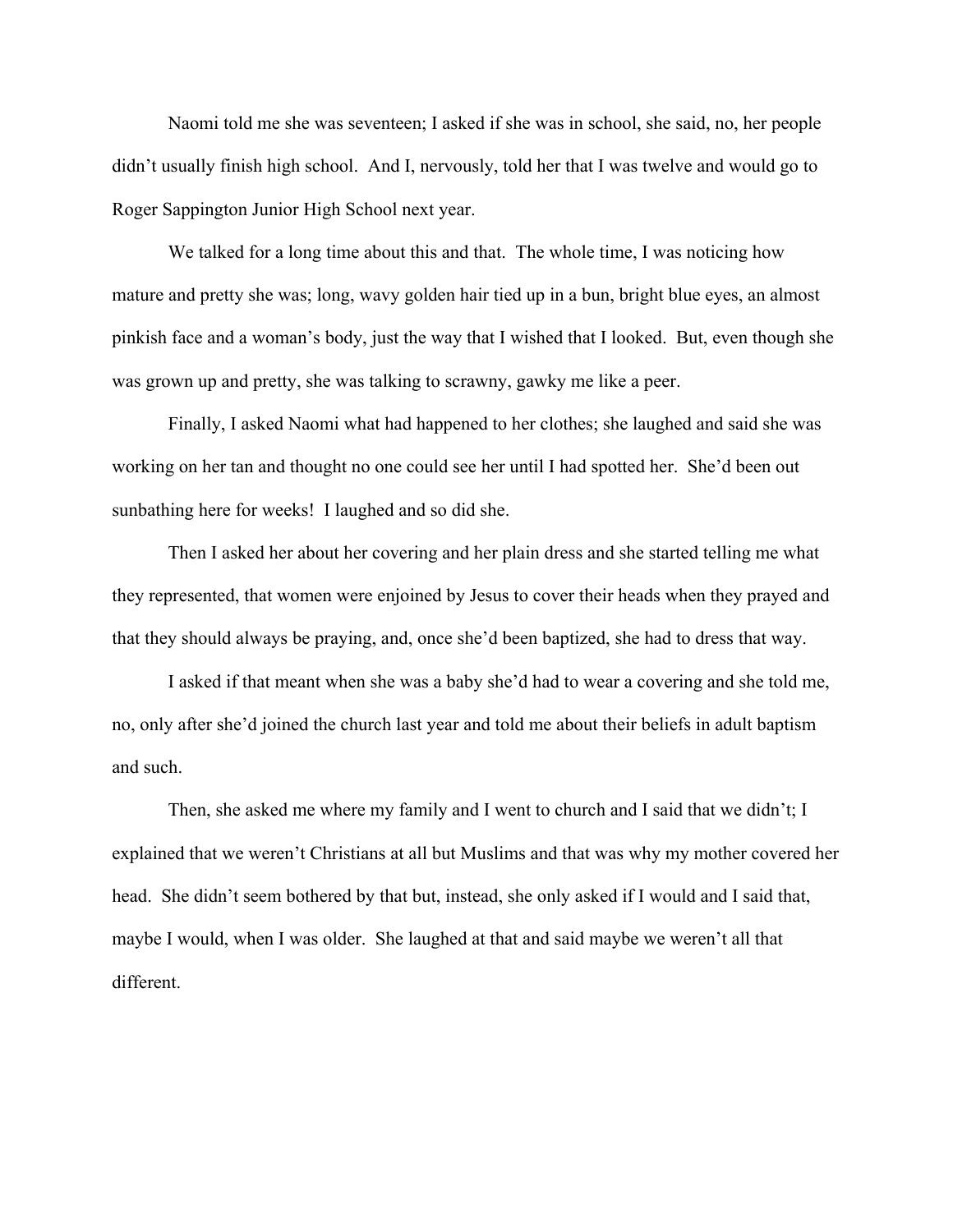We quizzed each other on religion and talked about the book she was reading; it was some sort of Christian novel. And we talked about other things and then my mother was calling me so I crept back home.

The next day, I was up in my window reading and I saw Naomi out there again; she waved me down so I went and joined her. This time, I thought ahead and brought my book. She asked if I was going to try and tan too; I said I had no bikini. She laughed and told me she didn't either; she was just in her underwear! I laughed at that and, after a second, copied her, pulling off my jeans and laying out beside her under the afternoon sun in my underpants and t-shirt, wondering if I should take off my t-shirt even though I wore nothing under it.

Naomi told me she wished she had skin like mine for then she could tan easily; I told her not to be silly, she had much nicer skin than me. And we read and laughed and drank lemonade. And I thought I was intensely cool for having a friend who was a real live teenager ...

We did this a lot and talked about a lot of things; eventually, Naomi invited me to come to church with her. I told her that I had to ask my parents' permission and I wasn't sure if they'd give it.

Surprisingly, they did; apparently, they weren't as close-minded as I'd thought (in fact, they were fairly committed to us finding our own paths, but more about that later). So, Naomi wrote out directions and, very early the next Sunday morning, my father drove me far out into the countryside, past the cider press, and down a few dirt roads and to a clapboard building with no sign and no steeple. It was hardly what I expected a church to look like; none of the churches in Riverport were anything like so simple. Outside, plain dressed men and women got out of horse-drawn buggies and stood around talking to each other as they wandered in. The whole place had the sweet, fresh rotten scent of healthy horses, like a stable.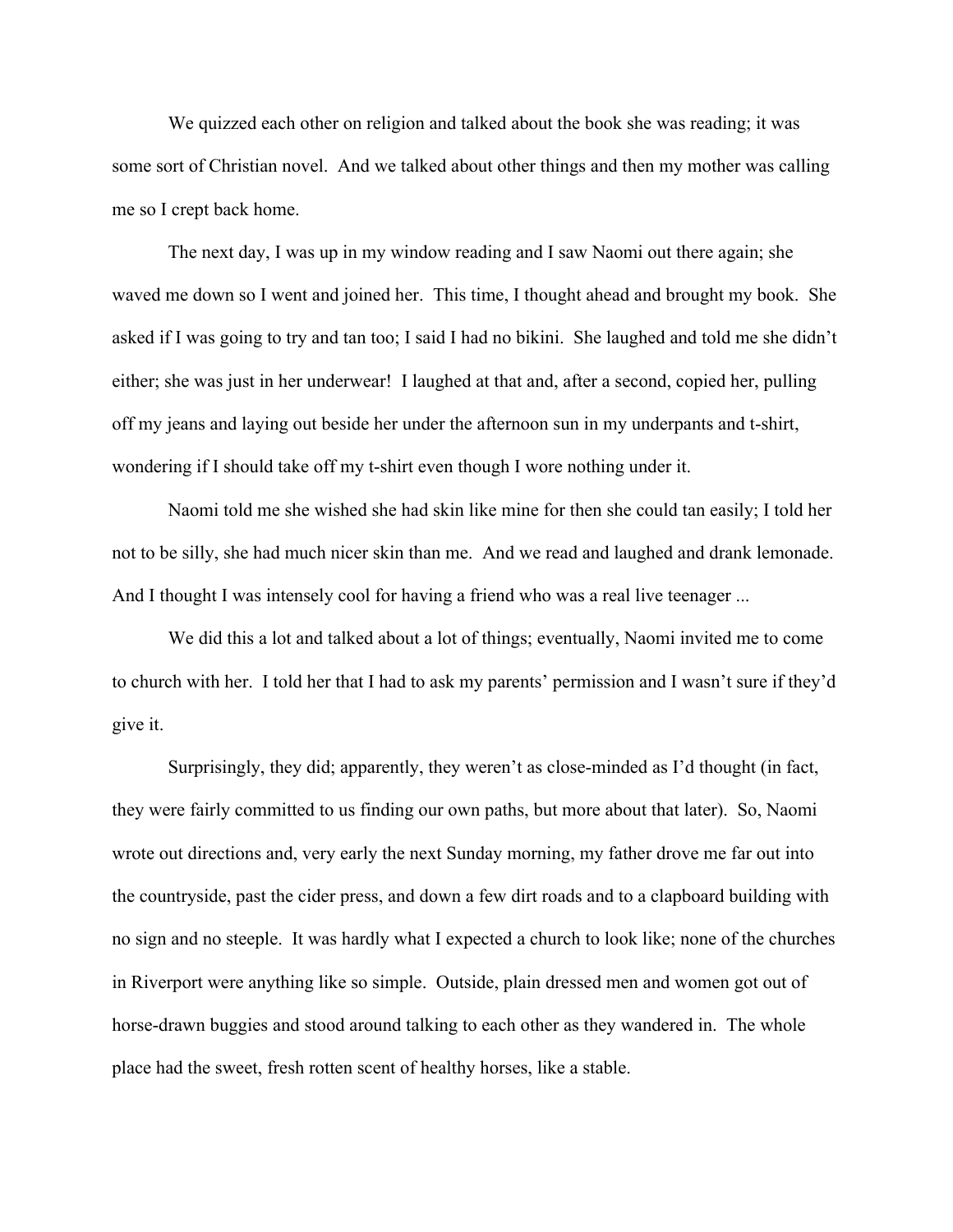Naomi came up and greeted me profusely when she saw my father's car and, taking me by arm, led me into the church. Inside, men sat on one side in bare wooden pews, women on the other. No cross or flag or anything marked the room as anything special.

All were clad in modest clothes, plain dress clothes, all the gown women covered. Then, they said some prayers and sang some songs without instruments and read long passages from their Bible. After that, one of them, a man dressed in a long frock coat, got up and gave a long sermon about how you were supposed to love your neighbor. I paid close attention to everything as I had seen few things like this but much of it was lost on me. The whole service went on for several hours and, when it was done, everyone left, talking gladly among themselves.

Naomi introduced me to many people and, when they asked where I was from, I told them Damascus originally and I was startled that they all seemed to know of it, asking me if I knew the Street that was called Straight and other things like that.

Then, Naomi invited me to come to lunch with her family; we rode in a buggy driven by her father back to their farm. He let me take the reins for a moment and told some corny jokes. When we reached the farm, we ate far too much food (chicken and bread and too many vegetables, then pies of various type) while everyone quizzed me about my religion and what we were allowed and not allowed to do and I realized I knew less than I should.

After lunch, Naomi showed me the farm: cows and horses in large number (her father was mainly in dairy) as well as chickens and sheep and hogs …

I was fascinated; when my father finally came and got me, I couldn't stop talking about how much fun it had all been. He laughed when I said that, maybe, I would be a farmer and an old Order when I grew up.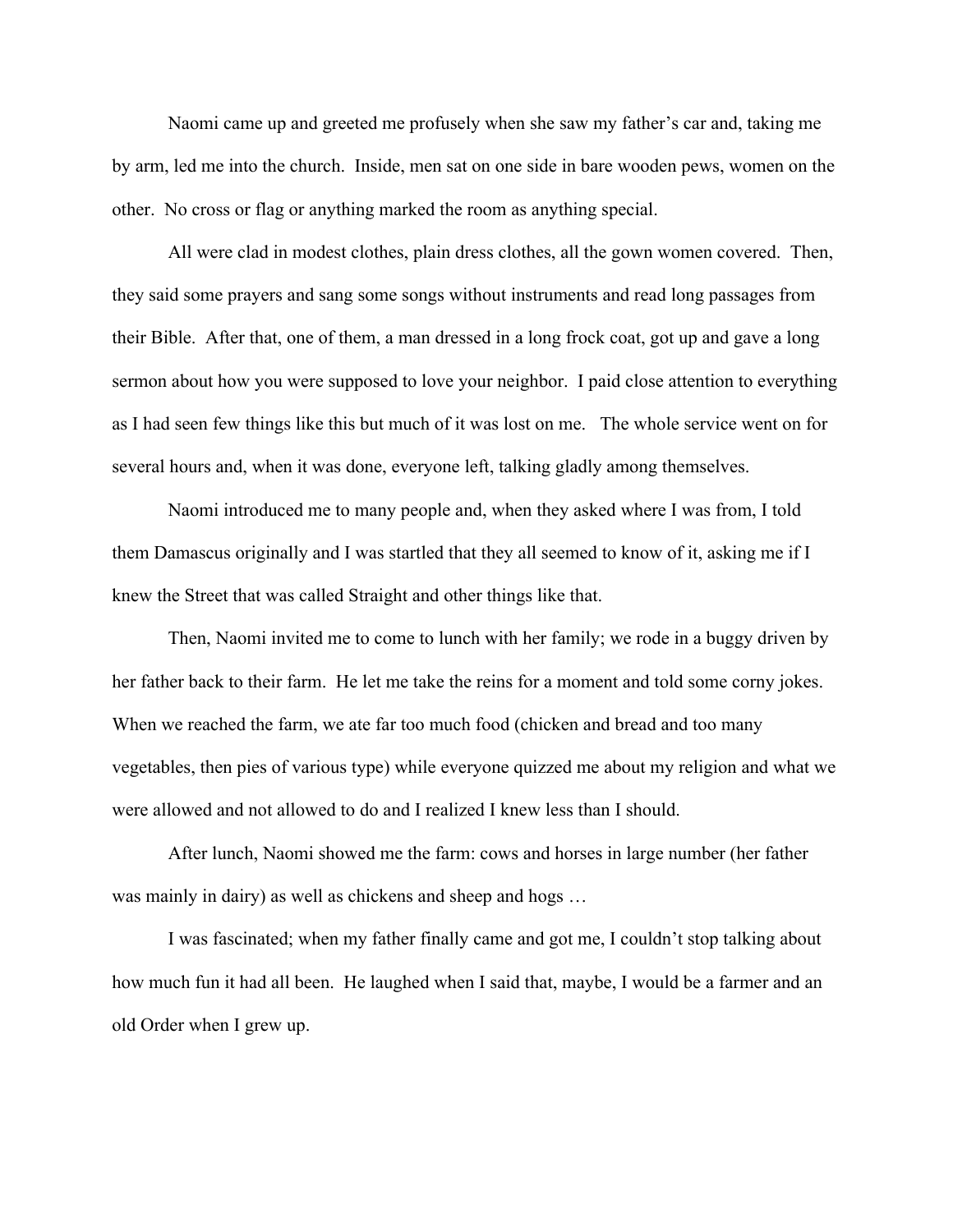I hung around Naomi for a long time after that; I thought she was intensely interesting and cool and everything else … and I thought I was especially lucky to have a friend who was older and more mature than me. Eventually, of course, Naomi stopped working for the Davies. She got a job in the farmers' market off the main highway north of town, working at the counter for a cousin of hers. I would always look for her whenever we were there. Not long after that, she got married to an Old Order man who had a farm on the far side of the county … but, even now, I still get long letters from her, telling me she's praying yet that I might become a Christian and giving news of her children.

## **Mosques**

When we first came to Virginia, Muslims were few and far between, mosques even farther. The first few years, the Greater Riverport Islamic Community consisted of my family with, occasionally, a foreign student or two from one of the colleges. Later on, a Pakistani doctor took a job in the next town, then a professor at one of the colleges, and another and another …

But, for many years, praying meant praying as a family, my father leading prayers or, if he was at work, my mother. Sometimes, we'd drive to Washington, DC or northern Virginia and link up with Muslims there, especially around the holidays. Early on, my parents found a Coptic Egyptian family in the next town; we'd sometimes visit with them and, whenever we or they were going to an Arabic store in Northern Virginia or DC, they'd call the other.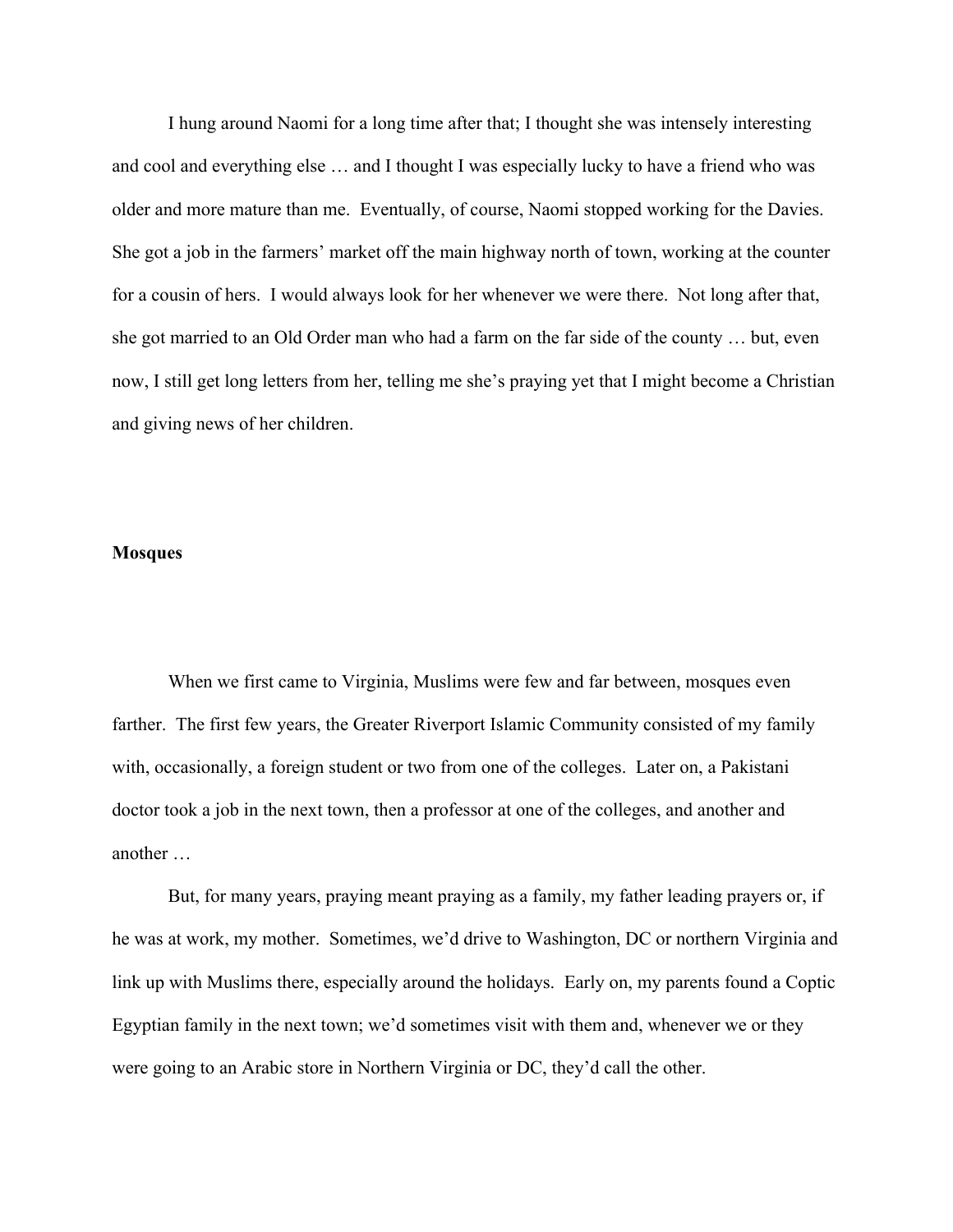My parents didn't drink or buy pork products but, from necessity, rarely kept strict hallal; it simply wasn't an option unless they either did their own slaughtering or did all their meat buying far from home. Later on, they did begin keeping an ever stricter hallal but that was in another state.

They did conscientiously keep the Ramadan fast every year but, until I was in high school, they refused to let me do so as I was too young. For Eid, most years we would go to DC or elsewhere where there were Muslims in large numbers; my mother had had to make quite an effort to get our school to allow us to be excused but, from sheer persistence, she succeeded. After Eid prayers, we would hang around with the other Muslim kids … and everyone would talk about their Eid gifts. And, when I went back to school, I'd have to explain how it was our 'Christmas' (and every year, one of the four of us would ask why we had no Christmas tree or why Santa never visited us).

By the end of the 1980's, though, the Muslim community had grown large enough that they began talking about having a mosque; up until then, when there were organized prayers, it was mostly my parents or one of the other Muslim families hosting everyone else for dinner, prayers and discussion. Typically, they'd do this on Sunday nights (as no one needed to work). I recall dinners of Pakistani, African, and Arabic dishes all mixed up and sitting around half bored with the much younger children of the other Muslim families.

From weekly dinners came talk of a mosque; it wasn't realized until after we were gone but it stands now … and grows, along with hallal shop and Muslim cemetery …

Things change … nowadays, our old town has a Russian church and a Kurdish cemetery. ESL classes in my old school are filled to overflowing, mostly with Latinos but also with people from all over the world. People who look more like me are no longer so strange on the street …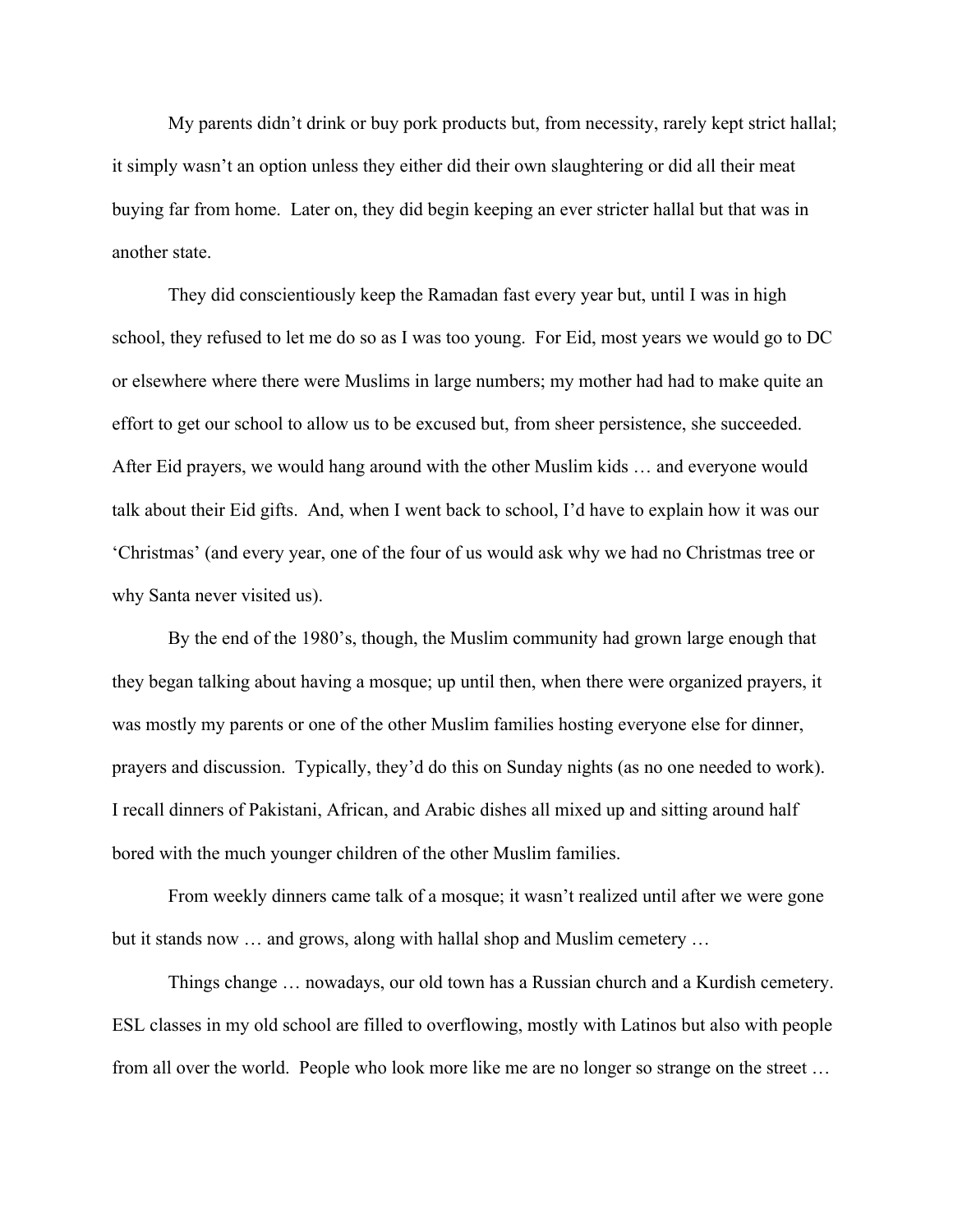Sometimes I envy the children growing up there now … or anywhere in the US, maybe. Back in the 1980's and even early 1990's, we'd get strange questions, like "Is a Muslim that thing you all wear on your heads?" … and, in Virginia, no help for learning English or being darker … Nowadays, I guess, there are worse things …

I never was asked if I was Mexican or spoke Spanish then; now, it seems every Arab I know gets asked that. Or if they know Osama … and now they have peers, not just siblings … which maybe is better and maybe is not; I had to become American fully by diving in and being as American – Redneck American at that – without any alternative. Maybe that was better … maybe it wasn't …

# **Holidays**

From the first year that we were in Virginia, the same pattern was set for the 'holiday season'. We celebrated Thanksgiving, as do, in my experience, most non-Christian families in the USA. The first year, simply as our house was the largest, we played host. And over came my Great Aunt, my Grandmother, my mother's brother, and his sons.

Every year after that was basically the same people with slight differences in faces (my uncle brought a serious girlfriend a couple of times; later, so did his sons) while dishes were steadily refined. A couple of times, in addition to turkey, we had venison, shot by Uncle Charlie or my Dad (Charlie tries to get at least one deer per year and makes his own sausage and burgers from it). But, basically, a very American meal was always had.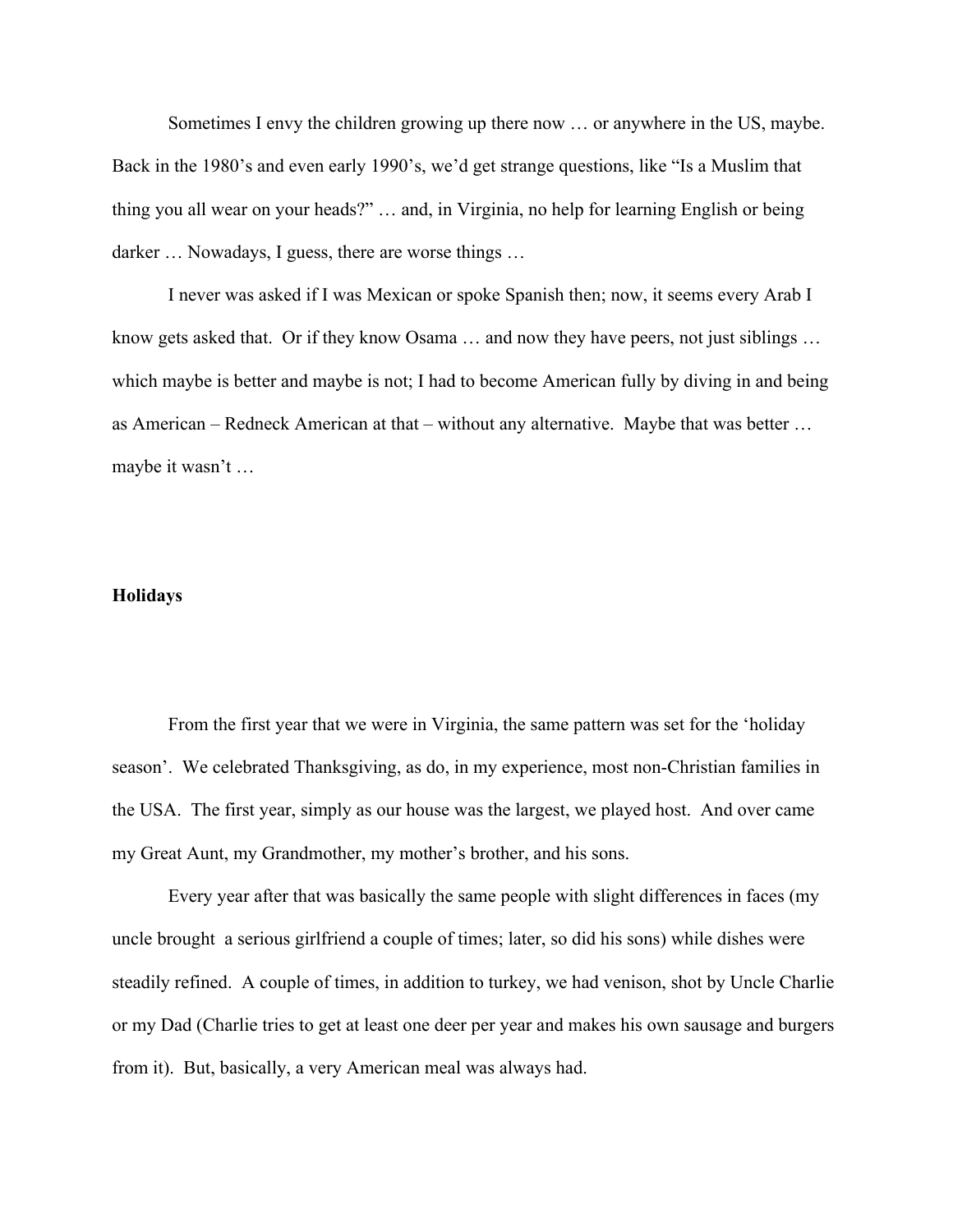Thanksgiving, the first year, wasn't terribly mysterious to me. It was explained clearly in school as to its origins, traditions and so on … but, after Thanksgiving 1982, I became increasingly mystified as Christmas approached.

The name of the day meant nothing; Santa Claus meant nothing. Classmates and teacher were startled that I had no idea who he was. When I asked my parents, they told me he was just a story. But so many of the other kids seemed to believe in him …

I couldn't figure out why; it was obvious to me that Santa Claus was no more real than the Cat in the Hat or Mighty Mouse. I told all the other kids I came into contact that, that Santa was a fake, argued it, and disproved him … and they told their parents what I had said. Some parents complained to mine about what I was doing …

And when they saw we had no Christmas tree or decorations, it was even more upsetting … someone called my parents 'communists'!

The next year, I was less inclined to share my disbelief. Instead, I was anxious that we should have a Christmas tree … and my parents sat me and my sisters and brother down and explained the *true* story of Jesus (how his mother was a Virgin and gave birth to him under the palm tree, how he prophesied as a baby and was a great prophet, ascended living into Heaven, and will return at the end of time, proclaiming his humanity and the One-ness of God, to the Great Mosque in Sham).

## **Seventh Grade**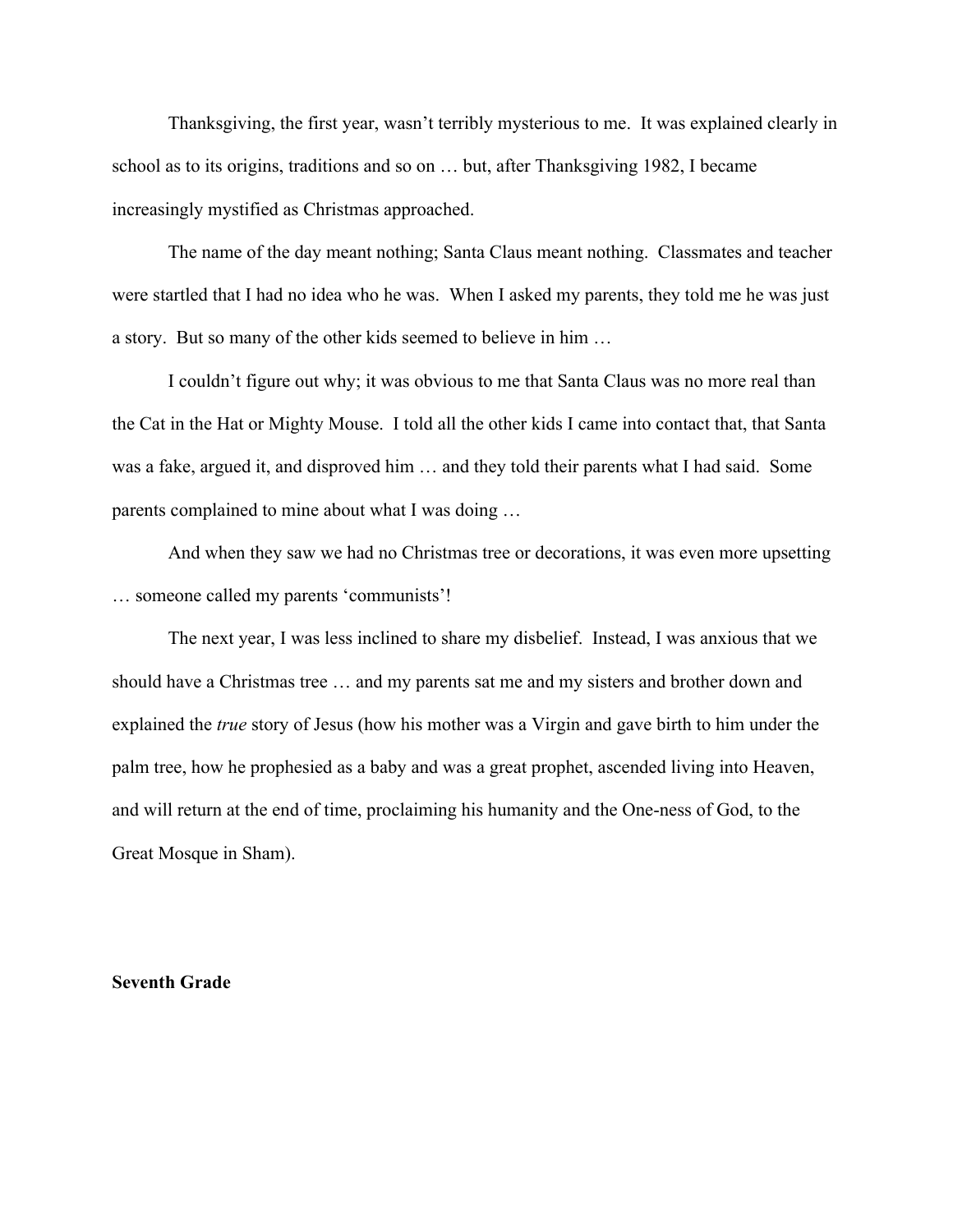When Seventh Grade started it was, I hoped, a chance for new horizons, more than just the same tired kids from elementary school; now, I was going to be a middle school-er and, finally, I hoped, people would forget my once broken English; new teachers, new classmates, all of that. There'd be 300 students in my grade instead of the same 60 or so; the county combined five elementaries into one.

Come the end of that summer, I went off to an evening of orientation; my parents walked with me through the halls so that I could see where all my classes were; here was homeroom, here Pre-Algebra, there Science and so on. All the children, as I remember tried to remain calm as the teachers talked about what they would do and we met each other, often for the first time. We exchanged shy greetings or, when we'd gone to elementary school together, pleasure at seeing old faces among the new.

Everything went fine enough until we got to my fourth period class: Gym. As soon as the teacher, Coach Wiley, had made his presentation and asked for questions, my father raised his hand, wondering if it was necessary that I need to wear gym-shorts and t-shirt and shower in public and so on. Of course it was, the coach began, then paused, and asked my father if he had another daughter …

"Yes," my father proudly answered. "You gave her an exemption from dressing out for gym."

So the coach went over the exemption rules; medical excuses would have to come from a doctor, religious issues would need to be cleared with the principal … and so on … but I would have to wear my gym uniform over longer clothing.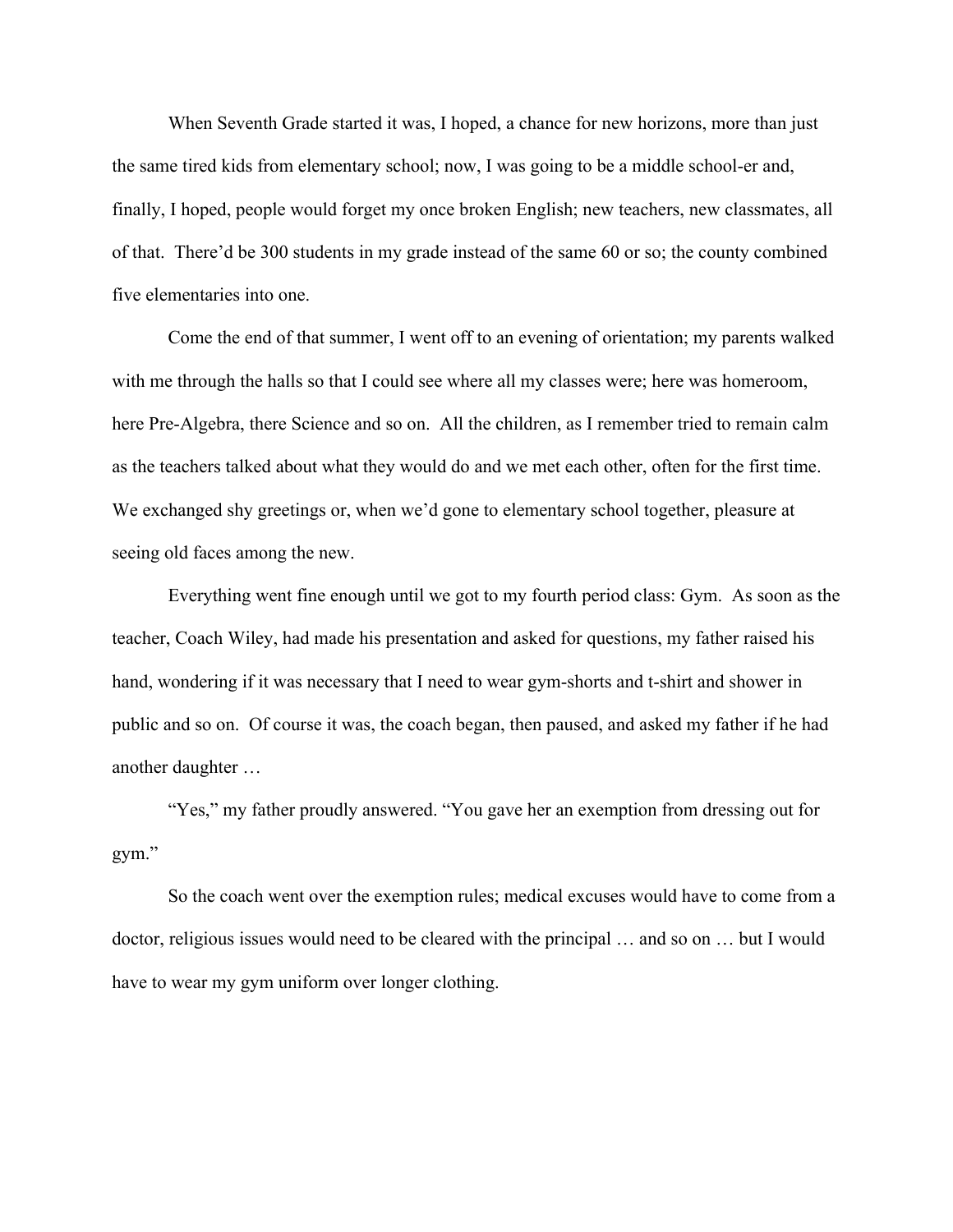I was humiliated, naturally; here was a classroom full of people most of whom I didn't know and my foreign father had to go and, in his funny accent, announce to them that I was 'different'. I felt, at the time, like I could have died.

And when school started, I felt all eyes on me, dressed like a fool; sweat pants with shorts on the outside and having to explain to everyone why … getting dressed and undressed in a room full of other girls and becoming aware that some, at least, of my classmates had begun to develop; some had breasts and wore brassieres, some were beginning to get hair on their bodies and not just on their forearms (like me) …

I was, I thought, envious; I wished I had round breasts – any breast whatsoever actually at that age and for years after – and found myself paying too close attention. So, the staring halfforeign girl with the 'special' clothes and heavy glasses … my self-consciousness quotient was too high.

At least, it turned out that I wasn't the only girl with a special status in fourth-period gym; there was also Lori Armstrong who was asthmatic and had one of those precious doctor's notes. So, on the days when the rest of our class was to be in the gym, she was stuck sitting in the bleachers; I noticed that she was reading my kind of books. At that time, if I recall correctly, she was plowing through the Lord of the Rings.

Sometime that first week, I ended up sitting by her in cafeteria and that, fairly quickly, became a pattern. So, we gradually got to now each other; we were in most of the same classes and were almost always seated in alphabetic order so even our lockers were side by side.

Lori had gone to Pleasantdale Elementary, but only since fourth grade, she told me; after her parents got divorced, her mom and her had moved here from Pennsylvania. She did, I thought, have just a trace of a northern accent; distinct from everyone I'd known in real life (who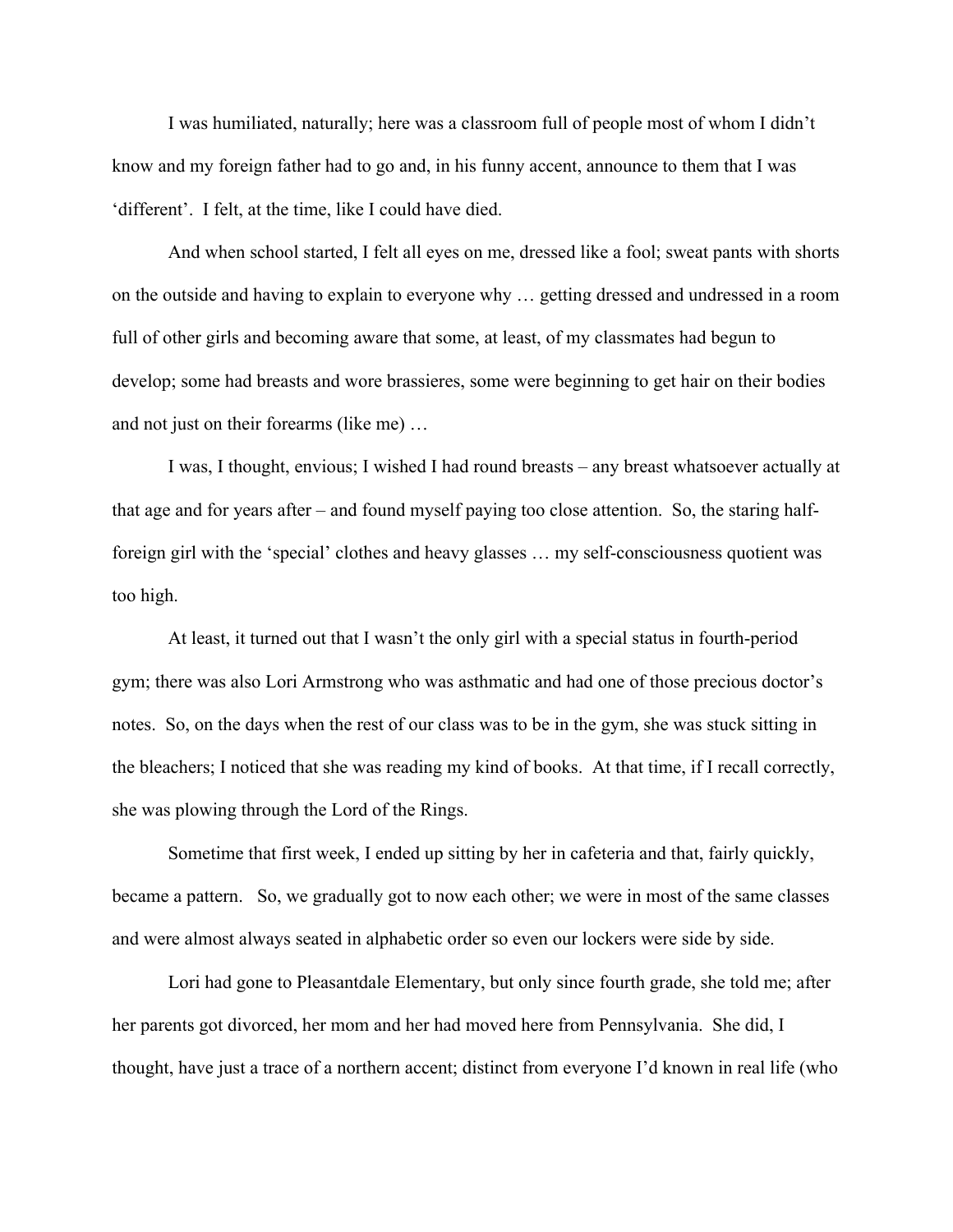either had a variety of Virginia English or an Arabic accent), almost like some glamorous film or television star. It sounded really appealing to me; I even tried to copy her every now and then. It was, I thought, ultra-cool to sound like a sophisticated Northerner, instead of a Virginian or an Arab.

Lori could draw really well; she made sketches in her notebooks of characters from novels or of our teachers or cartoons of animals in clothes talking and doing things. Somewhere, I still have a picture she did of me; heavy glasses, long, stringy hair, and all … but definitely me as I was then. She also, at my urging, drew me as I imagined myself; an adult woman in jeweled but scant clothing and armor waving a sword, like something off the cover of one of the books we both read.

I loaned her my Martian novels; she shared various fantasy novels with me – The Elfstones of Shannara, Thomas Covenant – and we read Robert Heinlein, Andre Norton, and the Silmarillion together. Pretty soon, we were thick as thieves.

Sometime that fall, Lori invited me to spend the night at her house on a Friday. I asked my parents if I could; my mother saw no reason not to but my father needed persuasion;

"We don't know these people," I can still hear him saying. "What kind of family does she have?"

And so on.

But I talked him around with sheer persistence. I went home with Lori on her school bus and we were let out by the townhouse she and her mom shared. We sat up all night, talking and watching TV (she had cable so I think this was the first time I'd ever actually seen MTV). We discussed every guy in our grade and agreed that most of them were vomit-worthy. We made fun of the bands and ordered pizza delivered – I had to explain to Lori why I wasn't allowed to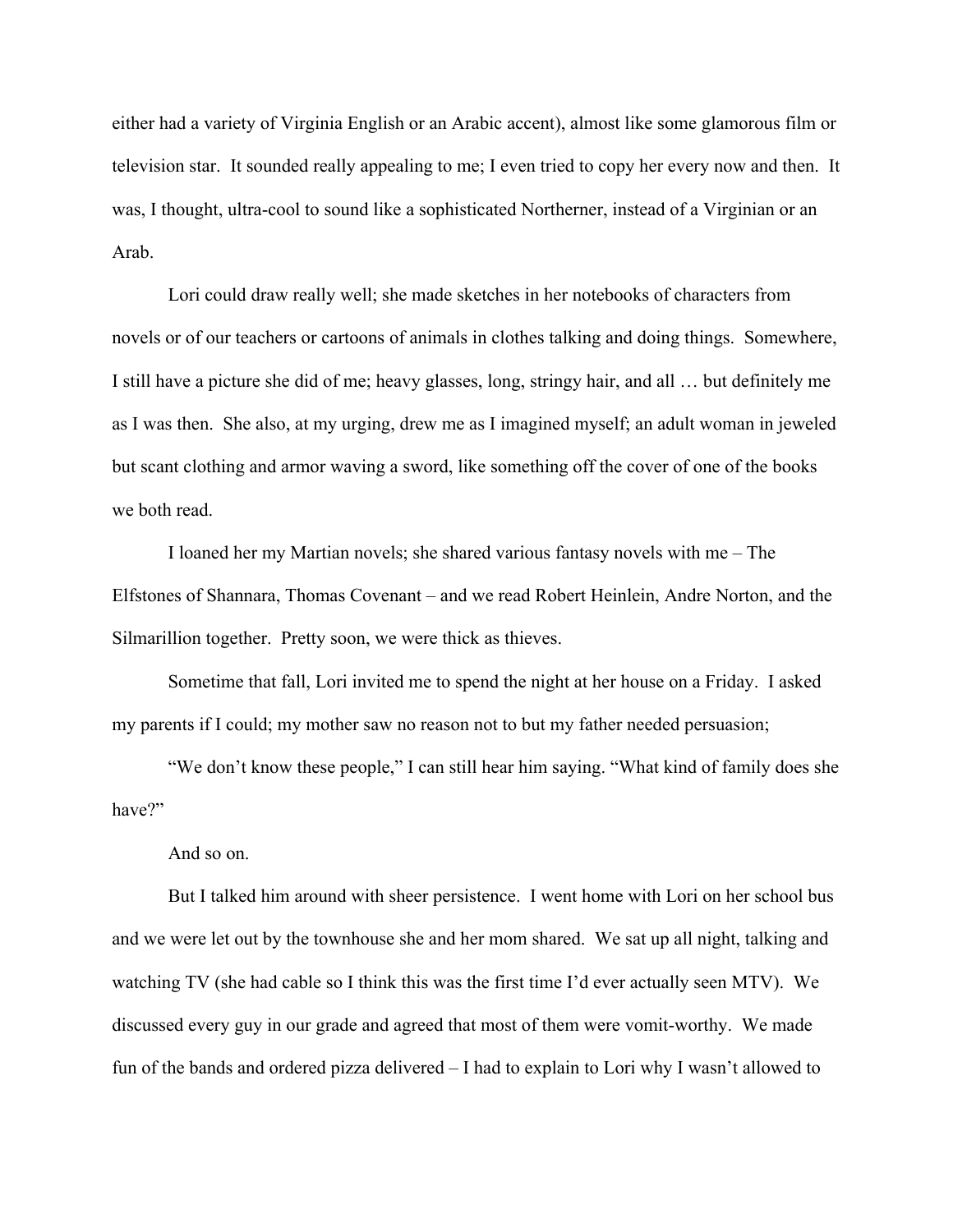eat pepperoni or sausage. And, when my father came and picked me up in the morning, I was exhausted but happy. For the first time I could remember, I had a 'best friend' who was my own age and was in my school.

All through Junior High, we followed the same pattern; usually, I went Friday to Lori's but sometimes, she came to our house. She didn't have any siblings so it was a lot more exciting for her, I suppose. I recall her being impressed with my mother's cooking; it never occurred to me that other kid's mothers didn't cook everything from scratch or bake their own bread or anything like that.

And we'd sit up nights talking, at each other's houses or on the phone. We talked about school and music and books and boys. And, when everything was said and done, were just about the biggest nerds among the girls in our school.

I found some pictures of us from back then. I'm too skinny and small, with thick wavy hair that's a little under combed and a little snarled and big glasses. Lori was a full head taller than me, a little chubby, with curly blonde hair and glasses. I remember telling her that I was jealous that she'd gotten a figure before me; she looked a lot more like a girl than I did even on the day we met.

We both, if I remember, were always behind the fashions and always were way too selfconscious. Neither of us were ever cool or trendy, even by the behind-the-trends standards of a country town.

We'd spend hours dreaming up ways we wished we could get in trouble but never did and, then, we'd share her big Queen size bed and keep talking almost 'til dawn. We made prank calls, bought or stole cigarettes, learning to smoke them like the cool older girls we saw, practicing blowing smoke rings like the sophisticates we believed ourselves to be. Sometimes,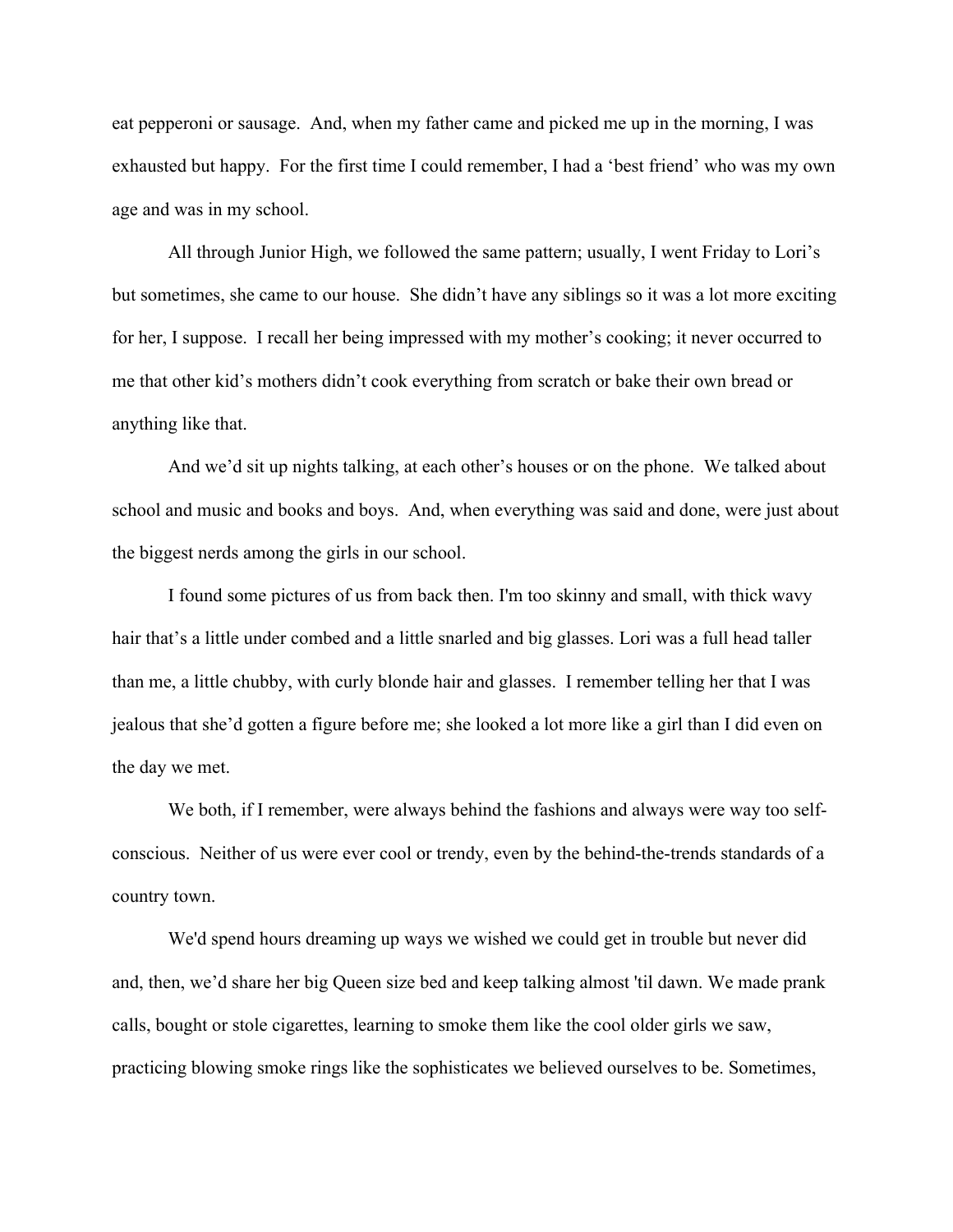we'd sneak wine or liquor from her mom's cabinet. Usually, we'd wander around the mall which wasn't too far from her house, maybe play a video game or two, try to flirt with the older boys, or watch a movie. So, passed seventh and eighth and much of ninth grade.

# **Desert Storms**

The summer between eight and ninth grade began like almost every other. Lori and I hung out some; Aisha rode her horses, worked at the stable, and practiced for the high school band; Amr and Alia were underfoot and annoying; my cousins came up to visit for a few weeks in the summer; Rania and Lori met each other and I thought that each one was jealous of the other. I was disappointed that they weren't thick as thieves right off … but when I left the room and came back, they were whispering and laughing and wouldn't tell me why.

By now, the Georgia side of the family was doing better. They'd moved up from apartment to rented townhouse to owned house in a better suburb (my father had helped with the downpayment). Uncle Omar had moved up from dishwasher to cook to restaurant manager as his English had gotten better; meanwhile, he was also leading prayers in what was starting to become one of the larger mosques.

Lori and I were both very interested in what Rania reported to us about big city styles and such; for the first time, I was aware of myself as the country cousin. I was also very aware from talking with Rania about school and friends that she went to classes with lots of yellow and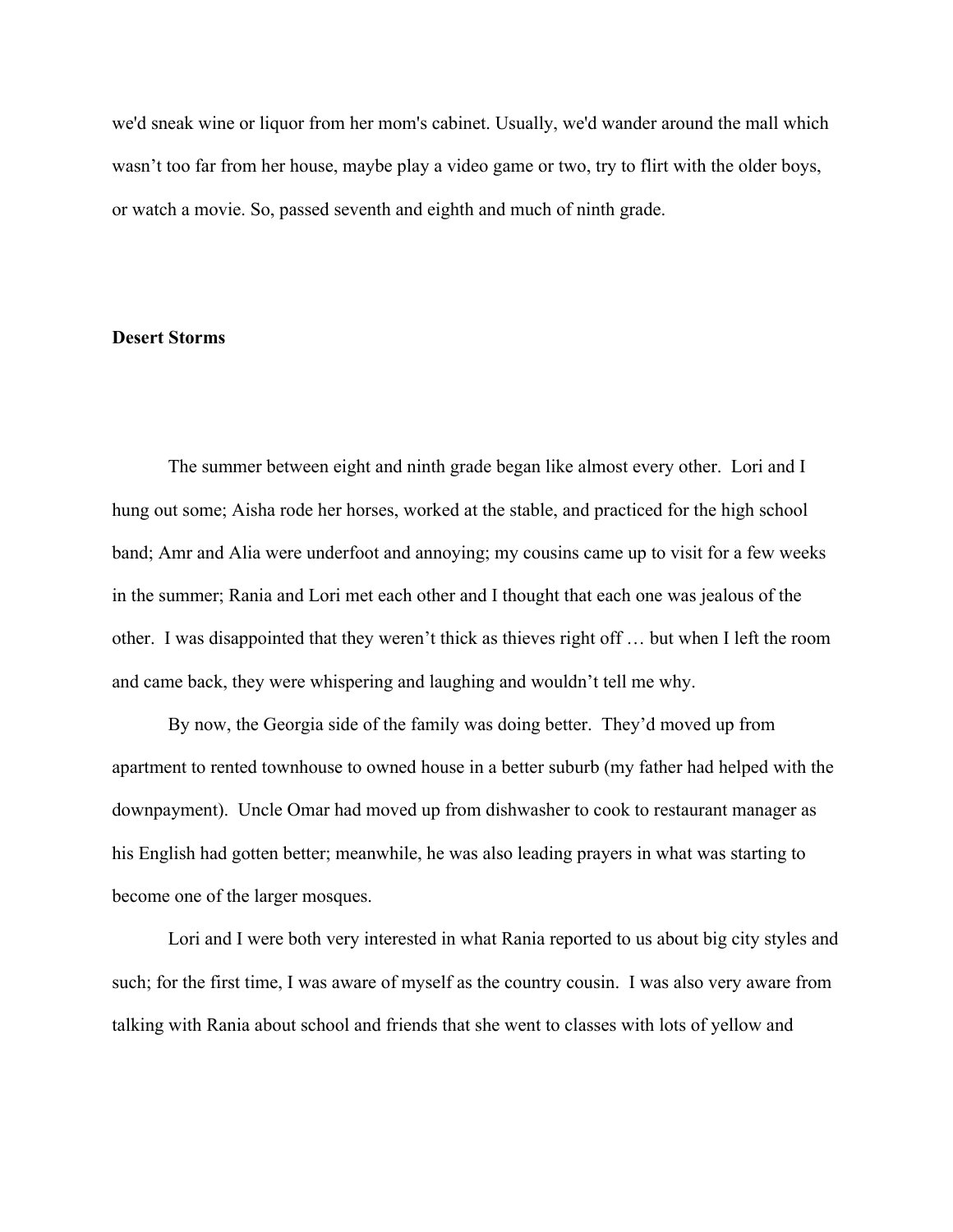brown and olive kids, with names like Geeta, Rosario, Su Jin, and Linh, and had lots of Muslim and Arab friends … while I was ever so much more isolated.

My father and hers meanwhile sat up late into the night, discussing something big, looking over drawings and sketches and wouldn't tell us a thing …

Summer got even more interesting as July ended and August was about to begin. My father's sister, my aunt Ibtisam, and her husband, Uncle Hamuda (really, Muhammad al Sibayi), came to visit us along with their children. Hamuda had been a friend of my father's when they were in University in Syria; through him, he'd met my aunt. After they'd gotten married, though, he'd taken a job working for the Kuwaiti water authority and had done well for himself. Now, their oldest daughter, Zainab, was about to start college in the USA; she'd been accepted at a private women's college in Virginia. Her parents decided that, if she were to go to the USA, they'd come with her and use it as an excuse to visit the American relations.

So, uncle, aunt, eighteen year old cousin Zainab and her two younger brothers (Ayyad and Laheb) and much younger sister (Salma) came to visit us, bringing the total in our house to twenty! A crowd, even if it was just for a few days … the boys were sleeping in tents in the yard, girls in the house, everyone talking a mile a minute in Arabic …

The parents discussed all manner of things; everyone was excited in those days that, soon, with the end of the Soviets and the success of the Intifada, a Palestinian state would come and, as well, freedom would return to Syria; it was just a matter of time, after all … all the Russian puppets were falling. …

And we, the children, had other thoughts. Zainab played for us the latest popular Arabic music and let us make copies from her tapes and showed us how to dance like an Arab woman; thrusting shaking hips and all of that. Aisha took her and Raghad to the mall. The boys –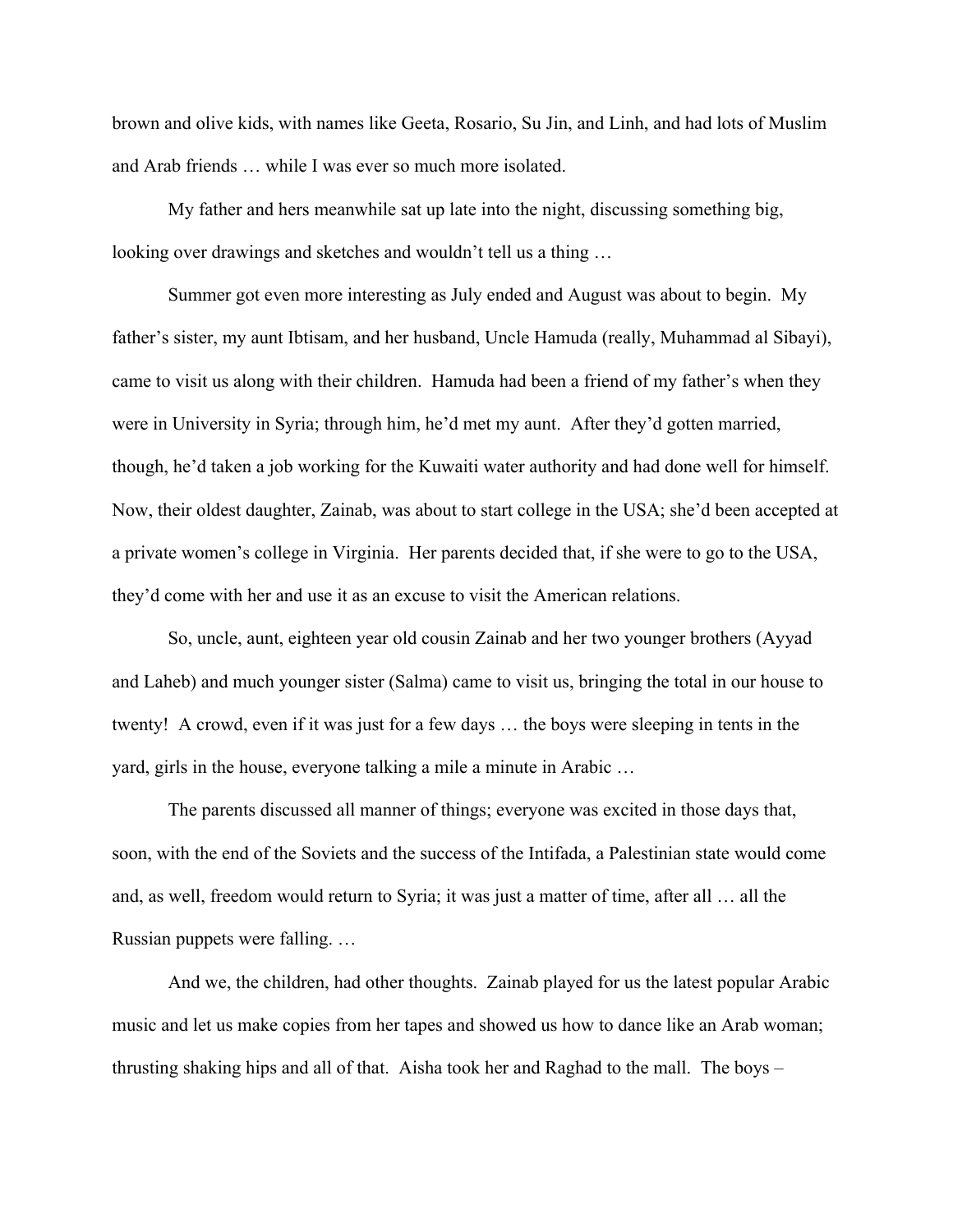Ridwan, Ayyad, Laheb, Amr, and even Ramzi – played endless pick up games of soccer. Reem and Alia did little kid things; Salma tagged along with them.

Rania pointed out to me that Ayyad was the same age as Aisha, that he was our fathers' sister's son, and was not bad looking … I told her that even thinking about that was gross … she nodded, shrugged and left it at that.

Meanwhile, one of *my* cousins, Rob, was back home for the summer after his first year in college in Atlanta. He'd looked up Omar and family a few times since he'd been down there (they'd been coming to Virginia every summer so they were hardly strangers) and dropped in to visit as well … and I felt a slight tinge of jealousy when, instead of spending time playing soccer with the boys or even talking to his 'real' cousin (me), he seemed more interested in chatting with Zainab, taking it on himself to give her "American University 101".

And, just before one set of cousins was set to go back to Georgia, the phone rang in the middle of the night … and I heard my dad and my uncles half-yelling in excitement … my aunts and my mother joining in and every one making noise, cousins stirring and running around … Rania still slept so I got up quietly …

I stumbled downstairs and found them watching television, flipping between stations filled with fuzz or off air, desperate for news.

"What's going on?" I asked as bleary I wandered in.

"The Iraqis!" Uncle Omar said excitedly. "There's war!"

And, in bits and pieces as others of us kids wandered in, I figured out what had happened, or what was known to have happened: the Iraqi army had invaded and overthrown the government of Kuwait.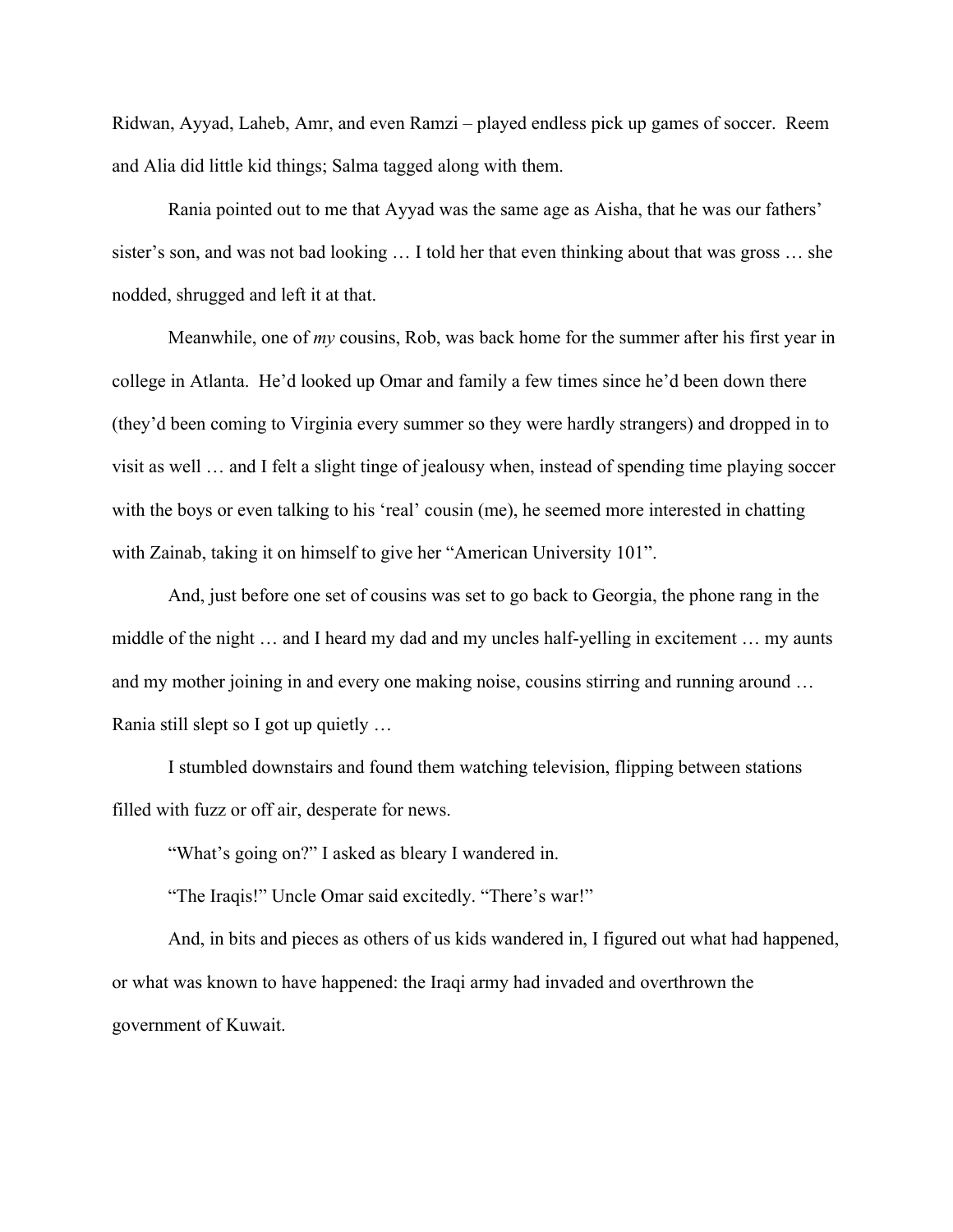My father was saying how this was probably a bad thing; my uncle wondering why Saddam didn't take out Assad instead. Someone said that, next, he'd sweep down through the Gulf and take out all the corrupt rulers. Why was that good? Saddam was a Baathi and an Aflaqi; they were Muslims, weren't they? But Saddam wasn't a Nusairi … and on and on … speculation, excitement, anger, pleasure … and my uncles and father were all excited and bewildered and seemed very foreign right then … and only my mother pointed out that Kuwait was a US ally … (Uncle Hamuda even voiced the idea that maybe, now, the Kuwaitis would know humility if they had to win back their land in jihad …)

And what about the cousins? Uncle Muhammad had been the one who'd received the call; it had been a friend of his who'd called. What would they do? They weren't sure whether to head back towards Kuwait and their lives there or turn around for Damascus or stay in the USA; right now, they would stay with us until they figured out what was going on ...

Everything would be all right for everyone in a few days, everyone said …

So, I went back upstairs and back to bed … and Rania stirred and I told her everything and that everything was fine.

But it wasn't.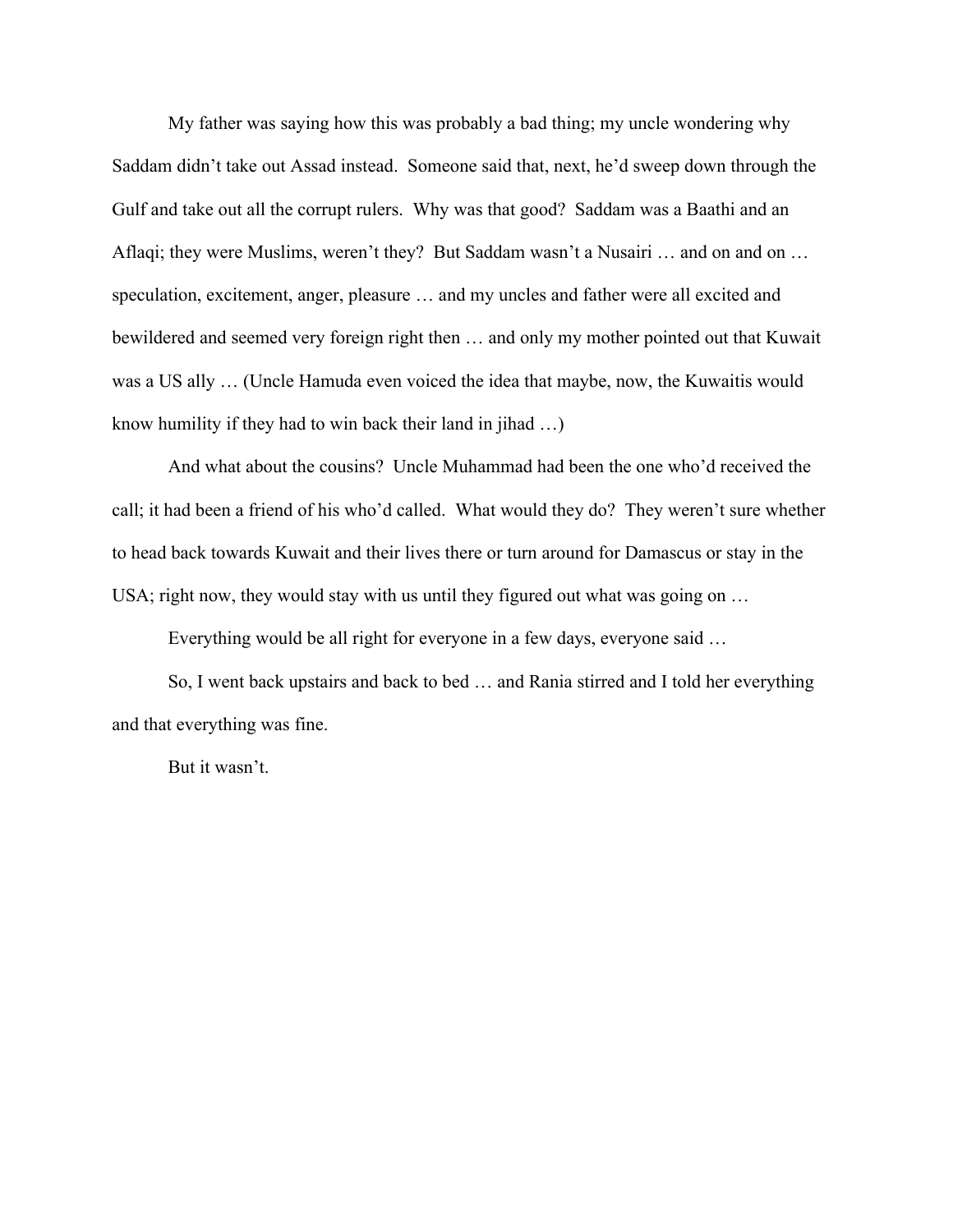#### **4. First Loves**

**August 1990 – May 1991**

### **War Drums**

In the days and weeks that followed, things seemed to get worse and worse. A diplomatic crisis erupted and American troops were deployed to Saudi Arabia. My father as 'prominent local Arab' appeared on the local news and was called by the paper; my Kuwaiti cousins got interviewed too. Some local church people came out to suggest that they could lend a hand … and Uncle Hamuda gently refused, explaining he was hardly poor and had put *his* money in banks outside Kuwait.

Eventually, the Georgia cousins headed back home; the Kuwaitis stayed on for a while, until it began to look like they might be here a long time. Uncle Hamuda applied to the Kuwaiti embassy for some sort of pay; nothing went out as what there was was reserved only for 'real' Kuwaitis. Zaynab started college (and Rob dropped by to bid her farewell). Her parents decided that they would be better off in a city than in a small town; they followed Omar and his brood to Georgia, found a short term lease on a house … and, eighteen years on, are still living in Georgia.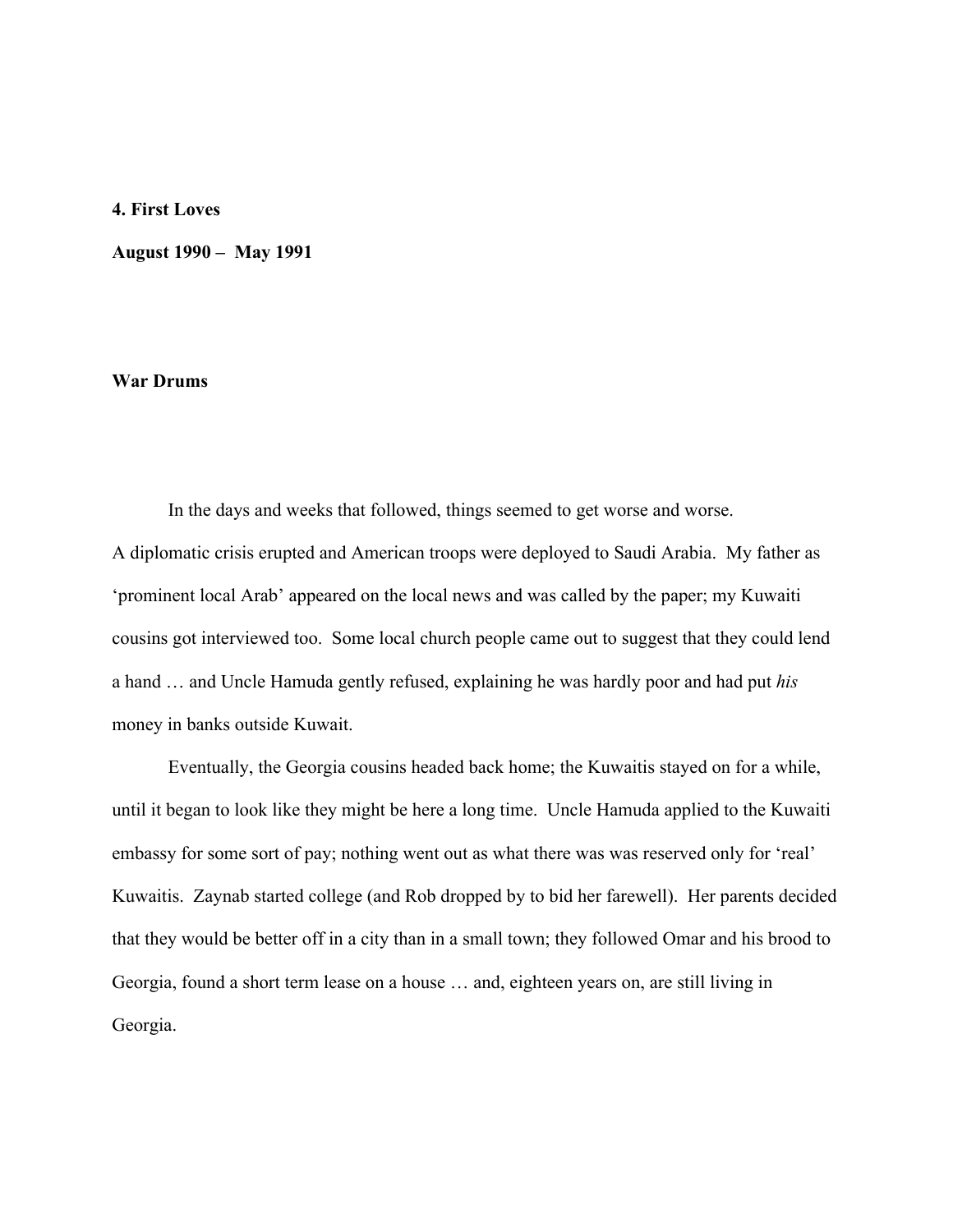School started; I was in high school now. People talked about the possibility of war in the halls; teachers discussed it in class. In world history class, my teacher asked me to explain the situation to my classmates. I tried as best I could, stumbling only a few times as I tried to get across the basic cncepts. After class, Mr. Perez asked me to stay a moment; he said he was impressed, wondered if I'd ever considered joining the debate team (which he coached). I said, maybe, both my cousins had done well … he was startled and impressed as Jim and Rob had been state champions (or master debaters as they preferred), told me to think about it … and I felt smart that I'd actually impressed someone with my intellect.

Not every student was so impressed; someone I didn't recognize called me 'rag head' in the hall the same day and a lot of people laughed (while I turned crimson).

Meanwhile, local National Guardsmen were called up, a couple of guys who'd graduated a few years before went to the Gulf … my cousin Jim, Rob's brother, was in Navy ROTC at Virginia Tech with only a few months left before graduation; we all wondered whether he'd be sent out the following summer if a war dragged on. A second cousin went to sit in a tent in Saudi Arabia …

Yellow ribbons and American flags sprouted … people speculated what would happen in event of a war, how many thousand dead Americans and so on … I saw 'no blood for oil' spray painted on a wall …

And, for the first time, I began to be acutely conscious that I was an Arab and a Muslim and an American all at once. And, when people asked, I'd point out that we were Syrians and that Syria was now an ally of the USA and that Syrian soldiers served alongside American ones … though I knew that was something I ought to be ashamed of.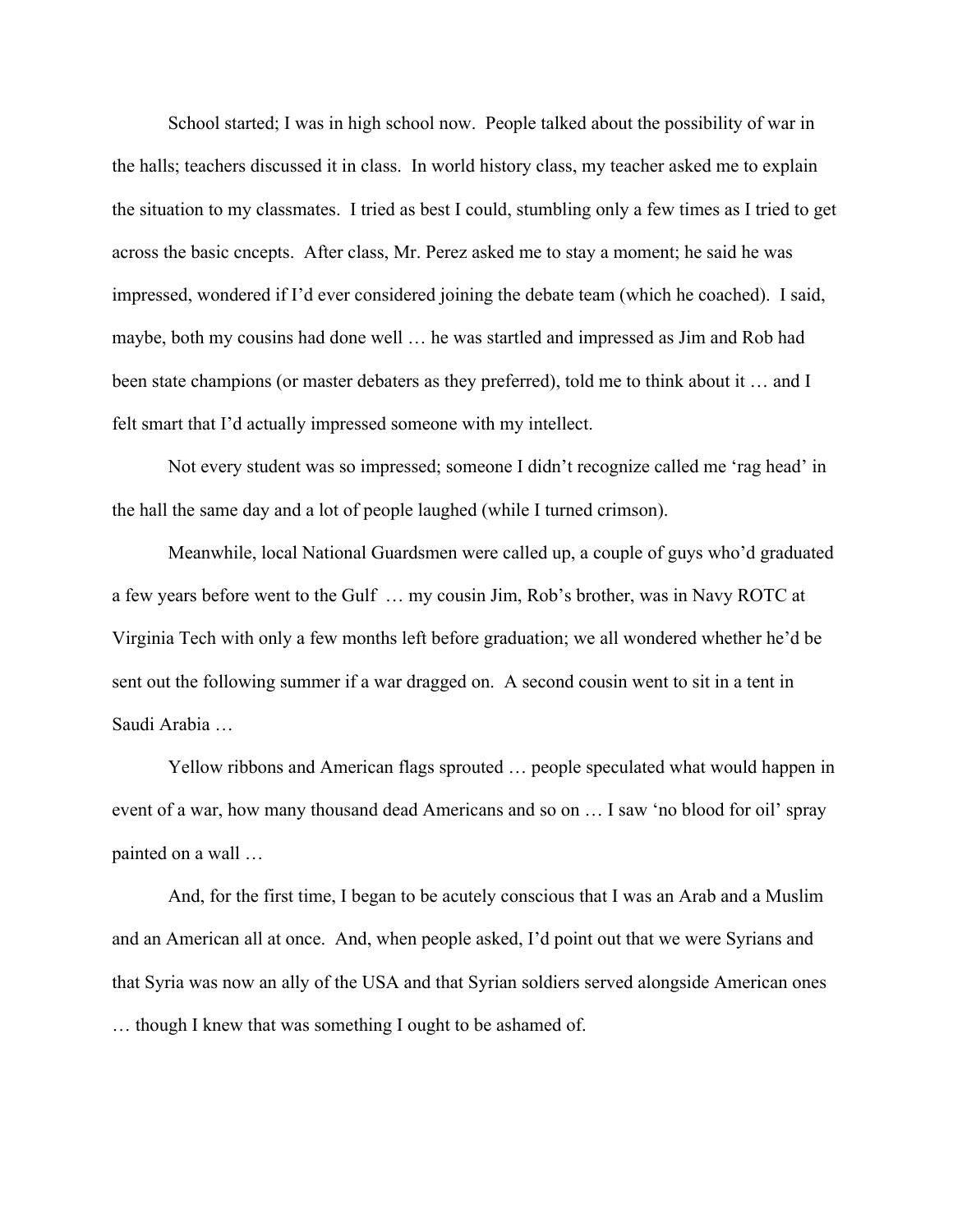I wished intensely to be normal; most things were normal. My family generally got lots and lots of support from our friends and neighbors, even if, more than once, we all (well, maybe not Alia) had the experience of someone saying something like 'well, between you and me, you know this war is really being manipulated by Israel' or other Anti-Semitic conspiracy stuff (something that rather annoys me to this day as it happens often enough; some Anglo assumes that, since I'm an Arab, I must share their antipathy for Jews; as you'll see, eventually that was proven quite wrong).

# **Homecoming Weekend**

Even under cloud of coming war, life went on. And my life was that of a gawky high school freshman girl who'd rather be reading history books or adventure novels than in school, with only one really close friend.

After Lori and I had been friends for what seemed forever and mooned over countless boys who were about 0% likely to give either of us the time of day if they even knew our names, we got ready to start high school and pine away for even older guys who wouldn't care a whit about either of us.

Now that we were in High School, we knew that we were supposed to get boyfriends – or at least, pimply-faced boys to take us to the big homecoming dance. We speculated on who would ask us, each of us guessing that so-and-so would and how we'd respond. Of course, no one asked either of us, certainly not any of the ones we were fixated on. Naturally, those guys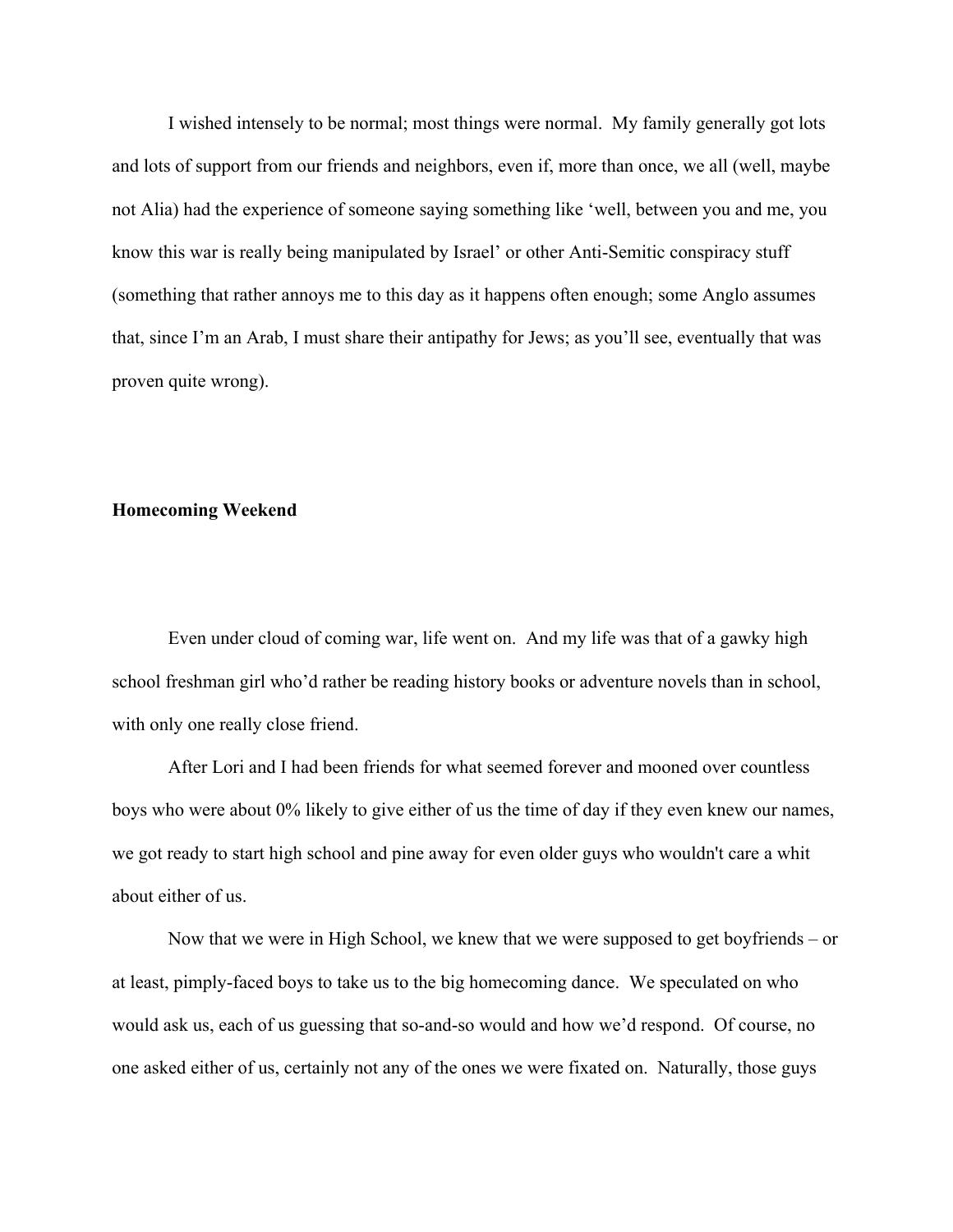were star athletes and popular guys while we ignored the boys who were more like us as hopeless dorks. When I had suggested to her that we should join the debate team together, she dismissed the idea as the debaters were all losers … the guys worse even than the girls. And, if we wanted boyfriends or, at least, dates to a high school dance, that was the worst thing to do so we shouldn't …

I remember, as a joke, saying to her, "You know, Lori, it's too bad we can't just take each other!"

"Yeah," she laughed, "I bet we'd have more fun than with any of these loser boys!"

That Friday night was the night of the Big Game; I think we played Western Albemarle, but I'm really not sure. If it mattered, I guess I could go look it up. Lori was spending the night at my house so we had gone with my parents and my siblings; my older sister was in the high school band, my brother was off running around with other junior high boys, my younger sister was reading while my parents greeted neighbors and friends; you could tell easily who was from Riverport, who wasn't by whether they greeted my parents.

A few, at least, of the people from other towns did do double takes on seeing my father; he had dark, wavy hair, dark eyes, Arab features, a thick mustache … and looked a little like that fellow in Iraq (many, many people have noted that over the years). Saddam, of course, wouldn't have been caught dead in a high school booster club jacket or baseball cap ... but ... (my dad was asked in seriousness to 'play' Saddam Hussein in a mock trial at a local college and had the decency to refuse.)

Lori and I walked around and around … looking backwards, it was very much the picture of small town Americana and probably one of my most "American" of memories from that time. Honestly, I would say that that was about as 'unforeign' as I ever felt back then.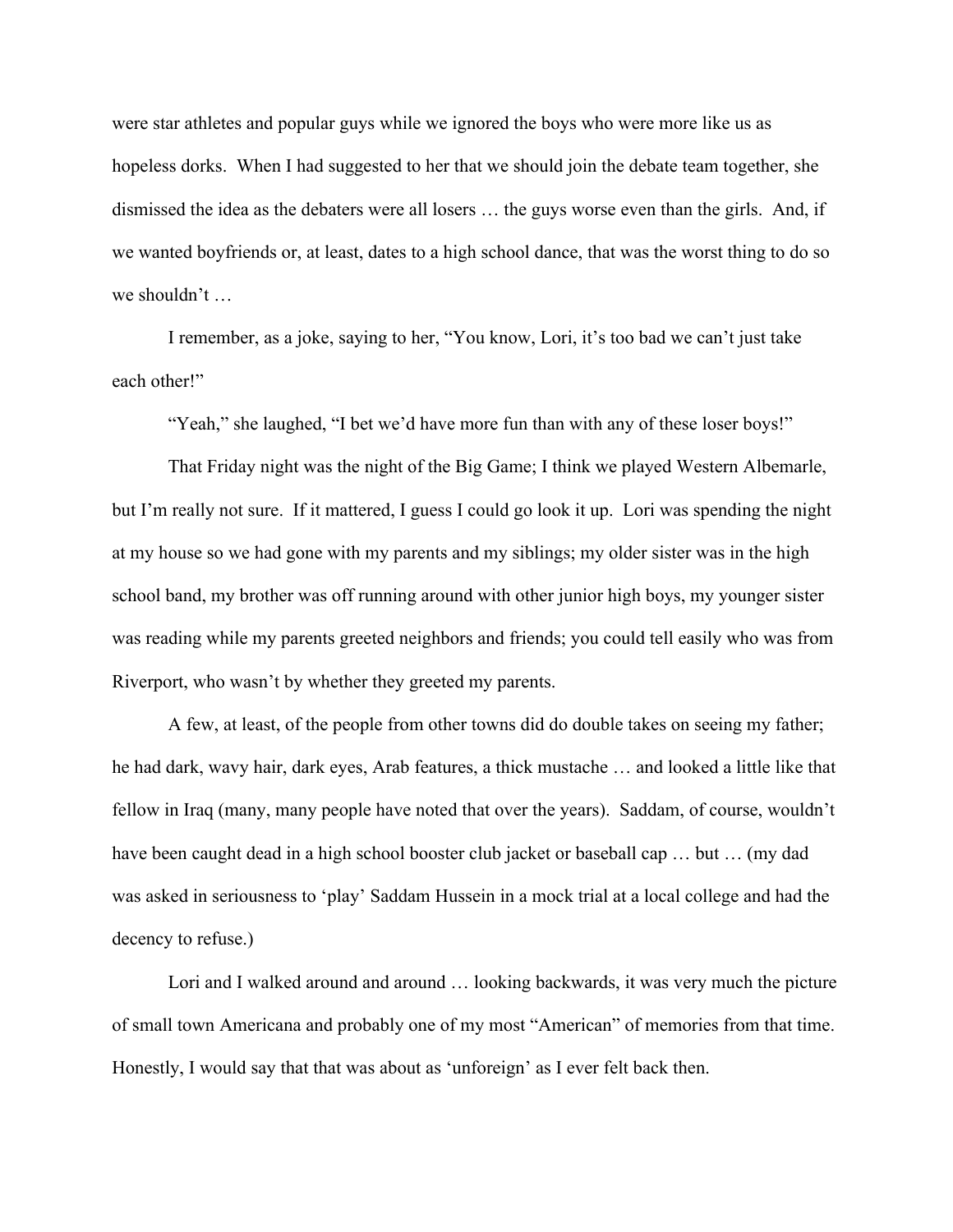After the game, we all went back to our house together … Aisha was talking on the way back about her homecoming plan; a group of her friends – mostly band girls (and, if I remember correctly, several of them were from the larger conservative religious groups, Mennonites mostly, around) and a couple of harmless boys – were going to go to dinner and the dance together. My father had already given her permission, over, he said, his better judgment. I was jealous that she'd go and I said so …

"You'll take Amina and Lori?" my mother asked Aisha immediately and, reluctantly, she agreed.

 Lori and I were ecstatic; we'd get to go with upper classmen and we were going to our first high school dance! When we got back to our house, Lori and I were discussing nothing else … the only break we had was that she called her mother and told her the exciting news and got her mother to agree to pick us up after the dance.

We talked about what we'd wear and on and on ... whom we'd dance with and all sorts of silly stuff like that. Finally, we weren't going to be the nerdiest females in the whole ninth grade; that honor would have to pass to someone else …

After we'd headed upstairs to my room, we kept talking about everything. What would we do if so-and-so asked either of us to dance or what if everything went perfectly and one of us got invited by a boy to wander off … what then?

"Well," I said, "I guess I would kiss him."

"OK," said Lori, "but, tell me the truth, have you ever really kissed anyone?"

"Just relatives," I mumbled.

"Well, that doesn't really count," she said. "I mean have you ever kissed a real live boy?"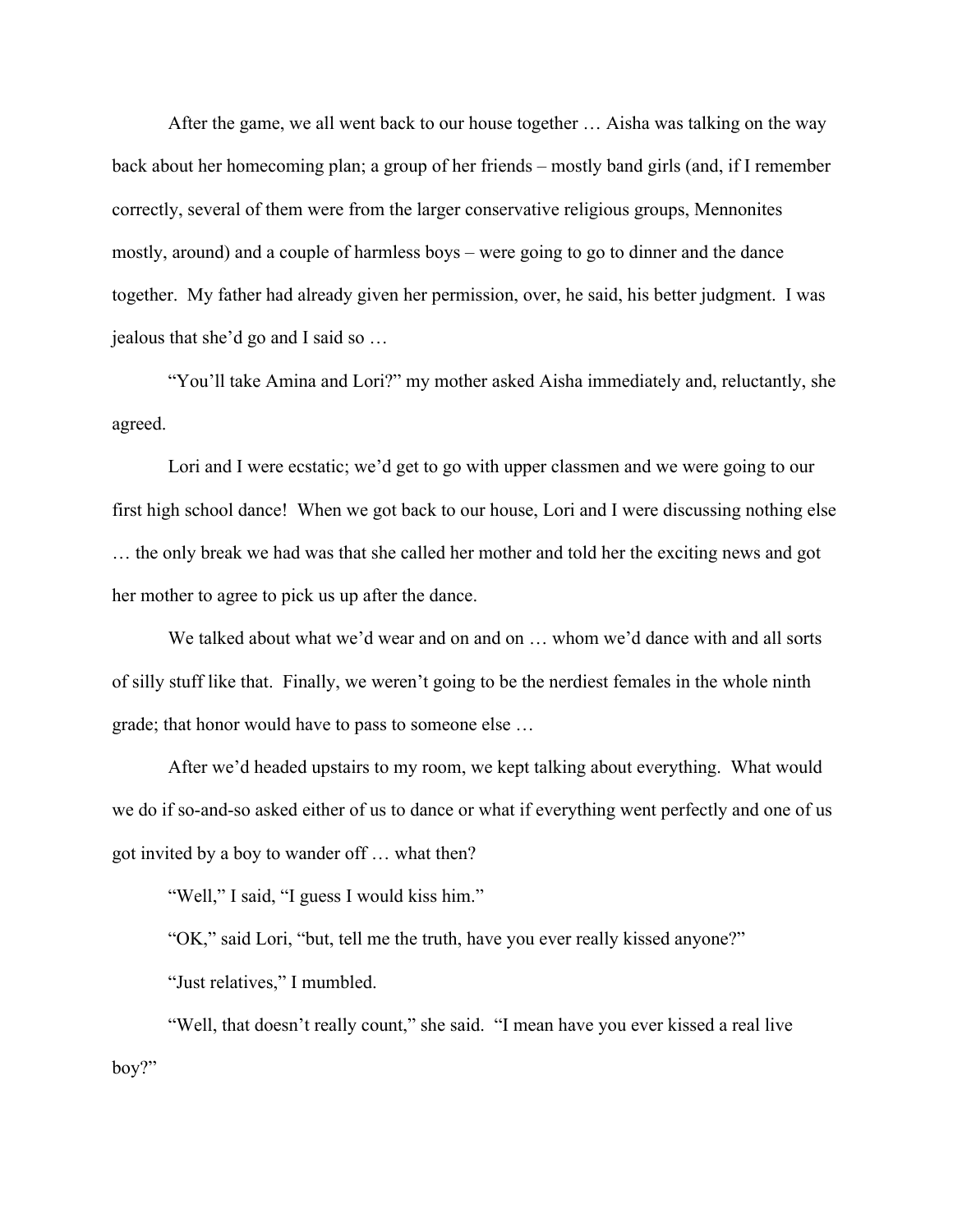"No," I blushed, embarrassed, "you know you'd know; I'd've told you if I'd kissed some guy over the summer … what about you?"

"Me neither," she sighed. "What do you think it would be like?"

"Really nice? Maybe?" I suggested. "Well, if the boy was really cute … but, what if I made a mistake ... and he decided that he hated me or made fun of me ..."

"Yeah, I know," Lori nodded. She paused for a long time, looked at me a little funny. "Y'know, I've got an idea … what if we tried out with each other, I mean not as a real kiss, but just as practice so we can make sure that we're doing it right? And that way, neither of us will do anything wrong …"

"That," I smiled, "sounds like a good idea, 'cause if it turns out that I'm like a really bad kisser (or you are), it won't really count and you won't hate me or anything, right?"

"Yeah, of course not, you're my bestfriend," she smiled nervously and sat closer to me on my bed. Neither of us was really sure how to go about this.

"Maybe we should be standing up," I suggested so we did and we were standing face to face. I felt really nervous and tried not to giggle.

"I think you're supposed to close your eyes," Lori said.

"Yeah," I said and closed mine, tried to relax and felt Lori's lips against mine as she bent slightly to kiss me. I remember that I was really surprised at how soft her lips were, but warm. After about a minute we stopped.

"That wasn't so bad!" I laughed and she did too.

"You tasted nice," she said.

"You did, too," I said shyly. "Do you know what French-kissing is?"

"Uh huh," she nodded. "It's lke with your mouth open?"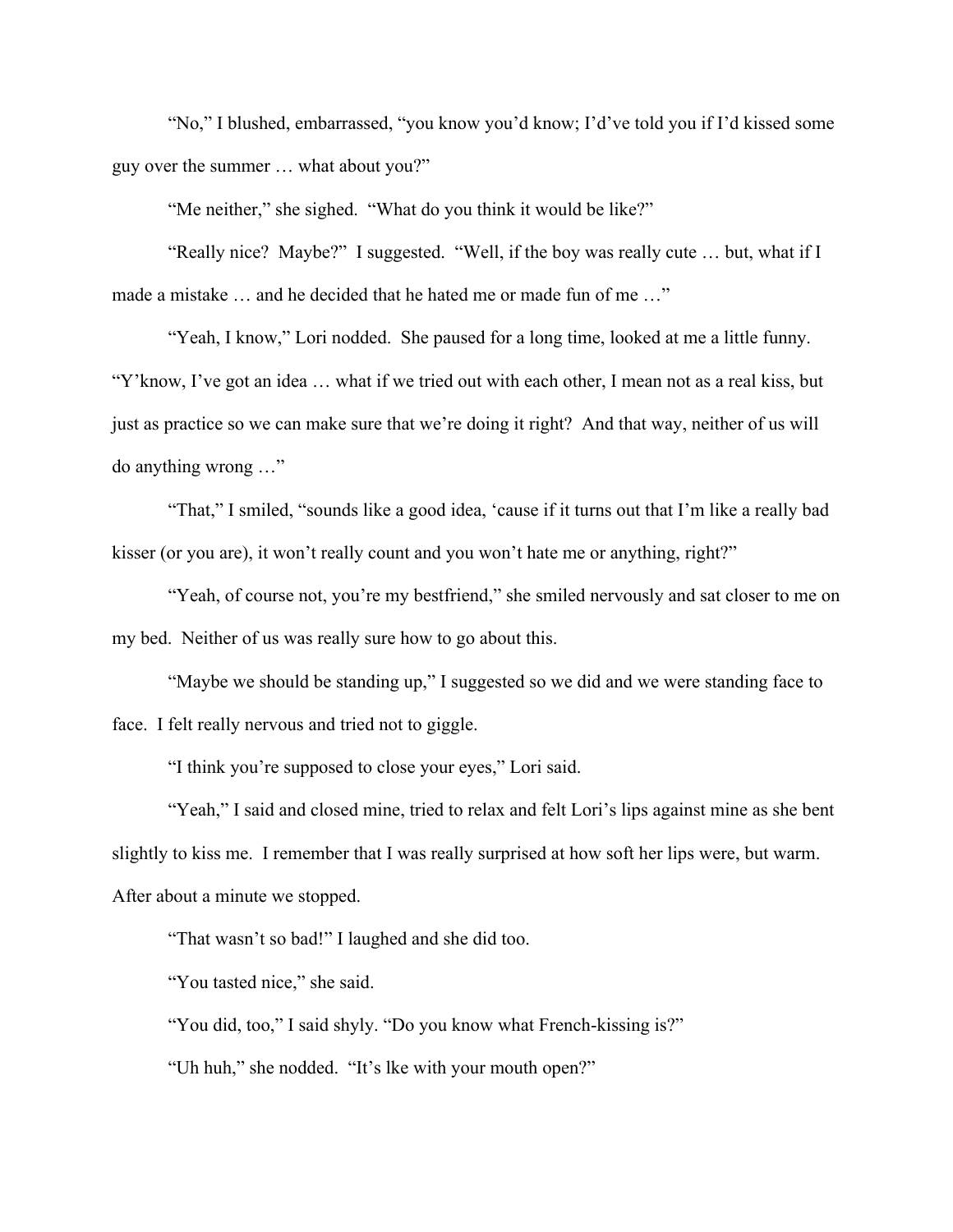"Yeah," I nodded, "maybe we should try that …"

"That's probably a good idea," she said so we tried that and it was even better.

We kept practicing for a while, and, I remember, it felt really good. She asked me who I was thinking about and I lied and named one of the boys in our classes and she laughed and said she was too … so we kept making out and sat on my bed and tried some more but, eventually, realized we'd need to go to sleep …

We talked as we were lying in darkness about how we'd both be really good kissers and all the boys would want us both … and, eventually, fell quiet … and as I drifted off to sleep, I remember thinking, why would I want a boyfriend anyway if I had Lori to kiss?

# **Saturday**

Lori's mom came and got her in the morning and took her shopping for her first high school dance; she brought her back to our house late in the afternoon. When Lori got out of their car and walked from the driveway to the backdoor, I thought she looked absolutely beautiful; I know my heart fluttered a little looking at her. She was wearing a new dark red dress (or at least one that I'd never seen before) that left her shoulders bare and gave a hint of her ample-for-afreshman cleavage. Her legs were shown off and she was wearing heels. She wore the necklace I'd bought for her in the summer and her long golden curls were neatly styled. Obviously, her mother had helped her look so nice …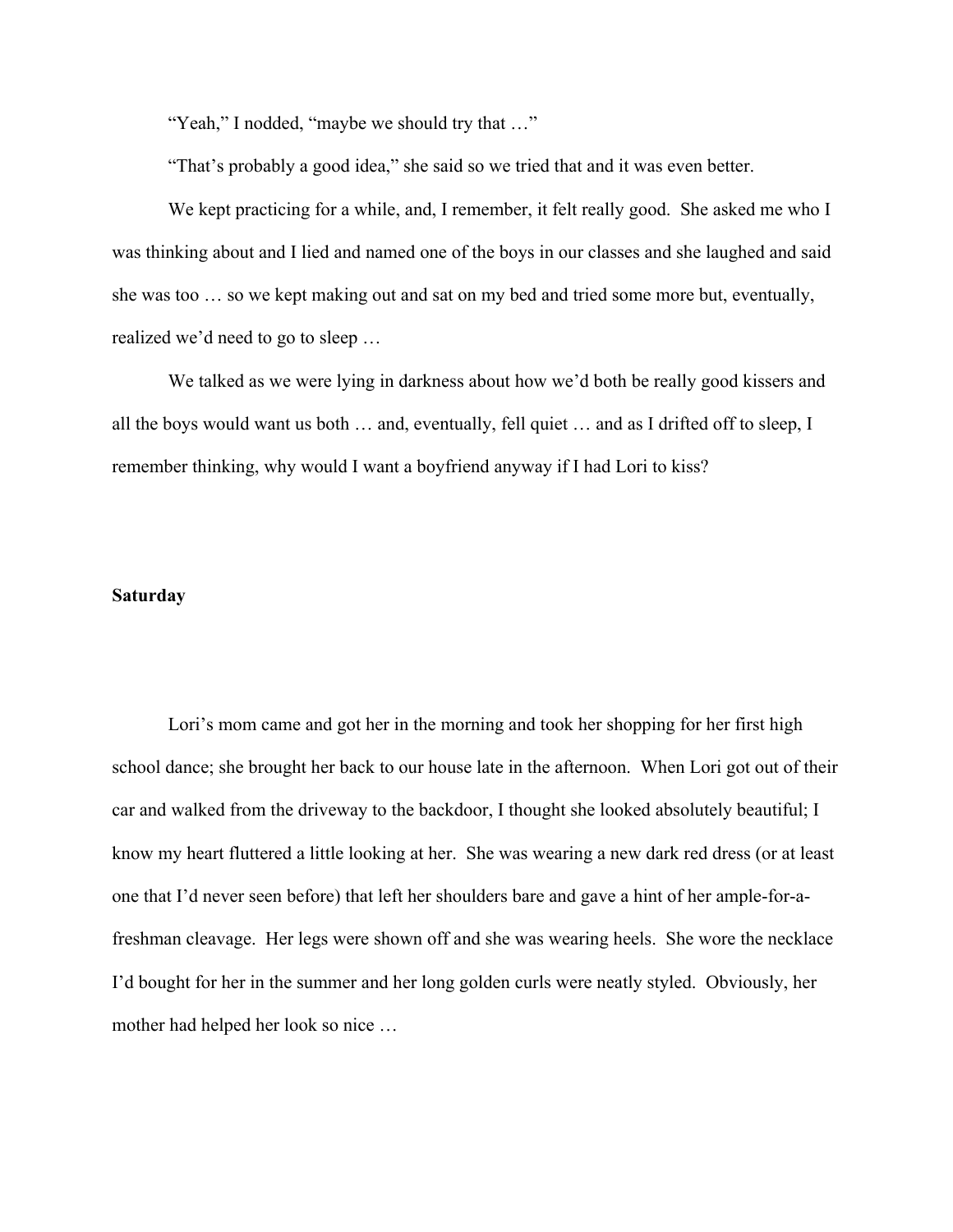As her mother walked up behind her, I was terribly self-conscious; I knew I looked nowhere near so nice; a long skirt and a nice sweater … nothing fancy or revealing, just plainold, square-old Muslim me. I knew Aisha was dressed in the same dull manner but I wanted to be all glamorous too.

But both Lori and Mrs. Armstrong were all smiles. My mother came out and talked to hers. Cameras appeared and they took photos of each of us and, then, both of us standing together.

My father came racing out; he'd gone out and bought corsages for both of us (and for Aisha and a couple of her friends) and insisted on pinning them on us each in turn. In these photos, everyone is smiling and young …

My father pulled me aside before we left and warned me sternly:

"Remember, Amina," he sent, waving a finger, "if the young man and the young woman are alone together, the Shaitan makes three!"

"Yes, dad," I nodded. "No Shaitan, I got it."

"So," he continued, "don't go off alone with any boy; if someone asks you too, take Lori with you ..."

"OK!" I started to blush, embarrassed …

But he let us go and we  $-$  Lori and I  $-$  piled into the Arraf family van; Aisha was driving (since we'd both been 'held back', she was the first of her friends to get a driver's license) and her friends all piled in ... and Lori and I were both overwhelmed by all these older girls and felt ourselves to be very mature just to be included, even if these older girls were just as much dateless nerds as we considered ourselves to be.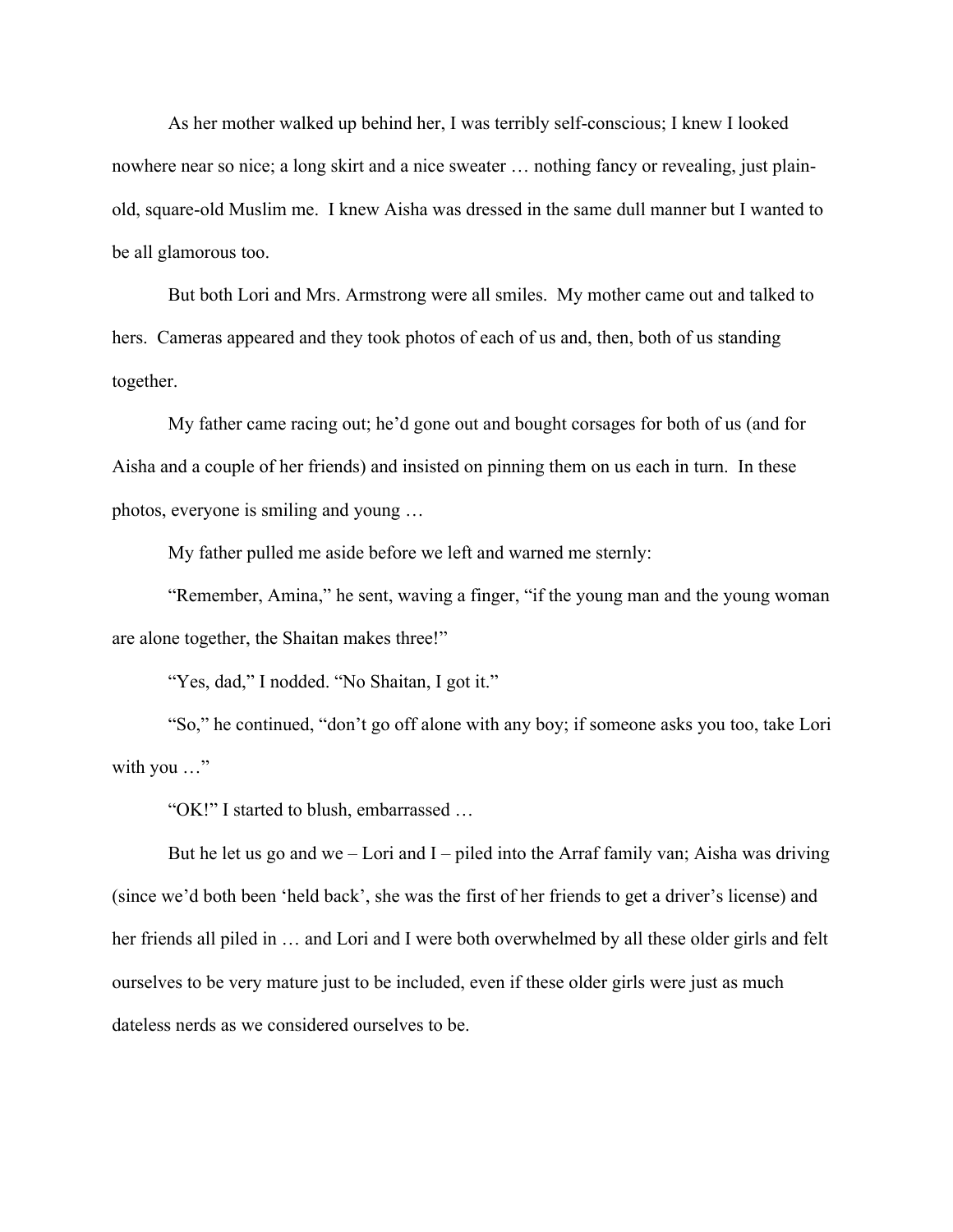Aisha's friends were all dressed nicely, even if with little fashion sense; nice blouses, sweaters, skirts … though, as far as I was concerned, Lori was far better dressed than any of them. All of us, in those days, had spent hours with hairspray, mousse, and curling irons working to puff up and out our hair, trying to get as big as possible; everyone would look hopelessly dated and silly now.

We went to a decent, medium priced restaurant; I can't even recall where now; there, we met up with more of Aisha's friends (including several guys, at least one of whom – Dan – I was fairly certain was gay even then; I googled him as I was writing this and, no surprise, found his MySpace page listing him as 'single, gay, and looking'; he sat across the table from Lori and I and he joked with us through dinner and was flirty in way that felt to me like a pretense even then) …

And, then, we headed towards the high school … where others were already wandering in to a gym filled with balloons and crepe paper while some unknown to me class officer was collecting money for tickets … paid up and entered … and I was at my first real live high school dance!

Which was far less exciting than television, movies, and adolescent fantasy had previously suggested it would be. A few dozen students dressed slightly better than normal stood around the edges of the gymnasium or sat here and there … fewer actually danced in the dim lights (and that dancing seemed more like inept shuffling than dancing even to square old me). Bad top forty music played: Vanilla Ice or MC Hammer or some other pop rap alternating with other, equally dismal music (this was the golden age of Milli Vanilli).

I suppose, in my mind, I had envisioned (if I'd considered it at all) such things as being like what I saw in films or, at least, what I had seen at Arabic weddings I'd attended (but whiter,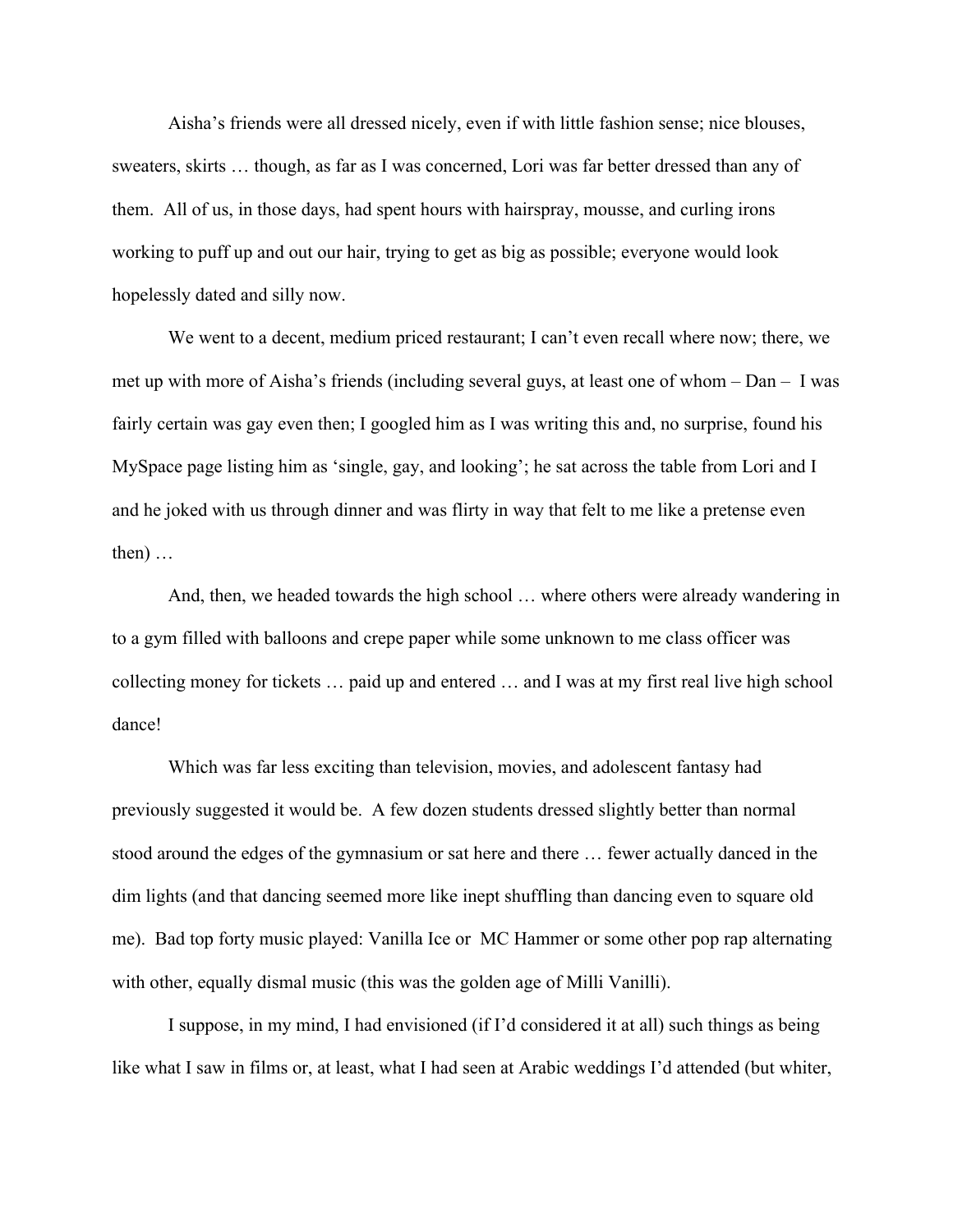less ethnic and cooler): people moving perfectly in time to the music, everyone grinning maniacally, and, when I arrive, the crowd parts for my entrance … dancing boys and girls compete for my attention …

I don't know if Lori sensed my disappointment but she pulled my arm and half dragged me into the gym … and we stood for a while watching people nervously, hoping that someone would approach us and ask us to dance … and no one did …

Time passes, I feel a bit foolish; I can tell that Lori does too. Aisha's friend, Dan, came over and talked to us about nothing; a record started playing, "Groove is the Heart" (Dee-Lite), if I recall.

"I love this song!" Lori said.

"Me too!" replied Dan.

And he grabbed our wrists and half dragged, half-led the two of us to dance with him.

Now, I had often danced growing up; you can't be an Arab woman and not. But almost always to Arabic music and with Arab friends and family around … and I started dancing enthusiastically along with the music, doing all the steps I'd learnt from Zainab and Rania and so on … arms in the air, hips moving … a mix, I suppose, of biladi and debke steps … my eyes closed as I enjoyed the music …

And opened them to see both Dan and Lori (and several others) watching me rather oddly. What they must have seen was a scrawny, geeky girl suddenly gyrating in a hypersexualized bellydance of the sort rarely, if ever, seen in the gymnasium of John Singleton Mosby High School …

My eyes widened and for a moment I felt embarrassment but … they started imitating me … and I was thrilled … and danced and danced …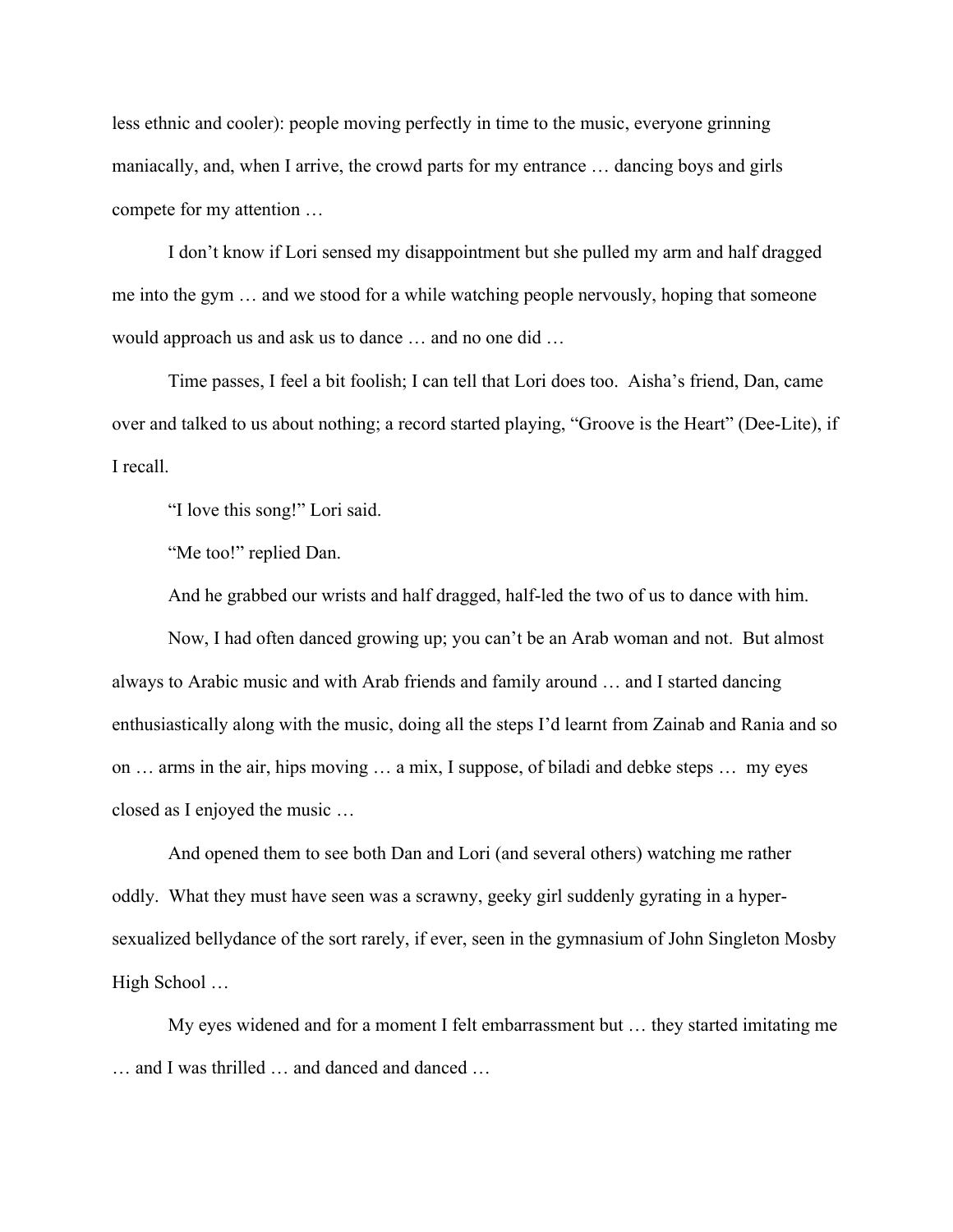And, eventually, I was feeling parched so Lori and I went looking for a soda or juice. As we walked up to the punchbowl in the cafeteria, Vicki White. an older girl I'd never spoken to was filling her cup. I recognized her as one of the more 'popular' juniors; I knew she was dating a football star, was a cheerleader, etc., etc.. You know, the basic Ms Popularity … She saw us, made eye contact with me and spoke.

"What was that spazzing you were doing?" she asked me, scorn in her voice.

"Um," I mumbled, "it was Arabic dance."

"Arabic?" Vicki repeated. "What are you, some kind of Iraqian terrorist or something?"

I looked at my feet, felt myself about six inches tall and melting into the floor. I couldn't speak.

"Actually," I heard Lori saying as she stepped closer to the older girl, "Amina is Syrian. And the word is Iraqi, not Iraqian. But, even if she were Iraqi, she'd never be a total bitch to someone she didn't know!"

I looked up; Vicki was almost shaking with irritation. She slammed down her cup and stormed out of the lunchroom. Lori laughed.

"You didn't have to do that," I told her.

"Yes, I did," she said as she put her arm over my shoulders. "Nobody insults my best friend in front of me!"

I thanked her; we danced a little more, even if we looked like spastic Iraqian terrorists. And, then, the dance ended and we sat outside on the school steps, looking up at a thousand stars in the cool night air until Lori's mother came for us.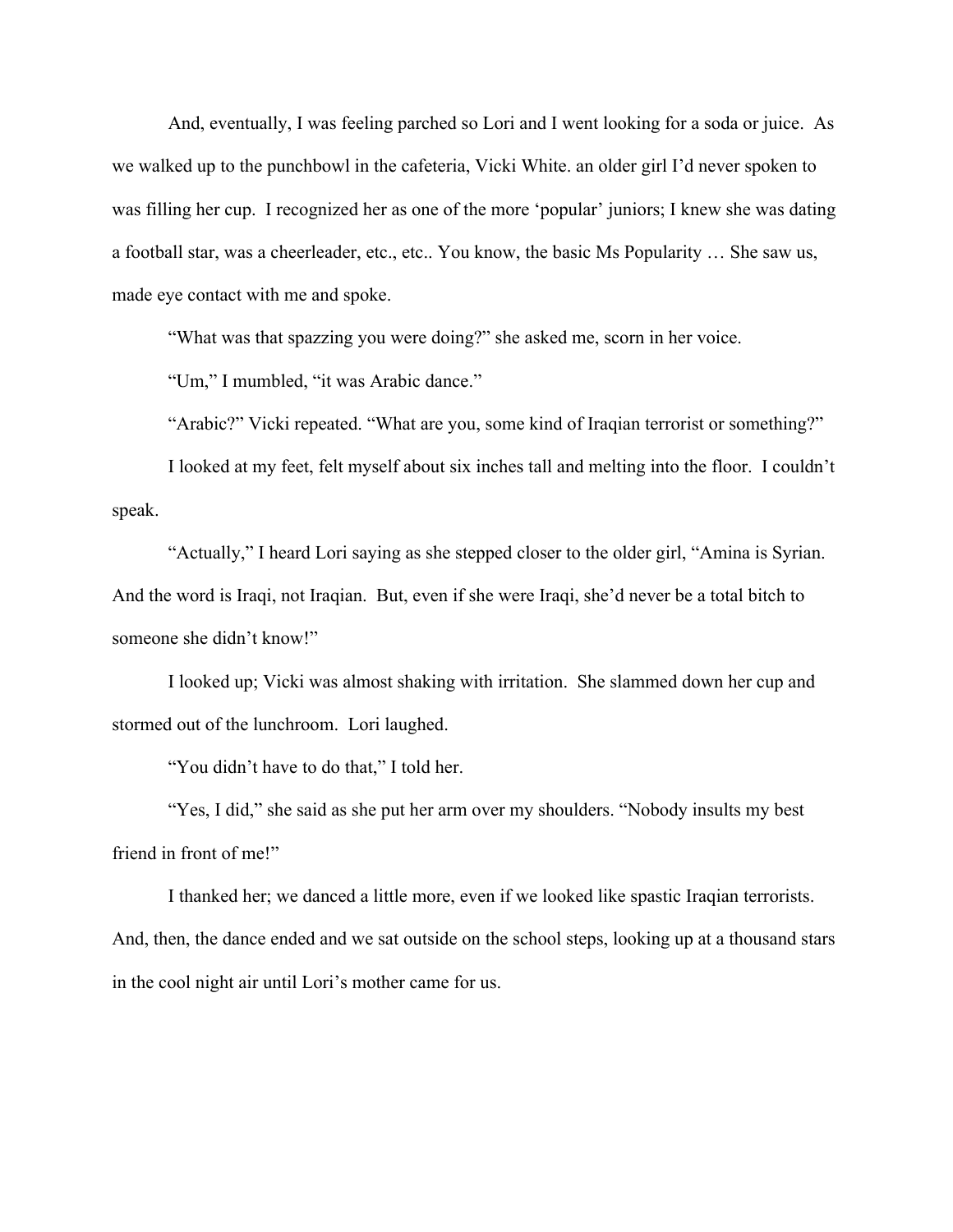On the way home, we both babbled about how great everything was … and I gushed about how brave Lori was … and when we got to their apartment, we went up to her room to keep on babbling.

"You were wonderful," I told her for the hundredth, "showing Vicki up like that!"

"No, you were!" she said.

"Too bad," I said, "that we didn't either of us end up kissing any boys!"

"Yeah," Lori said and looked right at me. "Maybe we should try to practice some more?'

"Yeah," I said and I just melted into her, my hero and my friend.

The two of us made out far longer with far more passion than the night before, hardly even pausing to pretend we were thinking of boys, until we were both so groggy that we fell asleep with our limbs all entangled.

#### **Autumn**

Days moved quickly. My father rushed down to Georgia a few times and back again but I barely noticed. Life seemed to be quickening and I knew I was getting older. For too long, I thought, I had been a little girl, with a little girl's mind and a little girl's body, but, at last, that was done.

One October morning I woke up and my gut hurt in a way I couldn't understand; I thought maybe I had the flu or maybe an ulcer or I was getting some kind of cancer. I'd never hurt *there* before, certainly not like this …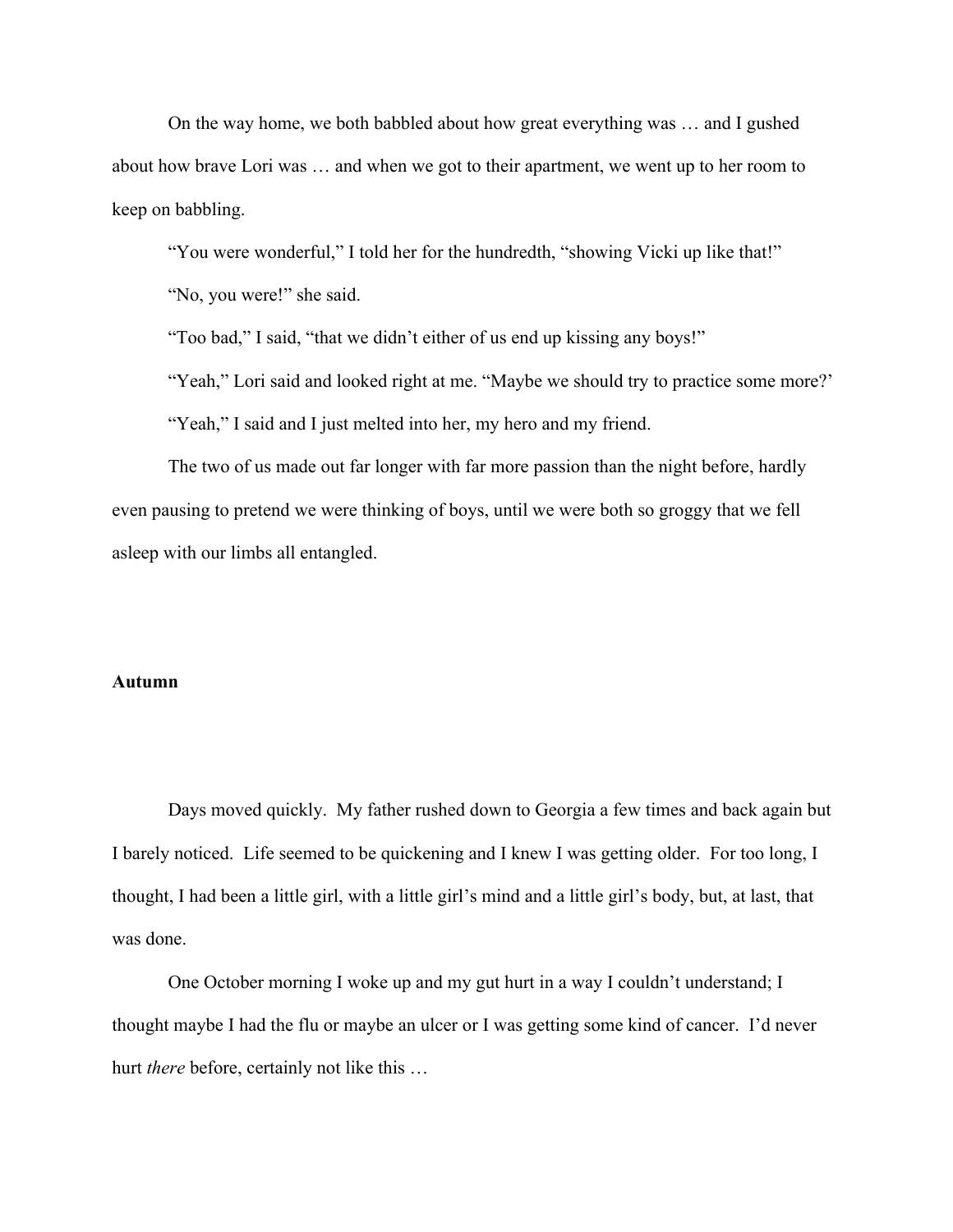And when I went to the bathroom just after, I saw that there was blood in my underwear … and blood in the toilet …

And I was so excited; I was a week short of fifteen and I'd been expecting something like this for years and years, at least since the day in fifth grade that all the boys were sent out of the room and we had to watch a stupid filmstrip … and, when nothing had happened and nothing had happened and nothing had happened for long months turning into years, I'd begun to have a growing anxiety in the back of my mind …

What if I were somehow *different*? What if I never got my period, what if I never grew breasts or curves? What if I stayed a physical child forever?

But, at last, the day had finally come … and I could begin to think of myself as a woman. Legally, I knew, under Muslim law I could now be married … and, at some point, a slight fear ran through me that what if, contrary to everything I knew about my family, my parents decided I needed to be married off and sent for a suitable boy? Would I refuse?

And I knew, too, that I was now old enough to fast Ramadan, to start covering even when I wasn't praying and to start becoming a woman in dress as well as in theory. Back then, covering seemed just one mor of the weird backwards ways of my Arabic family … so I didn't quite yet.

But, oddly, I noticed that I did start changing in other ways. The breasts I prayed for didn't show up but … I started caring more about clothes and hair and make-up, probably for the first time in my life actually caring …

But I was a weirdo …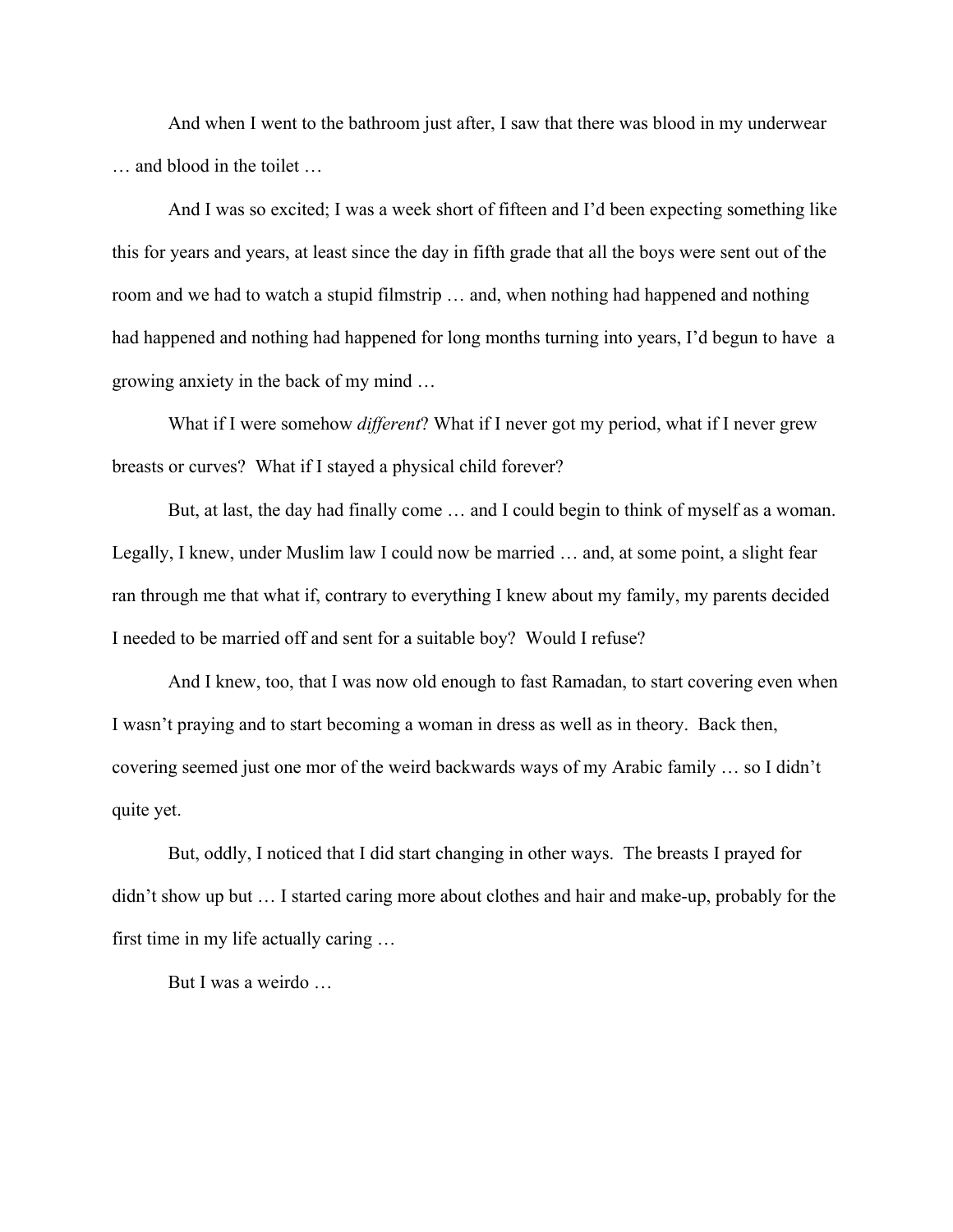My last class of the day was Freshman Honors English. I loved that class … Lori was in it, of course, but so were the other kids in our grade that I actually liked and the teacher was great and we had fun and we wrote poems and had discussions … and then there was Ms. Peterson …

Just remembering her makes my heart skip …

Julia Peterson, our student teacher, twenty-two or three, always dressed in black and always wearing laced up boots … rather 'Goth' and sophisticated and cool … pale skin, almost milky, bright red hair, pale blue eyes … from Alexandria and about to graduate from Madison. I hung on her every word. She was the coolest person I had ever met until then and, when I saw her, I thought, I want to be like her … I even deliberately got in trouble so I would have to stay after class as 'detention' as she would have to sit while Mrs Warner was off doing whatver English teachers do at the end of the day … and I'd just talk to her about whatever … she told me about bands she'd seen and music she liked; I copied all that … she talked about going to Goth clubs in DC and poetry and on and on ...

Yes, I had a crush … I had a few dreams about her; we went to club together, she combed my hair … she kissed me … and I woke up sweating and tingling …

I started dressing more like her; no more clueless nerd girl. Now, I abandoned tennis shoes for Doc Martens I bought at the mall … started wearing more and more black, no more jeans, but long skirts …

I dyed a bright blue streak into my hair and came to school and everyone looked at me like I was crazy … but Ms Peterson told me it looked nice …. I started wearing eyeliner and silver jewelry from back home …

I turned in a composition I'd written on the fly, a morbid poem … and Ms Peterson insisted it be published in the school's literary magazaine …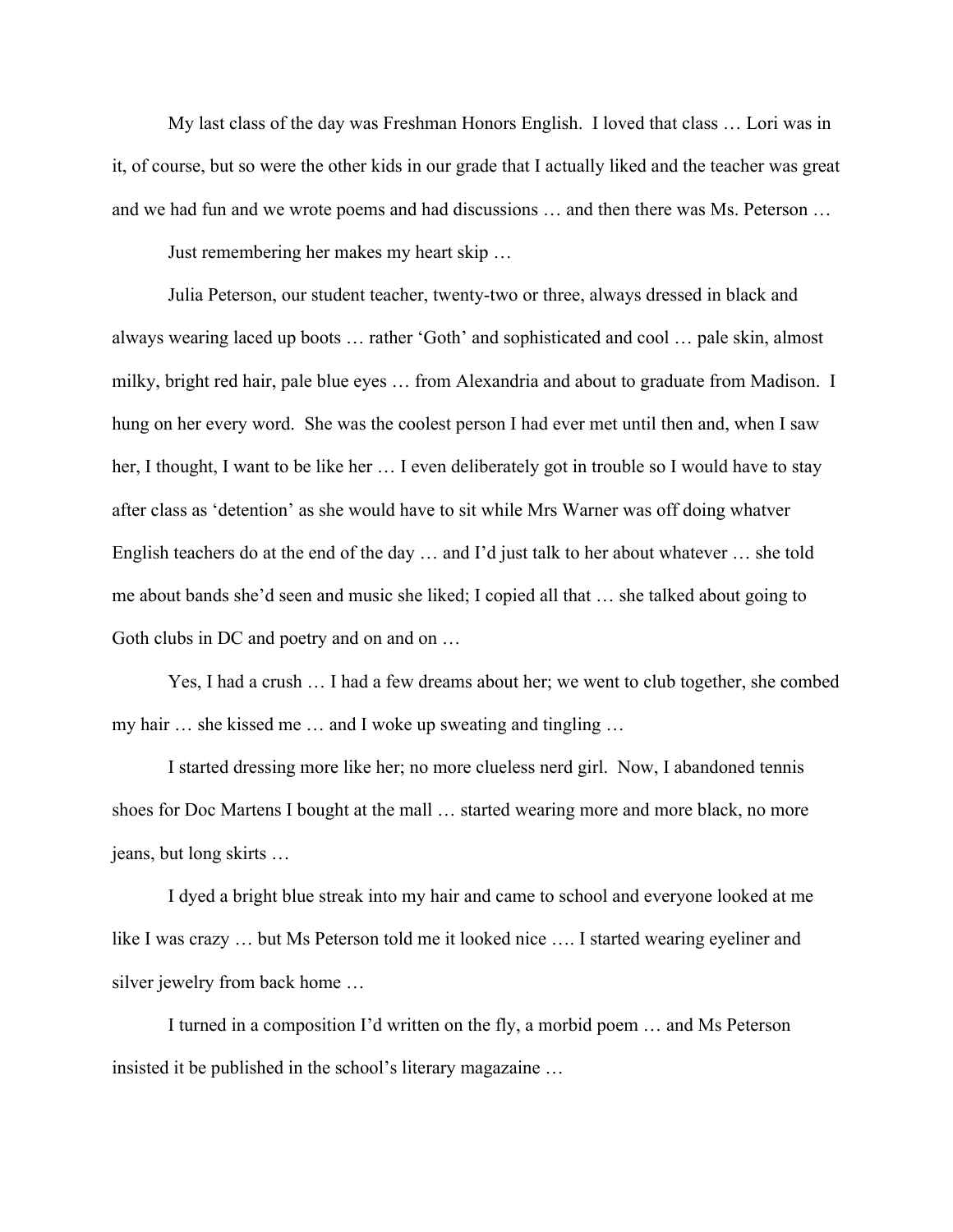Maybe I should have been worried, crushing on my teacher, maybe Lori should have been, I don't know. Eventually, though, that autumn passed into winter like a dream. Lori and I were as close friends as we'd ever been but were now, suddenly, closer. I think we passed more notes, called each other more often and so on; we were practically inseparable in school and, when we were alone, we kept 'practicing' kissing each other … a lot.

Fridays, if we were going to her house together, almost as soon as we were inside the door, we'd be making out … and almost all the time that we were together alone passed that way. And, while we were practicing kissing, we began touching each other -- because this was just 'practice' too ... At least that's what we said to each other so we could justify fondling and nuzzling each other's breasts, groping each other, and finger banging.

I remember admiring her, her breasts, her soft curves, her long curly hair, her bright blue eyes … and thinking of them when we were apart. I know that even then I knew that we were only pretending that it was all about getting ready for some future boyfriend but, when I was fifteen, I couldn't handle the thought that I might be a lesbian or bisexual, couldn't handle that only women were in my dreams.

But, however it was, a lot of Saturday mornings (and some Sundays) I'd wake up in Lori's arms after a night of kissing and holding each other. And we'd sometimes lay there naked, touching each other, and talk about some heartthrob or other unattainable male in the vaguest of ways; I was pretending  $-$  if I weren't thinking of her, I was thinking of Ms Peterson – and I suspected she was too...

### **January**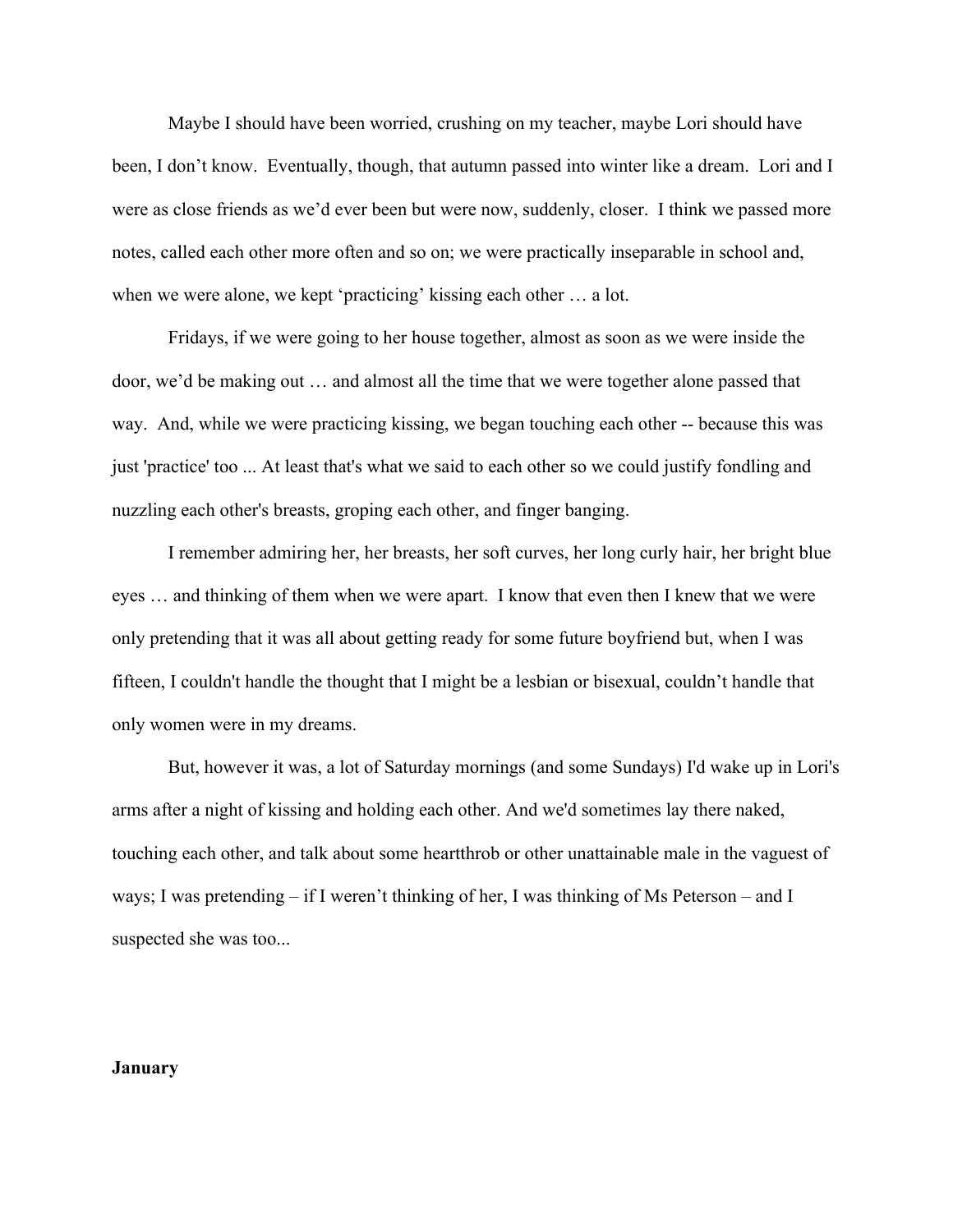School ended for the Christmas break. New Year's Eve 1990, I spent with Lori like we'd spent most every New Year's, watching the countdown on TV and eating chips. Just before midnight, she reminded me of that When Harry Met Sally movie, so, at the stroke of midnight, we kissed lightly, said "Happy New Year!" and then kissed long and hard after that. Just practice, y'know?

Classes started back and things got tenser at home … my Dad was watching CNN continuously if he wasn't at work, arguing with the television, constantly on the phone talking in Arabic … and my mom was nearly as tense …

Last minute peace deals and so on all fell through and ...

Then came the war.

Up all night glued to television. My father's face is wet with tears. He's on the phone to Omar in Atlanta …

Minnie comes obver; she couldn't get through on the phone. I hear her and my mother talking in hushed voices, they don't want my father to verhear or any of us children. What if thousands of Americans are killed? What happens to us? My mother says no one in Riverport would ever bother us. Minnie tells her don't be so sure …

My mind races … I remember Anne Frank … she looked like me …

And it goes on and on for a month. My parents likely wouldn't notice or care what I did … I get a second set of piercings in my ears … and it's months before my mother mentions that. I come home from school late and I know I stink fo tobacco and cheap perume … nothing.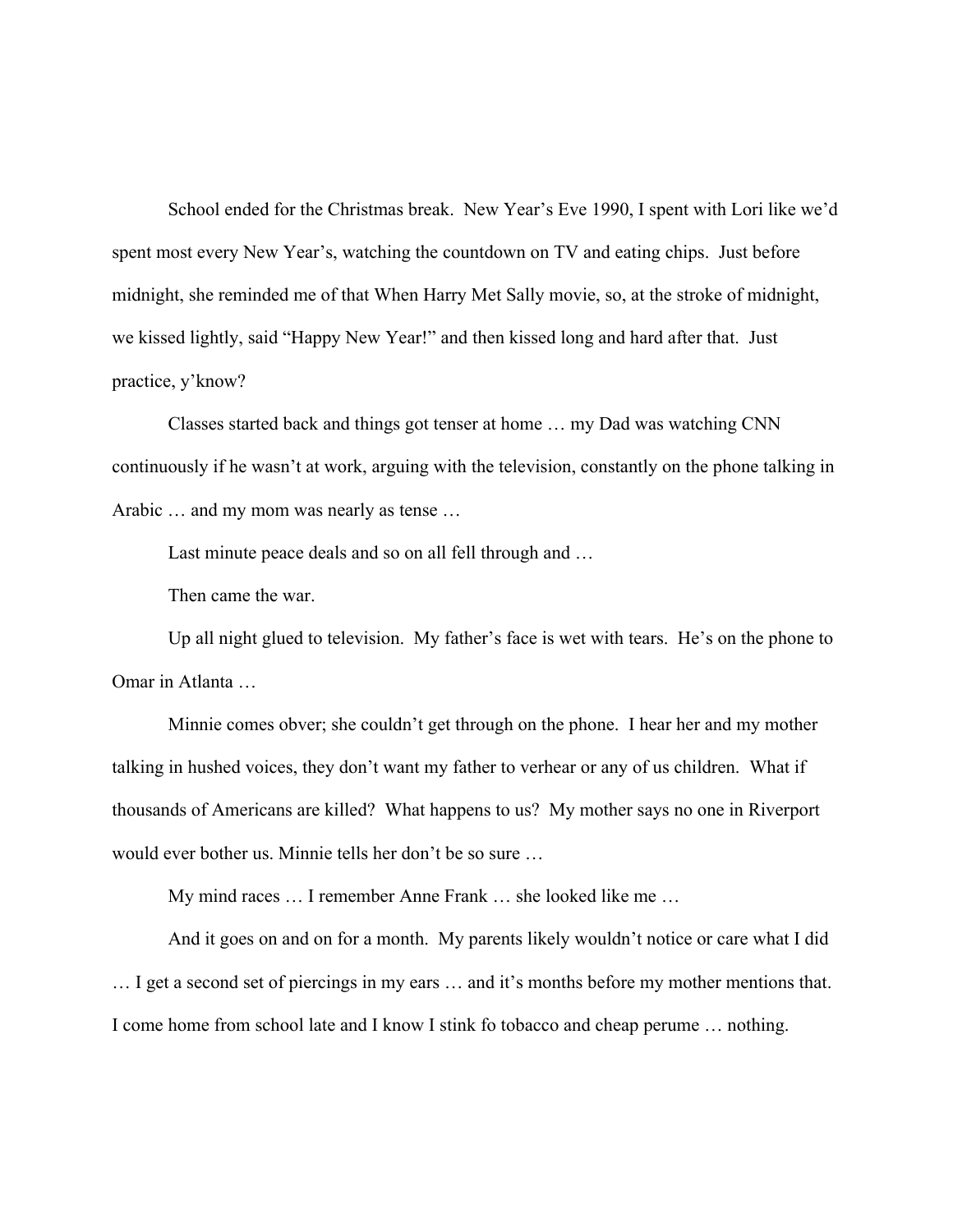In school, the teachers are *so* nice to me. Mr. Perez asks me to stay back after class. Have I reconsidered debate team? No, I tell him. Has anyone bothered me because of ...? The war? I ask. Yes.

I tell him, no … and he says that's good, but if anyone does, plese tell him … he knows what it's like to have an odd name and be a little different ...

I leave in a hurry.

Ms Peterson is gone now but Mrs Warner asks me the same, suggests maybe I should write about being an Arab at Mosby High …

And I leave in a hurry.

They don't, I think, get it. I don't want to talk about being different, I don't want to talk about being an Arab, I don't want to discuss being an Arab in wartime … I want to talk about becoming a woman and being good looking and how not to be a nerd … tell me how black makes me seem deeper and more poetic … but please …

Aisha gets it even worse; she's in US history and her teacher keeps putting her on the spot, asking assinine questions like 'why do you support Saddam?'

I want to dig a deep hole and hide. Someone calls me Towelhead behind my back as I walk through the hall ... I hear Lori telling whoever it was to stick it but I don't turn and just keep walking …

#### **February**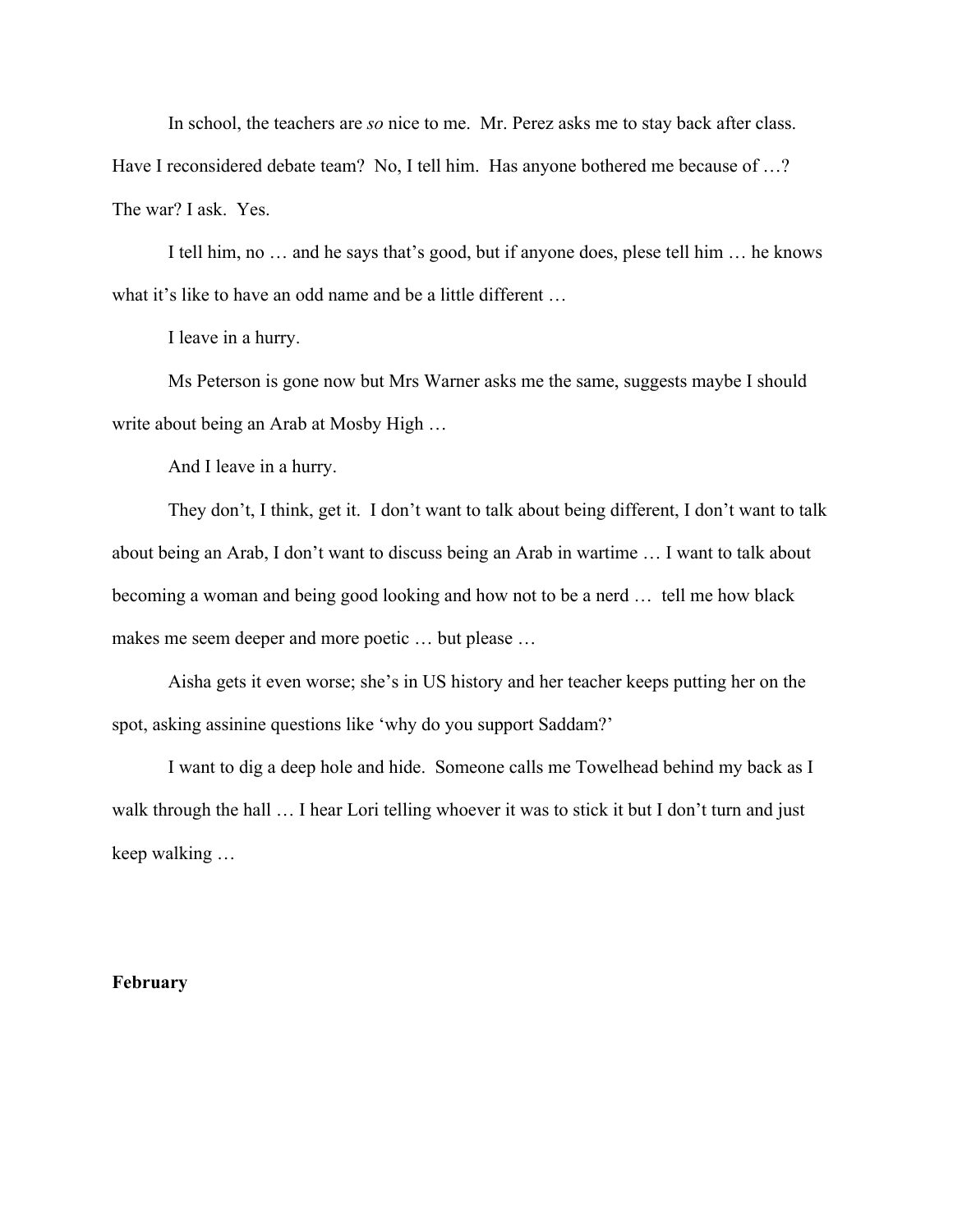Lori is my guardian angel then and so many times ... I can't imagine life without her and our games are getting steadily more possessive. But …

One Friday night came; it was the first week of February, if I recall … I was, I know, already thinking about Valentine's day coming up and wanting to do something for Lori for it … and knowing that I was thinking that tells me that I knew what I was about; at fifteen, I wasn't wholly innocent even if I were virtually virginal; it's amazing how much one can glean from books and films and television …

We were playing our usual late night games and were both just about totally nude. These had been progressing slowly over the past few months; at first, we just kissed and kissed, then one time, Lori had kissed down my neck and pulled off my shirt and kissed my nearly nonexistent breasts while blood had rushed through me … and I'd done the same. And we kept pushing the boundaries farther, touching and kissing and holding each other.

That night, I recall, she had straddled me and stripped me while we kissed … and, when I was naked, Lori had slid a few fingers inside me and, as she was getting pretty good at it by then, had me really turned on; I was a woman in love and was lying nude entwined with my lover in her bedroom, having sex, even if I couldn't have stated any of that clearly then.

"I want to try something new," I whispered to Lori and got her to lie flat on her back.

I started kissing her breasts, then down her soft belly, and, then, at last, went down on her. Obviously, I was utterly inexperienced but she really seemed to like it ... after about ten minutes of my kissing, sucking, licking her, she was shaking and shuddering, pulling my hair and moaning ... it was the first time I'd seen a woman orgasm and, I think, was probably her first time, too. I thought she was more beautiful than ever … and I was touching myself like crazy and came about as close as I could come then to crazy. I nearly thought her thighs would crush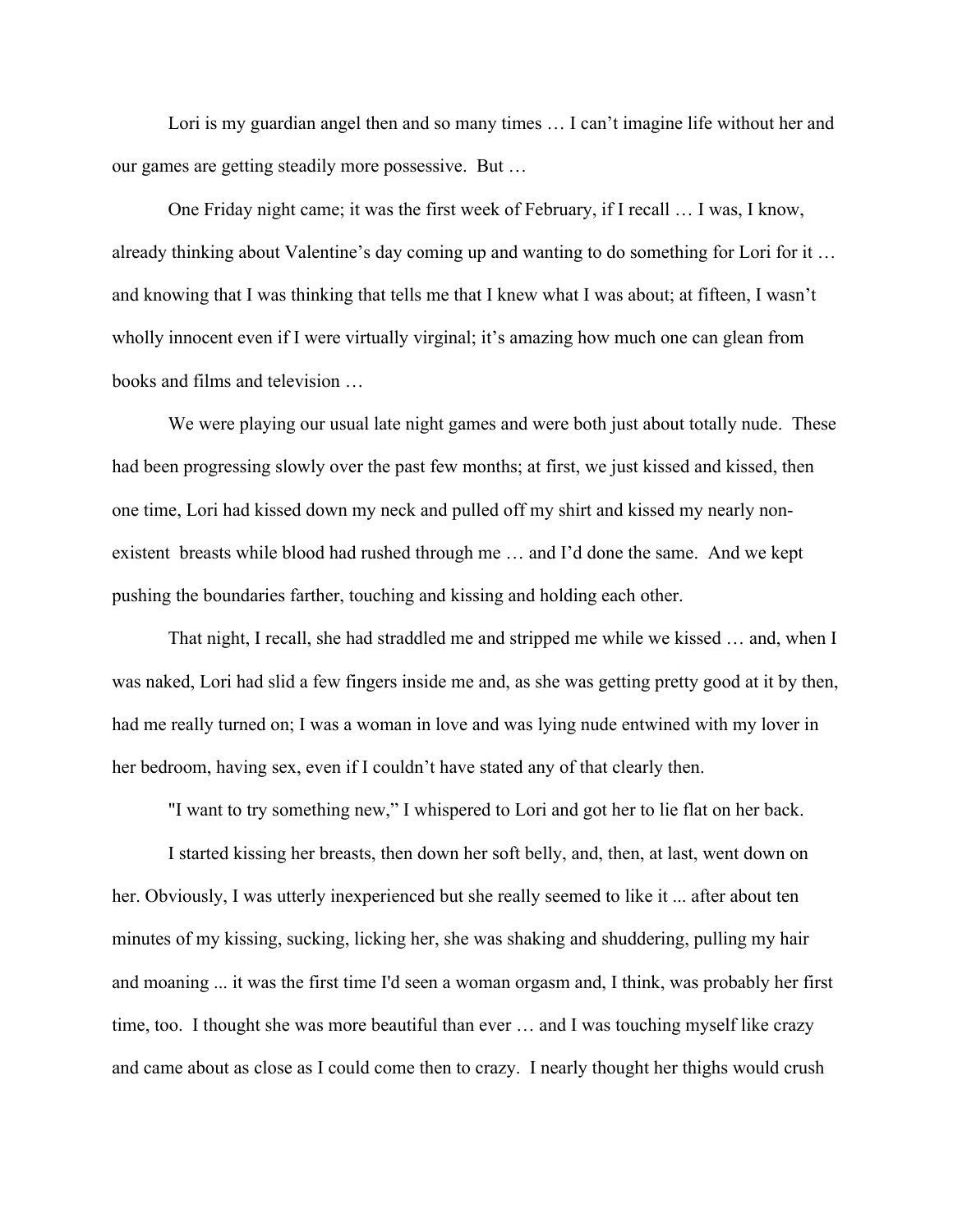me at one point but I'd never been happier – and, when we were both through, we lay for a long, long time just holding each other...

I didn't know quite what to say and said the most obvious line anyone had ever thought to say, "I love you. Lori"

She didn't say anything but just started sobbing. She cried herself to sleep and shoved me away when I tried to comfort her …

The next morning, we acted normal and, when my mom came to pick me up, Lori said she'd call me later on. She didn't. Ever.

# **Monday**

Monday, I missed my morning classes because of a dental appointment; I had no cavities but still needed my teeth cleaned. The dental hygeinist asked me how I'd colored my hair, said it looked good … So I was late coming in to school and, when I did, my whole world came crashing down.

Before I'd gotten to school, Lori had told some other girls that I was a pervert, a lesbian. When I'd walk through the halls, I thought I heard people saying 'lesbo', 'dyke'; I could feel the stares burning me...

I went to Lori's locker to wait for her, but she ignored me as best she could. As soon as I got home, I called her. No one picked up so I let it ring and ring, ten, twenty, thirty times. At last, she answered, "Hello?"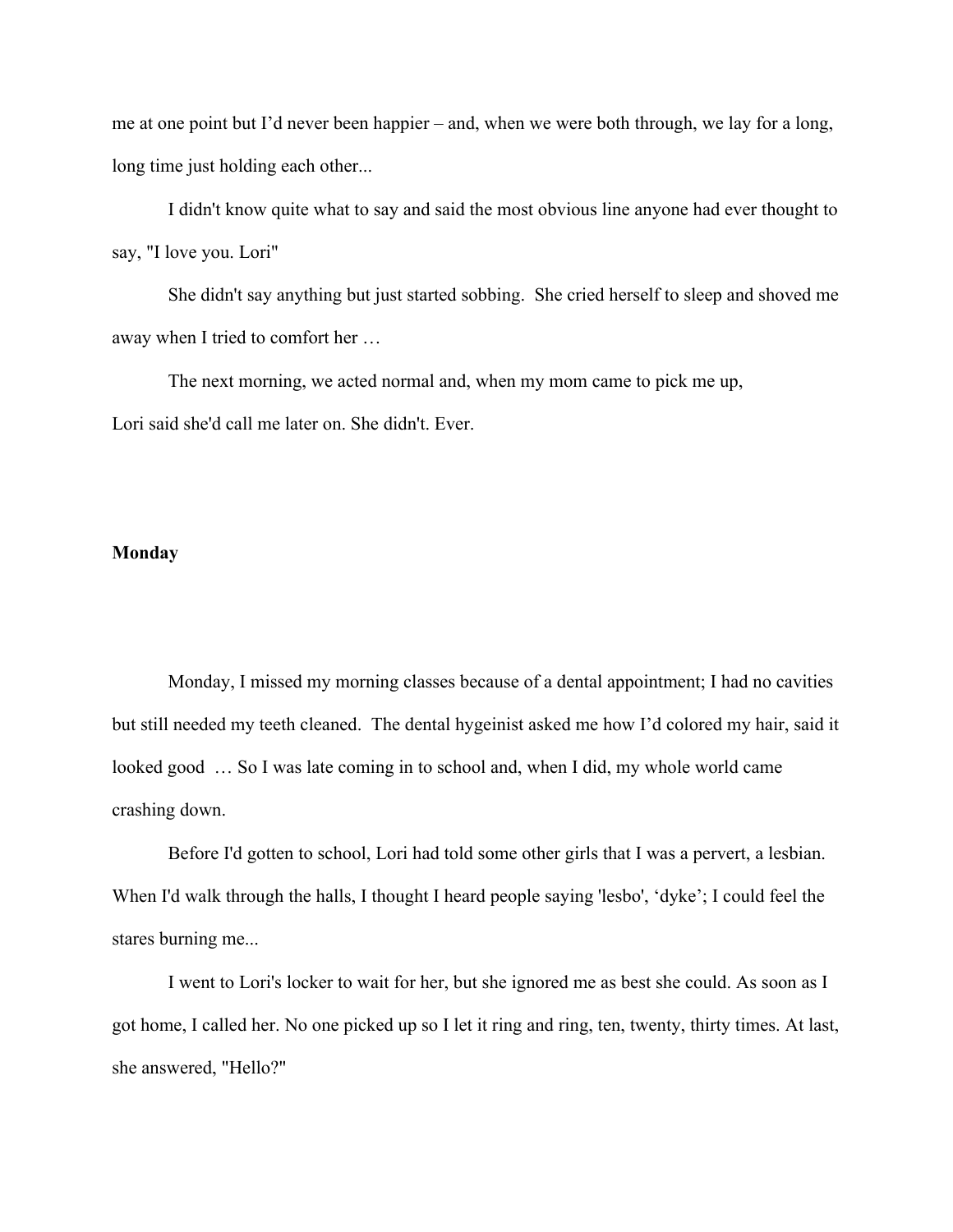"Come on Lori," I told her, "it's me, Ami" "I don't want to talk to you anymore." "Why not?" "Cause you're sick!" "What?" "What you did to me!" "But you liked it!" "Just don't bother me anymore!"

And that was that; she hung up and wouldn't pick up when I called (or the five hundred times I called after that). She ignored me at school no matter what I did; I left her notes and letters; love letters and apologies and pleas and promises I'd never do 'it' again and everything I could think of. Soon, she had other friends and I was sure I overheard her telling them, when I went by, that I was a sicko dyke...

# **Minnie**

I went home from school with my head hung in shame, that Monday and every day after that. I was miserable and wanted to die. I'd go up to my room, listen to the same mournful cassettes over and over (mostly second generation ones of Marcel Khalife, Fairuz, The Cure, The Cult, and so on …

I was ashamed, I was disgraced, I felt like I wanted to die. I hated myself and was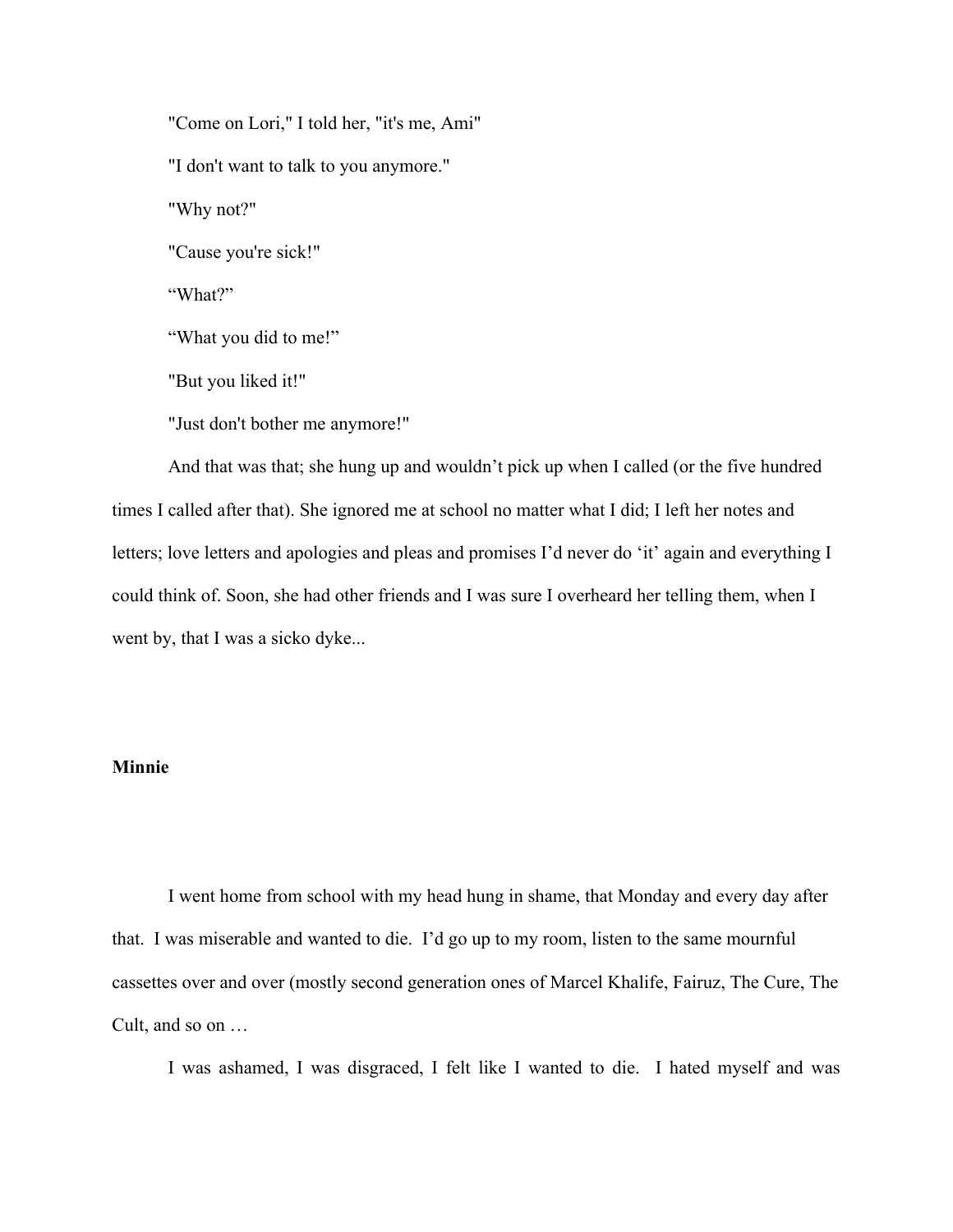disgusted by the idea that there was really something wrong with me …

I was also heartbroken and mournful; the only really close friend I'd had, that I thought I could share everything with had deserted me … I scrawled:

"If only I'd thought of the right words, I could have held on to your heart. If only I'd thought of the right words, I wouldn't be breaking apart all my pictures of you. Looking so long at these pictures of you but I never hold on to your heart. Looking so long for the words to be true but always just breaking apart my pictures of you There was nothing in the world that I ever wanted more Than to feel you deep in my heart. There was nothing in the world that I ever wanted more than to never feel the breaking apart ll my pictures of you."

I wrote horrid poems, filled with self pity and anger and desire for death … I scrawled on my notebook: "I'm waking up I can not see that there is not much left of me. Nothing is real but pain now. Hold my breath as I wish for death. Oh, please God, wake me!"

My immediate family didn't notice much; we were Muslims, Arabs, living in the USA … and these were the days when the worst images were coming from Iraq, of round the clock air raids and slaughters in bomb shelters, 'turkey shoots' and highways of death. I drew pictures of grim scenes … piles of dead bodies, ruined landscpes …

My parents watched CNN incessantly and had trouble sleeping; they were irritable and depressed, angry and outraged and no way to express it in the outside world. If they even noticed that I was walking around looking like death, they likely assumed I was also feeling the pain of two hundred thousand dead Arabs.

I could barely eat; if I looked at myself in the mirror, I was disgusted by the grotesque blob staring back at me. No wonder people hated me, I thought. I quit buying lunch at school,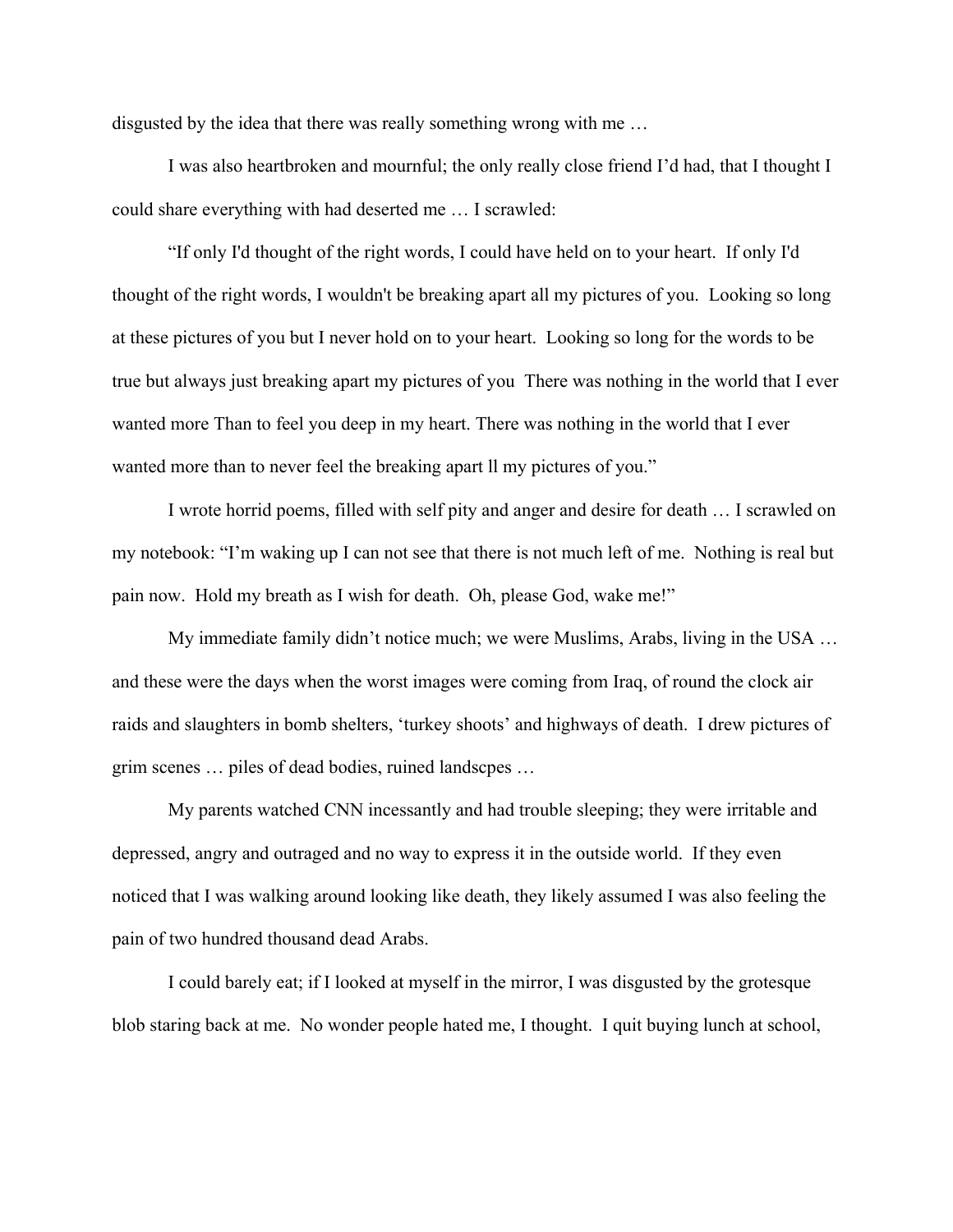saving my money for cigarettes from the Seven Eleven (which I smoked only in great privacy). I lost weight – and there hadn't been much of me to begin with.

I wandered into my great aunt's house one day, collapsed on her couch; I didn't want to go home. Minnie had always let me (and my sisters and brother and our other cousins) come and go as we pleased … and, now, if anything pleased me, it was not being at home.

She looked at me and knew I was in distress and asked me in her smooth, seventy odd year old way, what was wrong … and I told her in one long, gushing breath:

"Everything, everything, everyone hates me, she hates me, and I didn't do anything, all I did was be her friend and tell her I loved her and do what she wanted and she kicked me away and made me like dirt and I just want to die and everything is horrible and I don't want to live and …"

and, and, and …

and Minnie just listened and nodded and when I ran down, said to me softly:

"Amina, a broken heart is a terrible thing and it feels like the world is ending and nothing could ever be worse, but it will get better."

"You don't understand!" I blurted.

And she shook her head and said, "Child, I've been married three times. I buried two husbands. And, believe me, there isn't a day I don't think of both of them. And it hurts every time. But I go on. And the other one? I loved him … and he loved me, but sometimes love isn't enough … and, even when it is, it doesn't always work the way we want it. You might love someone and they don't love you back. And nothing you do will make them love you. So, you've got to go on."

And she took my hand and held it. And I wasn't quite so sad.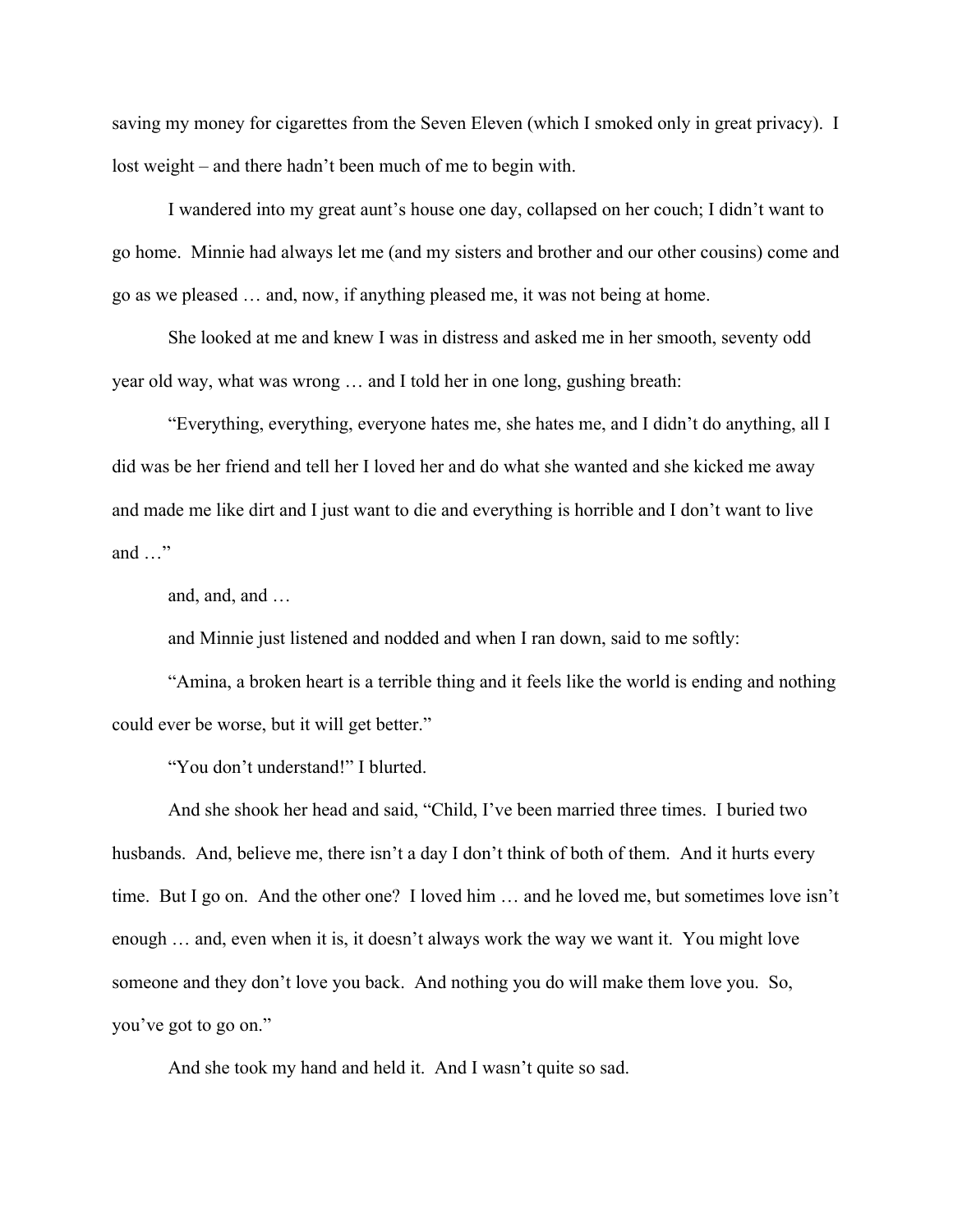(And I didn't think until a long time afterwards why she was the only one around who made the connection that I was heartbroken from a failed romance – and didn't seem bothered by the object of my affection's gender. When I did, I did wonder … Aunt Minnie was an odd bird for her time and place; she was ridiculously progressive and liberal and always had been … and *she* had had a best friend for years and years, another older, childless widow. And the two of them went to Hawaii and Florida and Montreal together; Minnie had pictures up of the two of them in all those places … and Ellen was a little butch … and when I wondered about that, or why she had books on her shelf that I read later on – Rubyfruit Jungle, Wells of Loneliness, Orlando – whether my Great Aunt wasn't totally straight, it was way too late to ask about …)

# **Ramadan**

That year, Ramadan started in the middle of March. For the first time, my parents allowed me to fast … and I was excited to have a reason not to eat or drink. Even when it came time to eat, I was still reluctant to eat.

It was a time of brutal images; the Uprisings and their suppression were underway in Iraq, bringing mixed feelings as well as recollections to us. People with names or ancestry like ours were being strung up, tortured and killed in the South of Iraq; an Omar or Aisha in the family tree was as a death sentence to the Shia groups. Yet, the repressors were from the same party (even if a different, less sectarian branch) than that which had repressed the Muslims in Syria. Images of the Kurds fleeing were horrible; we gave money to groups to help them and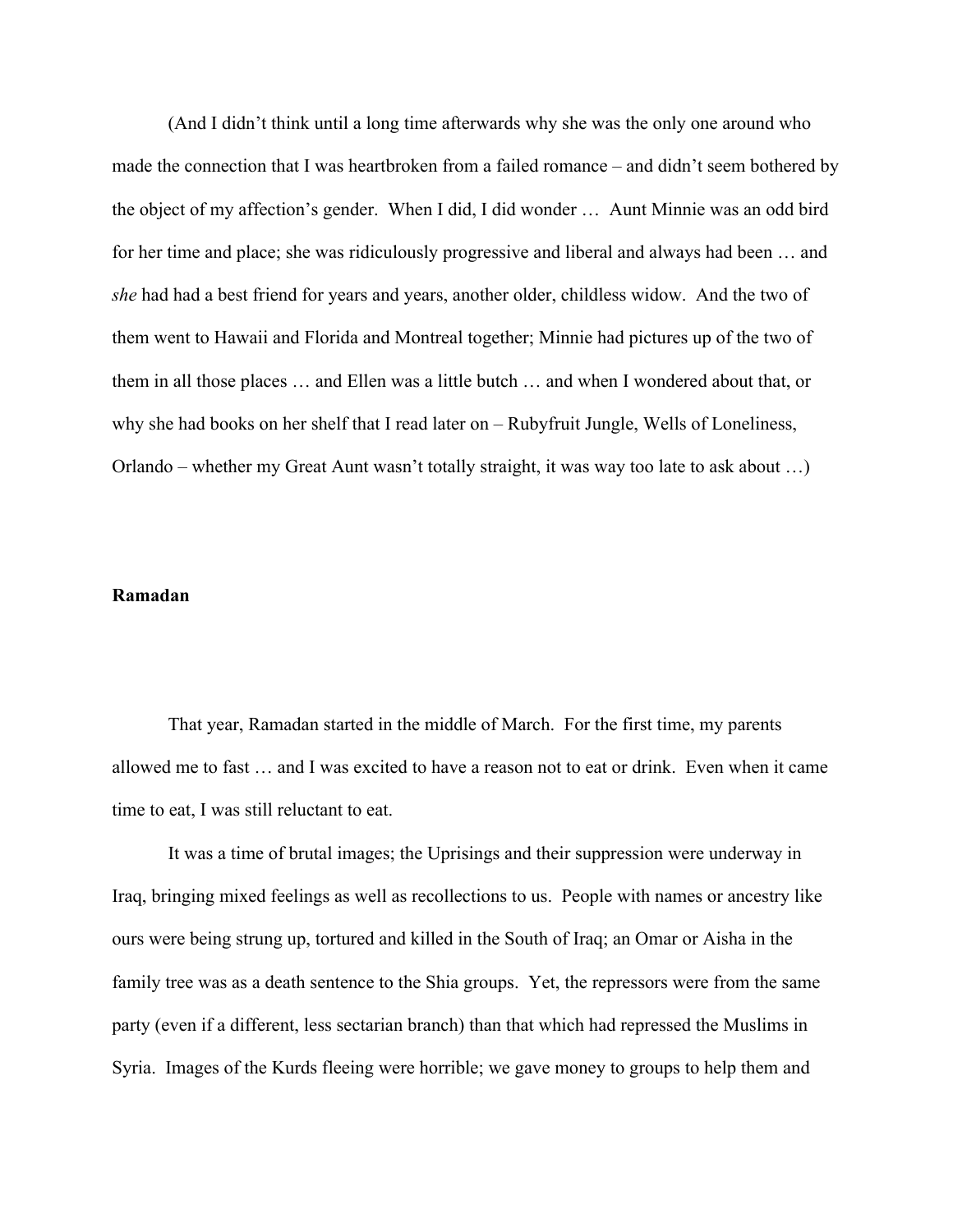tried to get others to care (in a very short time, many of those Kurds would start arriving in our area).

My parents thought that I wasn't eating well and walking around depressed for the same reasons they were; that the torment of watching all this, of hearing endless gloating by the Americans at a 'bloodless' war that had brought the death of hundreds of thousands, had gotten me down.

It did, but my own internal misery was far worse. I would sit and think that I wished I could explain my heartbreak to … well, Lori. And, she treated me, if I were lucky, as nonexistent. I couldn't help but think of myself as evil, foul, a sinner, and a corrupter … I hadn't realized how utterly my life had centered on Lori and, when she was gone, I had nothing.

And I ate little, stayed up at night … stumbled through school. The first of the year, I'd weighed 108 pounds; by May, I had shed sixteen of those. I could see my ribs clearly, my hips were jutting points …

I thought about running away, about suicide, all of the depressed teen stuff; I'd lock myself in my room and listen to depressing music or write bad poetry, spent my lunch period sitting alone chain-smoking near the art students ...

The only light in my tunnel came when my parents decided to move to Georgia; my dad had been having long conversations with Uncle Omar and they'd decided to go in business together. Later, he told me that he was also concerned that we were too far from other Muslims, from family (even if we had a thousand cousins in them thar hills), that we were getting too American; he'd told his brother about Aisha and I going to school dances and Omar had been shocked; "Next thing you know," Omar had told him, "they'll be marrying Christian men."

And they had other ideas …